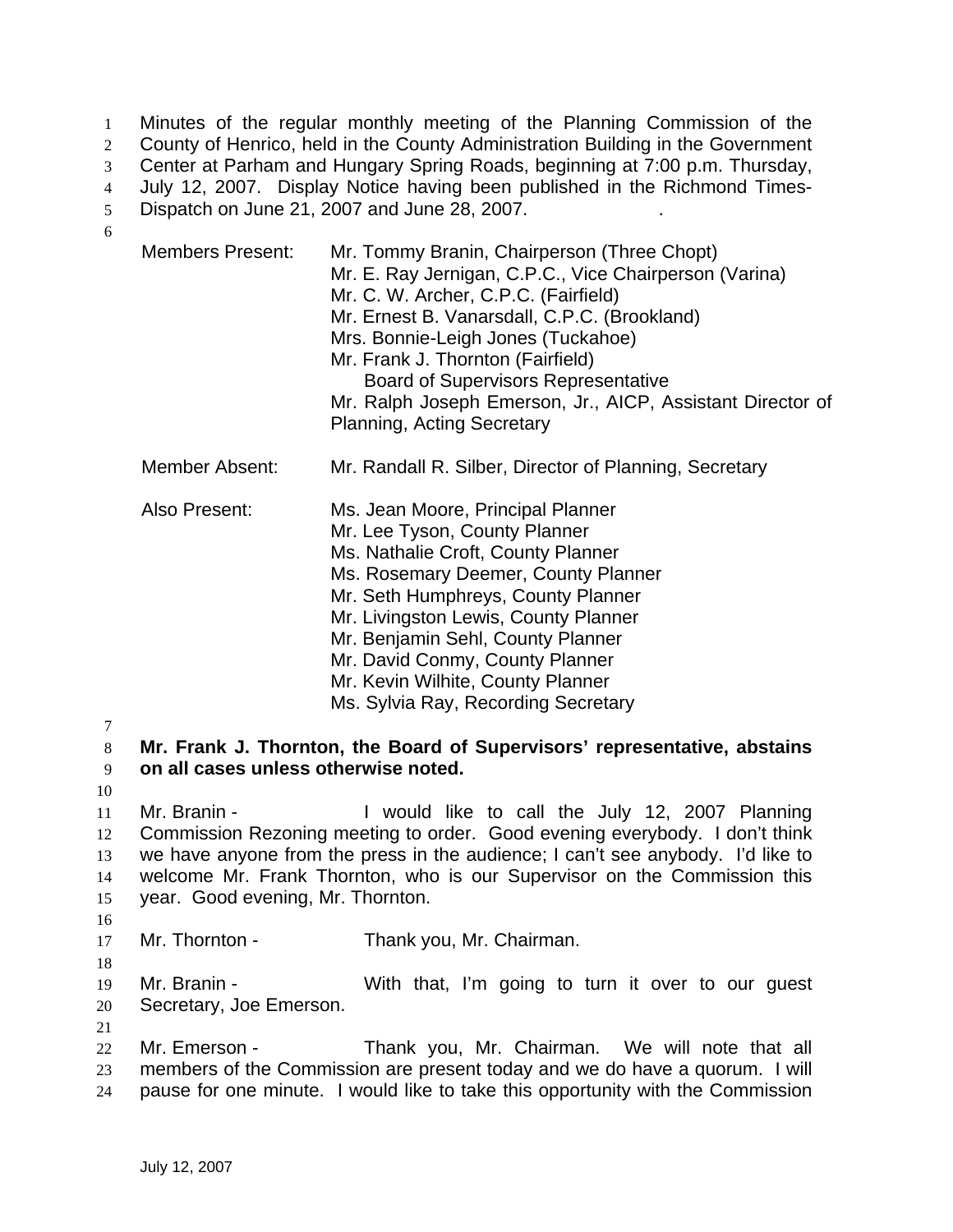to introduce a new staff member we have with us tonight, Mr. David Conmy. He is a new Planner I in the Comprehensive Planning Section. He comes to us from K. W. Poore and Associates where he was an associate planner. Mr. Conmy also holds a Bachelor's and a Master's degree from the University of Virginia. He 29 started with us on May  $30<sup>th</sup>$ . We'd like to welcome him to the staff.

- 
- Mr. Archer Good evening, David.
- Mrs. Jones Welcome.
- Mr. Branin Good evening, David.
- 

Mr. Emerson - With that said, we would like to move on to the withdrawals and deferrals. I'll ask Mr. Tyson to move through those for us.

- Mr. Tyson Good evening, Mr. Chairman, members of the Commission. The first order of business tonight is withdrawals. We have two withdrawals. The first is on page 2 of your agenda. It's case C-20C-07, Meridian Manor.
- 

## *Deferred from the June 14, 2007 Meeting***.**

**C-20C-07 Bill Axselle for Meridian Manor, LLC**: Request to conditionally rezone from O-3 Office District and O-3C Office District (Conditional) to R-6C General Residence District (Conditional) and O-3C Office District (Conditional), Parcels 763-756-4328, 763-755-1261 and 762-755-3882, containing approximately 31.7 acres, located on the north line of E. Parham Road approximately 510 feet west of Shrader Road and approximately 785 feet north of West Broad Street (U.S. Route 250) on the east line of Hollybrook Avenue at Lynn Avenue. The applicant proposes a gated community with up to 478 townhouse-style condominiums and multi-family apartments. The R-6 District allows a maximum gross density of 19.8 units per acre. The uses will be controlled by zoning ordinance regulations and proffered conditions. The Land Use Plan recommends Office.

Mr. Vanarsdall - I'd like to ask something about that. Is anyone here tonight because of Meridian Manor? I thought you all looked familiar. I appreciate all of you who came and opposed this case. Someone told me this was a done deal, so I hope you'll learn to trust government more because it wasn't a done deal.

Mr. Tyson - Also on page 2 of your agenda is case P-13-06, New Cingular Wireless PCS.

- *Deferred from the April 12, 2007 Meeting.*
- **P-13-06 Burke Lewis for New Cingular Wireless PCS, LLC**
- (Lessee): Request for a Provisional Use Permit under Sections 24-95(a), 24-120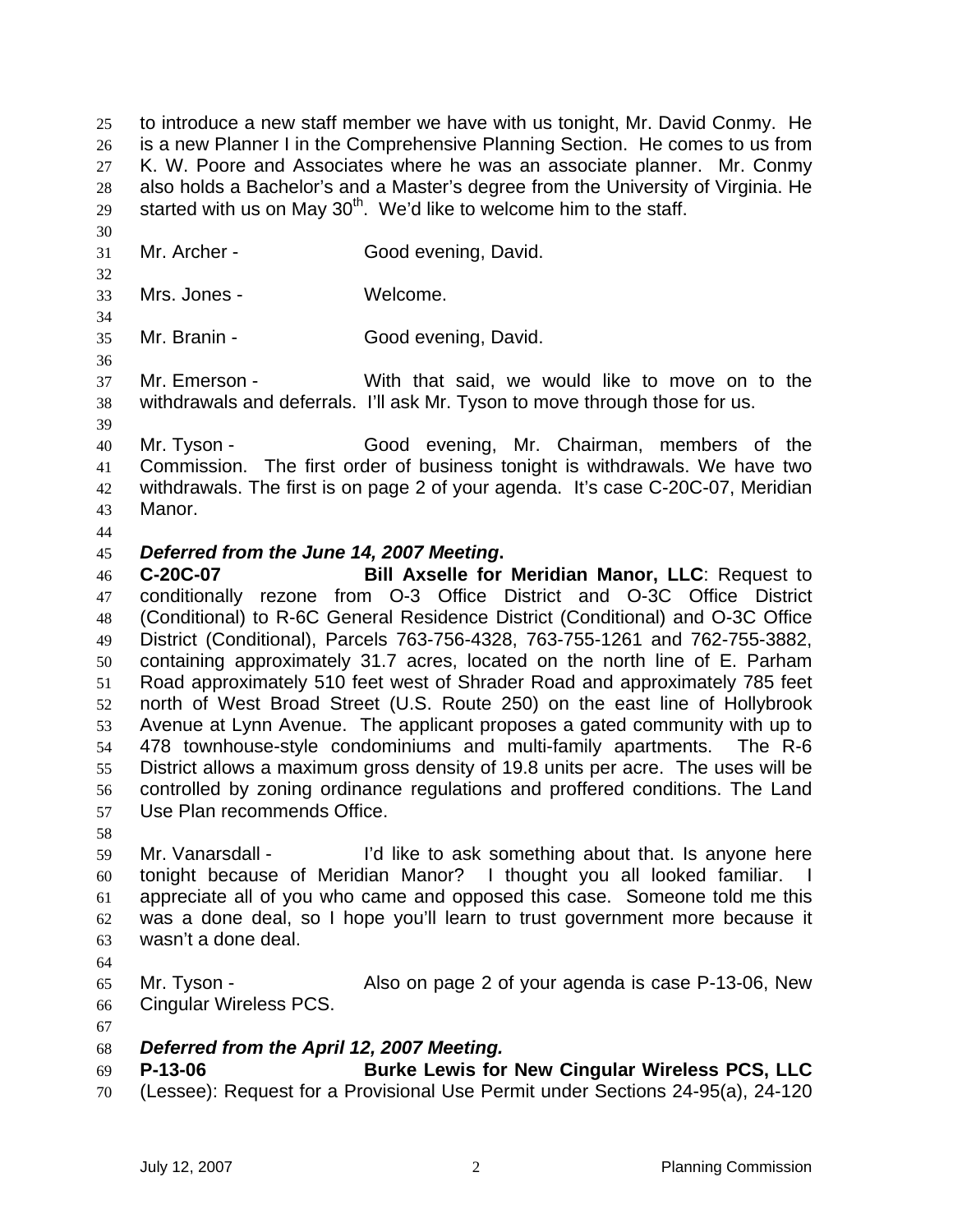and 24-122.1 of the County Code in order to construct a 199' high telecommunications tower, on parts of Parcels 855-689-5504 and 855-688-7082, located approximately 1,450 feet south of Charles City Road and 400 feet west of Upper Western Run Lane. The existing zoning is A-1 Agricultural District. The Land Use Plan recommends Prime Agriculture. Mr. Tyson - That's all the withdrawals we have for tonight. Mr. Branin - Thank you, Mr. Tyson. Mr. Tyson - The deferrals for the evening's meeting start on page 82 3 of your agenda in the Varina District, P-8-07. The deferral has been requested to the August 9, 2007 meeting. *Deferred from the June 14, 2007 Meeting***. P-8-07 Gloria L. Freye for Richmond 20 MHZ LLC**: Request for a Provisional Use Permit under Sections 24-95(a), 24-120 and 24- 122.1 of Chapter 24 of the County Code in order to construct a 157' high telecommunications tower on part of Parcel 829-712-4591, located on the west line of Beulah Road approximately 195 feet north of Treva Road. The existing zoning is R-3 One-Family Residence District. The Land Use Plan recommends OS/R Open Space/Recreation. Mr. Branin - Is anyone in opposition to the deferral of P-8-07, Gloria L. Freye for Richmond 20 MHZ, LLC? No one? Mr. Jernigan - With that, Mr. Chairman, I would like to move for deferral of P-8-07, Gloria L. Freye for Richmond 20 MHZ, LLC, to August 9, 2007, by request of the applicant. Mr. Vanarsdall - Second. Mr. Branin - Motion was made by Mr. Jernigan, seconded by Mr. Vanarsdall. All in favor say aye. All opposed say no. The ayes have it, the motion carries. At the request of the applicant, the Planning Commission deferred P-08-07, Gloria L. Freye for Richmond 20 MHZ, LLC to its meeting on August 9, 2007. Mr. Tyson - The next request for deferral is on page 5 of your agenda in the Fairfield District. It's case C-39C-07. The deferral has been requested to the August 9, 2007 meeting. **C-39C-07 James Theobald for Herbert S. King**: Request to conditionally rezone from R-2A and R-4 One-Family Residence Districts and O-2C Office District (Conditional) to R-6C General Residence District (Conditional),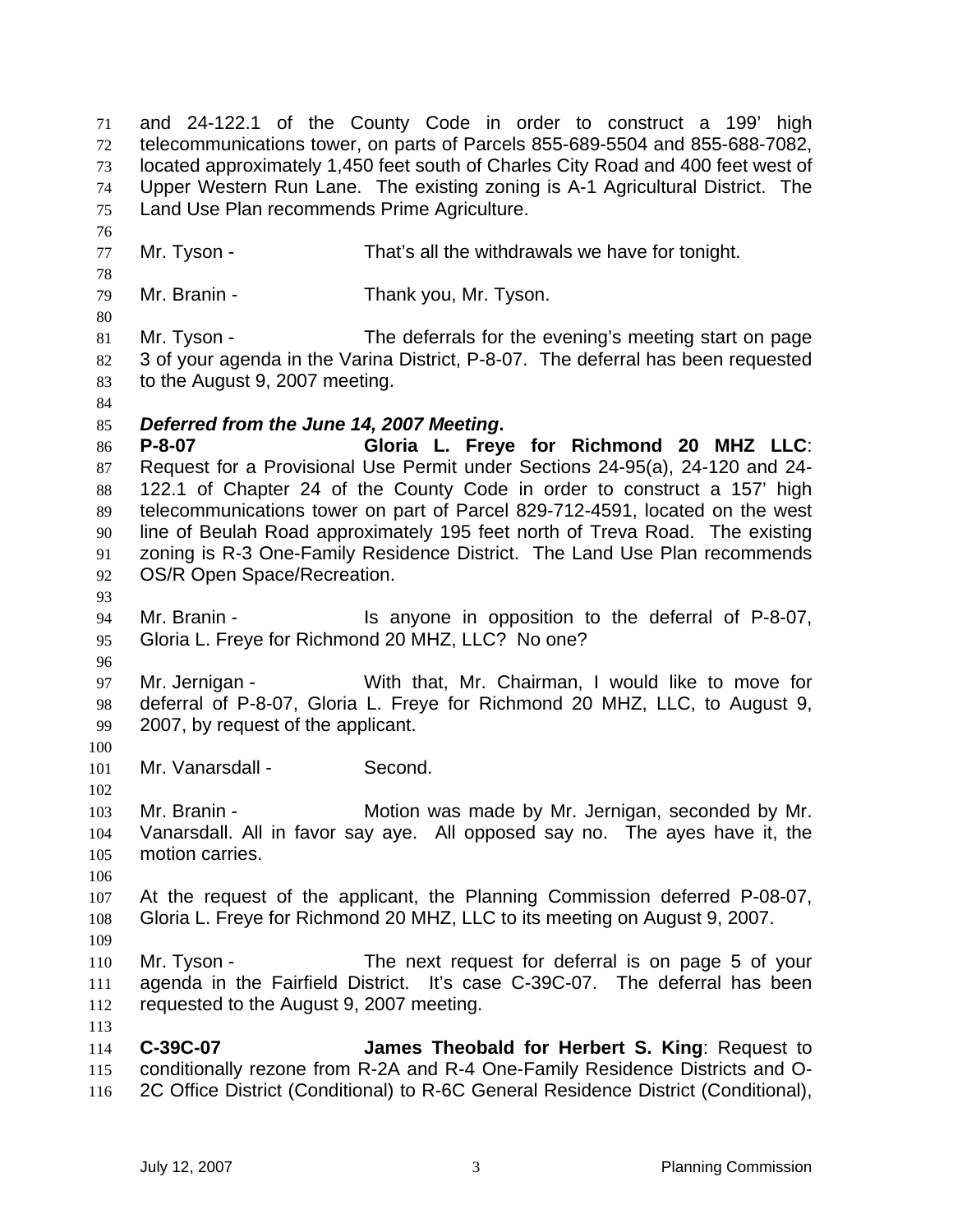part of Parcel 808-733-2903, containing approximately 18.23 acres, located on the south line of Harvie Road approximately 1,150 feet east of Laburnum Avenue. The applicant proposes an age-restricted multi-family residential community with a maximum of two hundred ninety (290) units. The R-6 District allows a maximum gross density of 19.80 units per acre. The use will be 122 controlled by zoning ordinance regulations and proffered conditions. The Land Use Plan recommends Suburban Residential 1, 1.0 to 2.4 units net density per acre and Office. The site is in the Airport Safety Overlay District. 126 Mr. Branin - Is anyone in opposition to the deferral of C-39C-07, 127 James Theobald for Herbert S. King? No one? Mr. Archer - Mr. Chairman, I move deferral of C-39C-07, James Theobald for Herbert S. King, to the August 9, 2007 meeting at the applicant's request. 133 Mr. Jernigan - Second. Mr. Branin - Motion made by Mr. Archer, seconded by Mr. Jernigan. All in favor say aye. All opposed say no. The ayes have it, the motion carries. At the request of the applicant, the Planning Commission deferred C-39C-07, James Theobald for Herbert S. King, to its meeting on August 9, 2007. Mr. Tyson - The next deferral is in the Three Chopt Magisterial District and is also on page 5 of your agenda. It's case C-76C-05. The deferral is requested to the September 13, 2007 meeting. *Deferred from the June 14, 2007 Meeting.*  **C-76C-05 Robert Atack for George M. Urban**: Request to conditionally rezone from A-1 Agricultural District to O-3C Office District (Conditional), Parcels 747-770-3395 and 746-770-9777, containing 11.18 acres, located on the west line of Nuckols Road approximately 350 feet north of New Wade Lane and between the south line of Hickory Park Drive and the north line of New Wade Lane. The applicant proposes an office development. The use will be controlled by zoning ordinance regulations and proffered conditions. The Land Use Plan recommends Rural Residential, Suburban Residential 2, 2.4 to 3.4 units net density per acre and Environmental Protection Area. 157 Mr. Branin - Is anyone in opposition to the deferral of C-76C-05, Robert Atack for George M. Urban? No one? With that, I'd like to move that C-159 76C-05, Robert Atack for George M. Urban, be deferred to the September  $13<sup>th</sup>$ meeting, per the applicant's request. Mrs. Jones - Second.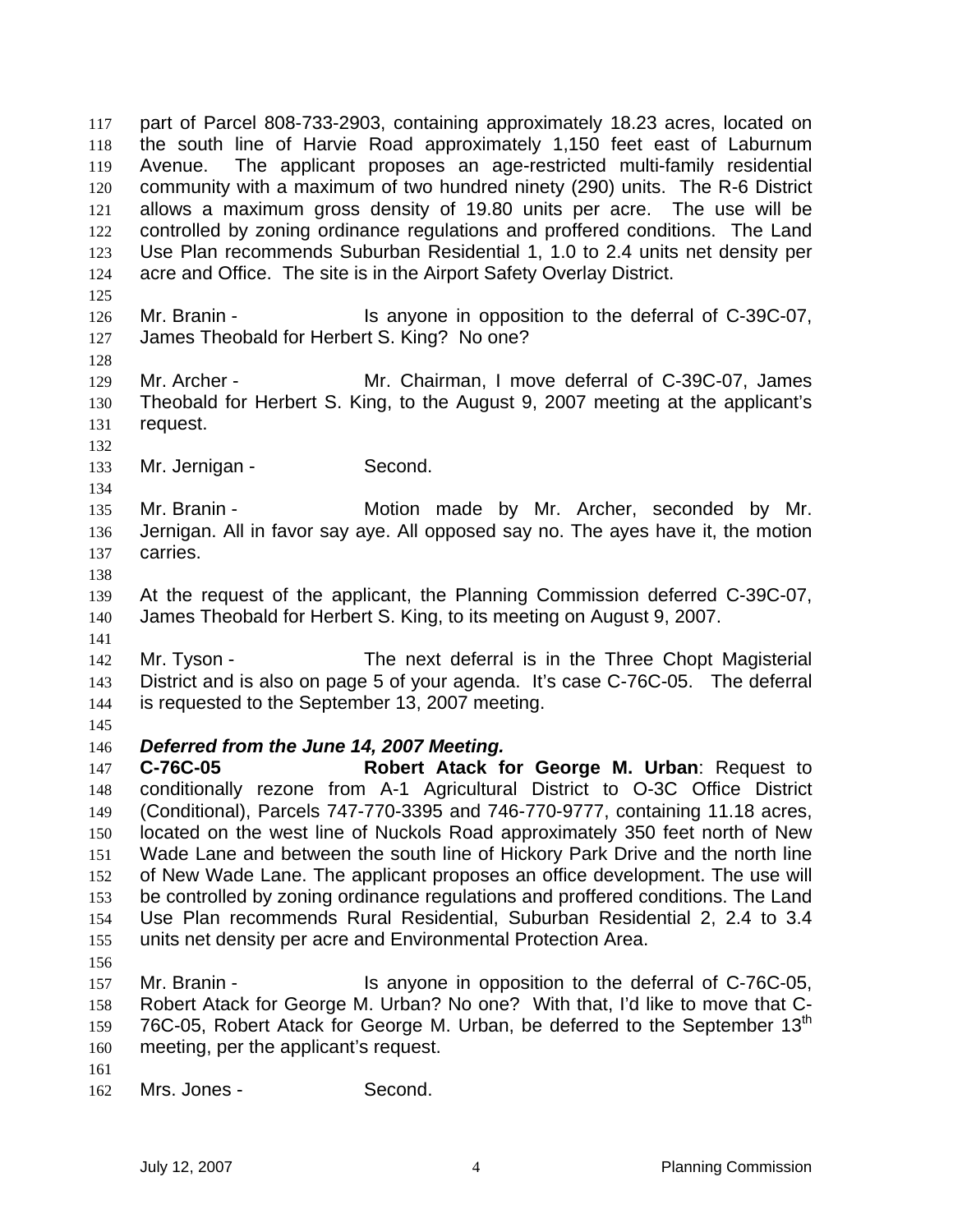Mr. Branin - Motion made by Mr. Branin, seconded by Mrs. Jones. All in favor say aye. All opposed say no. The ayes have it, the motion carries. At the request of the applicant, the Planning Commission deferred C-76C-05, Robert Atack for George M. Urban to its meeting on September 13, 2007. 170 Mr. Tyson - The next request for deferral is also in the Three Chopt District and is also on page 5 of your agenda, P-10-07. The applicant has requested deferral to the September 13, 2007 meeting. *Deferred from the June 14, 2007 Meeting.*  **P-10-07 Gloria L. Freye for Richmond Strikers Soccer Club, Inc**.: Request for a Provisional Use Permit under Sections 24-95(a), 24- 120 and 24-122.1 of Chapter 24 of the County Code in order to construct a 157' high telecommunications tower on part of Parcel 740-768-1098, located on the east line of Pouncey Tract Road approximately 900 feet south of Shady Grove Road. The existing zoning is A-1 Agricultural District. The Land Use Plan recommends Open Space/Recreation and Environmental Protection Area. Mr. Branin - Is anyone in opposition to the deferral of P-10-07, Gloria L. Freye for Richmond Strikers Soccer Club, Inc.? No one? Then I would like to move that P-10-07, Gloria L. Freye for Richmond Strikers Soccer Club, 186 Inc., be deferred to the September  $13<sup>th</sup>$  meeting per the applicant's request. 188 Mr. Archer - Second. Mr. Branin - Motion made by Mr. Branin, seconded by Mr. Archer. All in favor say aye. All opposed say no. The ayes have it, the motion carries. At the request of the applicant, the Planning Commission deferred P-10-07, Gloria L. Freye for Richmond Strikers Soccer Club, Inc., to its meeting on September 13, 2007. Mr. Tyson - Also on page 5 of your agenda in the Three Chopt District is case C-32-07. The deferral is requested to the August 9, 2007 meeting. *Deferred from the June 14, 2007 Meeting.*  **C-32-07 R + R Property Development, L.C**.: Request to rezone from R-5C General Residence District (Conditional) to B-1 Business District, part of Parcel 738-761-6025, containing approximately 0.15 acre, located on the east line of Spring Oak Drive approximately 240 feet south of West Broad Street (U. S. Route 250). The applicant proposes a 30-foot easement for an access driveway to adjacent retail uses. The use will be controlled by zoning ordinance regulations. The Land Use Plan recommends Multi-Family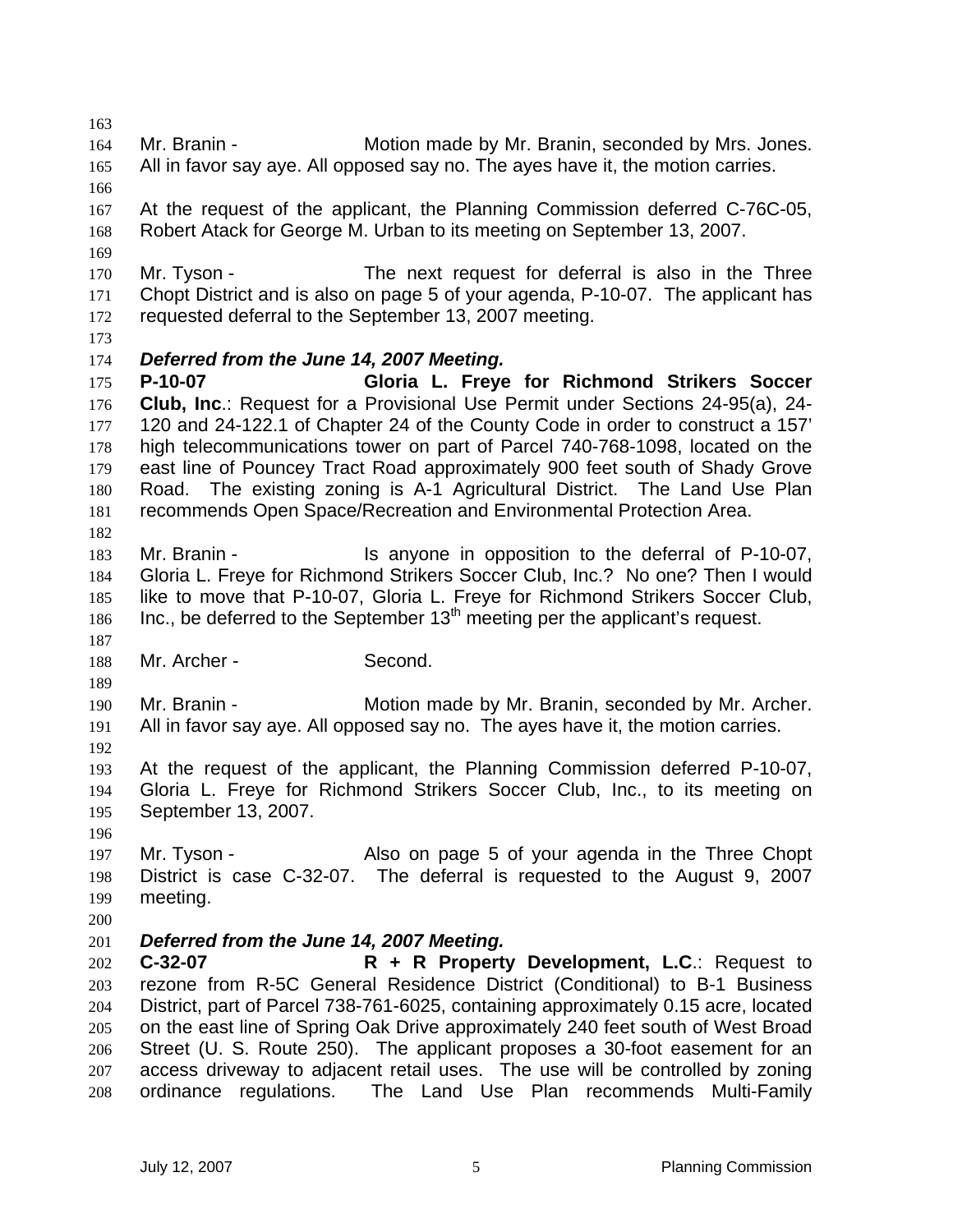Residential, 6.8 to 19.8 units net density per acre. The site is in the West Broad Street Overlay District. 212 Mr. Branin - Is anyone in opposition to the deferral of C-32-07, R + 213 R Property Development, L.C.? No one? I'd like to move that C-32-07,  $R + R$ 214 Property Development, L.C. be deferred to the August  $9<sup>th</sup>$  meeting per the applicant's request. 217 Mrs. Jones - Second. Mr. Branin - Motion made by Mr. Branin, seconded by Mrs. Jones. All in favor say aye. All opposed say no. The ayes have it, the motion carries. 222 At the request of the applicant, the Planning Commission deferred C-32-07, R  $+$ R Property Development, L.C. to its meeting on August 9, 2007. Mr. Tyson - The last request for deferral is on page 5 of agenda, again in the Three Chopt District, case C-40C-07. The request is to defer the case to August 9, 2007. **C-40C-07 Courtenay Fisher for Boushra and Edna Hanna**: Request to conditionally rezone from A-1 Agricultural District to R-2AC One-Family Residence District (Conditional), Parcel 742-773-4344, containing 10.252 acres, located on the northeast line of Hames Lane approximately 1,550 feet north of its intersection with Shady Grove Road. The applicant proposes a single-family residential development not to exceed a density of 2.0 units per acre. The R-2A District allows a minimum lot size of 13,500 square feet and a maximum gross density of 3.23 units per acre. The use will be controlled by zoning ordinance regulations and proffered conditions. The Land Use Plan recommends Rural Residential, not exceeding 1.0 unit per acre, and Environmental Protection Area. 241 Mr. Branin - Is anyone in opposition to the deferral of C-40C-07, Courtenay Fisher for Boushra and Edna Hanna? No one? Then again, I'd like to move that C-40C-07, Courtenay Fisher for Boushra and Edna Hanna, be 244 deferred to August  $9<sup>th</sup>$ , per the applicant's request. Mr. Jernigan - Second. Mr. Branin - Motion made by Mr. Branin, seconded by Mr. Jernigan. All in favor say aye. All opposed say no. The ayes have it, the motion carries. 252 Mr. Tyson - Mr. Chairman, that concludes the requests for deferrals.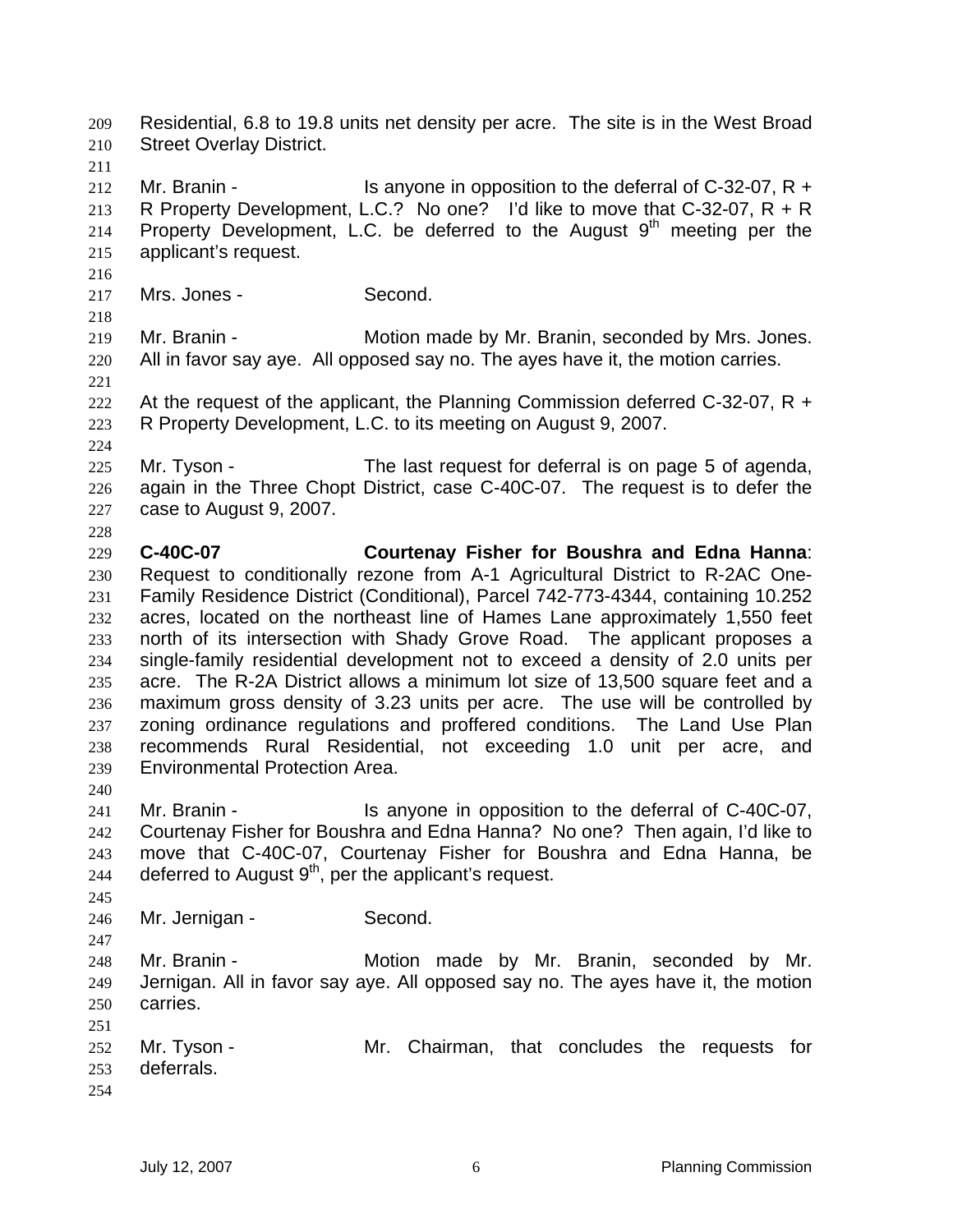Mr. Branin - Thank you, Mr. Tyson. 257 Mr. Emerson - Are there any other deferrals from the Commission tonight? If not, we'll move forward to the expedited agenda. Mr. Tyson? Mr. Tyson - Mr. Chairman, members of the Commission, you have one request on your expedited agenda tonight in the Brookland District on page 2 of your agenda. The application is P-12-07. **P-12-07 Hillorie Morrison for Clearwire US LLC**: Request for a Provisional Use Permit under Sections 24-95(a), 24-120, and 24-122.1 of Chapter 24 of the County Code to place 2 microwave dishes, 3 panel antenna, and related equipment 109' above the base of an existing 115' high power transmission tower on part of Parcel 762-759-7446, located on the north line of Woodlake Drive, east of Walton Farms Drive. The existing zoning is R-3C, One-Family Residence District (Conditional). The Land Use Plan recommends Suburban Residential 2, 2.4 to 3.4 units net density per acre. 273 Mr. Branin - Is anyone in opposition P-12-07, Hillorie Morrison for Clearwire US, LLC? No one? Mr. Vanarsdall - I move that P-12-07, Hillorie Morrison for Clearwire US, LLC, be recommended to the Board of Supervisors for approval. Mrs. Jones - Second. Mr. Branin - Motion made by Mr. Vanarsdall, seconded by Mrs. Jones. All in favor say aye. All opposed say no. The ayes have it, the motion carries. **REASON:** Acting on a motion by Mr. Vanarsdall, seconded by Mrs. Jones, the Planning Commission voted 5-0 (one abstention) to recommend the Board of Supervisors **grant** the request because it would provide added services to the community and when properly regulated by the special conditions, it would not be expected to adversely affect the public health, safety, welfare and values in the area. Mr. Thornton - Mr. Chairman, there may be some people here tonight who've never been here before and just for educational purposes, you might want to explain what the expedited part was. Mr. Branin - Putting me on the spot. When a case is put on the expedited agenda, it means there are no concerns or problems with the case according to staff, and amongst the Commission members, there are no problems. So, instead of listening to them, they can be placed on an agenda to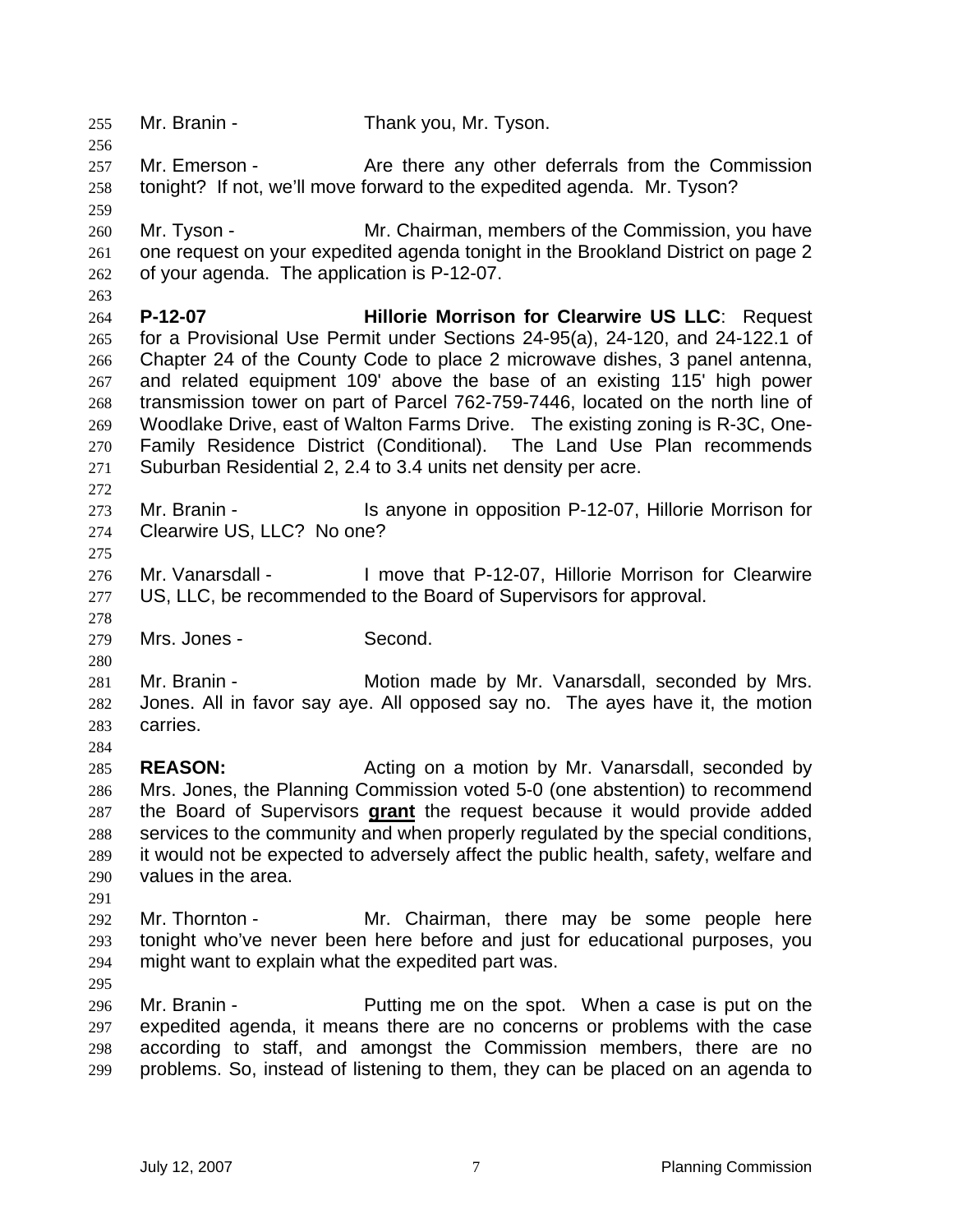be expedited up to the Board of Supervisors, which is the next step. How did I do, Mr. Thornton?

- 
- Mr. Thornton Thank you.

Mr. Tyson - Mr. Chairman, that concludes the withdrawals, expedited, and deferrals.

Mr. Emerson - Mr. Chairman, with that, you have nine cases left to be heard through the normal hearing process. I'll take this opportunity, before we move into the regular agenda, to note the process and what's allowed. One item I've been asked to explain tonight because there may be some confusion in the audience regarding notifications and how notifications are done to property owners when actions come forth in front of the Commission. State Code requires that adjacent property owners be notified. You either share a property line or you're across the road from a property line with property in question. We do go a little bit further than that normally, but if you're several properties removed, you may not receive notification from the Planning Office. However, that's the reason for the ads in the newspaper and also the signs placed on the property in order to do the best we can to notify everyone.

Following the staff presentations, the applicant or their representative is allowed ten minutes to present testimony. A portion of that time can be saved for rebuttal of opposition statements. Following the applicant's presentation, the opposition or the citizens who have questions or comments will be allowed ten minutes to present testimony. That's collectively ten minutes. Time to answer questions of the Commission shall not be included within the applicant's or the opponent's allotted time. These time limits can be waived at the Commission's discretion, if they see fit.

With that, Mr. Chairman, the first item on page 1 of your agenda is POD-34-07, Grattan and Associations, PC, for the Wilton Companies.

## **PLAN OF DEVELOPMENT - ARCHITECTURAL PLANS FOR SILVER DINER (Deferred from the June 27, 2007 Meeting)**

POD-34-07 Wilton Square – W. Broad Street and Cox Road

**Grattan Associates, P.C. for The Wilton Companies, Inc.:** Request for approval of architectural plans for a plan of development, as required by Chapter 24, Section 24- 106 of the Henrico County Code, to construct a one-story, 5,674 square foot restaurant. The 3.51-acre site is located on the northeast corner of West Broad Street (U.S. Route 250) and Cox Road on parcels 748-760-6957 and 9546. The zoning is B-2C, Business District (Conditional). County water and sewer.

**(Three Chopt)**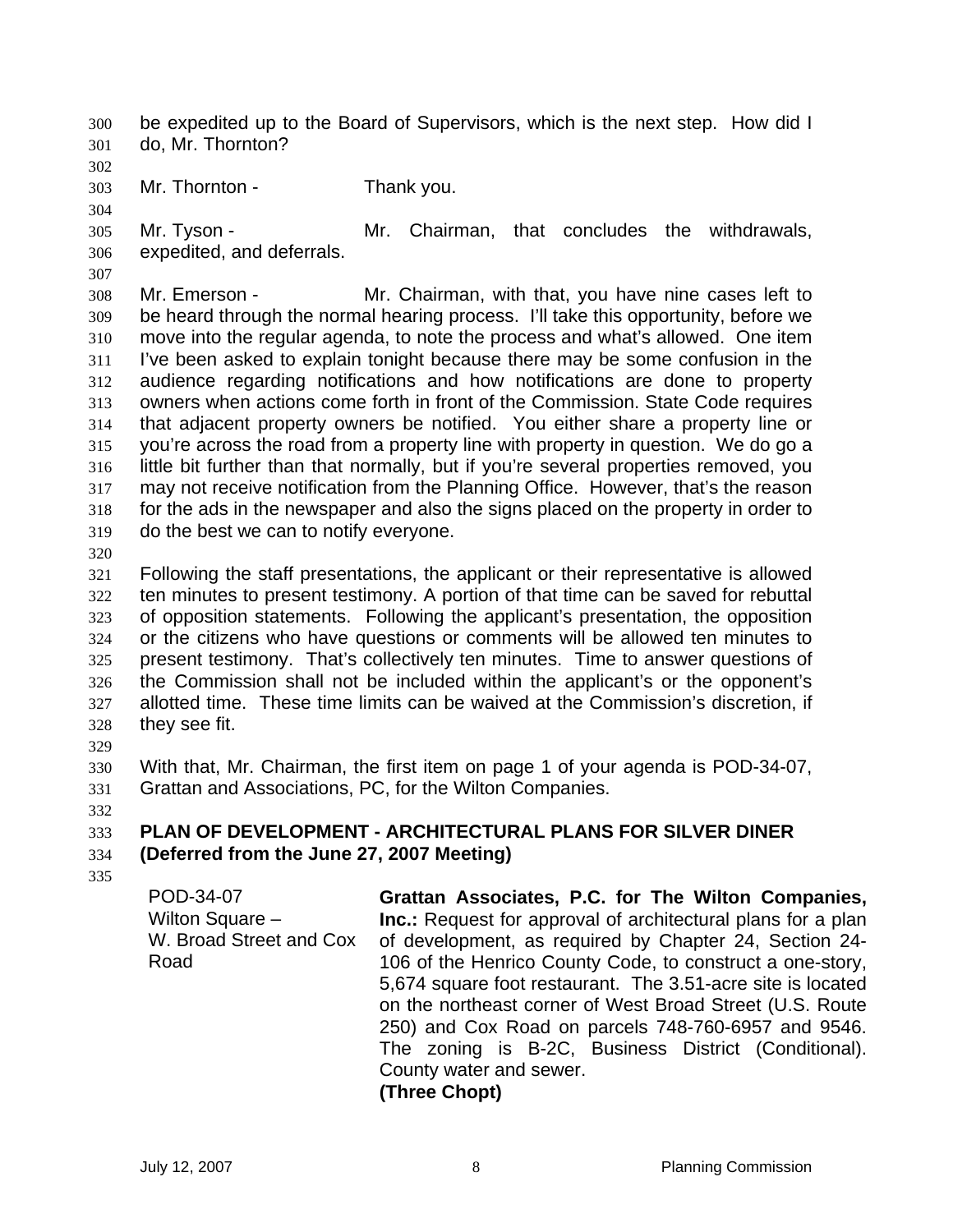Mr. Branin - Good evening, Mr. Wilhite.

Mr. Wilhite - Good evening, Mr. Chairman, and Commission members. At the last meeting on June  $27<sup>th</sup>$ , the site plan for Wilton Square Development was approved. The approval encompassed a free-standing restaurant building, and a second building, which was a retail and coffee shop. The architectural plans for the other building, the retail coffee shop, were approved at that time. The architectural plans for the Silver Diner building were deferred until your meeting tonight.

There is a zoning case that governs the property, C-2C-93, that pertain to the entire site, not only the two buildings along West Broad Street, but also the two buildings that have been constructed to the north at the corner of Cox Road along Innslake Drive. It's a hotel on the northeast corner and a 7-Eleven here on the northwest corner.

The architectural plans that were handed out tonight show no change from the plans that were before the Commission last time. There is only some clarification as far as the type of materials being proposed. Mostly in the back of the building, it shows brick and EIFS, and brick along the foundation in the front.

There are proffers on this site dealing with architectural design. One had to deal with the construction of the Hampton Inn, which is an existing building here at the corner. It also referred to other buildings constructed on the site. Language in the proffers required that the other buildings constructed have exposed exterior walls of brick construction, exclusive of windows, doors, and architectural design features, unless different architectural treatment and/or materials are specifically requested and approved at the time of plan of development review. The applicant is requesting a change in the architectural treatment and materials for the Silver Diner building. Primarily, the materials used on Silver Diner are brick, Dryvit, tile, mirrored and patterned stainless steel panels, and also glass blocks.

Another provision of this proffer deals with complimentary architecture. It states the exterior materials and architectural design of all buildings constructed on the property shall be coordinated with and complimentary to each other. Generally as shown on Exhibit B, as determined by the Planning Commission at the plan and development review. I've got Exhibit B, which was a part of the rezoning case back in 1993. It shows the proposed architectural design of the four buildings on the site. The building at the bottom is the Hampton Inn that was constructed. The other buildings generally are of red brick construction with a standing metal seam roof. This is the hotel building that exists currently out there now. This is the 7-Eleven at the northwest corner of the site. Here's another view. This is another view of the hotel building from Innslake Drive.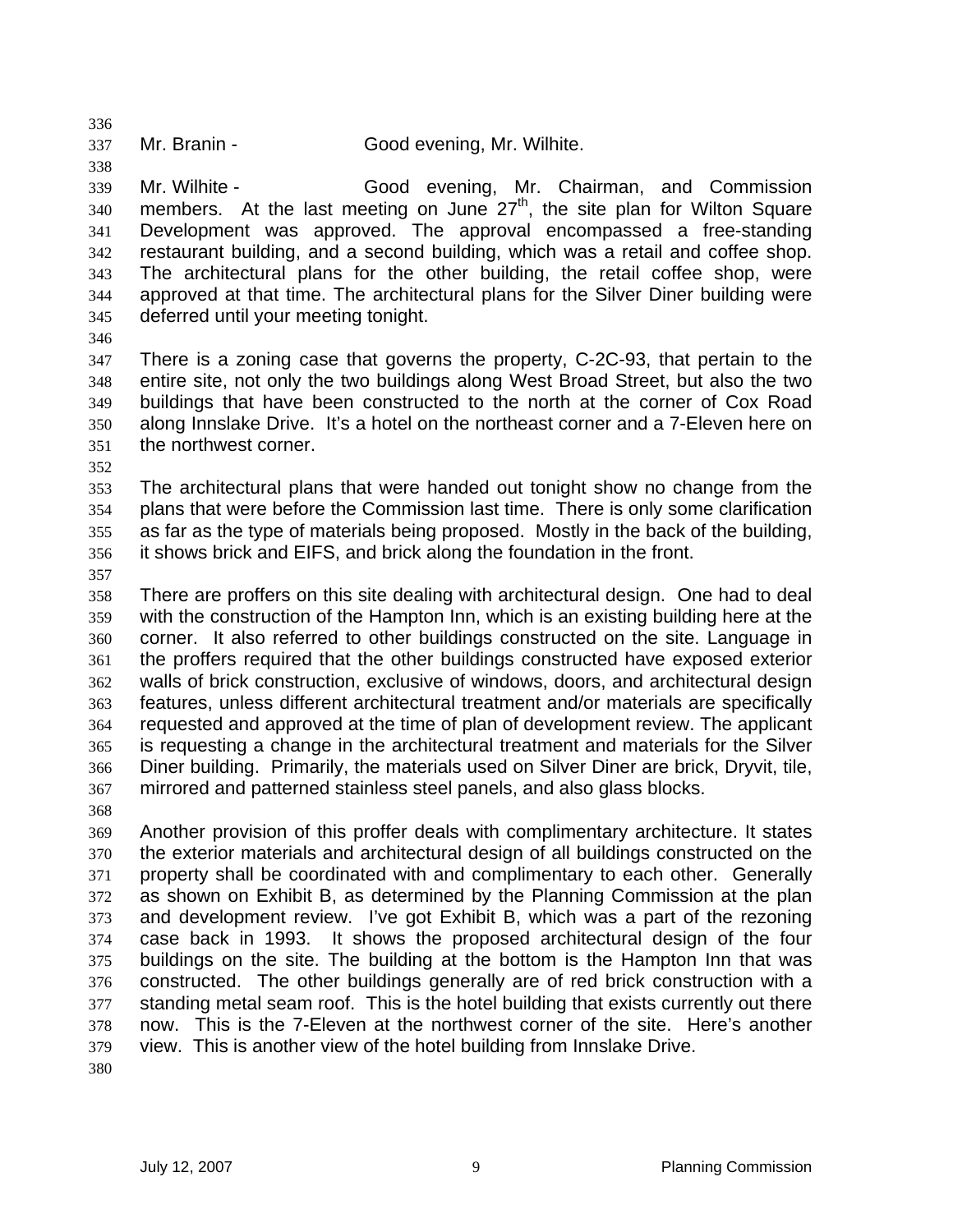We do have representatives here from Wilton Development in order to state their case for these changes to the architectural design. There was a proffer that also dealt with roof type. It dealt with the roof design and color of each building constructed on the property and the canopy covering pump islands of any service station developed on the property, that it shall be compatible with the roof design and color of the Henrico County Library—it's shown in this picture here—and the Colonnade building generally shown on Exhibit B. The photograph I had of the Colonnade building did not come out. Essentially, it's a flat building and it does have some green standing metal seam roof structures on top of it. What is being proposed with this elevation is some green metal coping along the rear parapets of the wall. They're marked on the exhibit that was passed out to you this evening. Once again, the architectural plans are here before you today. There are no changes to the site plan proposed or the conditions of approval from last month. I'll be happy to answer any questions that you have. Mr. Branin - Does anybody have any questions for Mr. Wilhite? Anyone? All right. May I hear from the applicant, please? Mr. Grattan - Good evening, Mr. Chairman, members of the Commission. I'm Stuart Grattan with Grattan Associates. Mr. Branin - Hello, Mr. Grattan, how are you? Mr. Grattan - I'm fine, thank you. Mr. Branin - Before I ask you a couple of questions, is the representative from Innsbrook here? Mr. Grattan - I do not believe so. [Off mic] - No sir. He's out of town tonight [unintelligible]. Mr. Branin - Okay. Then I'll remind the Commissions that the last time, Innsbrook said they were excited about a—What was the word they used for this building? Mrs. Jones - Iconic? Mr. Branin - Iconic building. Mr. Grattan, we can meet and agree with your elevations for most of the proffers in this project and on this land. The 426 one that I'm concerned about is the roof. Can you address that for me?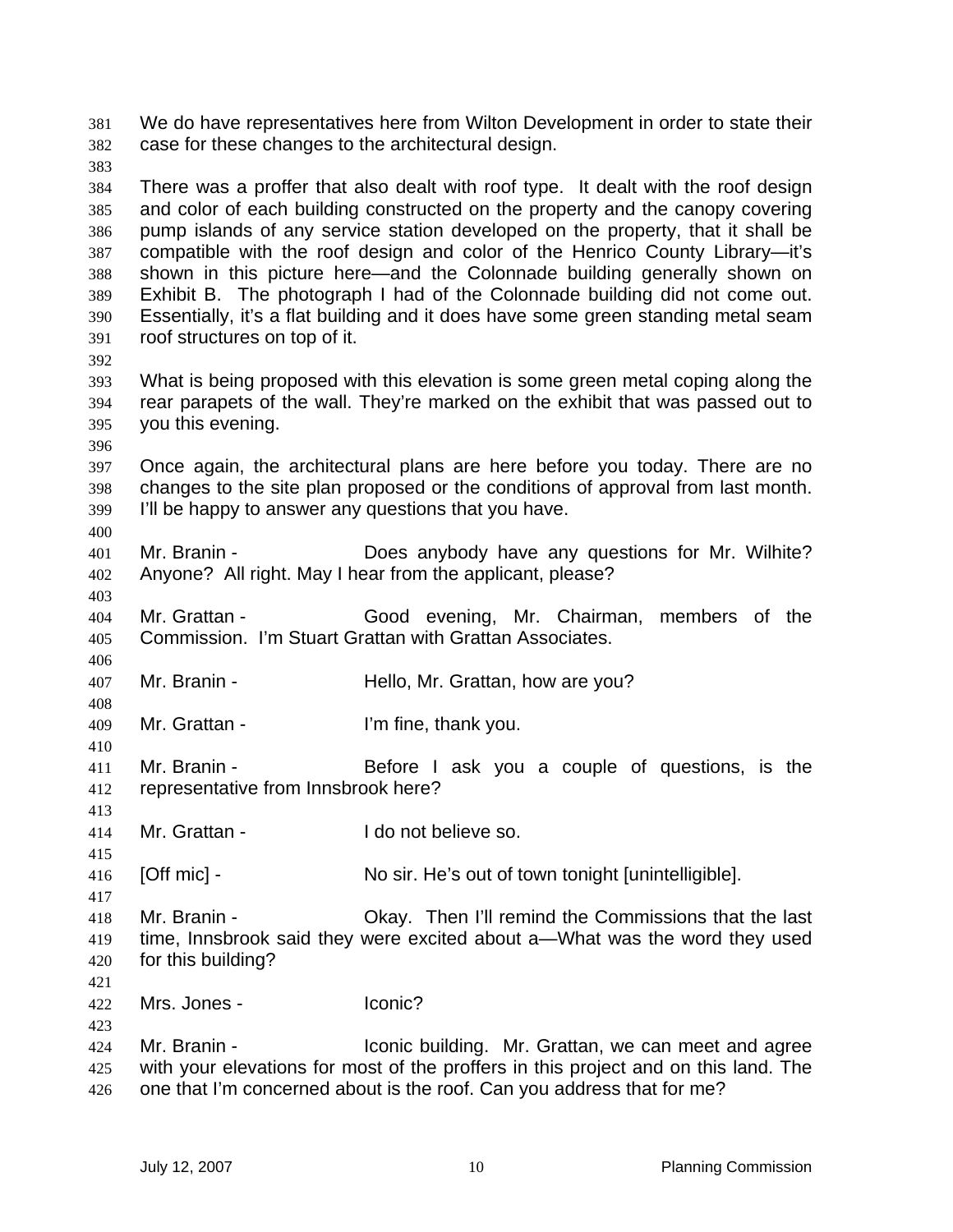Mr. Grattan - This is, and, as best put earlier, an iconic building. Silver Diner has a reputation and standards that are renowned for that. Innsbrook, I think, addressed this best, that with this icon, there are some challenges. Adding too much to it that's different from that icon detracts from the icon image. What is presented was approved by Innsbrook. I guess I don't want to speak for them, but I assume their approval letter does.

Mr. Branin - I received the letter that said that they were in agreement with your elevations. Now, I know staff has labored over this. I know Wilton has labored over this. I know I have spent way too many hours laboring over this, trying to figure where we can meet the proffer by putting a green roof. We have one area, which is on—If you go to elevation 2, I believe. If you can click on that. We have a dumpster area in the back. You have met the criteria with the brick by putting brick across the back and brick across the bottom, without deviating too much from this iconic building. You are providing a little green trim on top. My fear is it's not enough. So, I would make a recommendation that you roof this dumpster area with a green roof. Is that possible?

Mr. Grattan - I think it is possible. The term, "roofing the dumpster area," depending on how it is interpreted, it's understood that a truck has to pick this dumpster up and lift it and throw the trash in. That roof needs to be set back so as not to interfere with that.

- Mr. Branin With the Colonnades, I know with the way they designed their building, because their roof is inset, there was nowhere to do a green roof so they picked one corner and put a metal green roof in it just to meet the criteria. With that as my guide and with that as my lead, I need to find a place that you can provide me with a green pitched roof to meet that criteria. In my mind, the only place you can do it is over that dumpster.
- 

Mr. Grattan - I would say yes we could.

Mr. Branin - Okay. Now, if you were going to do that, could you tell me how you would do it? Now that I've put you in this precarious situation.

- Mr. Grattan I would envision this as an awning type attached to the building.
- 

Mr. Branin - If you could take one of the elevations that we have and just do a quick sketch. I'm not going to hold you to your artistic ability, I swear I won't. Just to give us an idea. I'm pretty sure it's feasible and it's possible, and then you meet all the criteria, which would make myself and many others happy.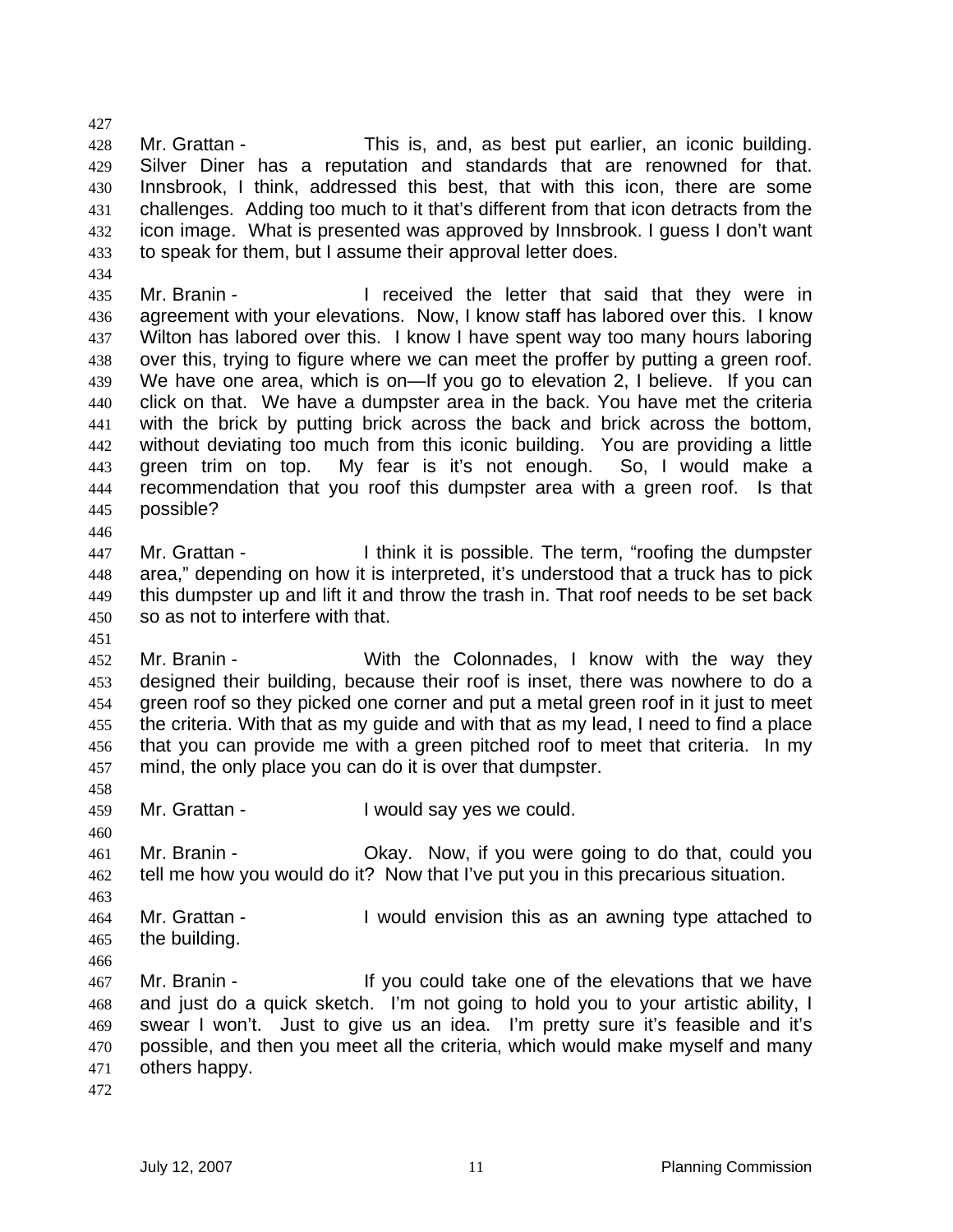Mrs. Jones - Mr. Chairman, is the intent to just get a little something on there so there's no question that the proffer was listened to, or is the intent to create any kind of harmonious transition to the rest of the development? Mr. Branin - Both. Mrs. Jones - Because if there is, then I suggest if it's not on the front of the building, then it almost doesn't count. Mr. Branin - If we change the front of the building, then I know Innsbrook and everyone else believes that it's taking away from its iconic stature. Mrs. Jones - I understand that. I think this is certainly a valiant effort to keep the proffer. I'm just not sure that it meets the spirit of the proffer. It keeps the letter of it. Mr. Branin - I know in going back and checking on the Colonnades and looking at that, they didn't feel that they needed a pitched roof either, but they met the spirit of it by putting one in one place. In following their lead, I'm trying to match what is a legal proffer— Mrs. Jones - I understand and I think it's probably—Without taking anything away from an icon, I think it's the best we can do. Mr. Branin - Okay. Mr. Grattan - Do you want what I drew? Mr. Branin - I'd love to. A green metal? Mr. Grattan - Yeah. It doesn't show up well with a red pen, but that's the intent that there would be awnings. In that sketch, I've just shown one over each of the dumpster elements there. Mr. Branin - All right. Well, if we do proceed forward with this and it is approved, I'll need, in five days, a true render. Mr. Grattan - That's fine. We'll get it to you. Mr. Branin - All right. I don't have any more questions— Mr. Grattan - Okay. Thank you all. 517 Mr. Branin - — — — for Mr. Grattan. Does anybody else? Mr. Archer?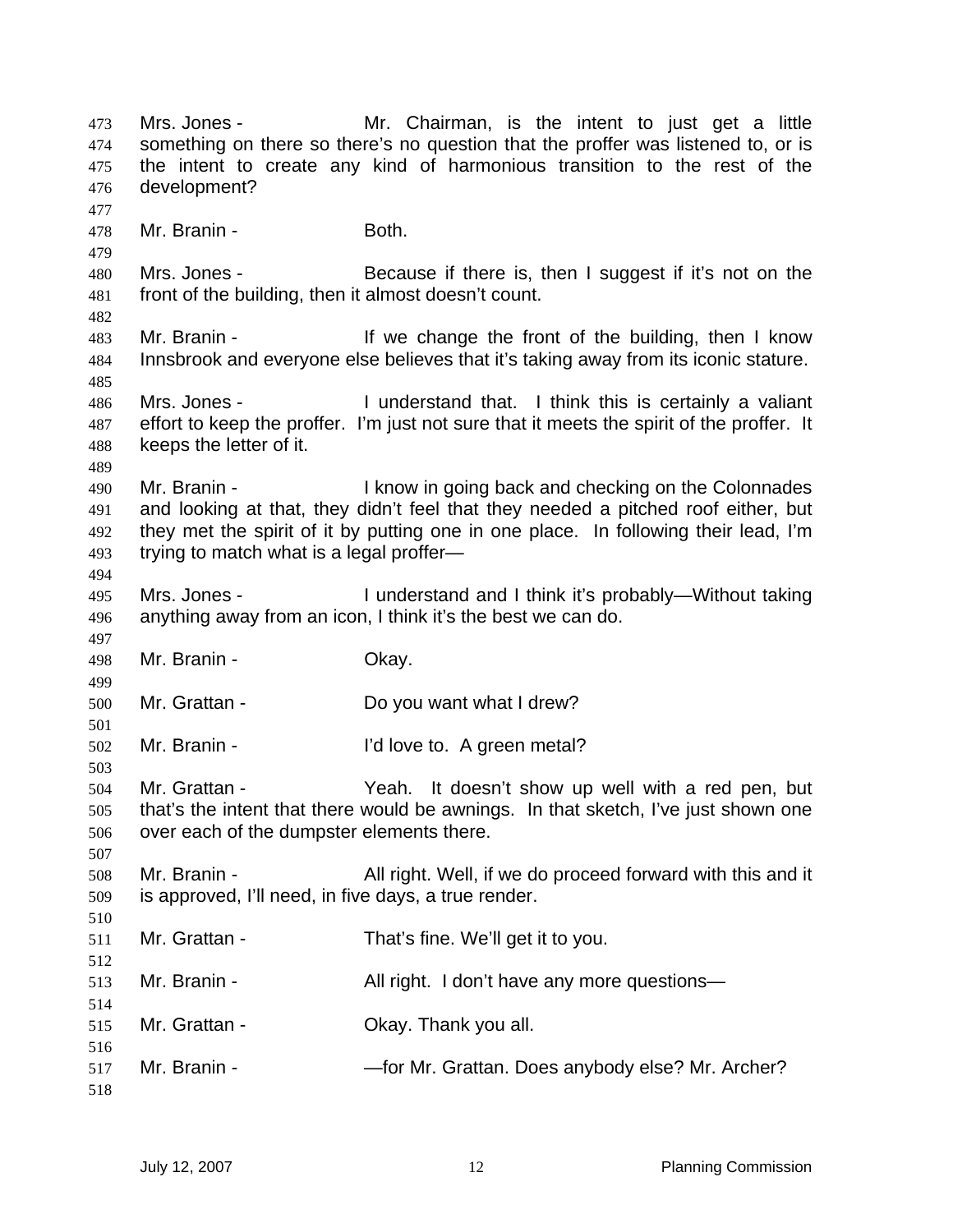Mr. Archer - Mr. Grattan? Are you certain that the dumpster truck would be able to lift this? I think maybe they could pick it up and back up some and then lift it and dump it and slide it back in? Mr. Grattan - That's a possibility. I think that the intent here is just to have that visible green roof to meet the proffer. 526 Mr. Archer - And I understand the intent, I just want to make sure you can pull this off. Mr. Grattan - The dumpster pad might be 20 feet deep. Mr. Archer - Right. Mr. Grattan - If we could set this so it doesn't extend more than four feet off the building, you'd still get that visual effect from the elevation, yet it wouldn't get in the way of the dumpster. 537 Mr. Archer - I just want to make sure they didn't tear it down the first time they picked the dumpster up. Mr. Grattan - I don't think anybody would wish that, just putting up something to tear it down. Mr. Archer - Okay. But if it's 20 feet deep and you're just coming about four feet off the building, I think it's possible. Mr. Grattan - Possible, yes, especially if they could pull it out and set in and then shove it back a little bit. Mr. Archer - Okay. That's all I have, Mr. Branin. Mr. Branin - Anyone else? With that, I'd like to move for approval of POD-34-07, Wilton Square, West Broad Street and Cox Road, with annotations on the plan, as well as the annotations made this evening. I move for approval. Mr. Vanarsdall - Second. Mr. Branin - Motion made by Mr. Branin, seconded by Mr. Vanarsdall. All in favor say aye. All opposed say no. The ayes have it, the motion carries. Mr. Emerson - Mr. Chairman, the next item on your public hearing agenda tonight is still on page 1. It is C-21C-07, The Rebkee Company.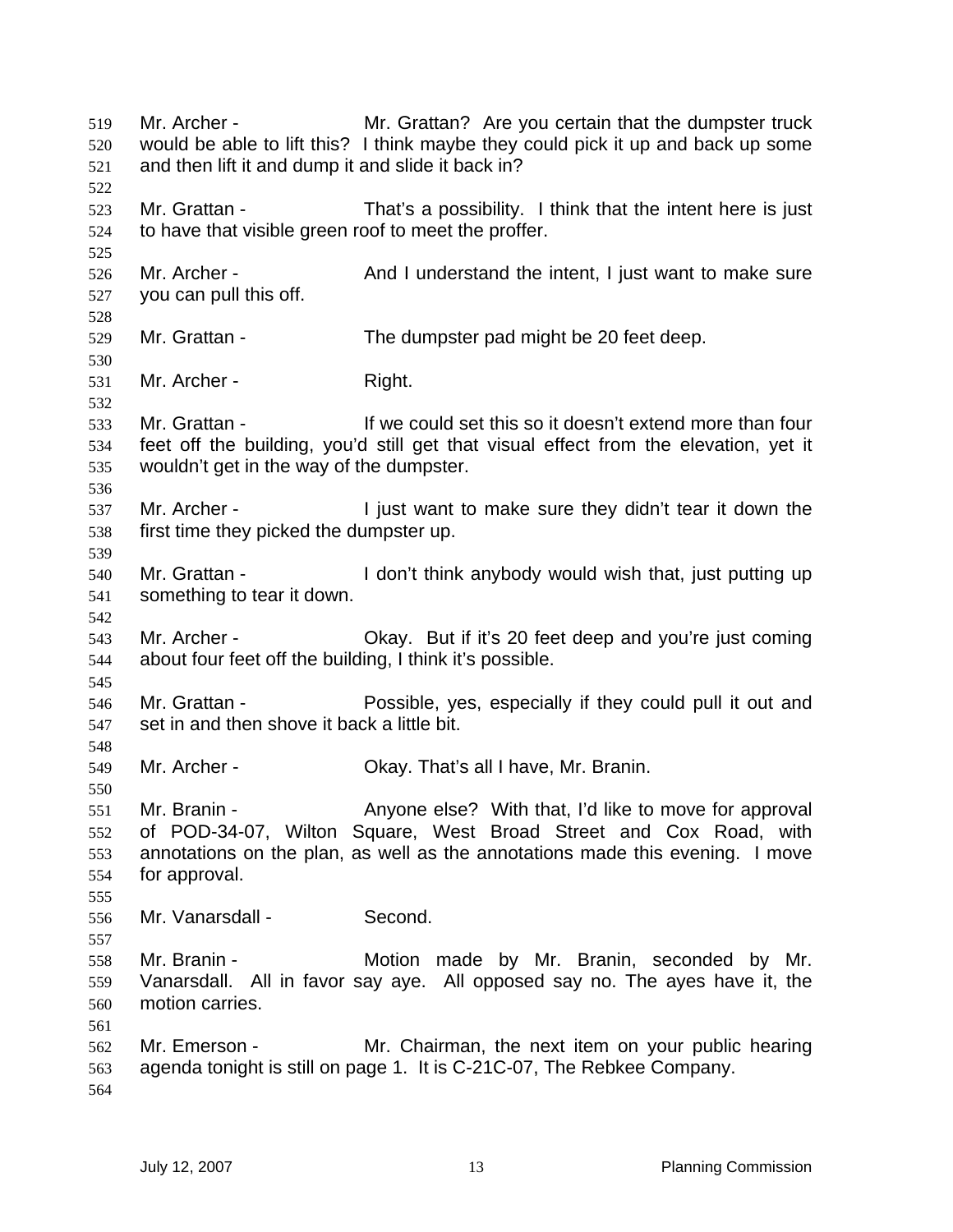## *Deferred from the June 14, 2007 Meeting.*

**C-21C-07 The Rebkee Company:** Request to conditionally rezone from B-2C and B-3C Business Districts (Conditional) to B-2C Business District (Conditional), Parcels 738-742-5943, 738-742-6844 and 738-742-9542, containing approximately 2.59 acres, located on the north line of Patterson Avenue (State Route 6) between Careybrook and Lauderdale Drives. The applicant proposes a pharmacy and other retail uses. The use will be controlled by zoning ordinance regulations and proffered conditions. The Land Use Plan recommends Commercial Concentration and Environmental Protection Area.

- Mr. Branin Is anyone in opposition to C-21C-07, The Rebkee Company? No one? Good evening, Rosemary.
- Ms. Deemer Good evening. As our Secretary said, the subject site is zoned B-2C and B-3C and is located on the north line of Patterson Avenue between Lauderdale and Careybrook Drives. The site is currently occupied by an Exxon gas and service station, and West End Plants and Produce. Directly to the west is the Tuckahoe Village shopping center and to the north are the Careybrook, Stoneycreek and Tuckahoe West apartments. The applicant is proposing a CVS pharmacy with drive thru.
- 
- The 2010 Land Use Plan recommends Commercial Concentration and Environmental Protection Area for the site. While the proposed pharmacy is consistent with the Commercial Concentration designation, the site lies partially within the County's Comprehensive 100-year floodplain.
- 

 The applicant has submitted proffers dated July 10<sup>th</sup> that include elevations and a revised concept plan. The elevations depict more brick on each elevation and pitched roofs. The only significant change to the site plan is the design of the entrance on Patterson Avenue, which now would comply with Department of Public Works standards. Major aspects of the proffers include sidewalks along Patterson Avenue, Careybrook and Lauderdale Drives, a six-foot high masonry wall along the rear of the property and building materials of which a minimum of 75% would be brick, stone or combination thereof.

Staff believes that the proposal is a reasonable re-use of the property. However, staff still has remaining concerns, including the location of the storm water management area. The concept plan indicates that the BMP is located within 25- feet of the Patterson Avenue right-of-way, which is contrary to Department of Public Works' standards. Relocating this feature to comply with county standards would alter the layout of the design, and with it, the proffered concept plan. Additionally, the wording of Proffer #1 does not require that structures other than a pharmacy conform to the proffered site plan.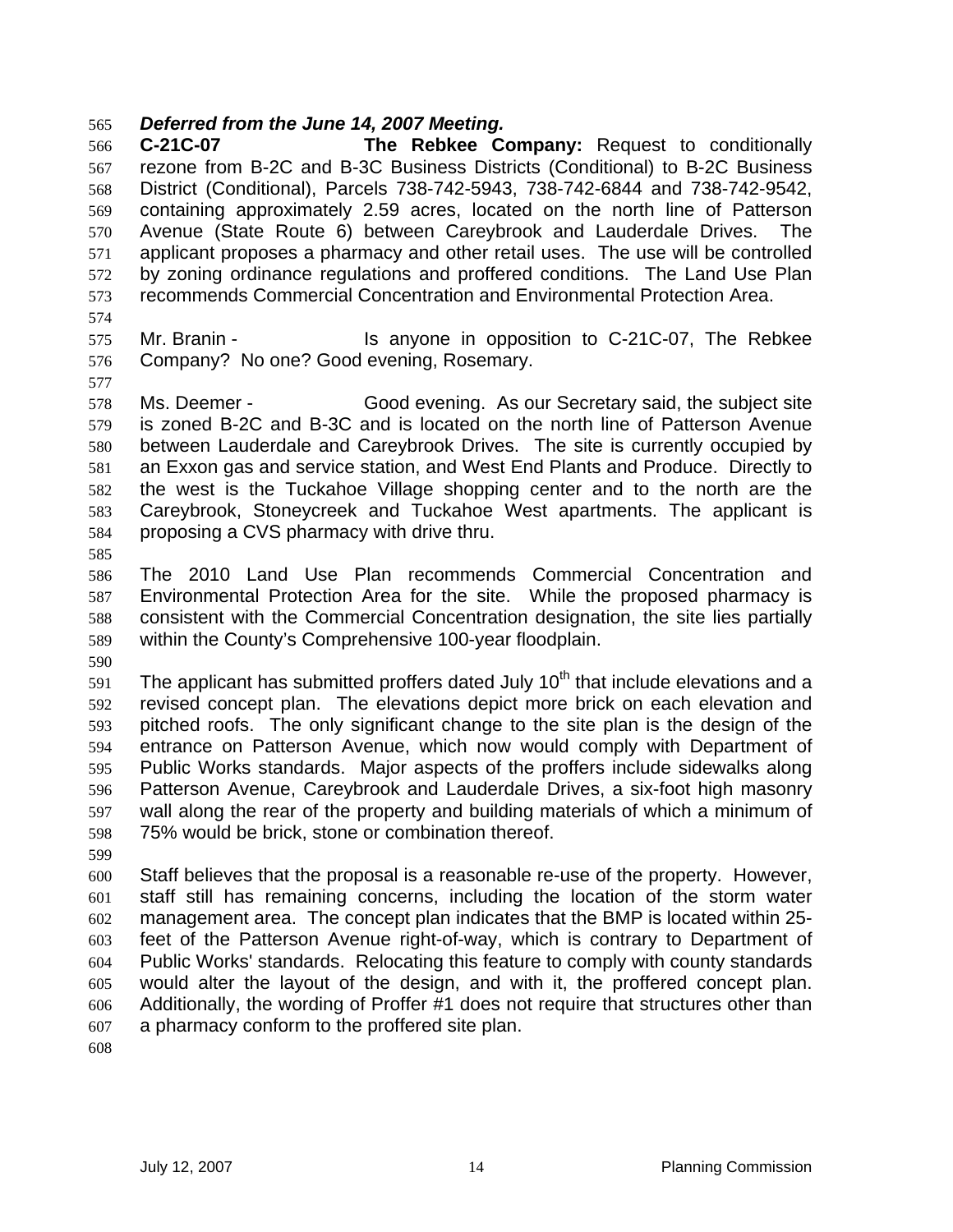Staff recommends deferral of this request to provide the applicant more time to address these issues. That concludes my presentation, I'd be happy to answer any questions you may have. Mr. Branin - Is anyone in opposition to C-21C-07? Did I ask that already? Mr. Jernigan - You asked that. Mr. Branin - I didn't think I had. Mr. Jernigan - Rosemary, on the BMP? You say it's not within the guidelines of Public Works? Ms. Deemer - Right. There are established policies for the locations of BMP's, especially along arterials and thoroughfares. Right now, the way that it is drawn, it does not meet those standards. I believe that the applicant has an intent to try to work that out, but at this time, we don't have a concept plan that shows that. Mr. Vanarsdall - Has he considered putting it underground? Ms. Deemer - I believe that is one of the options they are looking at. Mr. Vanarsdall - We had one in another part that they had to do that. CVS put it underground. Ms. Deemer - Right. I do believe that they are looking at that. Mrs. Jones - I think the applicant will address that in their presentation also. Mr. Branin - Okay. Would you like to hear from the applicant? Mrs. Jones - Yes, please. Mr. Branin - Okay. Will the applicant come down. If you'd state your name for the record, please. Mr. Vanarsdall - We're going to have to get you a book bag or something. Ms. Nadal - Good evening, Mr. Chairman, members of the Commission. My name is Caroline Nadal and I'm here on behalf of the applicant, The Rebkee Company.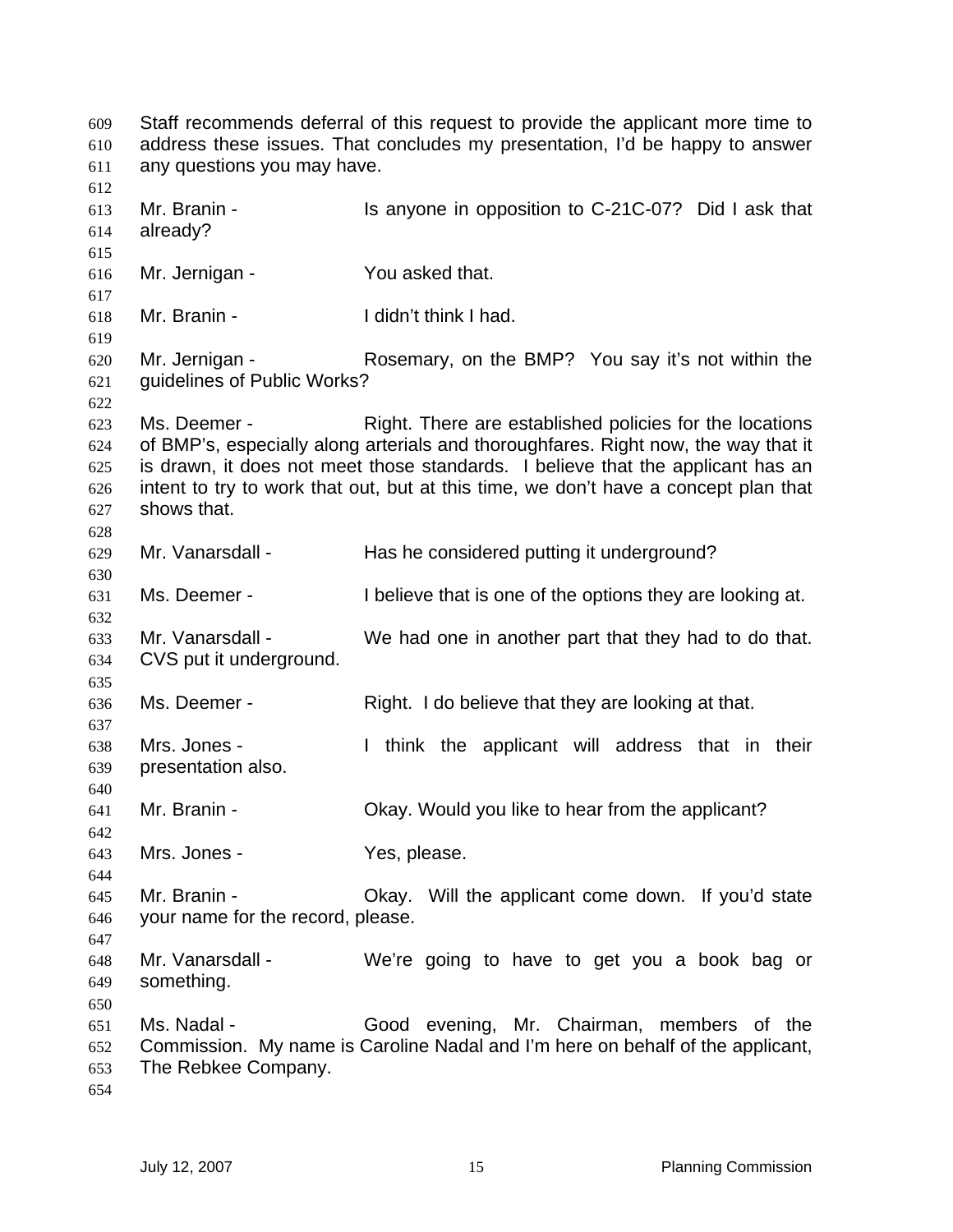Mr. Vanarsdall - You can raise that, Caroline. You're not going to break it.

- -

Ms. Nadal - Actually, usually I have to lower them because I'm short. I'm happy to answer your questions and give you a little more detail about the site. I'll leave that in your hands. I understand that there is the issue with the storm water management and I'm going to actually move to that. This is the proffered site plan that Ms. Deemer just showed you. There is a guideline for storm water management that says that BMP's will be set back 25 feet from the ultimate right-of-way in a non-residential development. There was some confusion with Public Works as to whether this is storm water management, fell within the category of a BMP. Ms. Jones and I actually spoke today and I've spoken with the client, The Rebkee Company, and we've had extensive discussion. We will do what we have to do to remedy the situation with Public Works as soon as possible after this hearing to make sure that we're either meeting that 25-foot setback, or possibly we may go underground with the BMP, if we can't make the site work. We've got an issue with the site with the floodplain. The site actually drains down to that corner. It's been a little complicated in engineering the site, but we will address it. We will get it straightened out.

Mrs. Jones - What I'd like to point out to the other Commissioners is that with this site as it's currently laid out, and you can see that on your screen, originally there were two buildings that were going to be going onto this site. As the discussions continued and the applicant looked at the site, it became clear that the challenges of the floodplain were going to necessitate making some hard decisions. The decision was made to put only a drugstore on this site and use the rest of the land as a storm water management area. Caroline, you and I have gone round about these terms and definitions more than I'm sure we'd care to, but we had to. It is still somewhat in question and I hesitate to think that we have all the answers. A lot of this becomes clearer with engineering, I know. Would you please just go over again, briefly for the Commission's benefit, what is intended here with the walls and with the other features on the site so that they can get the big picture of the project?

Ms. Nadal - Sure. I'm happy to. I've got some photographs. What we've proposed is a dry storm water management area. It takes up a substantial area of the site because we are having to deal with floodplain issues. There will be a depression. It'll be heavily landscaped. Some of the things we're going to do is put a wrought iron looking fence around it and a retention wall. It'll be heavily landscaped. I've actually got some photographs. Just stop on this. It shows this one at Brandermill that it's going to look pretty close to. This is a dry storm water management area that's across from Lauderdale Square. If you can see, it depresses slightly in the center and then there's landscaping around it. Ours will be different because we've actually got to raise up the land to accommodate the floodplain. Then we have to put some retention wall and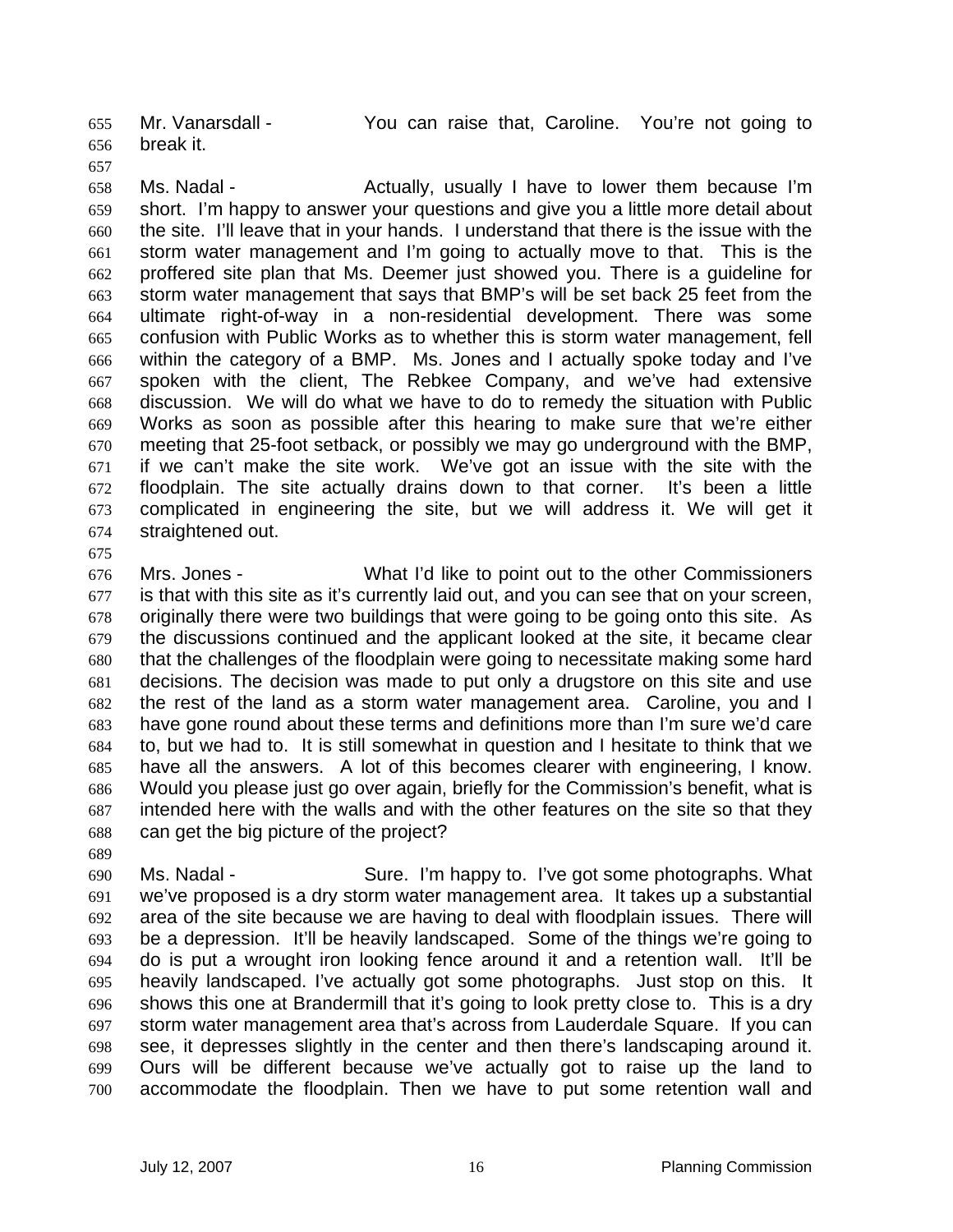wrought iron fence looking materials. That's just another picture of the same site from across the street.

This is Estates at Horsepen. This gives an example of the type of fencing that we would put around our storm water management area on a portion of it. I'll go back to my site plan and actually explain this a little more thoroughly. This is also a picture of a retaining wall. It would be of complimentary color to the CVS and then some fencing around it. You can see that there is substantial landscaping. To return to the site plan, I'll explain to you how that's going to actually be set up. As you see, this area will actually have a retaining wall around it with the fencing

on top, just as the picture was that I showed. Then the area along Careybrook and then fronting Patterson Avenue will just have the wrought iron. There will be a lot of landscaping. It will look like an attractive area. CVS will be responsible for maintaining it. Wilton Companies will be the underlying landowner and they have assured us that they have very tight maintenance agreements with CVS to make sure that this site remains attractive.

The spirit of the guideline was to not have aesthetic problems created near major roads and we certainly are planning on making sure this is very aesthetically pleasing. 

- Mr. Branin Mrs. Jones, can I ask Ms. Nadal a couple of questions?
- Mrs. Jones Please.

Mr. Branin - Thank you. You stated that there originally was going to be two buildings on this? 

Ms. Nadal - Yes, Mr. Branin.

733 Mr. Branin - And you couldn't reach the necessity for your storm water, correct?

736 Ms. Nadal - At that point, we probably would have had to put it underground. That's the problem. The site slopes down to a point at the corner here of Careybrook and Lauderdale. The floodplain, there was too much engineering on the site to raise up the land in order to accommodate a second building. 

Mr. Branin - All right. If you can't reach setbacks, why aren't you going underground?

Ms. Nadal - We think we might be able to actually reach the setback. There was some question as to whether—We had been going back and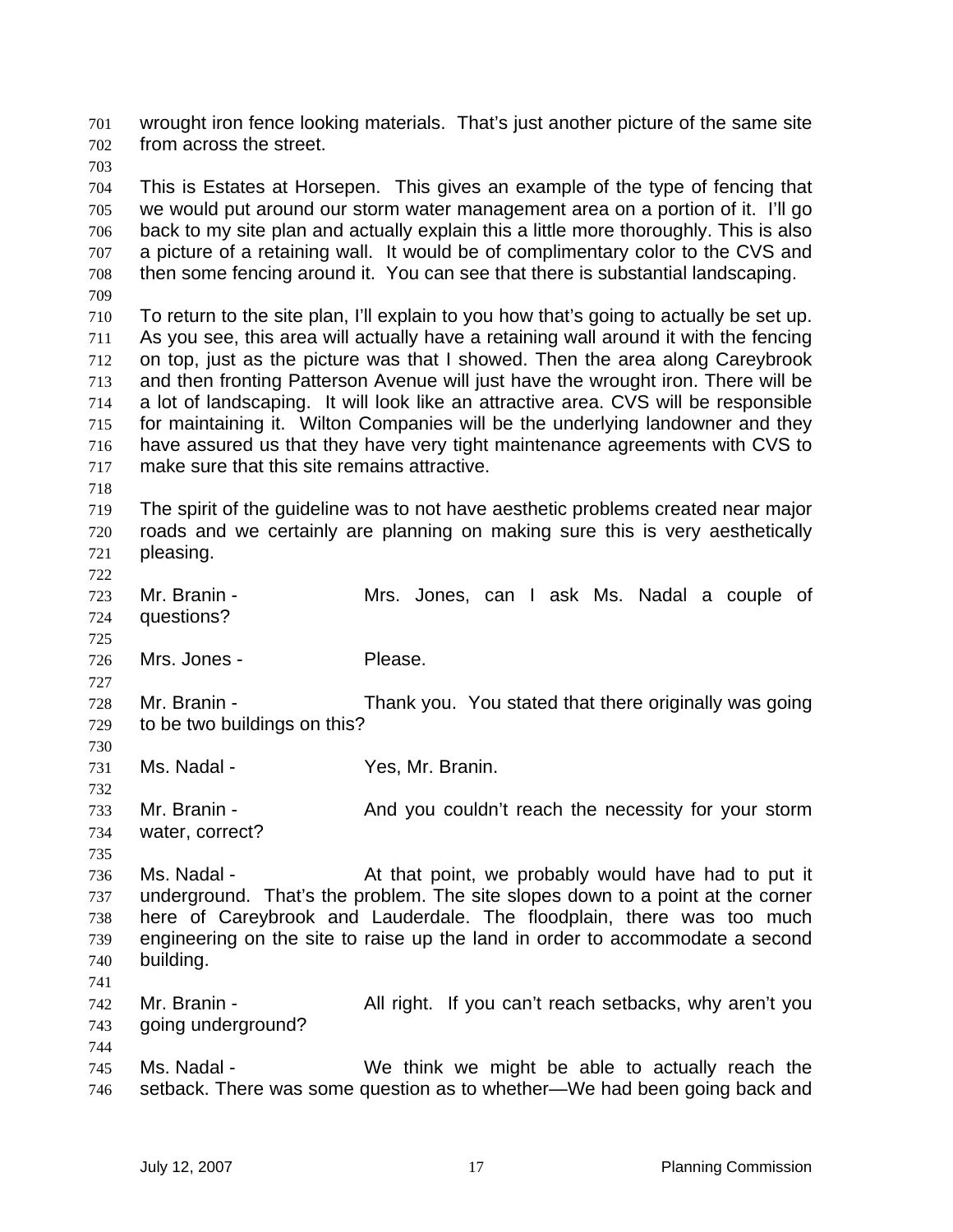forth with Public Works as to whether the setback applied or not, so there was some confusion there. We will either meet that setback or we'll go underground. Mr. Branin - The reason I'm asking so many questions is I know CVS is very, very familiar with putting storm water underground because they're currently doing it in two different places in the Metro Richmond area. With that in mind, if the developer could build on top of that storm water area, it's not an expense. Do you understand what I'm saying? Ms. Nadal - I don't think that's the problem with putting the BMP underground. It think it's to get all the permitting requirements that are necessary to build an actual structure. The ground would have to be raised, is my understanding of the problem. Mr. Branin - CVS says if you don't reach setbacks, you will go under. Ms. Nadal - Yes. Mr. Branin - Okay. That's all I have. Mrs. Jones - That's a very valid point. This is actually the crux of what has been discussed most intensely over the last number of days. How will that be attached to this case, that commitment? Ms. Nadal - We will either have it in our proffered site plan, or if we need to somehow structure a proffer. Our intent is to have that reflected on our proffered site plan, either that we're meeting the setback or that we're going underground with the BMP. 777 Mrs. Jones - Mr. Secretary, how would you suggest that that be done, for purposes of this evening's vote? Mr. Emerson - If you want to send it on tonight, I would suggest that you make a motion contingent upon that being accomplished prior to the Board of Supervisor's hearing. Either the site plan being amended to reflect the BMP within compliance of Works' regulations, or reflecting an underground or stating that fact in the written proffers. One of those three. Mrs. Jones - That is agreeable? Ms. Nadal - Yes, Mrs. Jones, that is agreeable. Mrs. Jones - Okay. Because there has been a little bit of confusion on both sides as to exactly how the definitions fit, exactly where this applies, and exactly what can be done in an engineering way. I feel like there has been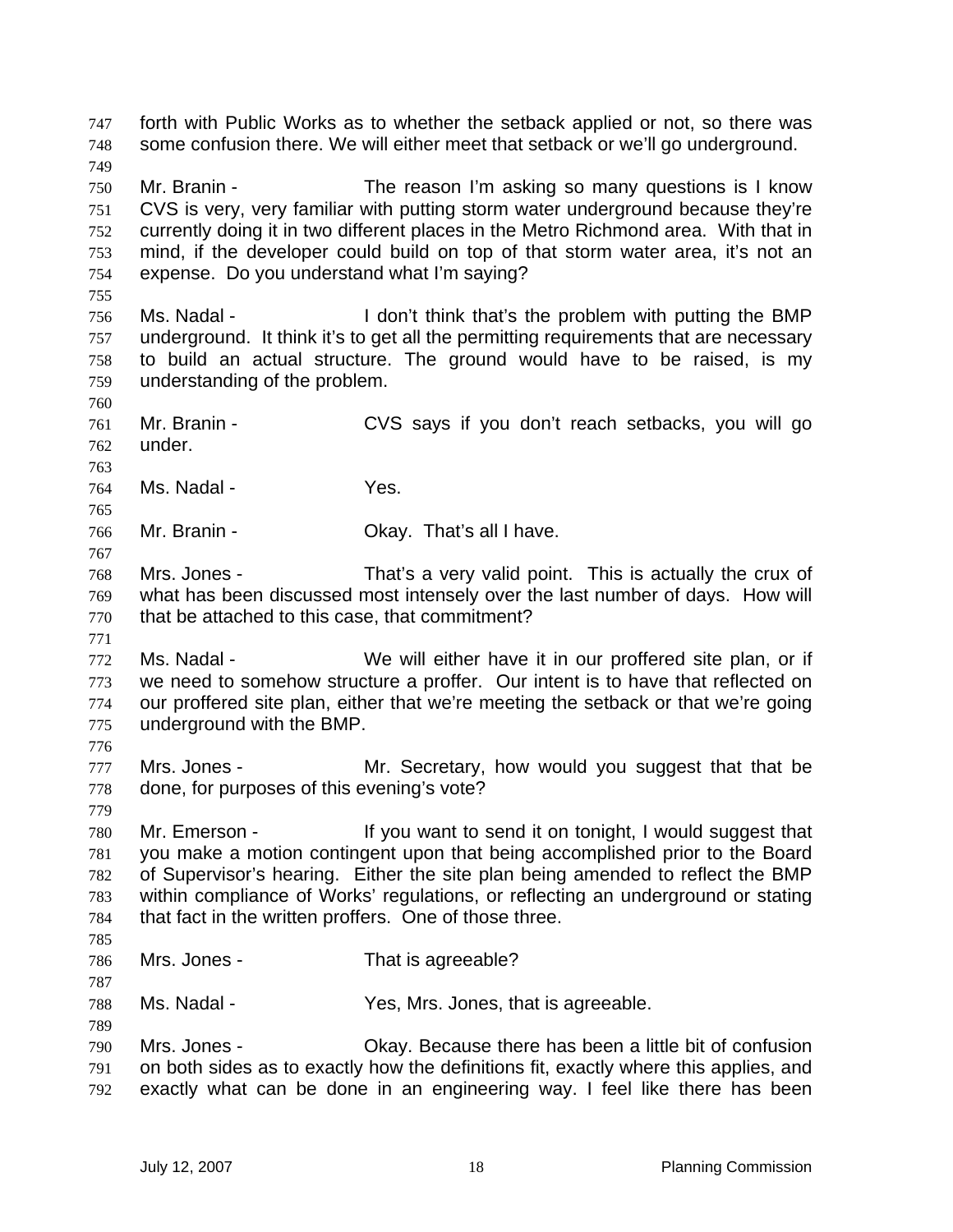enough back and forth that I certainly know there is an answer here. We just don't have it as of 7:45 this evening. I did want to ask you also about the elevations. We had talked a bit about a modification of the color. While this is not as weighty an issue, obviously, as the storm water management, I do believe we should talk about it now. Could you explain what we are discussing as far as the tone of the brick?

800 Ms. Nadal - Yes ma'am. On the elevation that we've proffered, I understand there was an interest to have the color adjusted. It's a bit of a stark red at this point in time and the mortar is also a red, so it looks like a one-color brick structure. What we are going to do—This is actually a CVS that's just down the road between Parham and Gaskins near Starling. The brick on this, if you can see, is a little more muted and there is some variation in the tones of the brick, and the mortar is lighter. So, what we're working with CVS on right now is to produce an elevation. This issue just came up the other day, but we're working to produce an elevation that will have more of this look as opposed to sort of the stark red. We are willing to give that variation of the brick tones and muted colors.

Mrs. Jones - Just so that we have that discussed here now. I guess that can also be an added note as this goes forward. We had several community meetings for this. I do believe that the concerns of the citizens were certainly valid. We discussed a lot of issues that will come up again concerning potentially striping the road to aid traffic flow and the different landscape options. All of this, obviously, will be addressed. They were certainly on top of this case and I appreciated all of their input. If no one else has questions, I'll move forward.

- 821 Mr. Branin **I** have no further questions.
- Mrs. Jones Okay. Thank you, Ms. Nadal, for the presentation.
- 825 Ms. Nadal Thank you.
- Mrs. Jones I believe we've handled most of this to everybody's satisfaction. The details that are left will all be taken care of prior to anything presented to the Board, correct?
- 831 Ms. Nadal Yes ma'am, absolutely.
- 833 Mrs. Jones Ckay. Again, thank you for your help, and certainly thank you to Rosemary for hers. This has been a very interesting case with a lot of different issues. I hope it's a very successful project. I will move that C-21C-07, The Rebkee Company, be recommended to the Board of Supervisors for approval.
-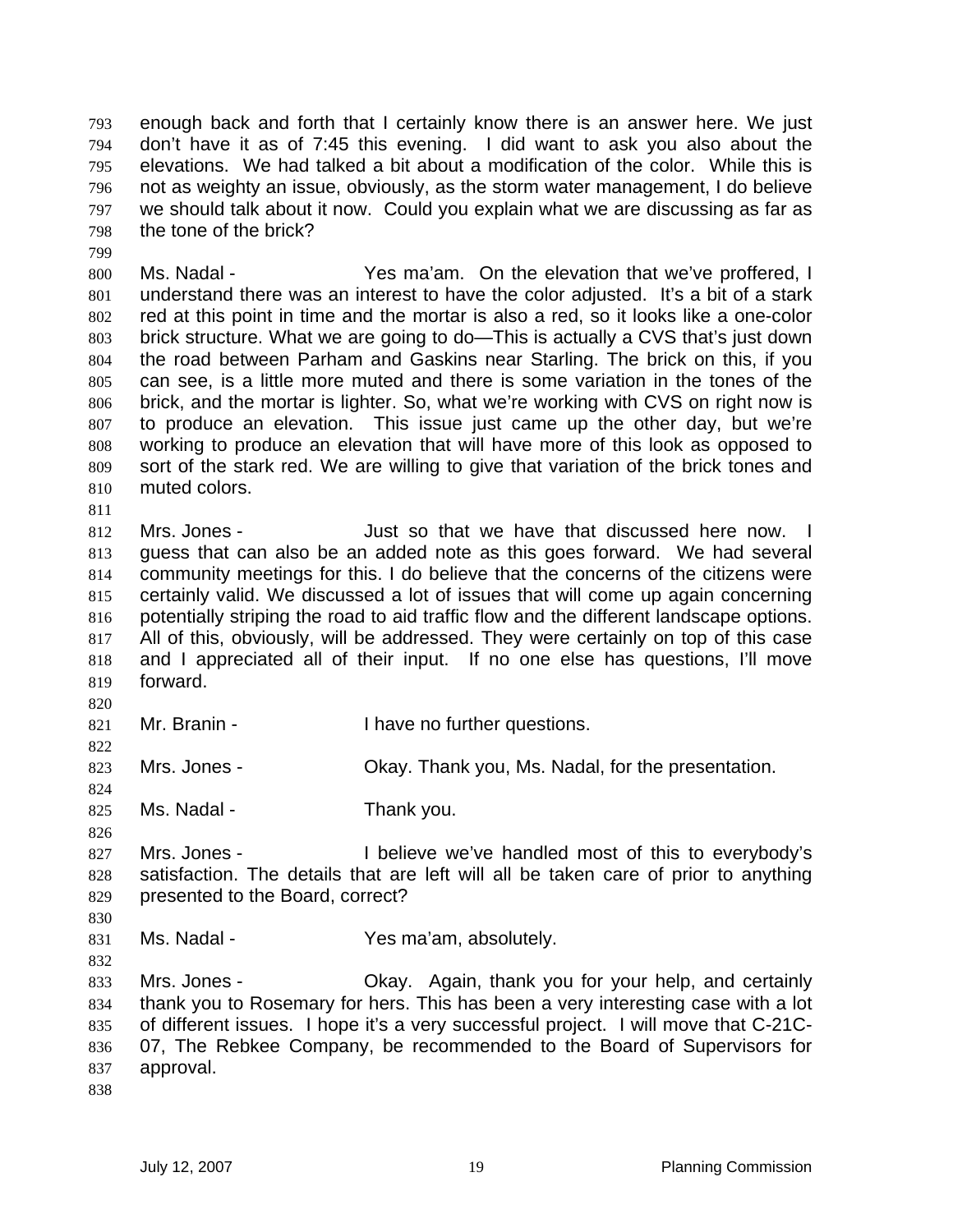Mr. Vanarsdall - Second.

Mr. Branin - Motion made by Mrs. Jones, seconded by Mr. Vanarsdall. All in favor say aye. All opposed say no. The ayes have it, the motion carries.

**REASON:** Acting on a motion by Mrs. Jones, seconded by Mr. Vanarsdall, the Planning Commission voted 5-0 (one abstention) to recommend the Board of Supervisors **grant** the request because it conforms to the recommendations of the Land Use Plan and is not expected to have a precedent setting effect on the zoning in the area.

Mr. Emerson - Mr. Chairman, that takes you to page 2 of your agenda to item C-34C-07, William H. Muller, Amy B. Muller, and Robert B. Bain.

**C-34C-07 William H. Muller, Amy B. Muller, and Robert B. Bain**: Request to conditionally rezone from A-1 Agricultural District to R-3C One Family Residence District (Conditional), Parcels 759-761-4076 and 759-761- 5776, containing 4.952 acres, located on the north line of Hungary Road approximately 156 feet west of River Mill Court. The applicants propose a single-family residential subdivision. The R-3 District allows a minimum lot size of 11,000 square feet and a maximum gross density of 3.96 units per acre. The use will be controlled by zoning ordinance regulations and proffered conditions. The Land Use Plan recommends Suburban Residential 1, 1.0 to 2.4 units net density per acre.

Mr. Branin - Is anyone in opposition to C-34C-07, William H. Muller, Amy B. Muller, and Robert B. Bain? Great. I won't ask again, I swear. Go ahead, Mr. Tyson.

Mr. Tyson - Mr. Chairman, member of the Commission, the subject site is located on the north line of Hungary Road approximately 156 feet east of River Mill Court.

The applicant is proposing to rezone two separate parcels totaling 4.95 acres to R-3C to permit development of a single-family subdivision.

The 2010 Land Use Plan calls for Suburban Residential 1 land uses at a density of 1.0 to 2.4 units per acre. The applicant has submitted, but not proffered, a conceptual plan showing a possible layout of 15 lots. This would result in a density of approximately 3.0 units per acre, which is slightly higher than the density recommended in the Land Use Plan; however, the proposed use is consistent with the Plan and the possible density is in keeping with the densities of adjacent residential communities.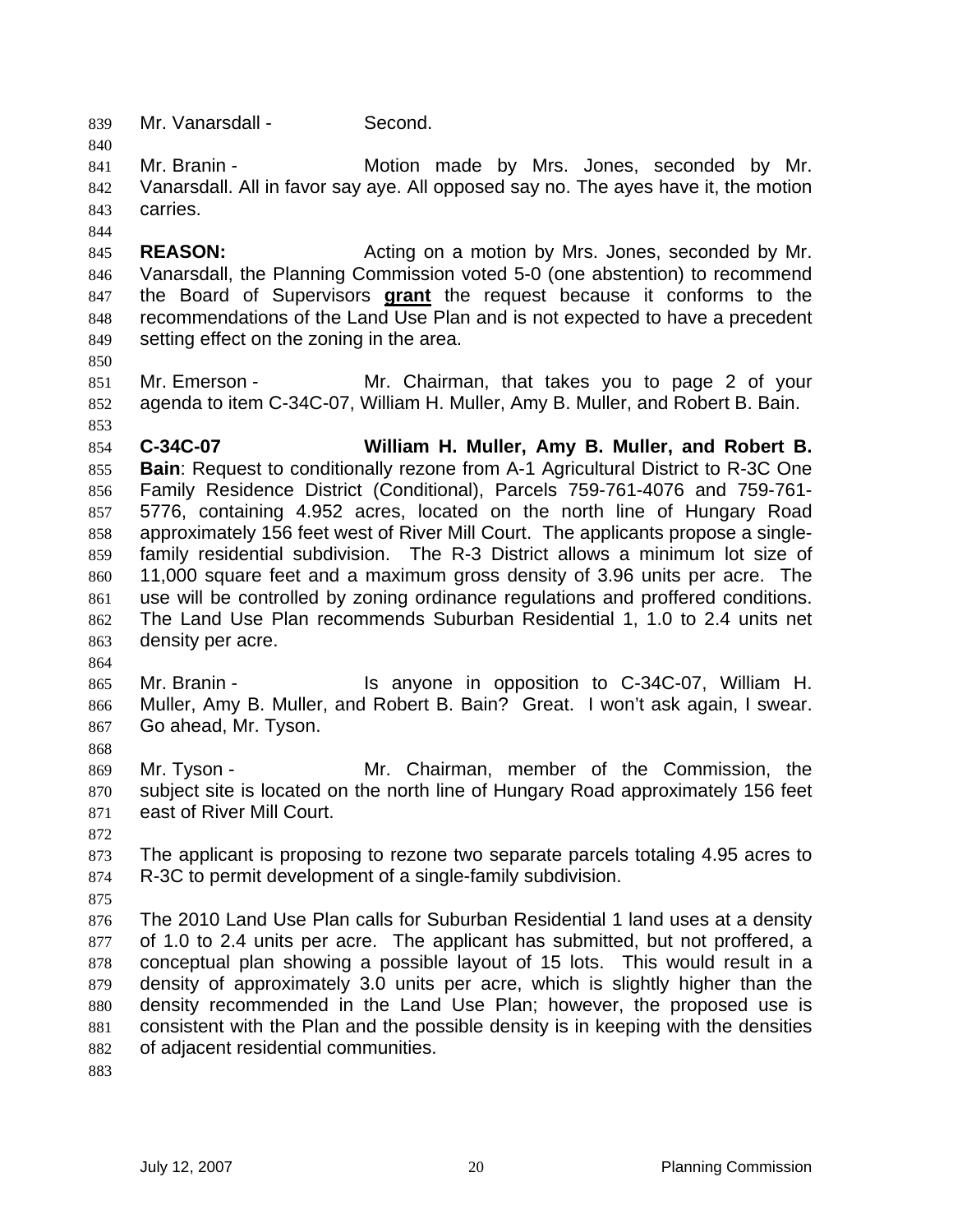The requested zoning designation is consistent with the zonings of the surrounding residential communities. The applicant has submitted revised proffers, dated July 9, to mitigate potential impacts and ensure a quality development. Among the items proffered are: A finished floor area of at least 2000 square feet; cantilevered chimneys, closets, and bay windows would be prohibited; standard 6" curb and gutter would be provided interior to the site and along Hungary Road; 50% of all homes would have at least 30% brick front elevations; and wooden stockade-style fences would be prohibited. The applicant has also amended those proffers slightly at the beginning of the meeting tonight. The proffer that deals with the garages, which is Proffer #7, has been amended to say that, "Two-car garages shall have minimum interior clear space of 18 feet, 6 inches, and 18 feet." We wanted to clarify that there would actually be clear space, not the actual interior dimensions of the garages. This request is compatible with adjacent land uses, continues the existing development trends in the area, and contains assurances of quality that are not found in adjacent neighborhoods. The applicant has addressed the terms contained in the staff report and staff recommends the Planning Commission forward this request to the Board of Supervisors with a recommendation for approval. The applicant is here tonight to answer any questions and I will be happy to answer any as well. Mr. Branin - Thank you, Mr. Tyson. Does anybody have any questions for Mr. Tyson? Sir, I saw you raise your hand. Are you in opposition? You do have some questions? Okay. Mr. Vanarsdall - Come on down. Mr. Branin - Mr. Vanarsdall, do you want to hear from the applicant first or would you rather hear from the audience first? Mr. Vanarsdall - Well, if the applicant is here, then we'll hear from him. Mr. Branin - Okay. Mr. Muller - My name is Bill Muller. I inherited the property from my dad; I grew up there. I'm attempting to rezone it with Mr. Bain. I'd like to build a quality development. There's not much else. I'm sorry, I'm not used to this. I wasn't mentally ready for this. Mr. Branin - Neither am I. I've been messing up all night. Relax. Mr. Muller - I'm willing to answer any questions or any issues.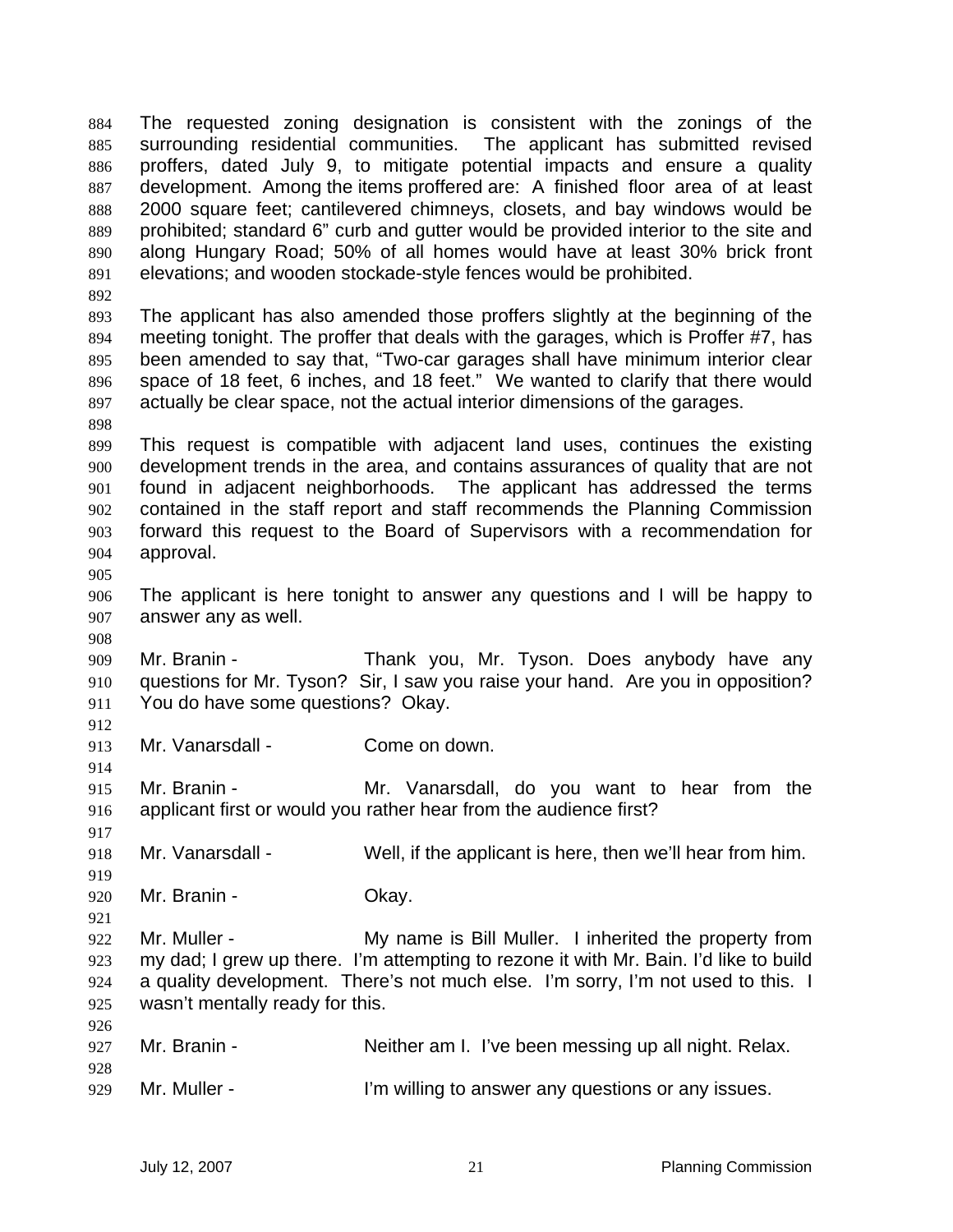Mr. Branin - Thank you, sir. Does anybody have any questions for Mr. Muller? Mr. Vanarsdall - I think your question that you're going to have is regarding runoff. 937 Mr. Muller - Yes sir. Mr. Vanarsdall - We'll let the gentleman come down and we'll talk about that. 942 Mr. Branin - Sir, when you come down, I'm going to ask you to state your name for the record. Mr. Herskovitz - Reid Herskovitz. 4602. Parcel two off of River Mill Court. My question was concerning the fencing that runs behind our yards and down pretty much all of River Mill Court. What's going to be happening with that and the easements, those types of things, if we're going to lose our fencing, if it's going to stay there, it has to be moved. Mr. Vanarsdall - I wasn't aware the fences had to be moved. Mr. Herskovitz - I'm not that—That's why I'm asking the question. I've heard different— Mr. Vanarsdall - In other words, you want to know where the location of the fence is going to be. Mr. Herskovitz - Right. My fence is already there and established and it's within my property range. I don't know how the easement is going to line. 962 Mr. Vanarsdall - Good question. 964 Mr. Herskovitz - And the power cords that run back through there. Mr. Vanarsdall - Good question. I think what they want to do is put it on the recreation property. Mr. Muller - Yes sir. One thing is the back of the property would match up to your fence. So, I don't think that'll be an issue if it's on the back of property being developed. I think he's talking about River Mill Court and the property line. If it's on your property, or even if it's slightly off a few inches, half a foot, I don't see why that would be an issue for somebody. I understand if there was a driveway, it cannot be on somebody's property because that's an immovable object, but if it's a fence, it doesn't need to be addressed.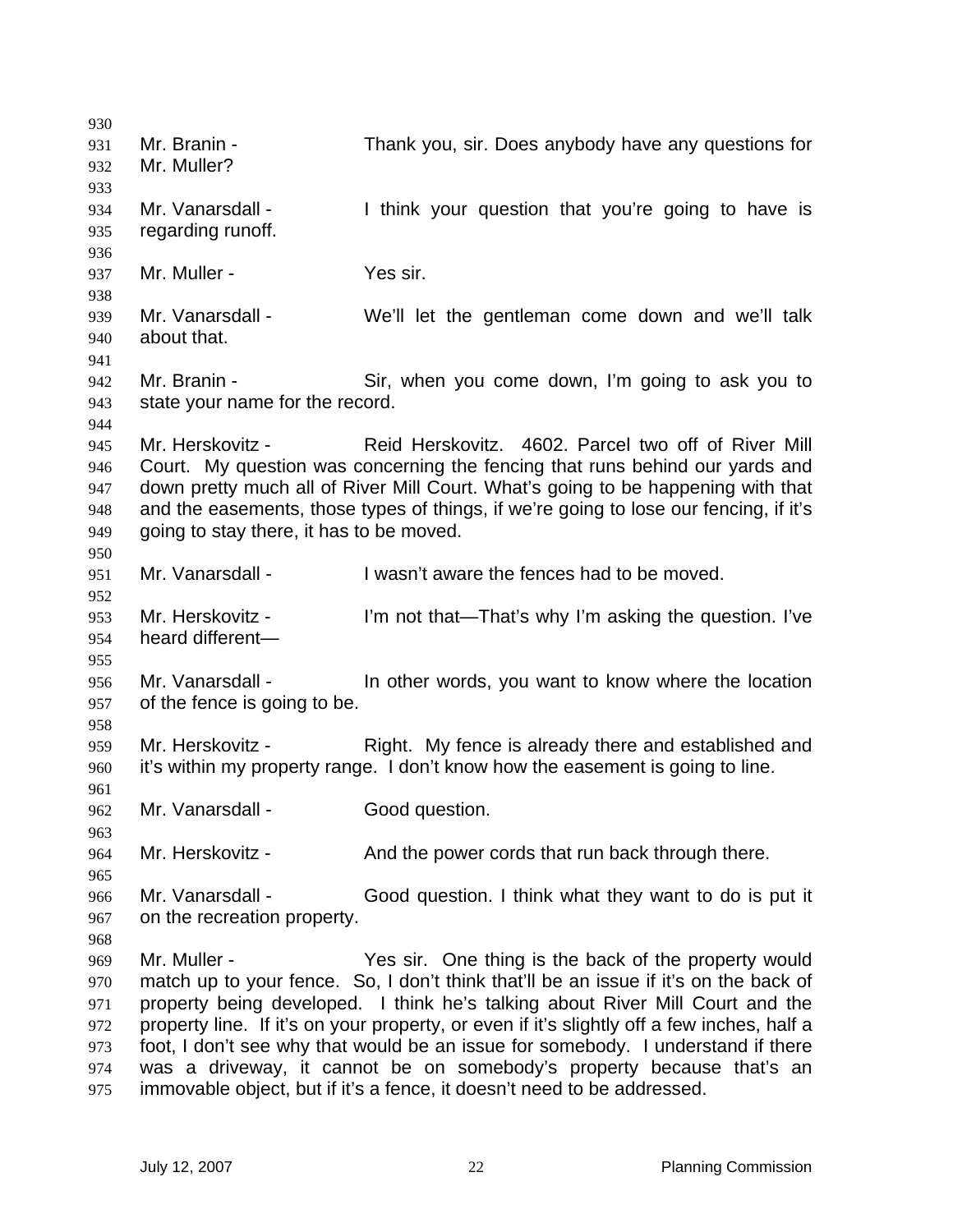I do have to build a fence for Hungary Creek Recreation Association. We're working with the pool to—The only access to sewer I had was to go through the back of the pool property. We worked with the pool to get an easement. Currently, they're using pumps to pump their sewage out to the front, to the Hungary Road. They're not able to expand their bathrooms for things like swim meets and different things. What they want us to do is we're going to help them hook up to sewer by going through the back of their property. We'll provide the lines for them. I think they're only going to do the connection piece of it. But we will run it up to where they're going to connect it to the bathrooms. They will improve their parking lot and we're going to put up a fence for them. That was 987 their request to get the easement. Mr. Branin - Mr. Herskovitz, did that answer your question? Mr. Herskovitz - Well, with the existing gravel driveway that's there now, how far back towards River Mill Court is that development planning to come? Mrs. Jones - Could someone show us what lot it is that you're discussing here? Where is your home? 998 Mr. Herskovitz - I'm on #2. I live on #2 right there. Mrs. Jones - Okay. Thank you. Mr. Muller - Okay. The houses will be facing the main road coming in. I don't know exactly where the house would be on that lot, but it would be the backyard to your fence. I don't see where that should be any problem, if it's on your property or slightly off some. I had that issue in one house I had before and I was informed that in the City of Richmond, most fences are not even on people's properties. Six inches one way doesn't matter. If it's something permanent, it can cause problems. Like if somebody had a patio that crossed over onto lot 14, then that would be a problem. That would have to be addressed. A fence doesn't have to be addressed. 1012 Mr. Vanarsdall - How can he be satisfied with what's going to happen to his lot? Mr. Muller - In theory, nothing should happen to his lot. I don't know— 1018 Mr. Vanarsdall - To his fence. Mr. Muller - If it's on his property, we should not touch it. I wouldn't think we would.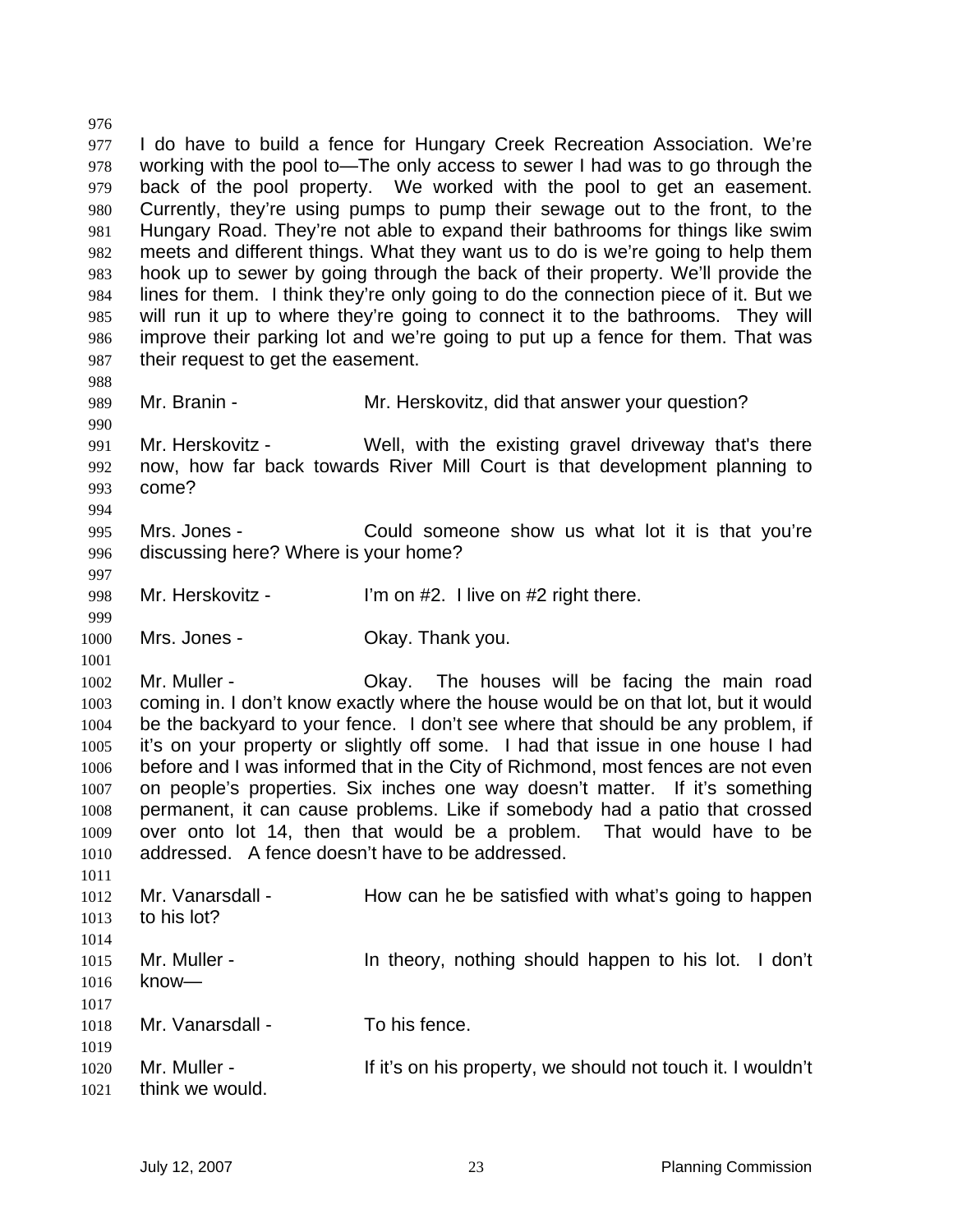1023 Mr. Vanarsdall - Reid, you do know it's on your property, don't you? Mr. Herskovitz - Yes sir. We have three feet, I believe, right behind our fence. Mr. Vanarsdall - Okay. So, it's not anything in doubt back there. Okay. Well, then you don't have any problems. 1031 Mr. Muller - It shouldn't be damaged; it shouldn't be bothered at all, in my opinion. Mr. Vanarsdall - All right, thank you. Mrs. Jones - May I ask, what about the lots with the streams? Mr. Muller - Yes ma'am. I had a case study done and I paid I believe it's Resource International out of Ashland to do and work with the Army Corp of Engineers before I took it to this stage. We're looking at Lot 7, that it may not be built on because of the wetlands and because of the amount of streams. And that would also reduce the density, get it under three lots per acre. Mrs. Jones - What would happen on 7? Who would maintain it? Mr. Muller - I haven't really discussed—It's too small for a homeowners' association. I don't know. I hadn't really put a lot of thought into that part of it. Mr. Vanarsdall - There are some wetlands back there. Mr. Muller - Yes sir. It's all wooded, though. It is not an open field. Currently, it's not maintained; it's pine trees, really tall pine trees. It's a natural setting. Mr. Jernigan - I think if Lot 7 goes away, you can take part of that on Lot 6 and part on Lot 8 because the structures will all be on the high land. 1059 Mr. Muller - Yes sir. Mr. Jernigan - Just let that be part—You don't want to have that little small area to have to be maintained. Mr. Muller - That's one reason we didn't proffer the exact plan. We still have some negotiations with the Army Corp and Public Works to determine what the exact layouts of the lots would be.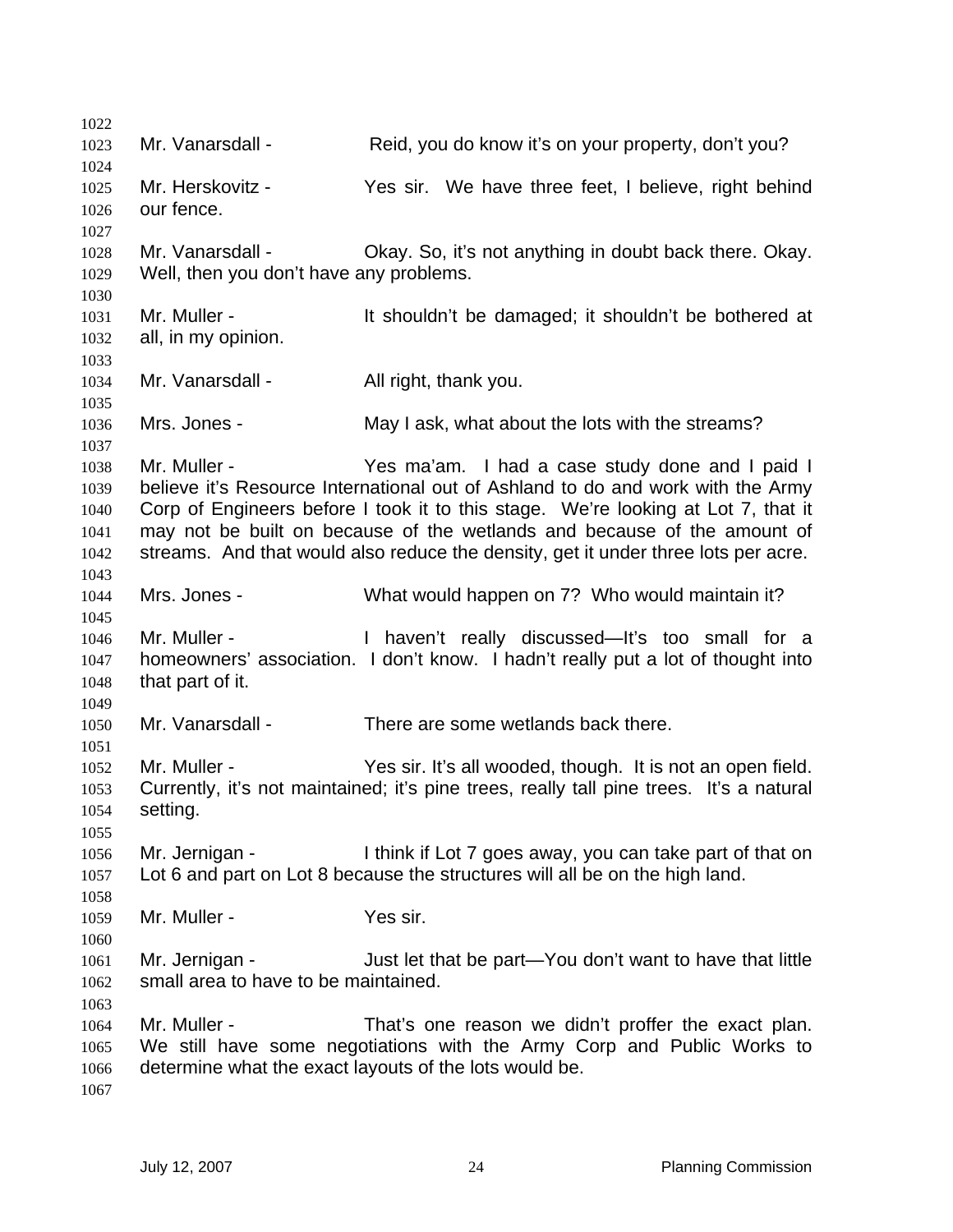| 1068<br>1069 | Mrs. Jones -                                                                    | Okay, thank you.                                                                     |  |
|--------------|---------------------------------------------------------------------------------|--------------------------------------------------------------------------------------|--|
| 1070         | Mr. Branin -                                                                    | Does anybody else have any questions for Mr.                                         |  |
| 1071         | Muller?                                                                         |                                                                                      |  |
| 1072         |                                                                                 |                                                                                      |  |
| 1073         | Mr. Vanarsdall -                                                                | Thank you.                                                                           |  |
| 1074         |                                                                                 |                                                                                      |  |
| 1075         | Mr. Branin -                                                                    | Come on down, ma'am. You do have to come down                                        |  |
| 1076         | and state your name and speak into the microphone.                              |                                                                                      |  |
| 1077         |                                                                                 |                                                                                      |  |
| 1078         | Mr. Vanarsdall -                                                                | Good evening.                                                                        |  |
| 1079         |                                                                                 |                                                                                      |  |
| 1080         | Ms. Nowell -                                                                    | My name is Susan Nowell and I live in #7 of River Mill                               |  |
| 1081         |                                                                                 | Court, right here. Now, we already have a bad drainage problem behind there.         |  |
| 1082         |                                                                                 | He's told me that he's going to be fixing that and everything, but I just wanted for |  |
| 1083         |                                                                                 | you all to know, so that you will make sure that that happens. I don't know if you   |  |
| 1084         |                                                                                 | can. Behind us, there a 100-year-old storm drain thing that doesn't take the         |  |
| 1085         |                                                                                 | water off all the time. Sometimes we have problems back there. If he starts          |  |
| 1086         |                                                                                 | building—I don't mind him building, but just make sure that no more water comes      |  |
| 1087         |                                                                                 | back on my house. It goes down from our house to his land. Nothing should            |  |
| 1088         | come up and come back to me. He's told me that he's got all that under control, |                                                                                      |  |
| 1089         | but I just want to make sure.                                                   |                                                                                      |  |
| 1090         |                                                                                 |                                                                                      |  |
| 1091         | Mr. Vanarsdall -                                                                | I don't blame you. You're at what lot?                                               |  |
| 1092         |                                                                                 |                                                                                      |  |
| 1093         | Ms. Nowell -                                                                    | Number 7 up there.                                                                   |  |
| 1094         |                                                                                 |                                                                                      |  |
| 1095<br>1096 | Mr. Vanarsdall -                                                                | He talked to you just before the meeting.                                            |  |
| 1097         | Ms. Nowell -                                                                    | Yes he did. That place is pretty wet back there.                                     |  |
| 1098         |                                                                                 |                                                                                      |  |
| 1099         | Mr. Branin -                                                                    | Ms. Nowell?                                                                          |  |
| 1100         |                                                                                 |                                                                                      |  |
| 1101         | Ms. Nowell -                                                                    | If you all can figure out how to help him with that.                                 |  |
| 1102         |                                                                                 |                                                                                      |  |
| 1103         | Mr. Jernigan -                                                                  | After this moves along, the engineers get involved                                   |  |
| 1104         | more intensely and it has to go through Public Works. By Code, they cannot put  |                                                                                      |  |
| 1105         | any more water on you than you already have.                                    |                                                                                      |  |
| 1106         |                                                                                 |                                                                                      |  |
| 1107         | Ms. Nowell -                                                                    | That's what they say.                                                                |  |
| 1108         |                                                                                 |                                                                                      |  |
| 1109         | Mr. Jernigan -                                                                  | Right. In most cases, after they put the drainage in                                 |  |
| 1110         | there, it actually helps you more because then they have an engineered system   |                                                                                      |  |
| 1111         | that goes in. Public Works takes care of that.                                  |                                                                                      |  |
| 1112         |                                                                                 |                                                                                      |  |
| 1113         | Ms. Nowell -                                                                    | Okay. All right. Thank you.                                                          |  |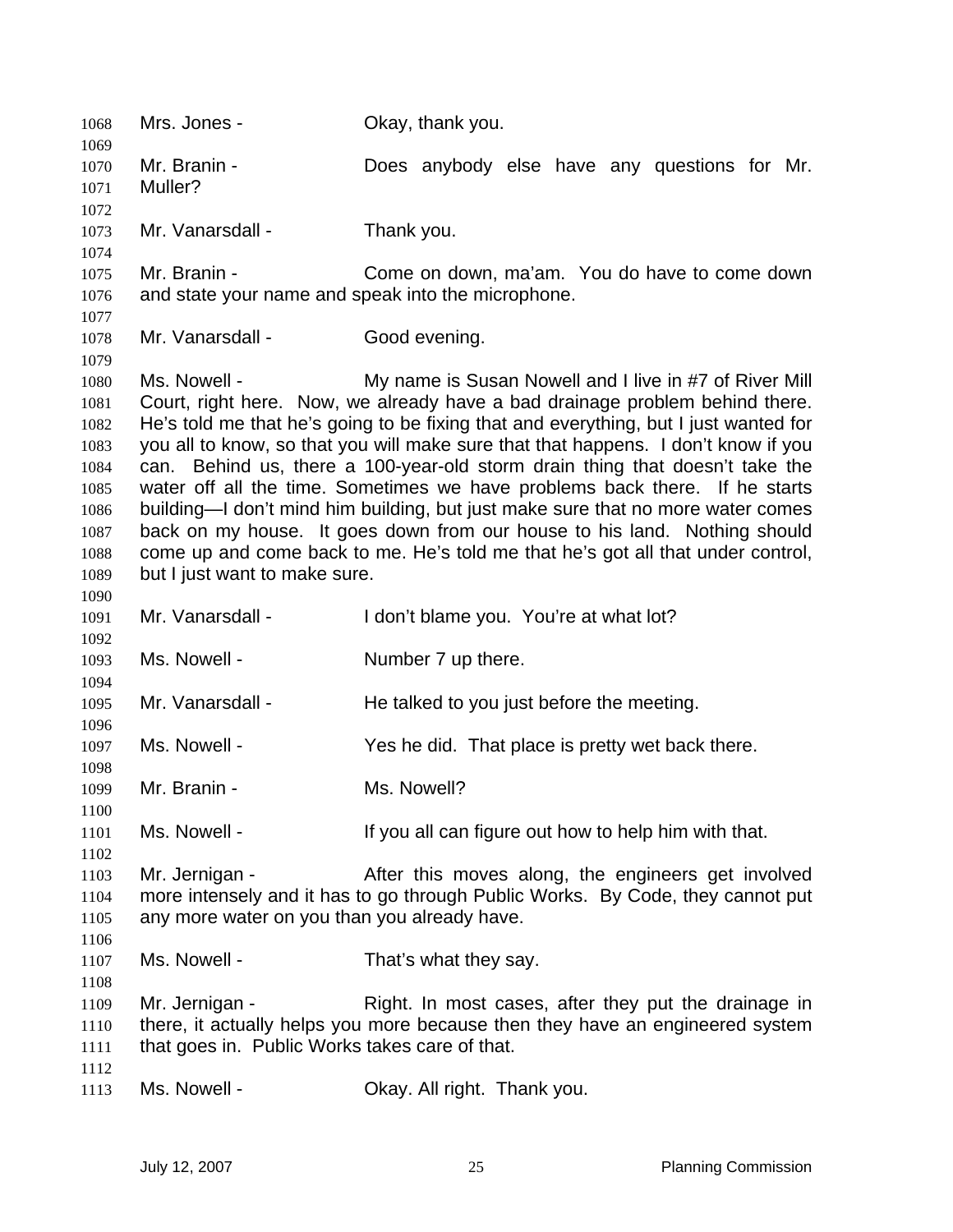1115 Mr. Vanarsdall - Let me give you a suggestion. 1117 Ms. Nowell - Ckay. 1119 Mr. Vanarsdall - It goes to the Board and then after that, we have the subdivision meetings. That's a daytime 9:00 meeting. If you'll get her name and address, they'll notify you about that meeting and then we'll make sure that that takes care of it. 1124 Ms. Nowell - Ckay. Mr. Vanarsdall - If Public Works hasn't already taken care of it with Bill, they'll take care of it. I'm glad you told us about it. Ms. Nowell - Okay. Thank you. Mr. Vanarsdall - Thank you for your input. Mr. Muller - The stream starting there, according to the Army Corp, will have to be rerouted because it can't go underneath that house. It will probably come out between 10 and 11, and then bend back up and connect back. It will be fully piped underneath and everything, so it should be invisible to the lot owners. Mr. Branin - Thank you, Mr. Muller. Does anybody else have any other questions for Mr. Muller? I think you did a great job. 1142 Mr. Muller - Thank you. Mr. Jernigan - Mr. Chairman, I just want to say one thing. You can go on back, sir, I don't have a question. The fence issue, if there is anybody's fence that's not on their property and is intruding in there, that may be a little more of an issue than what you think it is. When you do develop this and somebody purchases that property, if that fence is on their property rather than the neighbor behind them, it's a liability issue at that point. If there is a situation where somebody's fence is on your property, they might want to move it now. Mr. Thornton - Mr. Chairman, I was looking at the configuration of that cul-de-sac and how the stream part works. One of the major problems we have in the County is a drainage problem there. I imagine from the discussion that I've heard that there will be nothing injurious to those houses, that the technology's in place so that water does not cause a problem at all? Mr. Branin - Mr. Thornton, what I heard him say was that stream will actually—and I'm sure someone will correct me if I'm wrong. Lot #7 will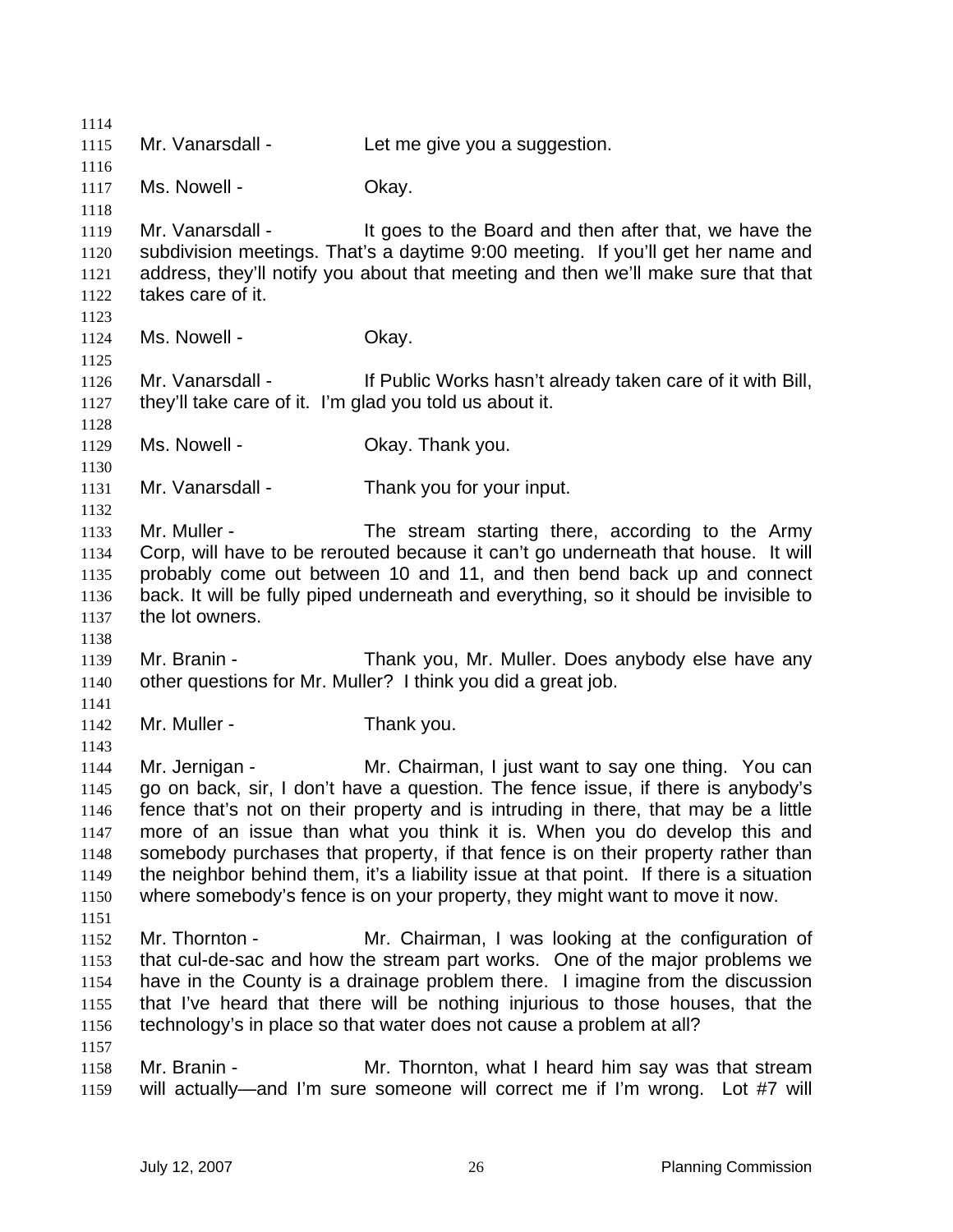probably not be a lot and #10, they'll be rerouting that stream so it doesn't even go through 10. It will be going between 10 and 11, is what I heard him say last. Mr. Vanarsdall - Yeah. 1165 Mr. Branin - If it's going in between the two lots, I would assume that it won't go under the house, which I'm sure we'll make darn sure when it gets to POD. Anyone else have any questions? Then Mr. Vanarsdall, please 1168 remember that you have time limits to waive. Mr. Vanarsdall - Thank you. I move that we move the time limits on C-34C-07, William H. Muller, Amy B. Muller, and Robert B. Bain. Mr. Jernigan - Second. Mr. Branin - Motion made by Mr. Vanarsdall, seconded by Mr. Jernigan. All in favor say aye. All opposed say no. The ayes have it, the motion carries. Mr. Vanarsdall - I move C-34C-07, William H. Muller, Amy B. Muller, and Robert B. Bain, be recommended to the Board of Supervisors for approval. Mr. Archer - Second. Mr. Branin - Motion made by Mr. Vanarsdall, seconded by Mr. Archer. All in favor say aye. All opposed say no. The ayes have it, the motion carries. **REASON:** Acting on a motion by Mr. Vanarsdall, seconded by Mr. Archer, the Planning Commission voted 5-0 (one abstention) to recommend the Board of Supervisors **grant** the request because it is appropriate residential zoning at this location and the proffered conditions provide for a higher quality of development than would otherwise be possible. Mr. Emerson - Mr. Chairman, moving on to page 3 of your agenda, the next item is C-3C-07, J. Thomas O'Brien for The Tetra Group One, LLC. *Deferred from the June 14, 2007 Meeting.*  **C-3C-07 J. Thomas O'Brien for The Tetra Group One, LLC:** Request to conditionally rezone from A-1 Agricultural District, R-3 One-Family Residence District, R-5 General Residence District and B-3 Business District to R-3C One-Family Residence District (Conditional), R-5C General Residence District (Conditional), and B-3C Business District (Conditional), Parcels 836-714-2353, 835-714-7916, 836-712-7784, 835-713-1662 and 836-713-7564, containing approximately 79.769 acres (R-3C – 9.654 ac; R-5C – 9.305 ac; and B-3C –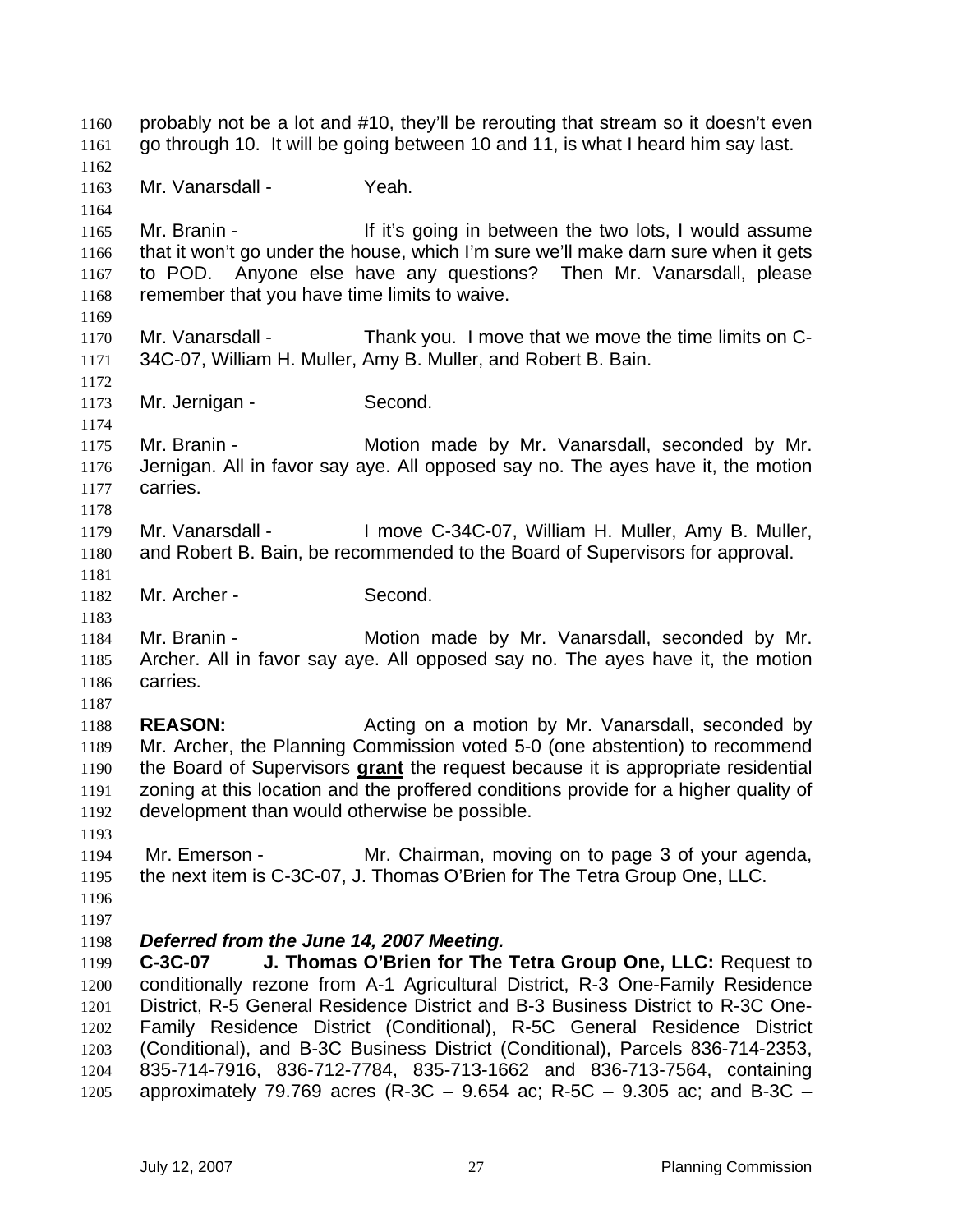60.810 ac), located between the north line of E. Williamsburg Road (U.S. Route 60), the south line of Old Williamsburg Road, the east line of Dry Bridge Road and the west line of Old Memorial Drive. The applicant proposes a mixture of uses including a single-family development, age-restricted multi-family dwelling units, and general business. The R-3 District allows a minimum lot size of 11,000 square feet and a maximum gross density of 3.96 units per acre. The R-5 District allows a maximum gross density of 14.52 units per acre. The uses will be controlled by zoning ordinance regulations and proffered conditions. The Land Use Plan recommends Suburban Residential 2, 2.4 to 3.4 units net density per acre, Office and Environmental Protection Area. The site is in the Airport Safety Overlay District

Mr. Branin - Okay. Is anyone in opposition to C-3C-07, J. Thomas O'Brien for The Tetra Group One, LLC? One person? Mr. Secretary, if you would. We have general guideline rules for opposition. There was no opposition on the last case, just a lot of questions, so I didn't get a chance to ask Mr. Secretary to explain.

1224 Mr. Jernigan - He did earlier. 

1226 Mrs. Jones - He did.

1228 Mr. Branin - At the beginning.

1230 Mr. Jernigan - Yes.

- 1232 Mr. Branin And just a reminder that you have 10 minutes.
- 1234 Mr. Emerson Collectively.

Mr. Branin - Collectively. Ms. Croft, welcome back.

Ms. Croft - Thank you very much. Good evening, Mr. Chairman and Commissioners. The item before you tonight is a request to rezone approximately 80 acres to develop single-family residences, age-restricted apartments, and a retail shopping center with possible hotel and restaurant uses. Revised proffers were received today; therefore, the time limits would need to be waived in order to take action on this case.

A single-family subdivision is proposed for the center of the site—in yellow here—with 21 lots along an extension of Clayman Road and two infill lots fronting Old Memorial Drive. The Land Use Plan recommends Suburban Residential 2 for the majority of this area. The proposed use and density of 2.4 units per acre are consistent with this designation, and the proposal would be a logical extension of 1250 the existing Pine Heights neighborhood.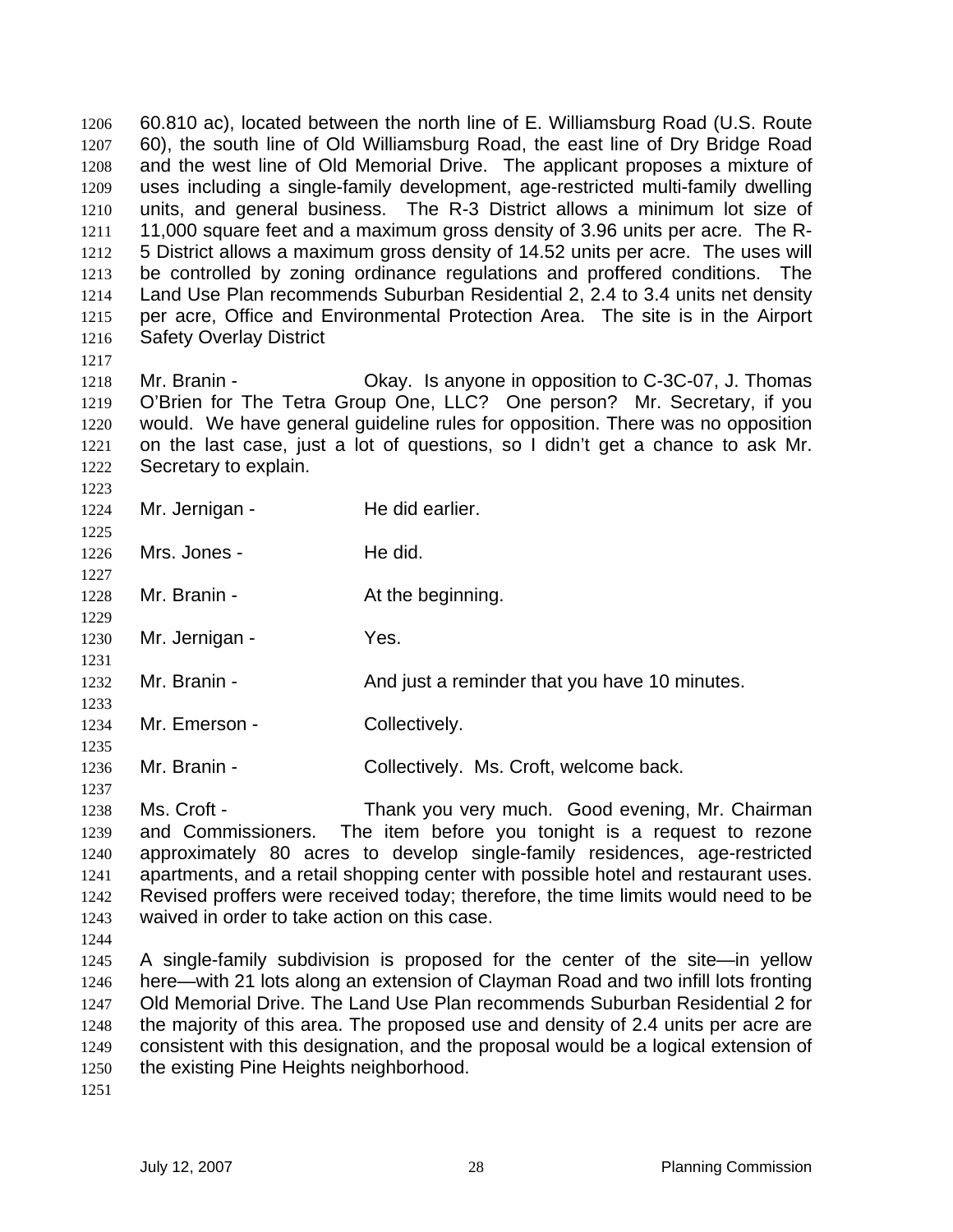The applicant has proffered many positive features including conceptual elevations; minimum finished floor areas of 1,800 square feet; a minimum of a 1- ½ car garage for each dwelling; and 40% of the homes would have a brick façade.

The applicant proposes a maximum of 126 age-restricted apartments for the northwest corner of the property, shown here in orange. The Plan recommends Office uses for this portion of the site. Though not consistent with this recommendation, given the proximity to the existing neighborhood, this use could be more appropriate than unrestricted multi-family uses currently permitted.

Major aspects of the proffers for this portion of the development include conceptual elevations; no connection to Stevie or Maury Roads; and electrical wiring to provide a connection with emergency generators.

The minimum floor areas for one- and two-bedroom units are smaller than the average age-restricted unit size in the County; however, the applicant has proffered that at least 75% of the units would contain two bedrooms.

The conceptual plan indicates a setback of approximately 75 feet between the multi-family building and the residential properties to the east. While staff encourages the applicant to specifically proffer this buffer, the applicant has already committed to at least a Transitional Buffer 35, which is greater than the required Transitional Buffer 10.

1277 The majority of the southern and western portions of the site are proposed for a shopping center with potential hotel and restaurant uses, and retail pad sites. Entrances to the development would be from Old Memorial Drive, the proposed apartment building, and the four southernmost access points on Dry Bridge Road.

Office uses are recommended for the majority of this portion of the site, with some Environmental Protection Area and Suburban Residential 2. While not consistent with the Plan, commercial uses may be appropriate to serve the existing and future residential growth in the area given the site's accessibility to major roads.

Major proffers include conceptual elevations for the retail uses; a prohibition on most B-3 uses; a maximum floor area of 80,000 square feet for any single use, except for hotels; limited hours of operation for any use other than convenience food stores; and a maximum of three restaurants having a drive-thru window.

Based on the high visibility from Interstate 295 and existing residences, conceptual hotel elevations are recommended. While none have been provided, the applicant has proffered enhanced buffers between any hotel use and the adjacent residential properties if constructed within 75 feet of these properties.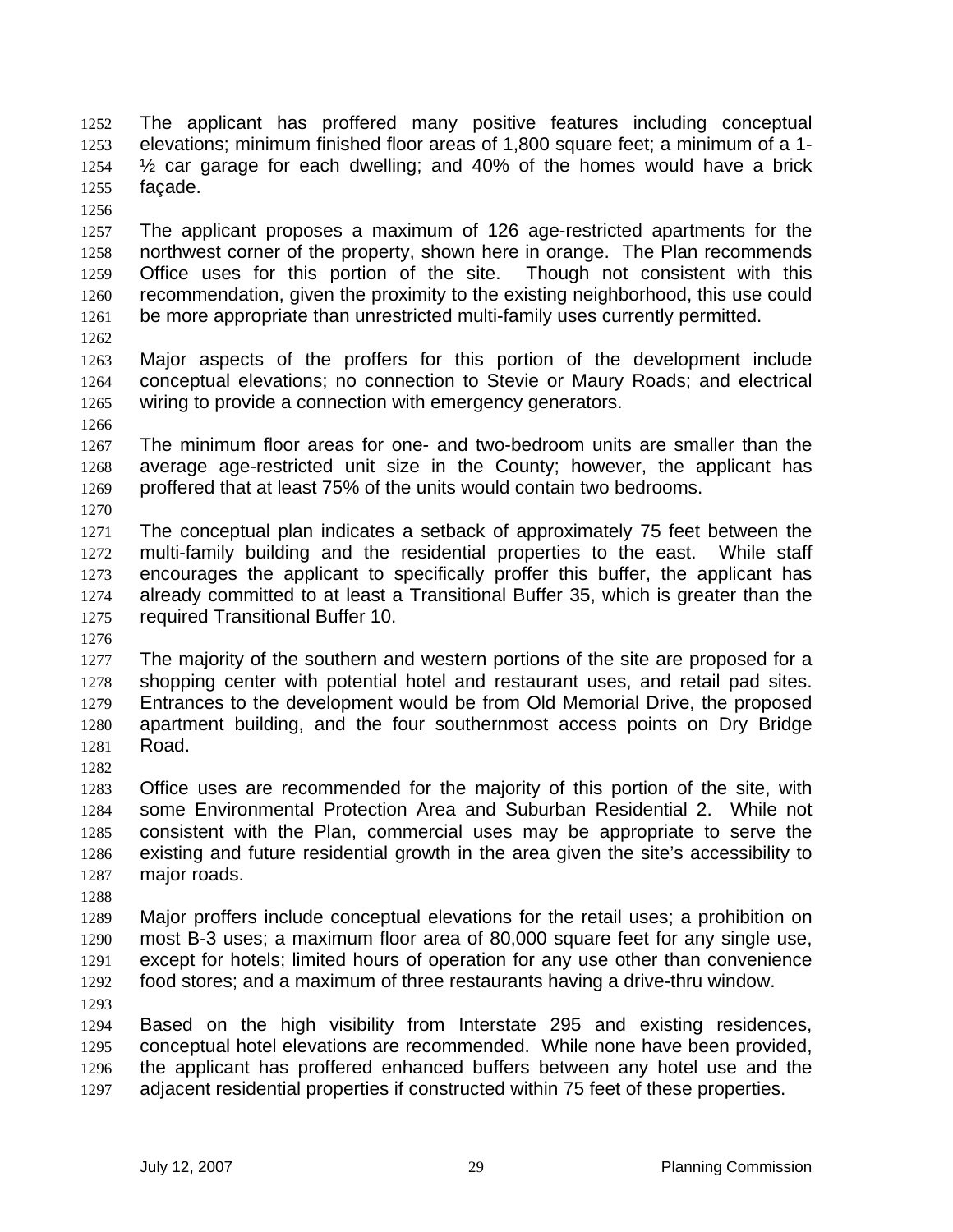Proffers were just given to me tonight prior to the meeting. They commit to hotel elevations requiring Planning Commission approval at the time of POD. Unfortunately, there were not enough copies to be handed out tonight, but that is the only change as compared with the proffers handed to you just now.

Staff notes a conceptual landscape plan and comprehensive signage package would also be beneficial in tying the entire development together. Due to the current conceptual nature of the development, the applicant has proffered to submit a landscape plan and signage package for review and approval by the Planning Commission at the time of Plan of Development review. Any detached ground-mounted signs are proffered to have a maximum height of 10 feet and a base of brick or stone.

A limited Phase I archeological study, commitments to implementing recommended traffic improvements, and the rezoning of the floodplain to the C-1 district following POD approval have also been proffered.

As a whole, the site contains a variety of zoning classifications, land use designations, existing uses, and challenges related to access and environmental features. The application contains many positive elements, and staff could be more supportive of the request if more detailed information related to hotel elevations, landscaping, and signage were provided.

I will be happy to answer any questions you might have, and the applicant is also here tonight.

Mr. Branin - Does anybody have any questions for Ms. Croft?

Mr. Jernigan - Nathalie, first I want to say it's great to have you back.

Ms. Croft - Thank you.

 1331 Mr. Jernigan - It worked out great with VDOT. It took them the same time to do the TIS study as it did for Nathalie to be on pregnancy leave, maternity leave. So, it worked out great. So, she had to start working on this when she got back. We do have to waive the time limits on this, but being as last week was a holiday week, everybody got pushed back a little bit, including me. So Nathalie, I want to thank you for all the work that you've done on this. You've done a great **job.** 

Ms. Croft - Thank you.

Mr. Jernigan - On the proffers for the hotel, as we discussed, they've proffered that. As on some of the cases that we've had, when you don't have a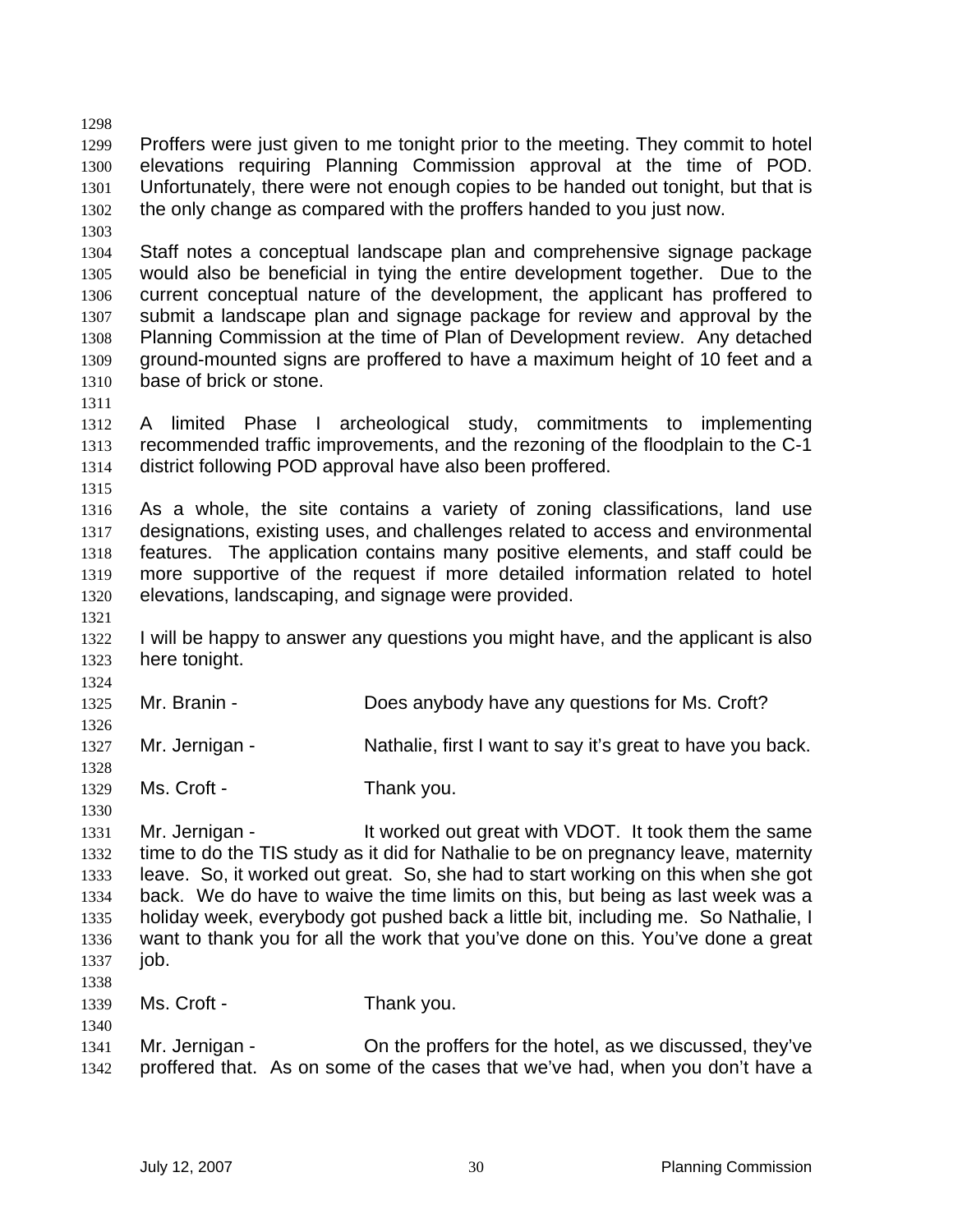conceptual at the time, we just make sure that that proffer is included, so it's 1344 strictly up to the PC or the Director of Planning at the time of POD. Ms. Croft - Yes sir. The proffers that Mr. Rothermel handed me tonight do say, "Elevations for any proposed hotel shall be submitted for review and approval at the time of plan of development review." That's the only change with the ones that you have in front of you. 1351 Mr. Jernigan - Okay. Mr. Branin - Does anyone else have any questions for Ms. Croft? Mr. Jernigan - No. I guess we'll hear from the applicant. 1357 Mr. Branin - That was my next question. Would you like to hear from the applicant? 1360 Mr. Jernigan - Yes sir, I would. Mr. Branin - That's good. Sir, if you could state your name for the record. Mr. O'Brien - Mr. Chairman, members of the Commission, my name is Tom O'Brien. I represent Tetra Group One on this. Mr. Branin - Mr. O'Brien, before you start, I'm going to ask you one quick question. Do you want to reserve any time? Mr. O'Brien - Yes. I only plan to make a few comments and then answer any questions and certainly reserve time. 1374 Mr. Branin - How much time, sir? 1376 Mr. O'Brien - I'm not going to need that much to discuss this with you. I'll reserve five minutes for rebuttal. 1379 Mr. Branin - Five minutes? Okay. Mr. O'Brien - Just quickly, this process goes back to April of 2006 when we first met with Mr. Jernigan and Lee Tyson to talk about the proposed development. We have gone through a number if iterations in the concept. Today, we've got this case, I think, exceptionally well positioned. The only items we don't have are things that are at this point unknown. Architectural elevations for the hotel are really going to be dependent upon that user. We may not have a hotel on the site. If we end up signing one up, then we'll absolutely have to present those and they have to be approved by the Planning Commission at the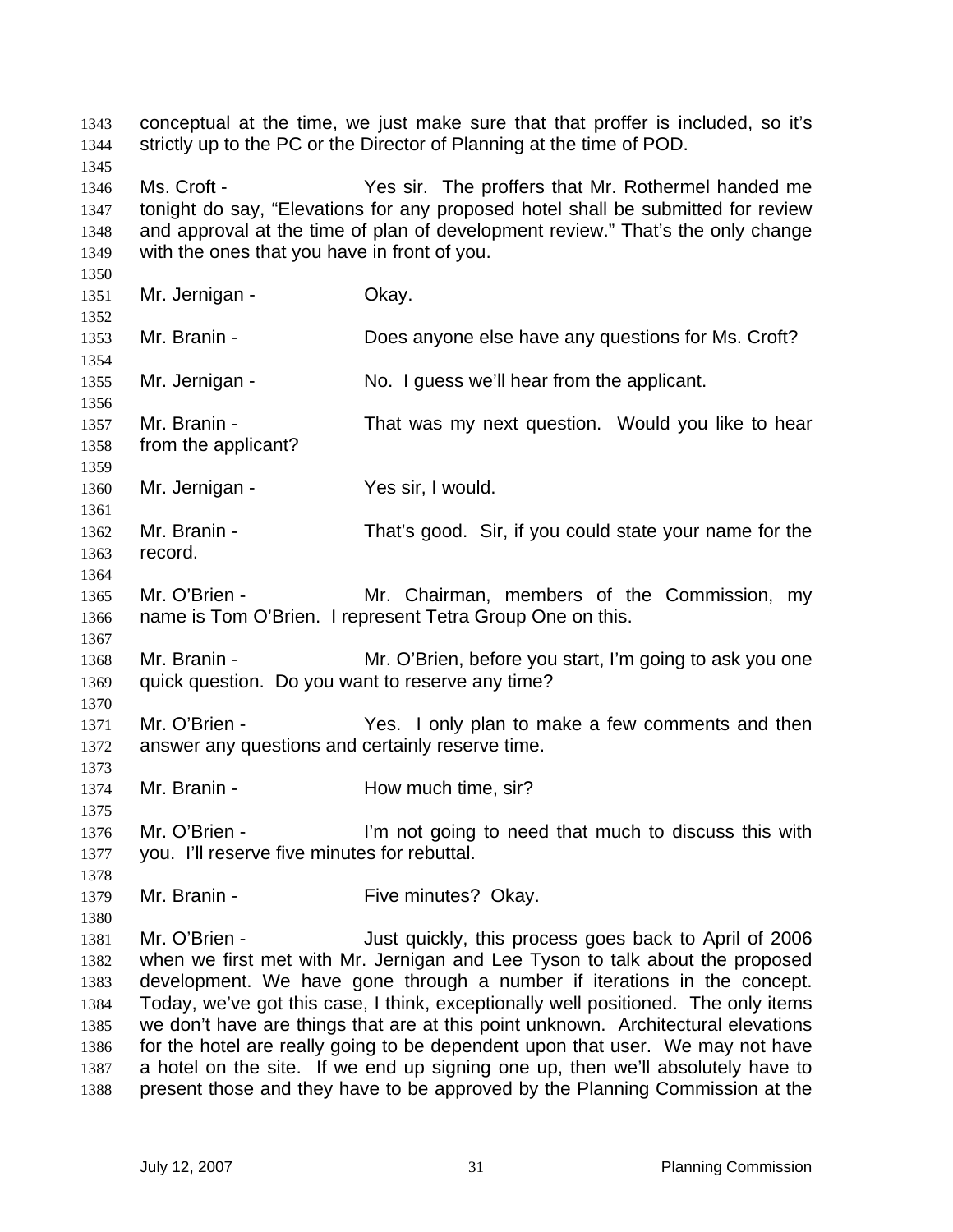time of POD review. So, we're not asking you not to approve it, we're just taking the sequence and pushing it to the POD. Same thing for comprehensive sign package. We propose that we're going to have that. It's just until you have major anchors that are going to dictate those kinds of things, we don't really have the ability. The same thing with the landscaping plan. We are going to present a comprehensive concept plan at the time of POD so they can be approved at that point. Again, some of those issues are really going to be dependent upon the users that do end up coming there. I'll be happy to answer any questions that any of you may have.

1399 Mr. Branin - Anybody else have any questions for Mr. O'Brien?

Mr. Jernigan - I don't really have any. We've worked on this thing for quite a few months and I'm pretty well satisfied. I would like to hear from the opposition and then we will come back to you, Tom. So sir, if you would like to come down.

1406 Mr. Branin - I believe there are two.

Mr. Jernigan - Both of you? Did both of you want to speak?

1410 Mr. Branin - I'm sure you're going to do as well as Mr. Muller.

1412 Mr. Sandak - I hope so. My name is Charles Sandak. My wife and I own 500 Old Memorial Drive. It's 4.1 acres of land that is presently zoned A-1. My opposition to the proposed proffers—and I'm referring to what was on the 1415 Internet effective June  $22^{nd}$ —was on page 6 of 8 of their proffers for conditional rezoning, in item #4, height of building and related setback, it states in part that there will only be a setback if the building exceeds 35 feet in height and is constructed within 75 feet of any residentially-zoned property or agriculturally-zoned property upon which there is a residential use.

I have three concerns about this. The first is for the safety of my family and friends. The land for the proposed development that borders our eastern and southern property lines was clear-cut several years ago. The eastern property line has several hundred feet beginning at Old Memorial Drive going south. Exhibit A of their conceptual plan for the area depicts two, possibly four restaurant pads being developed along this property line. It states that up to three restaurants may have drive-thru service from 6 a.m. to 12 midnight. Therefore, one or both of these pads will have a drive-thru, creating my primary security issue. My house is isolated. We are separated from our only immediate neighbor by a 100-foot stand of mature trees, brush, and the breastworks from the Battle Savage Station. There is no clear view between our homes. My house sits on a rise that is four to five feet above Old Memorial Drive and anyone from the proposed restaurant parking lots will have a clear view of the back of my house and my storage sheds. More importantly, they have a concealed access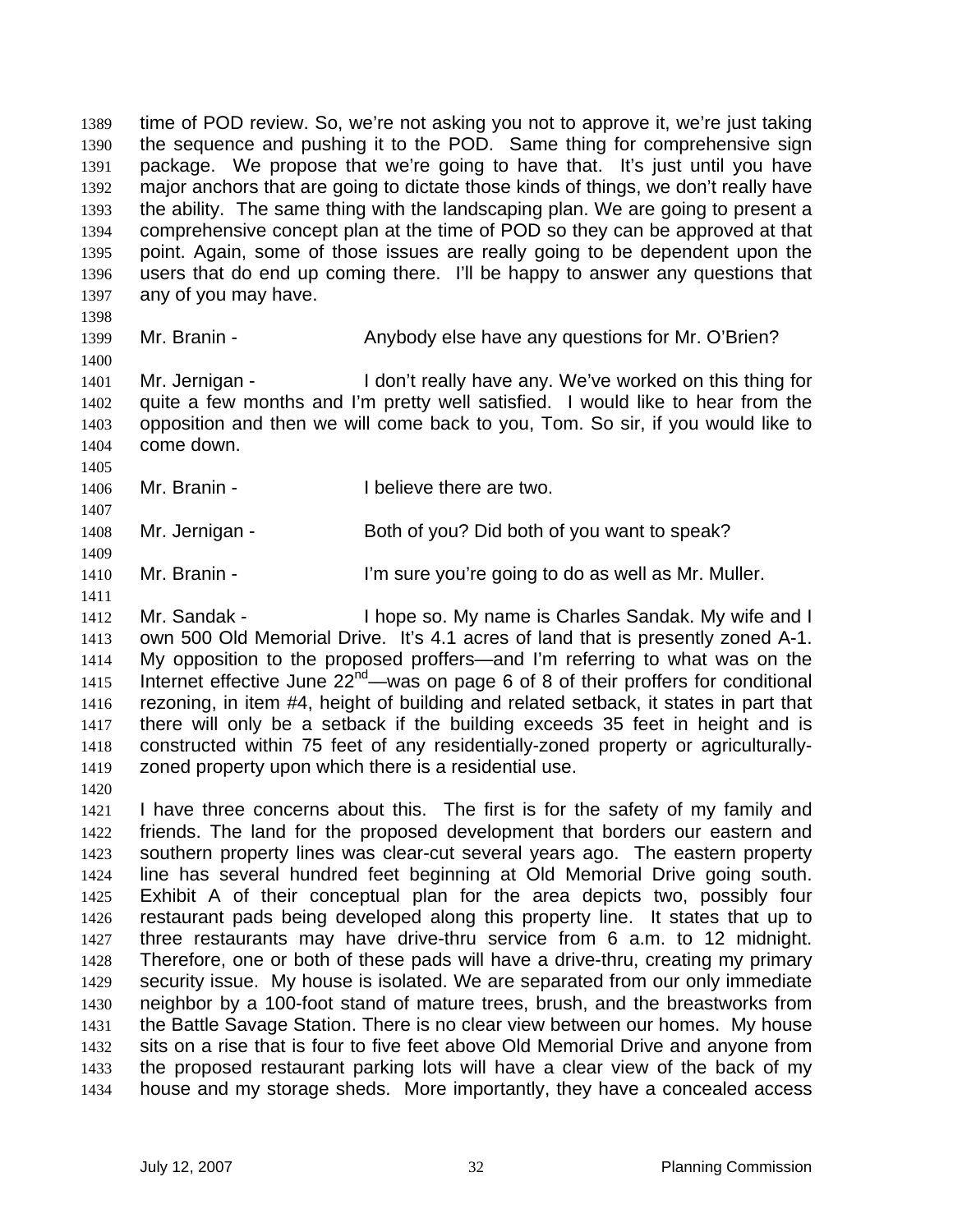from this restaurant area to the area immediately behind my home and where we park our cars. Movements between these areas would not be visible from Old Memorial Drive or my neighbor's home. People visiting from the shopping center and restaurants would not think to question anybody wandering around this property. Mr. Branin - Mr. Sandak? Mr. Sandak - Yes. Mr. Branin - Would you do me a favor, and Nathalie, would you show him how to— 1448 Mr. Jernigan - Let's see what position you are. 1450 Mr. Branin - — — — — — So I'm— 1452 Mr. Sandak - My house is here. 1454 Mr. Branin - Ckay. And all that land— 1456 Mr. Sandak - All this land in here has been clear-cut, from here through here. From this point to about this point, it's completely clear except for sumac and a little bit of brush. So, if they go to develop with no setback requirements, this would all be clear. So, anybody from this point—My house sits on a rise that's about 4-1/2 to 5 feet above where Old Memorial Drive goes across here. So, if anybody's driving up this street, if somebody comes in this back way, you wouldn't see them. They could go in, enter my house. My wife coming home at night could be victimized. 1465 Mr. Branin - Mr. Sandak, is that your land that goes all the way from Old Memorial? Mr. Sandak - Yes sir. Mr. Branin - Okay. All right. I'm sorry to interrupt you. 1472 Mr. Sandak - No, that's fine. Mr. Branin - Continue. Mr. Sandak - My second concern is safety for others. I have equipment, including tractors, front-end loaders, wood chippers, a gantry crane, 1478 and other vehicles that I store on my property. When this is not in use, my 1479 equipment is stored on blocks or suspended from the crane. Even though I make every attempt to secure this equipment, they are not toys and they are not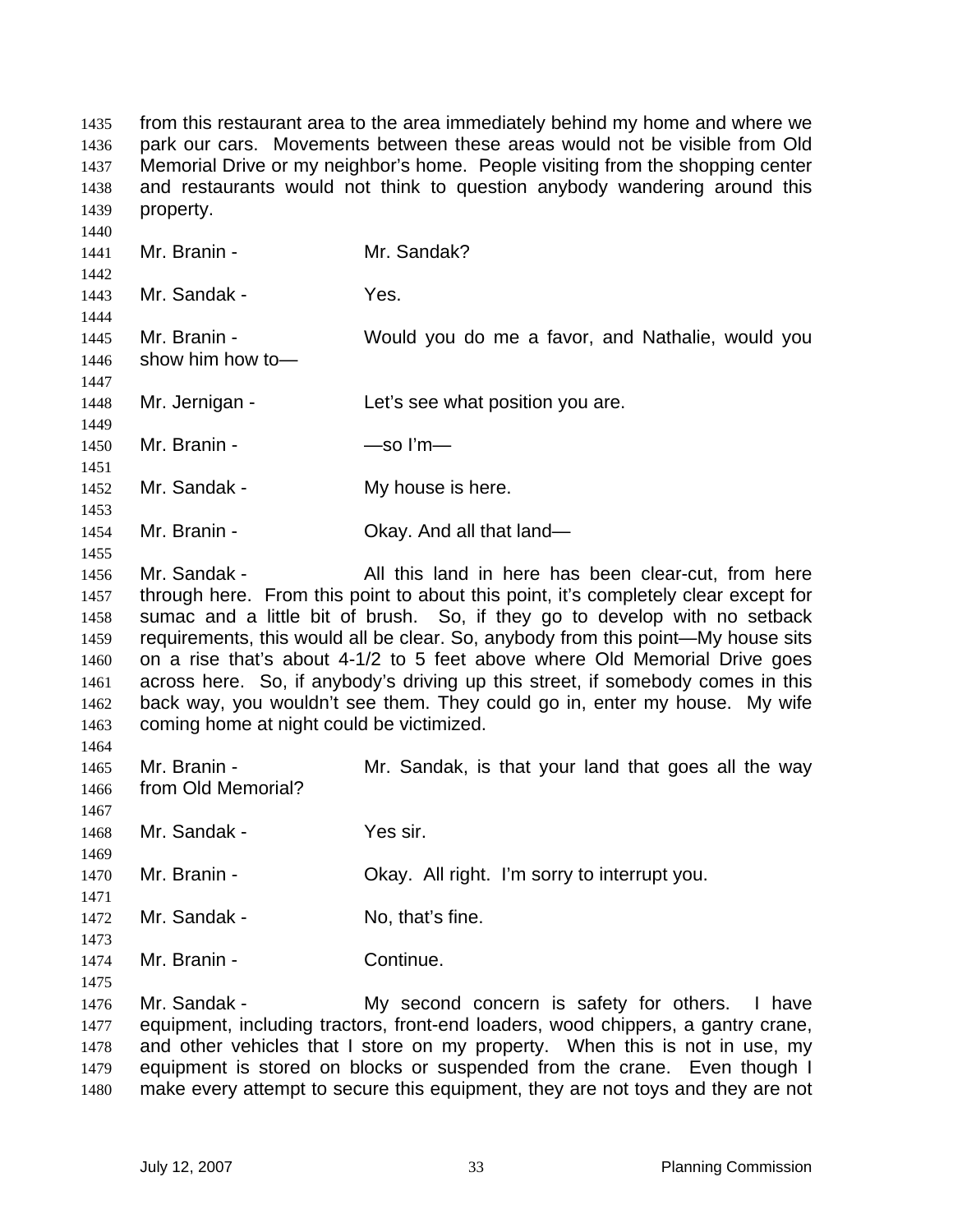intended to be climbed or played upon. Therefore, any unsupervised children from the restaurant area or shopping center may be tempted to play on this equipment, which could result in injury or death from the equipment falling over and crushing them.

My third and final point is property depreciation. The proposed hotel and restaurants with the drive-thru windows will generate a significant amount of noise and traffic during all hours of the day and night. Should we wish to rezone our property in the future, as per the 2010 Land Use, to Suburban Residential 2, absent of a reasonable buffer area will significantly reduce our development options and property value.

Therefore, in conclusion, I would ask that you consider two things. Number one, that the same landscape buffer proposed for the Pine Heights Subdivision be applicable to our property. Number two, that a six-foot high black chain link fence be installed on the southern property line beginning at Old Memorial Drive and continuing the full length to the boundary.

Mr. Branin - Mr. Sandak, can I ask you another question?

Mr. Sandak - Sure.

 Mr. Branin - Why a black chain link fence as opposed to a different type fence?

Mr. Sandak - I'd really appreciate a masonry wall, but I'm trying to be a reasonable person. I'm just worried about people coming across.

1509 Mr. Jernigan - I don't think we can do a masonry wall, but I think we could look at a white vinyl fence.

Mr. Sandak - That would be fine, too. I'm just trying to keep people from being in the parking lot, seeing my equipment, kids crawling onto—

Mr. Branin - A white vinyl fence would help visually block that better. The reason why this Commission, a lot of the members will usually recommend white vinyl as opposed to wood, is there's no maintenance.

Mr. Sandak - That would be fine. I'm just trying to be reasonable with my request.

Mr. Jernigan - Mr. Sandak, I don't have a problem with that. Because we don't have a firm layout of how the site's going to be, we'll enter that into the records and I'm going to tell—Mr. O'Brien has already shook his head that he's willing to put up a fence. When this comes to POD, which is the Plan of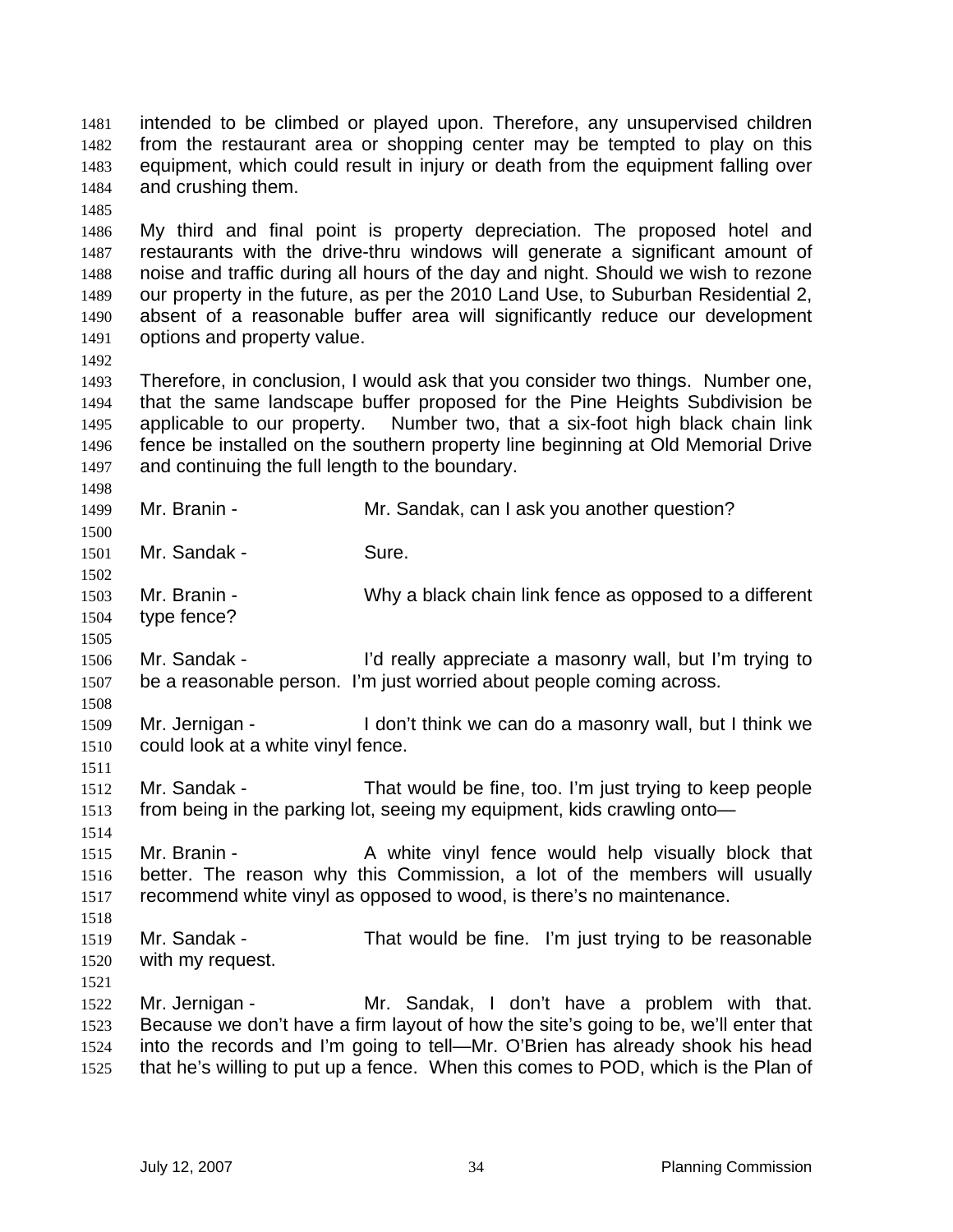Development, at that point we see the exact layout of where it's going to be and the setup. So, we'll get you a fence up there. Mr. Sandak - Okay. Mrs. Jones - Might I suggest you specify a vinyl fence, but leave it open to white or black, depending on the preferred color at the time of— Mr. Jernigan - We'll have a fence that we will discuss with the property owner at the time of POD. Mr. Branin - That's a great idea, Mrs. Jones, thank you. Is anyone else in opposition? Mr. O'Brien? Mr. O'Brien - We are happy to address his concern in terms of putting a vinyl fence, white or whatever color it happens to be or architecturally compatible. 1544 Mr. Jernigan - Six foot. Mr. O'Brien - One thing—Yes sir. One thing I do want to point out. The proffers don't say that there is no buffer. There is already a transitional buffer requirement between the B-3 property and his property. What this proffer was, was an additional requirement if a building was going to be taller than 35 feet. I just wanted to make sure he understood that there's not going to be development smack up against that property. We do have to comply with those transitional buffer requirements. Mr. Jernigan - But he'd still be better off with a fence, too. Mr. O'Brien - Yes sir. We're happy to do that. Mr. Branin - Does anyone else have any other questions for Mr. O'Brien? None? Mr. Jernigan, it's up to you. Mr. Jernigan - All right. I want to thank Nathalie for her work on this. With that, I will move for approval of zoning case C-3C-07, The Tetra Group One, LLC, to send to the Board of Supervisors for their approval. Mr. Vanarsdall - Second. Mr. Branin - I will take that motion, but another reminder that you want to do time. Mr. Jernigan - Excuse me. First of all, I'd like to waive the time limits on case C-3C-07, The Tetra Group One, LLC.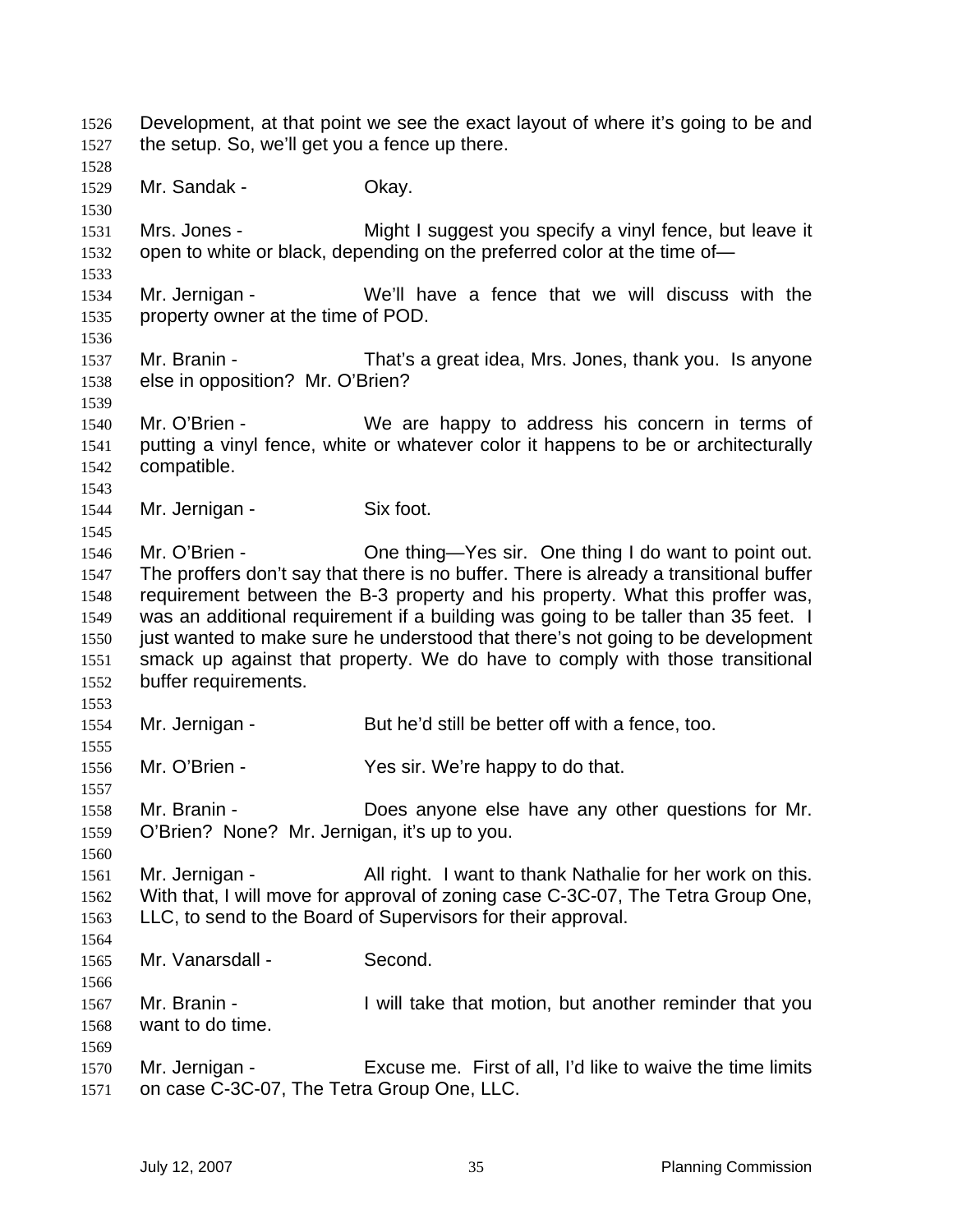Mr. Vanarsdall - Second. Mr. Branin - Motion made by Mr. Jernigan, seconded by Mr. Vanarsdall. All in favor say aye. All opposed say no. The ayes have it, the motion carries. Mr. Jernigan - Then the previous motion for C-3C-07, The Tetra Group One, LLC, to send to the Board. Mr. Vanarsdall - Second that one, too. Mr. Branin - Motion made by Mr. Jernigan, seconded again by Mr. Vanarsdall. All in favor say aye. All opposed say no. The ayes have it, the motion carries. **REASON:** Acting on a motion by Mr. Jernigan, seconded by Mr. Vanarsdall, the Planning Commission voted 5-0 (one abstention) to recommend the Board of Supervisors **grant** the request because it is not expected to adversely affect adjacent properties, and the proffered conditions provide for a higher quality of development than would otherwise be possible. Mr. Emerson - Mr. Chairman, the next item on your agenda tonight is also on page 3. It is C-36C-07, Shurm Construction. **C-36C-07 Shurm Construction, Inc**.: Request to amend proffered conditions accepted with Rezoning Case C-78C-05, on Parcel 803-696- 9576, located on the south line of Harmony Avenue approximately 120 feet west of Woodside Street (north section) and at the northern terminus of Woodside Street (south section). The applicant proposes to amend Proffer 1 to increase the maximum number of lots from seven (7) to nine (9) lots. The existing zoning is R-3C One-Family Residence District (Conditional). The Land Use Plan recommends Suburban Residential 2, 2.4 to 3.4 units net density per acre. Mr. Branin - Is anyone in opposition to C-36C-07, Shurm Construction, Inc.? One man. Gotcha. Mr. Lewis - Thank you, Mr. Chairman. 1611 Mr. Jernigan - Hi, Livingston. 1613 Mr. Lewis - Good evening, sir. 1615 Mr. Branin - How are you this evening, Mr. Lewis? 1617 Mr. Lewis - Good evening.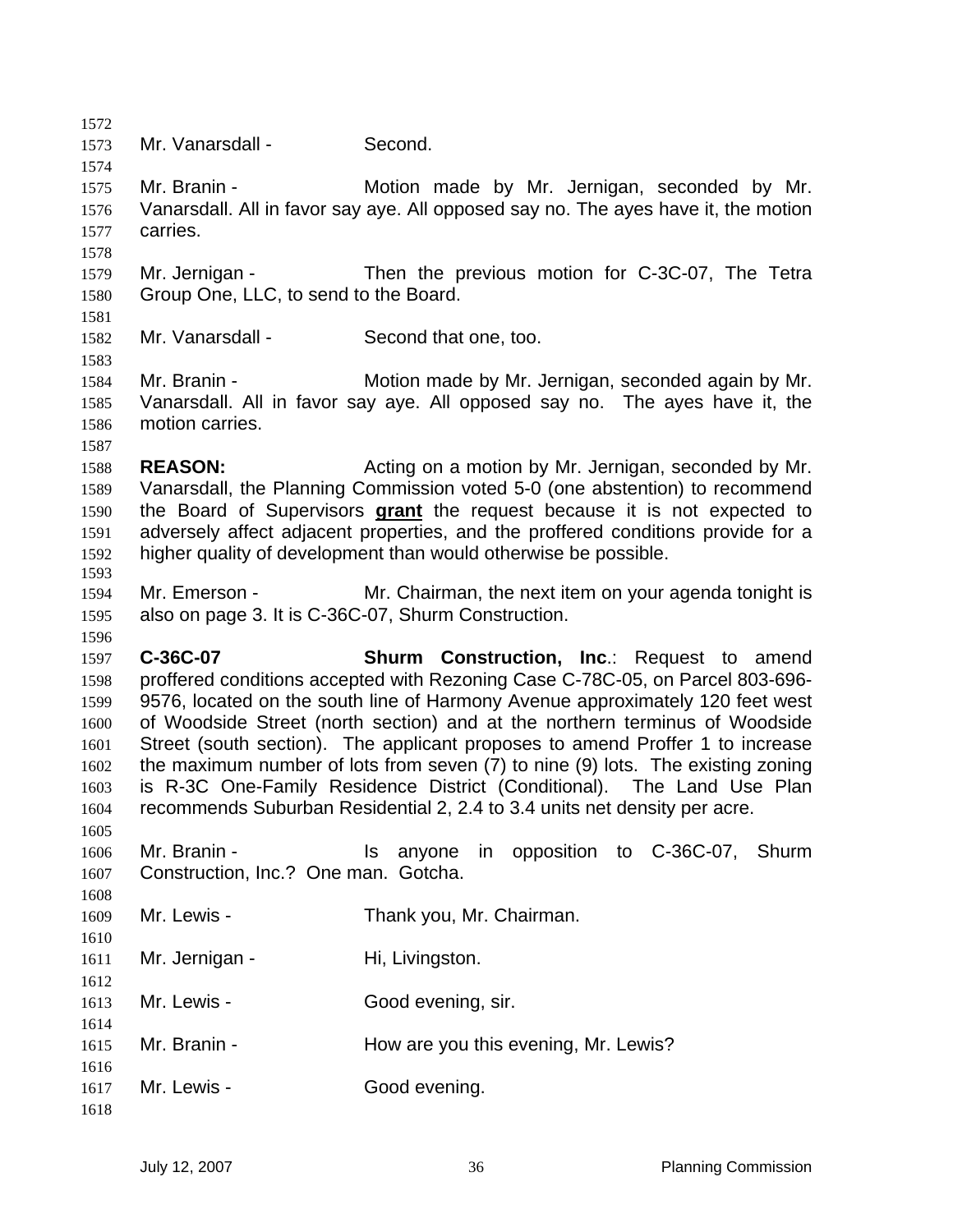Mr. Vanarsdall - Good evening, Mr. Lewis.

Mr. Lewis - This request is to amend Proffer #1 accepted with rezoning case C-78C-05 in order to allow an increase in the maximum number of residential lots on the subject site at 1381 Harmony Avenue. The property is zoned R-3C which allows a maximum density of 3.96 units per acre. R-3 and R-5A zoning surrounds the property to the north, south, and west.

- The 2010 Land Use Plan recommends Suburban Residential 2 for the parcel, which corresponds to a density range of 2.4 to 3.4 units per acre.
- 

The proposed change to Proffer #1 would increase the maximum number of lots from 7 to 9. This would effectively increase the proffered maximum density of the site from 1.91 to 2.45 units per acre, which is within Code requirements and consistent with the 2010 Land Use Plan.

This un-proffered site plan provided by the applicant represents a potential nine-lot layout with three lots fronting on Harmony Avenue, which is currently a 30-foot wide gravel drive. Because lots could potentially front on Harmony Avenue and the intended improvements of this road were unclear at the time, the staff report raises a concern about this issue. This point has since been clarified and the issue resolved. If lots front on Harmony Avenue, the applicant understands Public Works design standards will require this gravel drive to be improved as a 24-foot wide paved road extending from the western edge of the subject site to the connection with Woodside Street. Curb and gutter would not be required along this section of road.

Because the proposed increase in density would be consistent with adjacent residential development and the Land Use Plan, and Harmony Avenue improvements have been clarified, staff is able to support this request.

This concludes my presentation. I will be happy to take any questions.

Mr. Branin - Does anyone have any questions for Mr. Lewis?

1654 Mr. Jernigan - Go ahead.

Mrs. Jones - Quick question. Mr. Lewis, did I understand you to say that if these homes do not front on Harmony, then no improvements are required? I'm not sure I see how this could be developed without having houses on Harmony Avenue. Are there alternate plans that you've seen?

Mr. Lewis - The original rezoning case had a seven-lot maximum and a six-lot proposed un-proffered layout, which did not have any lots fronting on Harmony. There were, I think, two rear yards along Harmony Avenue.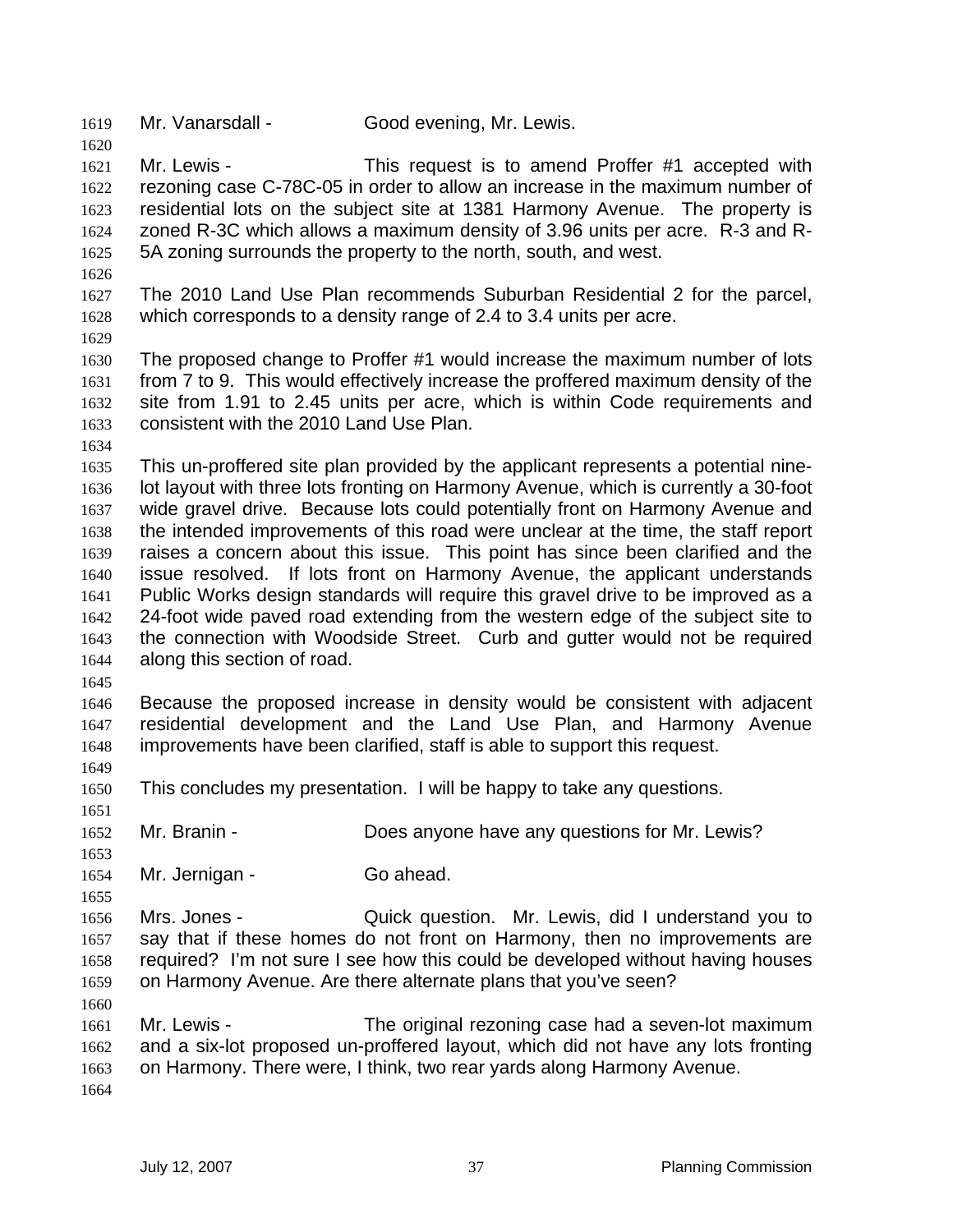Mrs. Jones - But there's no way to increase that without using houses fronting on Harmony, I can't imagine. 1668 Mr. Lewis - Ithink you'd have to be pretty creative. Mrs. Jones - Yeah. 1672 Mr. Jernigan - Oh, yeah, you'd have to front them on Harmony. In the original zoning case, coming off the cul-de-sac lots, it ran all the way back to Harmony. Mrs. Jones - Okay. I just wanted to make sure I understood. 1678 Mr. Jernigan - Now Livingston, I know it's 24 feet of pavement, no curb and gutter, and run all the way to Woodside. Will it have curbside ditch also? Do you have to have curbside ditch with that? 1682 Mr. Lewis - I would say so. Yes, yes. Mr. Jernigan - Okay. That's one thing we didn't clear up and I thought we did. Thank you, Livingston. Ma'am? Are there any more questions for Livingston? Mr. Branin - Anyone? Okay. Ma'am, if you can get up and state your name for the record. Ms. Parker - I'm Shirley Parker and I live at the end of Woodside Street of the existing development. My concern is how is this going to affect our streets, which are already paved, and are they planning to come through there with their construction and destroy our properties. And how close is his property going to be in relation to the property that's existing? It's all wooded and it's wet land and it's really undeveloped. The people that are on Harmony are very concerned about the property that they have and if it's going to be infringed— With the way is land is laid out, it doesn't look like a good setup for additional homes. Mr. Branin - Ms. Parker, can I ask where your house is? Ms. Parker - My house is at the end of Woodside Street, which is in Old Colony Estate. It's at the very dead end where the sign was posted for the rezoning. I don't know. I can't read the plans that well. Mr. Branin - You're on Woodside Street. Ms. Parker - There's Old Colony and Woodside Street.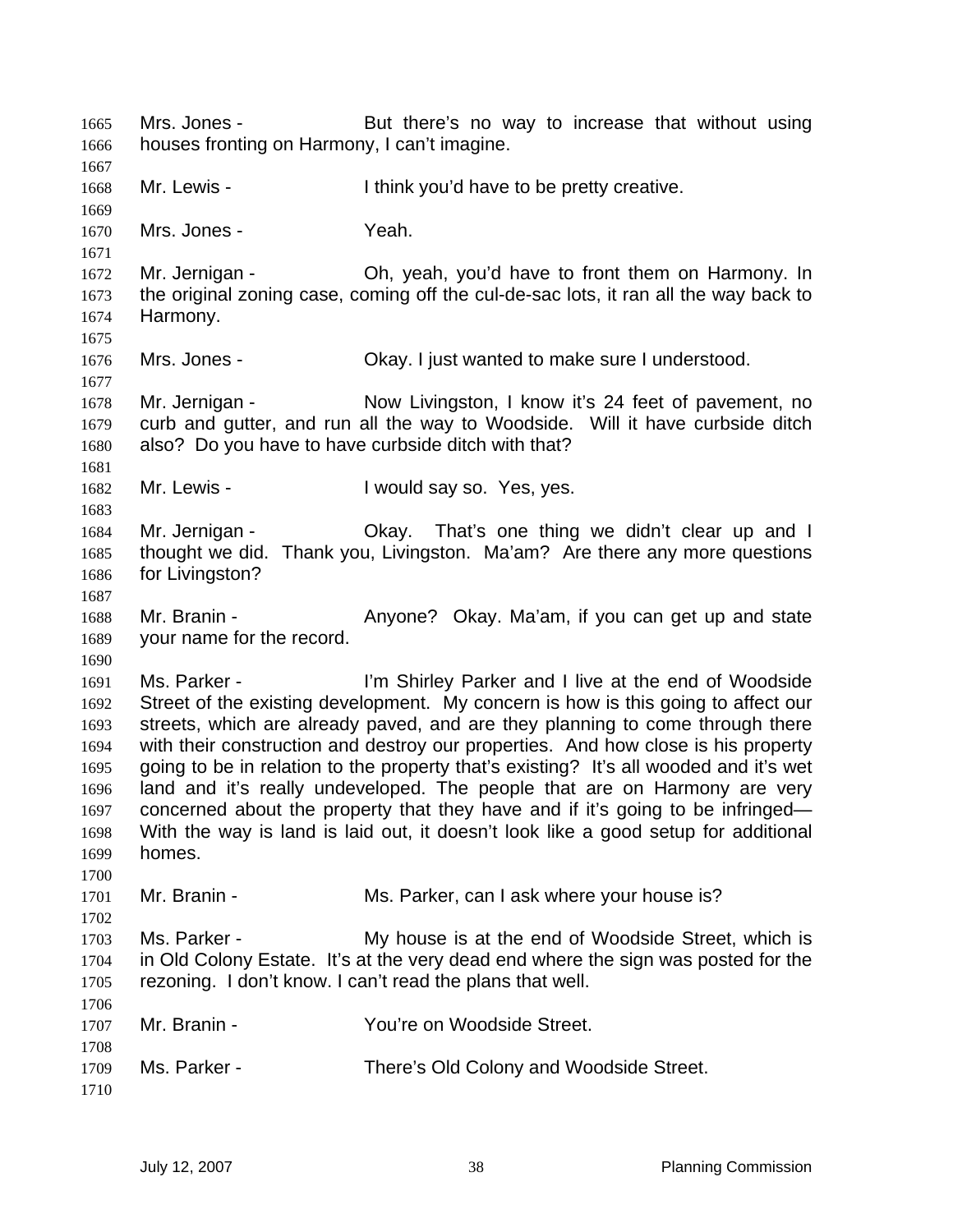| 1711<br>1712                                 | Mr. Jernigan -                                                                                                                                                                                                                                   | That's Woodside right there.                                                                                                                                                                                                                                                                                                                                                                                                                                      |  |
|----------------------------------------------|--------------------------------------------------------------------------------------------------------------------------------------------------------------------------------------------------------------------------------------------------|-------------------------------------------------------------------------------------------------------------------------------------------------------------------------------------------------------------------------------------------------------------------------------------------------------------------------------------------------------------------------------------------------------------------------------------------------------------------|--|
| 1713<br>1714                                 | Ms. Parker -<br>Woodside Street. I'm on the new Woodside Street.                                                                                                                                                                                 | I'm on the other side of the Woodside Street, the old                                                                                                                                                                                                                                                                                                                                                                                                             |  |
| 1715<br>1716                                 | Mr. Jernigan -                                                                                                                                                                                                                                   | For the benefit of the Commission-                                                                                                                                                                                                                                                                                                                                                                                                                                |  |
| 1717<br>1718<br>1719                         | Ms. Parker -                                                                                                                                                                                                                                     | It's 7133. Here it is right here.                                                                                                                                                                                                                                                                                                                                                                                                                                 |  |
| 1720<br>1721<br>1722                         | Mr. Jernigan -<br>right there.                                                                                                                                                                                                                   | For the benefit of the Commission, Woodside ends                                                                                                                                                                                                                                                                                                                                                                                                                  |  |
| 1723<br>1724                                 | Ms. Parker -                                                                                                                                                                                                                                     | Exactly.                                                                                                                                                                                                                                                                                                                                                                                                                                                          |  |
| 1725<br>1726<br>1727<br>1728<br>1729         | Mr. Jernigan -<br>Now, by Public Works—and we have a representative<br>here—Mr. Shurm has to build, he has to complete Woodside all the way up<br>through in the cul-de-sac and come up. See where the dotted lines are where it<br>joins up on- |                                                                                                                                                                                                                                                                                                                                                                                                                                                                   |  |
| 1730<br>1731                                 | Ms. Parker -                                                                                                                                                                                                                                     | The red dotted lines?                                                                                                                                                                                                                                                                                                                                                                                                                                             |  |
| 1732<br>1733                                 | Mr. Jernigan -                                                                                                                                                                                                                                   | No, the black dotted lines.                                                                                                                                                                                                                                                                                                                                                                                                                                       |  |
| 1734<br>1735                                 | Mr. Branin -                                                                                                                                                                                                                                     | All the way up to Harmony.                                                                                                                                                                                                                                                                                                                                                                                                                                        |  |
| 1736<br>1737<br>1738<br>1739                 | When you come up Woodside and then you have the<br>Mr. Jernigan -<br>cul-de-sac and it continues up and it joins back to Woodside there, he has to<br>build that.                                                                                |                                                                                                                                                                                                                                                                                                                                                                                                                                                                   |  |
| 1740<br>1741                                 | Ms. Parker -                                                                                                                                                                                                                                     | So, he's going to extend Woodside, the existing.                                                                                                                                                                                                                                                                                                                                                                                                                  |  |
| 1742<br>1743<br>1744<br>1745                 | Yes ma'am. That's-Like I said, our Public Works<br>Mr. Jernigan -<br>representative here, Mr. Foster, that's one thing that Public Works said that he<br>had to do. He has to build that portion of the road. Also-                              |                                                                                                                                                                                                                                                                                                                                                                                                                                                                   |  |
| 1746<br>1747                                 | Ms. Parker -                                                                                                                                                                                                                                     | That's what we're in opposition of.                                                                                                                                                                                                                                                                                                                                                                                                                               |  |
| 1748<br>1749<br>1750                         | Mr. Jernigan -<br>Foster, would you come up, please?                                                                                                                                                                                             | Well, I will let Mr. Foster explain that, then.<br>Mr.                                                                                                                                                                                                                                                                                                                                                                                                            |  |
| 1751<br>1752<br>1753<br>1754<br>1755<br>1756 | Mr. Foster -                                                                                                                                                                                                                                     | My name is Tim Foster with the Public Works<br>Department. Woodside Street is actually on our Major Thoroughfare Plan. When<br>Old Colony Estates was built, we put a stub street in not only for our<br>Thoroughfare Plan, but when a subdivision like that's built, we can't landlock a<br>piece of property that has access to Harmony Road. It's just a paper street. This<br>road was intended to extend into that property when it was built. The developer |  |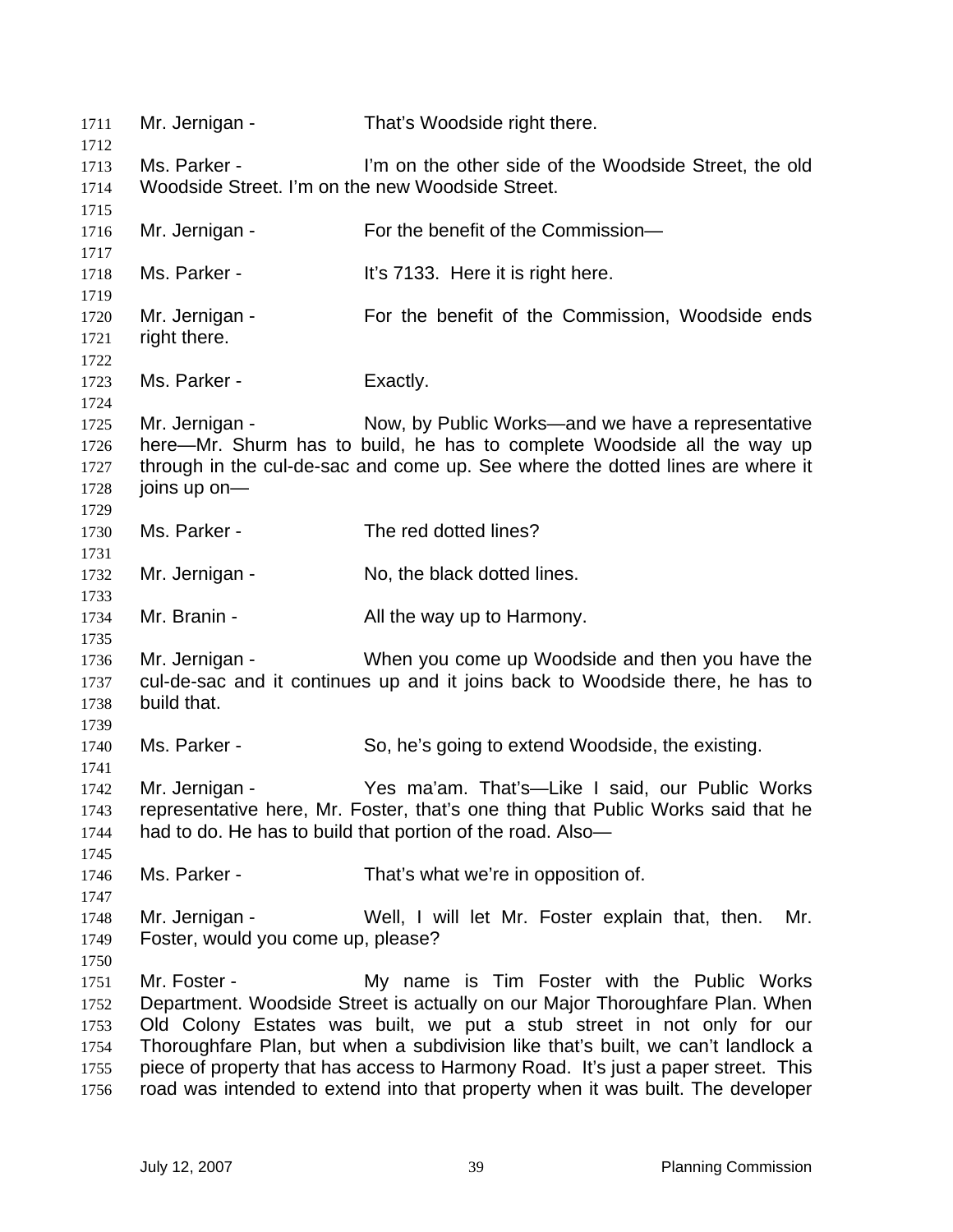will just take it to its property line at this location with the cul-de-sac. Same design standards here. There are only six houses here, so we expect not a lot of heavy equipment. Some heavy equipment to grade, but not where we have hundreds of homes. The road, as long as they're not overweight vehicles and meet standards, the roads should be able to accommodate that. That is a requirement that we put on this subdivision to have a stub street to access this property, as well as to match up with the Thoroughfare Plan. 1765 Mr. Jernigan - As Mr. Foster said, it's on the Major Thoroughfare Plan, which is the plan that they have for all the roads in the County. That that road is to be built through there. I can't change that. 1769 Ms. Parker - **I** just anticipate them destroying our road that's existing. Mr. Jernigan - Well, we can address that. If there's any damage done to the existing road, then that will have to be repaired. The County does take care of that. Mr. Branin - Ms. Parker, many times in many cases, the Commission requests the developer to either film or take pictures prior to construction. Afterwards, Public Works usually does that, right? Public Works goes out and inspects because those are County roads. They go out and inspect it and if there is damage, the contractor has to come back and repair it. Mr. Jernigan - Is there any damage on that road now? 

1784 Ms. Parker - No.

Mr. Jernigan - Okay. We'll take care of that. Like I said, that is in control of the County to make sure that the roads aren't damaged. 

1789 Ms. Parker - **And the property lines.** 

1791 Mr. Jernigan - Ma'am?

1793 Ms. Parker - And the property lines of the road.

Mr. Jernigan - The property lines? Well, that's all mapped out by the engineers, not by the County. The engineers hired by Shurm Construction. You look like you have another question.

Ms. Parker - I'm just a little concerned about the property lines, too, because when those homes were built, they left a lot of debris there and it was never moved. It's on the side of my property and I can just anticipate that the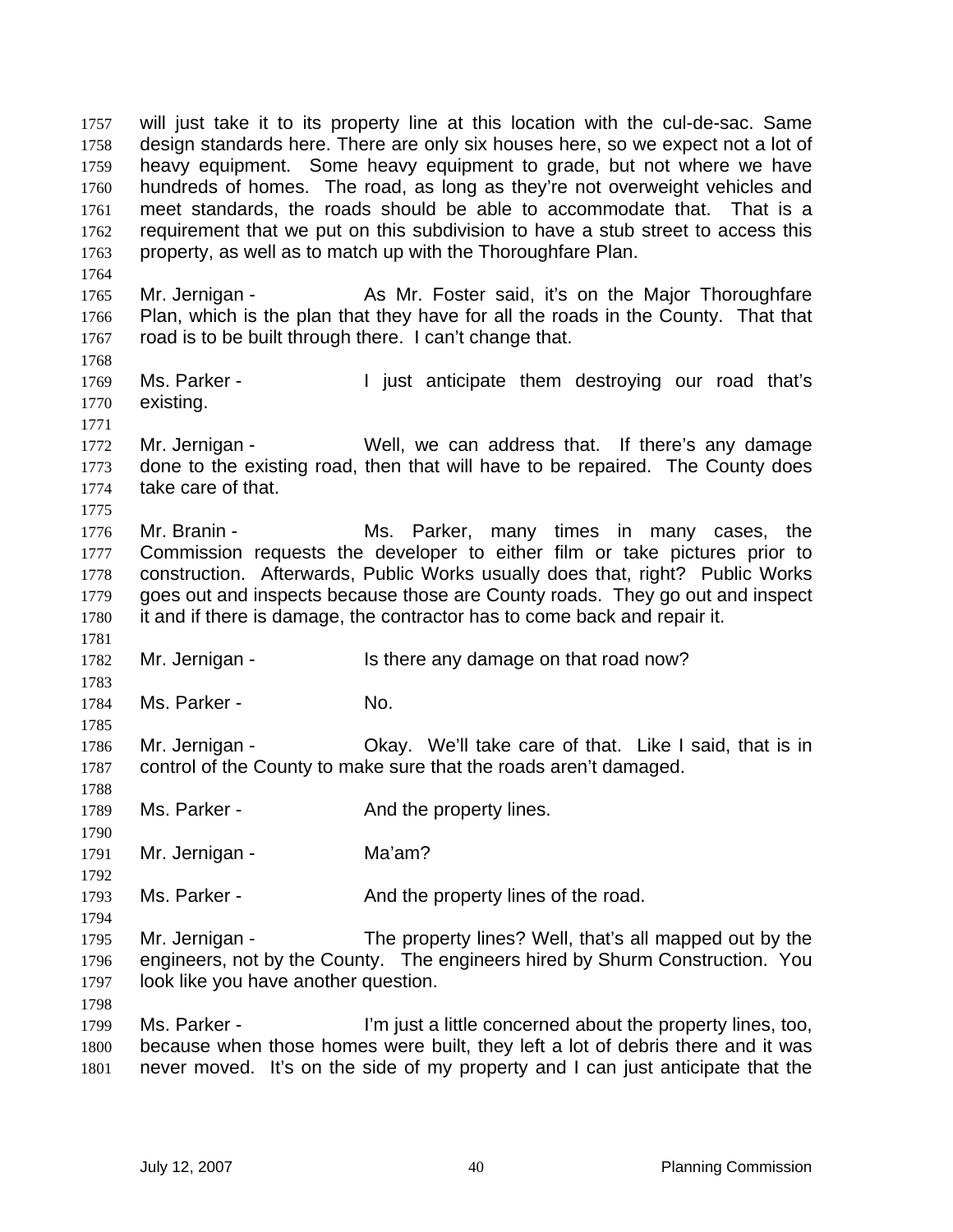same thing will happen again. When they go in to clean out, they'll leave debris and brush, as they have already, pulling that road through. 1805 Mr. Branin - Are you talking about construction? Ms. Parker - Construction. Mr. Branin - Construction debris. 1811 Ms. Parker - Yeah. 1813 Mr. Jernigan - If you have that problem, you call me. 1815 Mrs. Jones - Yes. Ms. Parker - Well, I did write to the builders, initially, when we moved there and they told me who owned the property beside me and that they were responsible for moving that debris. In actuality, they were not because that was construction debris that was put there in the process of building my home. 1821 It's a big tree that's still out there and it's quite visible. It's never been moved. Mr. Jernigan - The tree is on somebody else's property? Ms. Parker - It was thrown to someone else's property in the construction of building my home, yes. Mr. Jernigan - They should have complained about it and had it removed. 1831 Ms. Parker - The Hold complain to the builder. Mr. Jernigan - It wasn't on your property, it was on somebody else's property. The individual that owned that other property should have complained. Ms. Parker - Those people are not in the area; they live someplace else. I think they live in another state, as a matter of fact. They probably don't even know that it's existing there. Mr. Vanarsdall - Absentee landlords. Ms. Parker - Yes. Mr. Jernigan - Well, I'll say this, you watch out and we'll make sure that we don't get anymore. If you have a problem with that, you call me. 1847 Ms. Parker - Chay.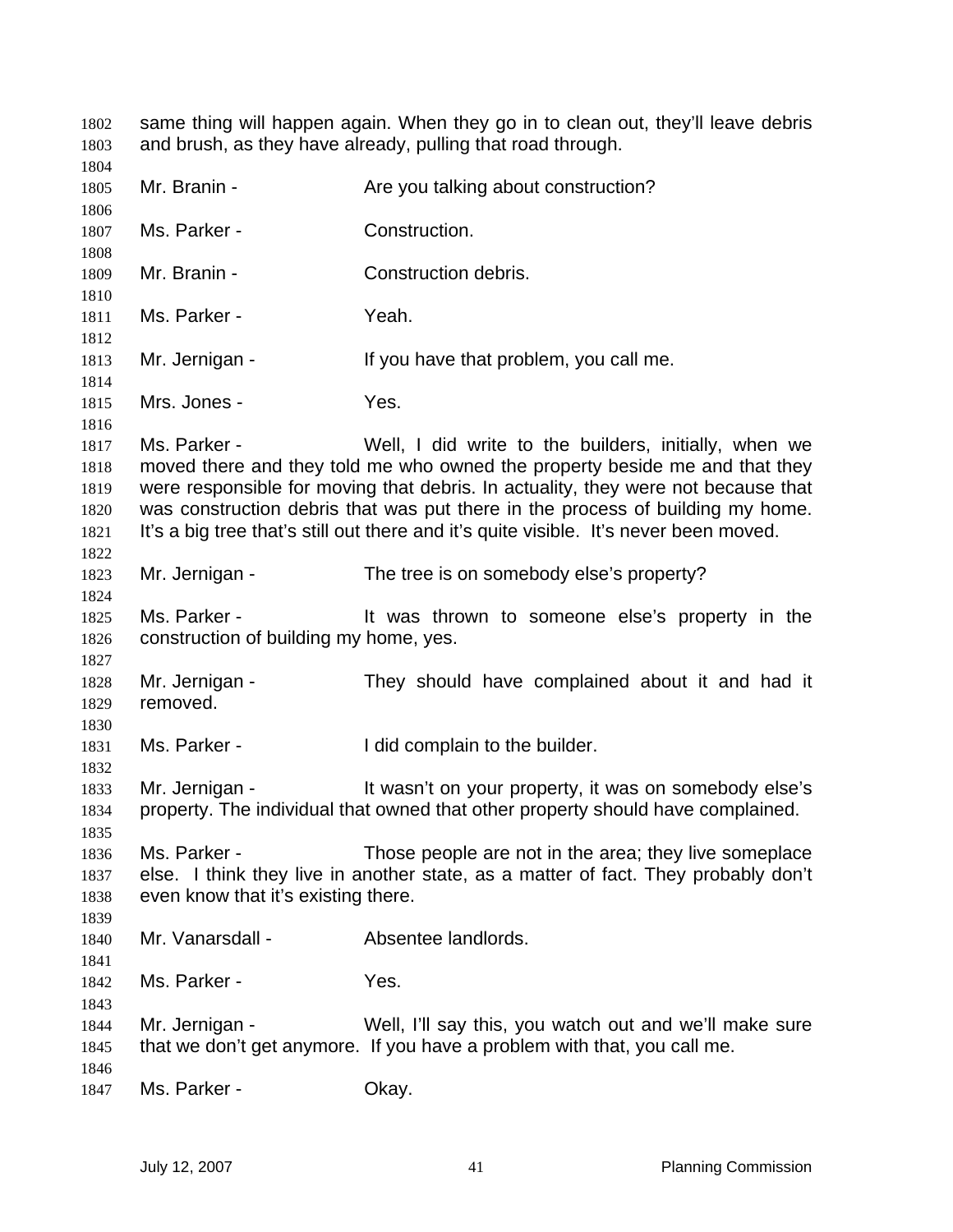Mr. Branin - With this new construction. Mr. Jernigan - Yeah, with the new construction. Mr. Jernigan - Now, as for your current construction, Mr. Lewis, if you would do me a favor and get her name and number, and pass it on to Community Maintenance so they can come out. Ms. Parker, we have a department in Henrico County called Community Maintenance. They oversee a lot of keeping Henrico beautiful. If someone is in violation, they do have the authority. We on the Commission do not, but they do have the authority to rectify that problem. 1861 Ms. Parker - Chay. Mr. Branin - If, indeed, they can proceed forward with it, but we can definitely give it a try. Mr. Jernigan - They'll check the tax records and see who pays the taxes and who owns the property and send them a notice that there's debris on there. Mr. Branin - So, if you would, Mr. Lewis, get her name and number and pass that on to Community. 1873 Mr. Jernigan - Also, so the Commission will note, you don't have this problem in the West End, but Harmony Road is a paper street. It's gravel. It's not paved at this portion coming up to where Mr. Shurm's property is. With this case being changed the way it is, he will have to pave that 24-feet wide. Mrs. Jones - Is that going to be another proffer here, or is that 1879 going to be just simply the requirement? 1881 Mr. Jernigan - It's required by Public Works. 1883 Mrs. Jones - Okay. 1885 Mr. Jernigan - He will have to do off premises also. He does not own that corner, but he's going to have to pave from the west side all the way to Woodside. Do you have any more questions, Ma'am? Ms. Parker - I did have one other question. What price ranged homes was he anticipating building? Mr. Jernigan - Ma'am, I'm going to tell you, that was in the original case and I don't know. This is a proffer amendment. When this zoning case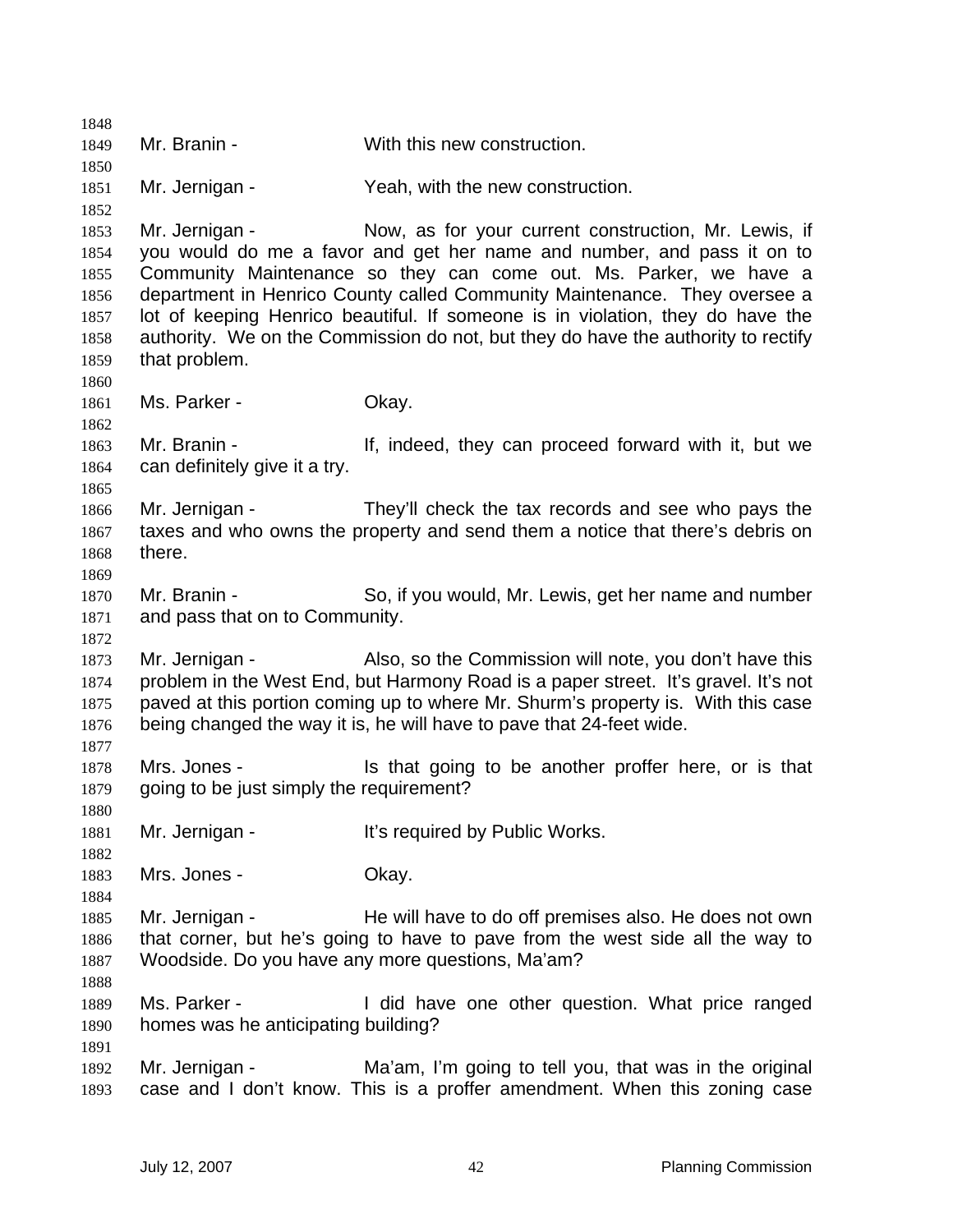originally came through, it was in there, but I can't tell you exactly what it was. We don't proffer the price of a home, but we proffer the square footage. I can't tell you for sure what the square footage was. Livingston, do you know? Mr. Lewis - The proffered minimum house size is 1800 square feet. Mr. Jernigan - Okay. I thought that's what it was. Mr. Lewis - What that becomes market rate— Mr. Jernigan - So, it would be a minimum of 1800. Mr. Emerson - Mr. Chairman, could the applicant possibly address that question? 1910 Mr. Branin - Is the applicant here? Mr. Jernigan - The applicant has his representative here, Joe Faudale. Mr. Faudale - Good evening, I'm Joe Faudale, Bay Design Group, representing Shurm Construction. What was the question? What size houses are they? I really can't answer that. It's going to be determined on the market and the size of the house that he actually puts in. It's a minimum 1800. I'm not sure if he's going to stay to that minimum or not. Mr. Branin - To the best of your knowledge, that market would be right around where now? Mr. Faudale - I would say 200 to 225. Mr. Branin - Okay. Ms. Parker, did we get some things solved? Ms. Parker - Yes. Mr. Branin - When Community Maintenance gets in touch with you, go over everything and they should be able to do something to help. Mr. Jernigan - Ms. Parker, in the original case, I had the square footage 1800, whatever it was with the surrounding community. I made sure it was the same size or better. 1937 Ms. Parker - Okay. Mr. Jernigan - Thank you, Ma'am.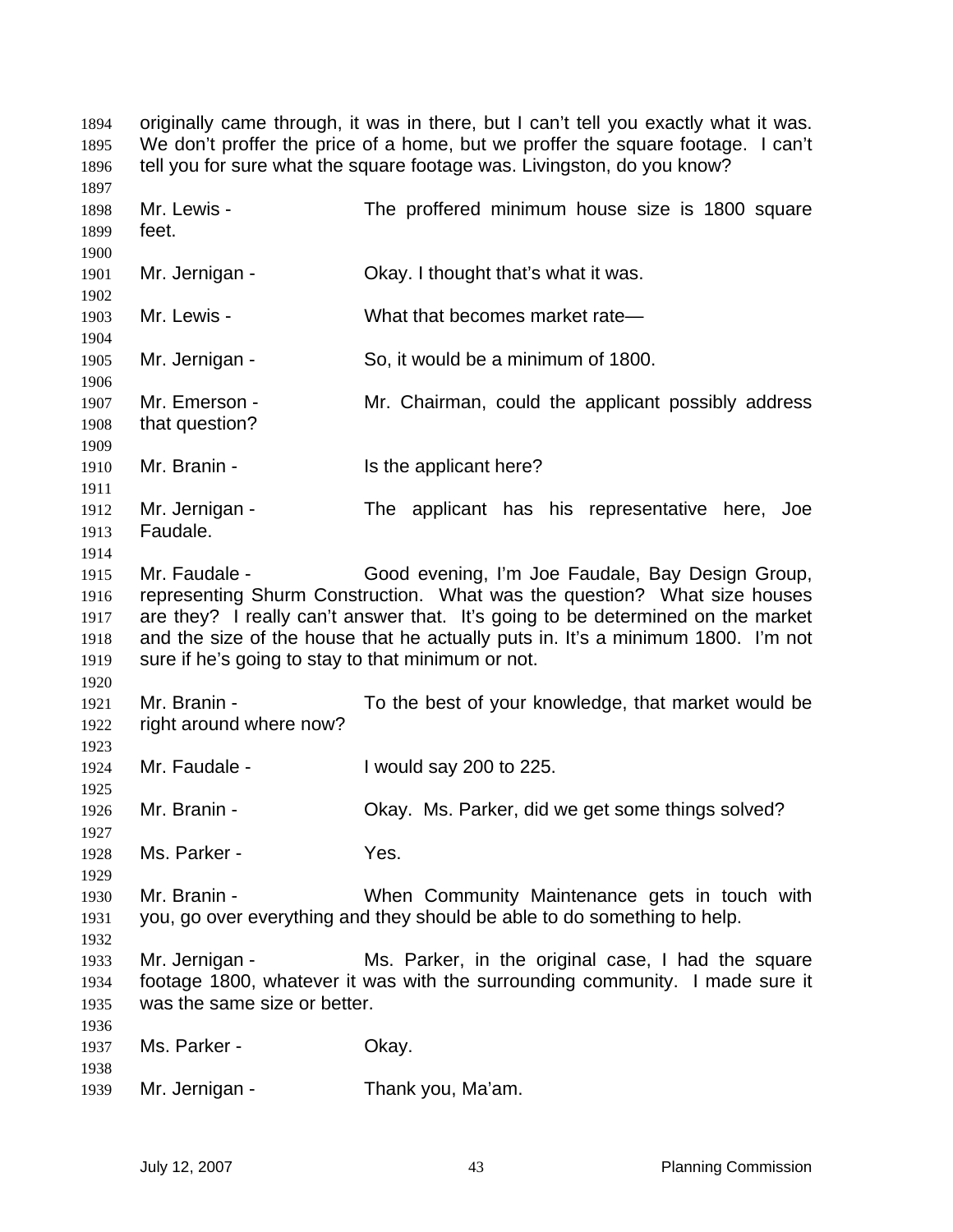Mr. Archer - Mr. Jernigan, it might help to mention also that when minimum sizes are proffered, that is the minimum size. It doesn't necessarily mean the house won't be larger than that, but it can't be any smaller. Mr. Jernigan - Okay. If we don't have anything else, with that I will move for approval—Let's see, we don't have to waive time limits. Mr. Branin - The times are fine. Mr. Jernigan - I will move for approval of case C-36C-07, Shurm Construction, to be sent to the Board of Supervisors for their approval. 1953 Mrs. Jones - Second. Mr. Branin - Motion made by Mr. Jernigan, seconded by Mrs. Jones. All in favor say aye. All opposed say no. The ayes have it, the motion carries. **REASON:** Acting on a motion by Mr. Jernigan, seconded by Mrs. Jones, the Planning Commission voted 5-0 (one abstention) to recommend the Board of Supervisors **grant** the request because it is reasonable and the changes do not greatly reduce the original intended purpose of the proffers. Mr. Emerson - Mr. Chairman, the next case is also on page 3 of your agenda. It is C-41C-07, Ryan Boggs for Smart Development. **C-41C-07 Ryan Boggs for Smart Development**: Request to conditionally rezone from A-1 Agricultural District to R-5AC General Residence District (Conditional), Parcels 804-693-7692, 804-693-6271, 804-693-4792, 804- 693-6493, 804-694-1205, and 804-694-3115, containing 9.888 acres, located on the northwest line of Burning Tree Road approximately 500 feet southwest of its intersection with S. Laburnum Avenue and Settlers Ridge Road. The applicant proposes a single-family residential development with a maximum of twenty-eight (28) lots. The R-5A District allows a minimum lot size of 5,625 square feet and a maximum density of 6 units per acre. The use will be controlled by zoning ordinance regulations and proffered conditions. The Land Use Plan recommends Suburban Residential 1, 1.0 to 2.4 units net density per acre. Mr. Branin - Is anyone in opposition to C-41C-07, Ryan Boggs for Smart Development? Have a question, not opposition. Good evening, Mr. Sehl. Mr. Sehl - Good evening, Mr. Chairman, members of the Commission. The applicant is proposing to rezone approximately 9.89 acres to permit the development of 24 single-family zero-lot line homes. The property,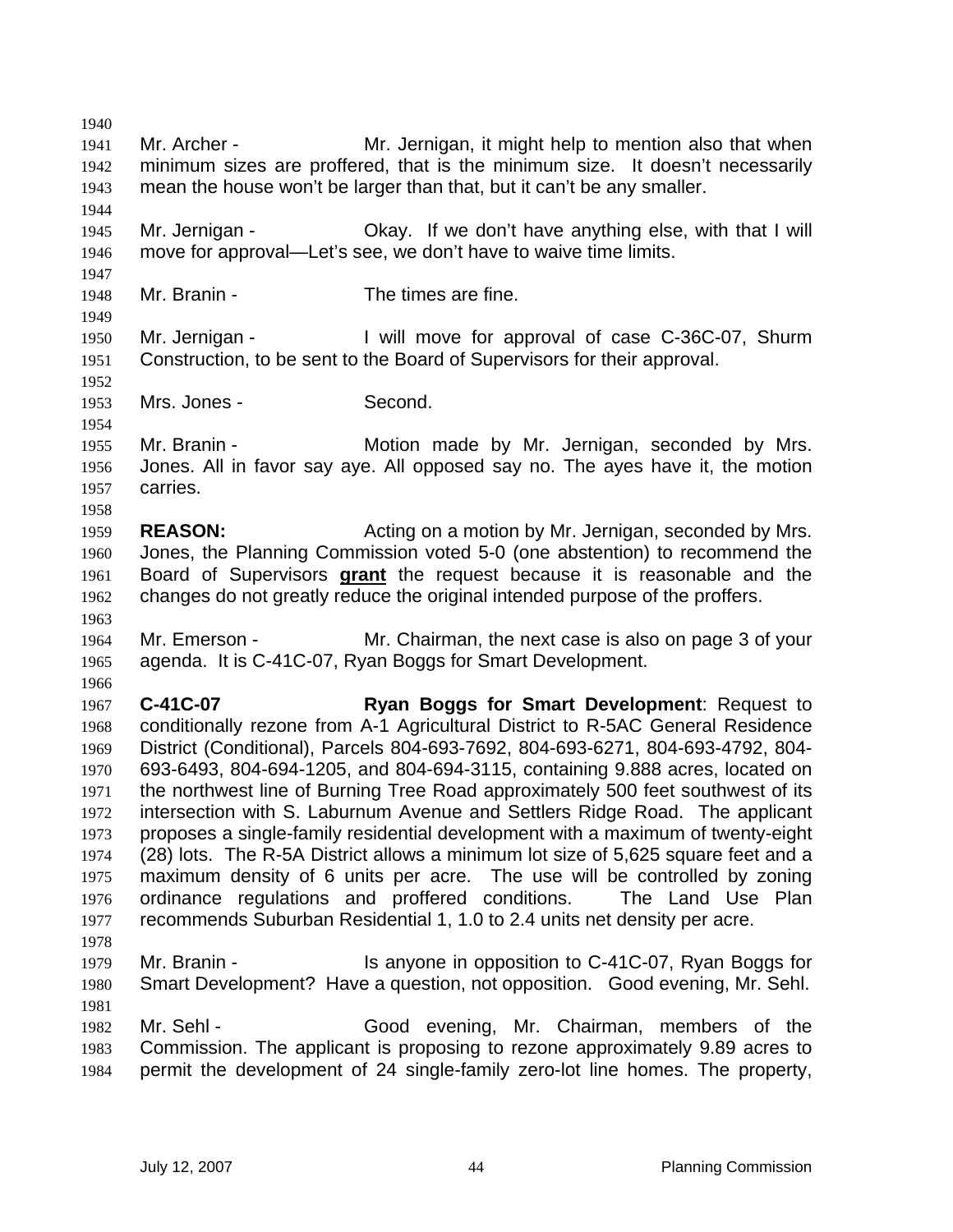which consists of six parcels, is located on Burning Tree Road and is currently vacant.

The 2010 Land Use Plan designation for the subject property is Suburban Residential 1, with a recommended density of 1.0 to 2.4 units per acre. The density proposed with this request is at the upper bound of this density range, but is consistent with nearby residential development.

The applicant has proffered this conceptual layout, which shows an entrance on Burning Tree Road with two stub roads to the west to accommodate future development. A small portion of the proposed lots would be served by rear alleys, as shown on the conceptual layout. The road layout shown would necessitate private roads due to the curves shown on this conceptual layout. Staff notes concern about the maintenance requirements for these private roads being placed upon future homeowners in a development of this size.

Staff is also concerned with the piecemeal nature of this development, which excludes properties to the south and west along Burning Tree Road. Staff believes that the inclusion of these parcels would make for a more conventionally shaped parcel and provide for a more cohesive development pattern than is currently proposed.

To address concerns outlined in the staff report, the applicant has submitted revised proffers, dated July 11, 2007, which have been distributed to you this evening. Major aspects of these proffers include: a minimum lot width of 60 feet for the development, with lots abutting Olde Colony Estates being a minimum of 70 feet in width—that's these lots located along the rear here; a minimum house size of 2200 square feet; at least 50% of the dwellings would contain at least 50% brick or stone on the front façade; and every dwelling would have at least a two-car garage, no more than 50% of which would be front-loaded. The front loaded garages would not extend beyond the face of the home. Cantilevered features would not be permitted. A 50-foot buffer would be provided along Burning Tree Road. Sidewalks and standard six-inch curb and gutter would be provided throughout the development, sidewalks being located on one side of the street as proposed. Hours of construction would be limited to reduce impact to adjacent properties.

The proposed use and density are consistent with the 2010 Land Use Plan recommendations for the property; however, staff does believe that this application is premature unless the properties located to the west are obtained and integrated in this proposal.

I would be happy to try and answer any questions you might have. The applicant's representative is present tonight. Time limits would need to be waived on the proffers distributed to you this evening, if they are to be accepted this evening.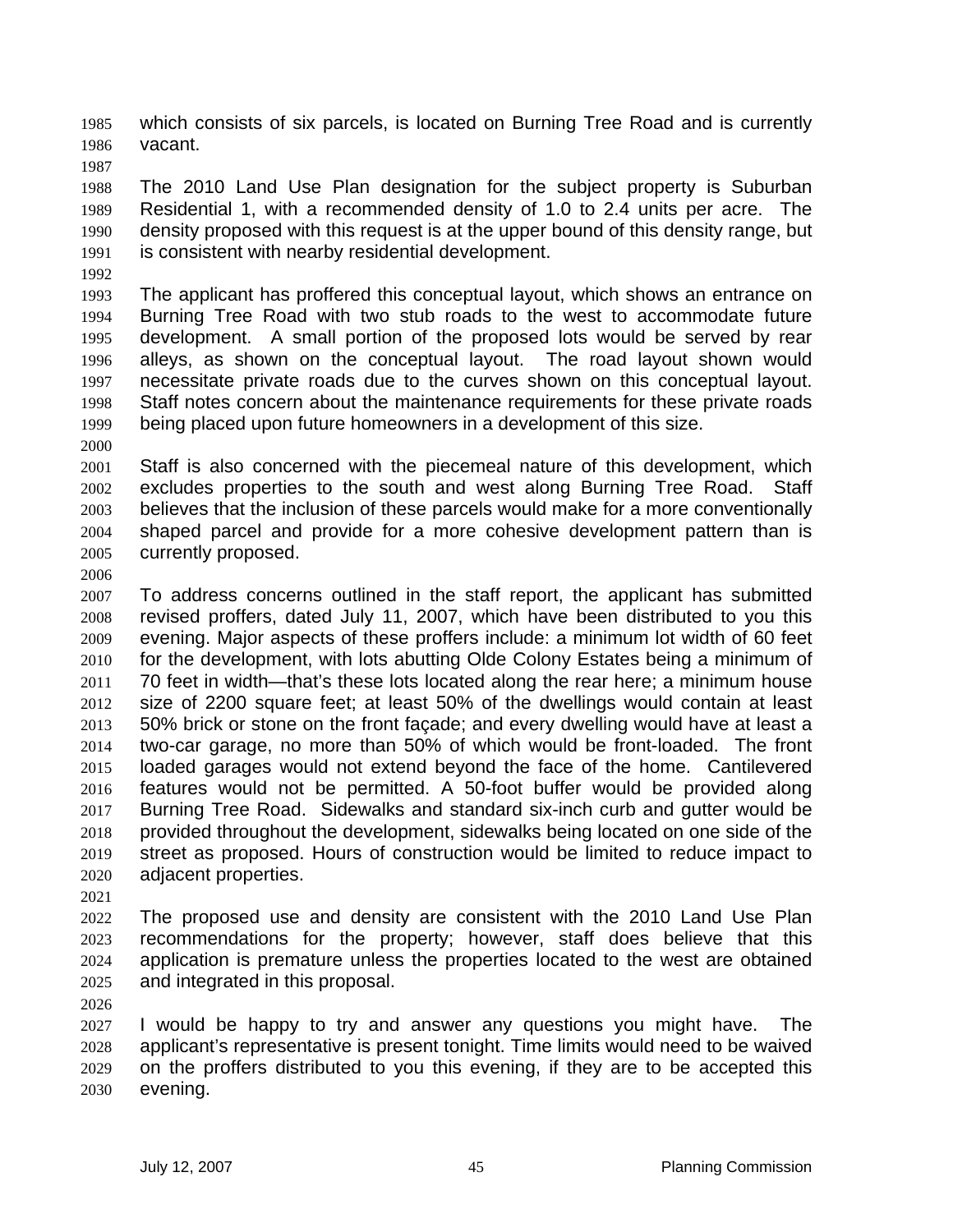Mr. Branin - Thank you, Ben. Does anybody have any questions for Ben? Mr. Jernigan - Ben, with the deletion of the four lots up next to Burning Tree Road, what is the distance back to the first house from Burning Tree? Do you know what that is? Mr. Sehl - I believe the applicant's representative could handle that. This is shown as a 50-foot buffer, this dotted line here. That can give you an idea. It looks like it's a couple hundred feet back to this lot, as proposed here. Mr. Branin - Mr. Jernigan, would you like to hear from the applicant? Mr. Jernigan - Yeah, wait a minute. I do want to say this. I noticed on the case that came through, I saved that proffer on C-34C-07. We have two different interior garage specifications. 2050 Mr. Sehl - I believe that this one is, of course for me, the correct one. Mr. Jernigan - I'm sure it is. I know when we discussed this the other day about interior garages, I noticed this case was different than this case. Mr. Emerson, I guess this is one of those things that we need to have a standard figure for. Mr. Emerson - Yes, sir, we do. Mr. Jernigan - For the benefit of the audience, the reason we're questioning the interior, the mentions of a two-car garage is because what happens is sometimes they build a garage and call it a two-car garage, but by the time they fill it up with the HVAC equipment and everything else, you can't get but one car in it. Now, we're looking to keep a certain— Mr. Vanarsdall - Well, I heard that one was so narrow that when a man and wife came home at the same time and parked, they couldn't get out of the car. Fortunately, they had a cell phone and they called and said, "You gonna get out first or do you want me to get out?" "I'll get out first and I'm gonna fix dinner, so." That's kinda tight. Mr. Emerson - Each one of these is negotiated individually, Mr. Jernigan, so they do vary some. We've had them from 20 x 20. Staff, for a two-car garage, really wants no less than 18 x 18 for clear area. Dependent upon the applicant, they provide us with varying different dimensions. But yes, we agree with you, we do need a consistent dimension on that.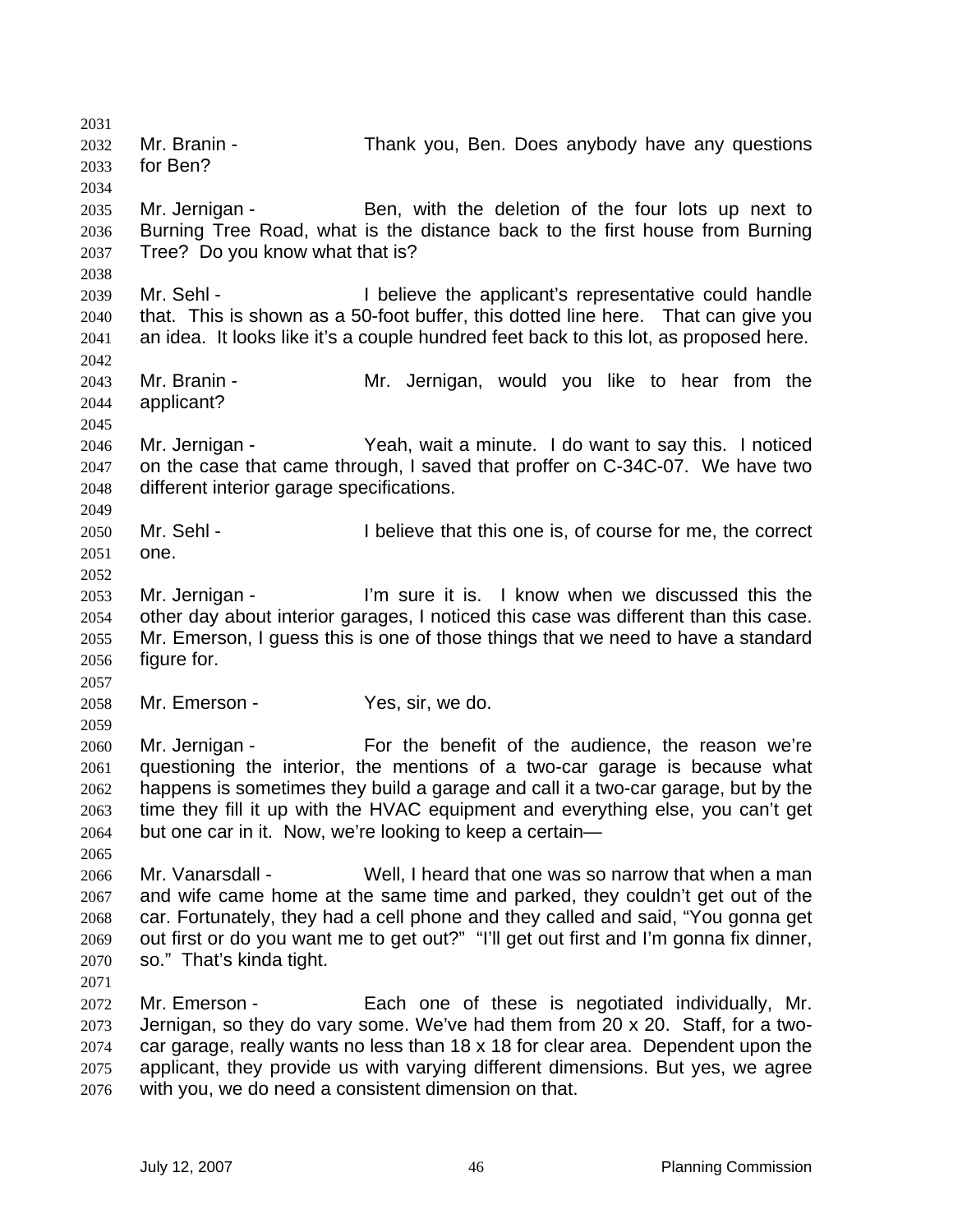Mr. Jernigan - Maybe we should make that an ordinance and have a minimum so that way, we don't have to actually deal with it on every case. Mr. Emerson - Yes sir. Mr. Jernigan - Let me see. The houses went up to 2200 square feet and we do get the stoops and steps, are either brick or stone. Okay. Thank you, Ben. I'll hear from the applicant now, please. Mr. Condlin - Mr. Chairman, members of the Commission, my name is Andy Condlin from Williams Mullen, here representing Smart Development. I have with me Tony Harris, who's the applicant for this property, as well as Ryan Boggs and Cameron Palmore from Balzer to answer any questions I might not be able to address. The property being approximately 10 acres, which is across from existing Settlers Ridge, but also existing property behind it and development along Burning Tree Road between Laburnum Avenue and Osbourne Turnpike. Mr. Harris and his family have owned this property for some time, and it's really a family property. They're looking to develop this land consistent with the surrounding properties. Are we supposed to be on—Is this the case, Ben, or the zoning map right here? As you can see, there are a number of homes that are existing. It's a matter of not wanting to disturb them, and most folks not being ready for development, but Mr. Harris and his family wanting to move forward at this time. I know that the concern of the staff was that this case is premature, but quite frankly, in our plan, we specifically have provided for—excuse me, right here. We've specifically provided for the stub roads and have actually submitted—while it's not part of this case—a conceptual master plan that would incorporate all these so there can be a continuation of these roads as further development occurs. It is hoped, obviously, that with the further development, that our plan as laid out would accommodate that. What we are proposing is exactly what's called for in the Land Use Plan, but providing for R-5A for smaller lots, width lots in the area than otherwise was typical in R-2 and R-3, but to be able to provide for more open space. This distance that we've provided for between Burning Tree Road and the first home is not quite 450 feet. It's more than 425, not quite 450 feet in that distance. It's a pretty substantial area. We do have recreation in the tot lot provided for as well, some of the other provisions that Mr. Sehl set forth. I'll be happy to drop down my interior cleared garage area down to the other case, if you'd like some consistency this evening. Mr. Jernigan - I've got you where you are. You can stay right there.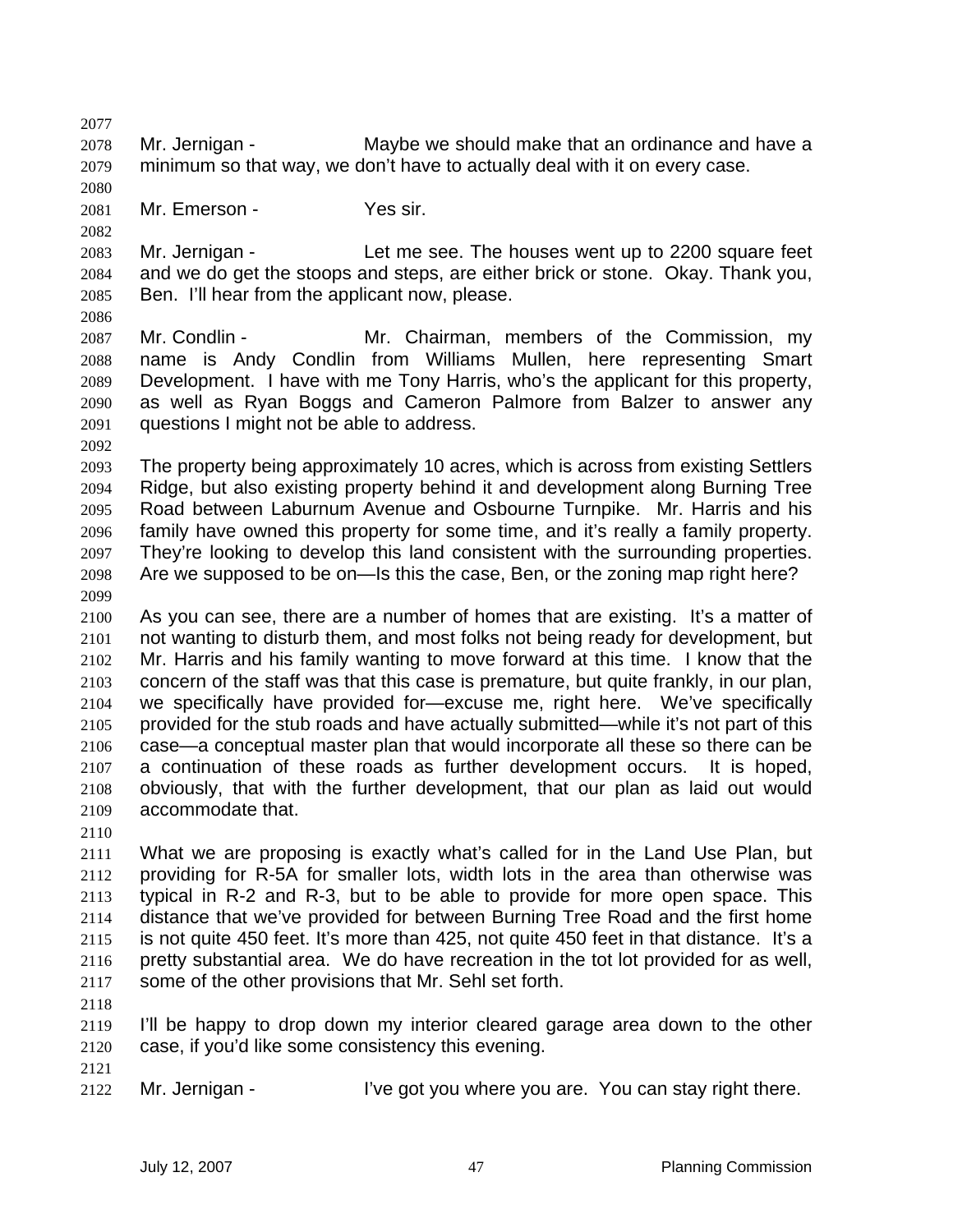Mr. Vanarsdall - Mr. Condlin, do you have a garage? Mr. Condlin - Yes sir. 2128 Mr. Vanarsdall - How wide is yours? Mr. Condlin - I have no idea. We haven't parked in there in years because [unintelligible]. There are a lot of bikes in there, I can tell you that. If we just stop buying cars and having kids, I'm not sure which. I have no idea how wide ours is. Mr. Jernigan - Well, Andy, I have the same concerns that Mr. Sehl has about development of this property. I've asked before and they said that there are no plans to do this other portion of the property. Mr. Condlin - That's right. 2141 Mr. Jernigan - I would rather see the master plan—Let's put it this way. I've seen the master plan and I would rather see development of the whole area. If this is going to be it, then this is going to be it for a while. Mr. Condlin - I will say that Mr. Harris had attempted it. We've been discussing it for a while, trying to get those other properties under contract to bring them in. That is the developable property. To the east, is the wetlands area that runs along here that really doesn't suffice to bring anything over here. That's why these stub roads are provided to the west. That's what we're trying to accommodate over here for the far future. Mr. Jernigan - As you know, when we do an R-5AC lot, the applicant gets to see how many you can get at R-2A and then gets the same amount at R-5A, but gets a little extra landscaping and buffer in the front. That's the reason we have that 425 feet in the front. There's not much that we can do on the back of this property because it butts right up to another adjacent neighborhood, other than it did make the lots 70 feet. Mr. Condlin - Yes sir. Mr. Jernigan - I'm just saying like Mr. Sehl did, if this whole lot was incorporated at one time, it might be a little different layout than what it is. Mr. Condlin - You're absolutely right. There might be more lots here because there is more open space in other areas. But right now, as you said, we're within the 2.4 units per acre and we're accommodating future development if that ever occurs. If it never does occur, then this will allow [unintelligible].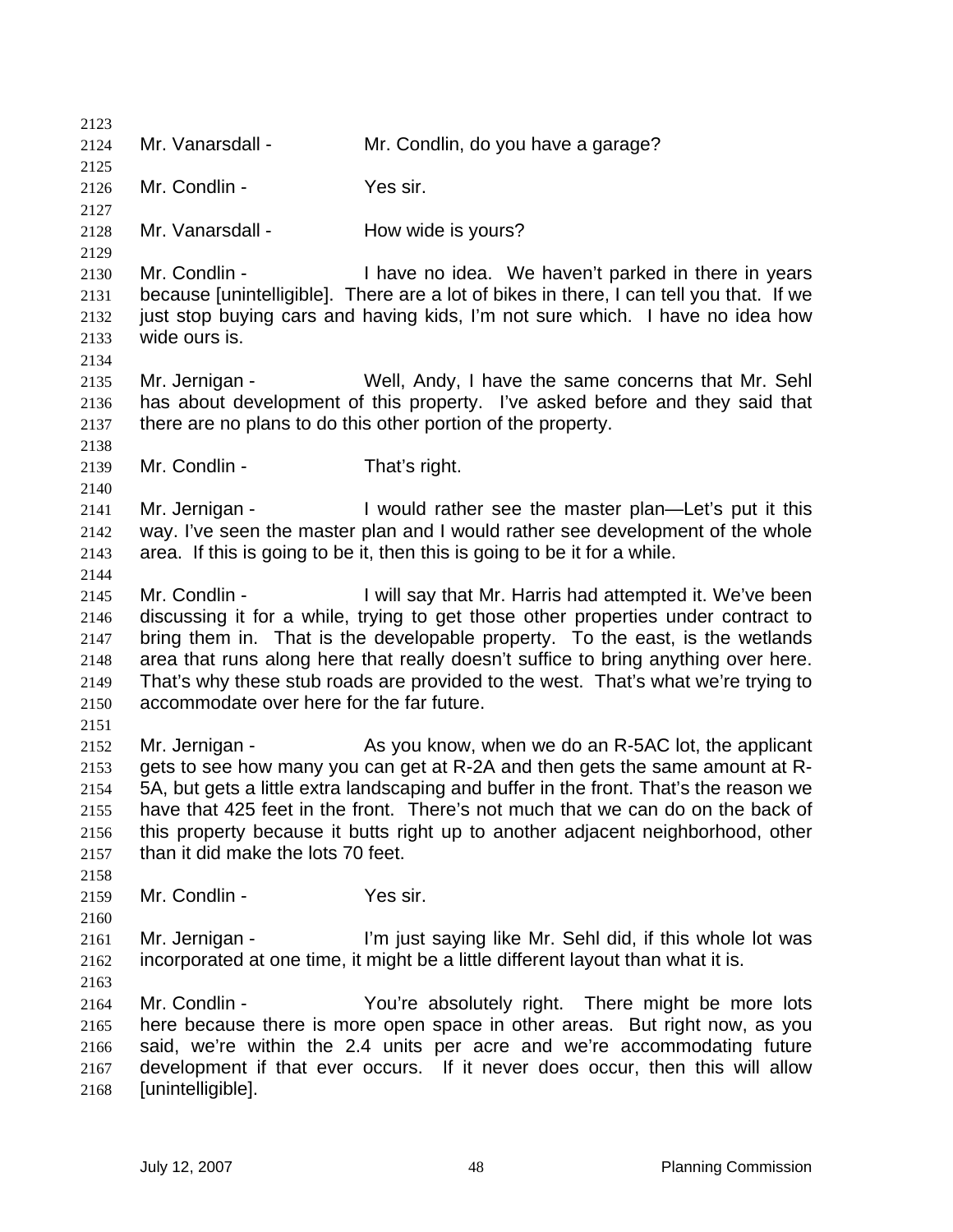Mr. Jernigan - What I don't want to see is nine months from now another case coming in for the rest of this. Okay? Mr. Condlin - Understood, yes sir. Loud and clear. Mr. Jernigan - Okay. That's all I have. We have a gentleman here. Andy, stand by. Let this gentleman—Let's see what his concerns are. How are you, sir? Mr. Keeles - I'm doing fine. Good evening, Mr. Chairman. My name is Tim Keeles. I reside at 1312 Tree Ridge Road, Parcel 803-694-9917, Lot #14. I am pretty much concerned in reference to the rear of the property you just described in terms of the development, in terms of water, as well as proper drainage with that new development, as well as possible fencing along the line with my property as well as other homeowners on that stretch. Mr. Branin - Mr. Keeles, I'm going to interrupt you. Can you show me where your house is? Mr. Keeles - It's not up there. I'm at 1312. Right here, sir. Mr. Branin - Okay, thank you. Mr. Keeles - Your property, I guess is, your development—There's a little ravine right here. In terms of, I guess, when you have additional rain, at times the water may rise. It all depends on how that new property is going to be developed whether any additional water will be coming on my property or other homeowners' properties. Mr. Jernigan - You've been sitting here the whole evening, haven't you? Mr. Keeles - Yes, I have. Mr. Jernigan - We've talked about— Mr. Keeles - Pretty much similar question like that, I think, some of the other homeowners have with another zoning. Mr. Jernigan - Right. The drainage would be handled, the calculations would be done by the engineers and have to be approved by our Public Works Division. He would not get any water from this development. Did you say something about where the property backs up? We normally don't put fences up between residential. Now, when you have business next to residential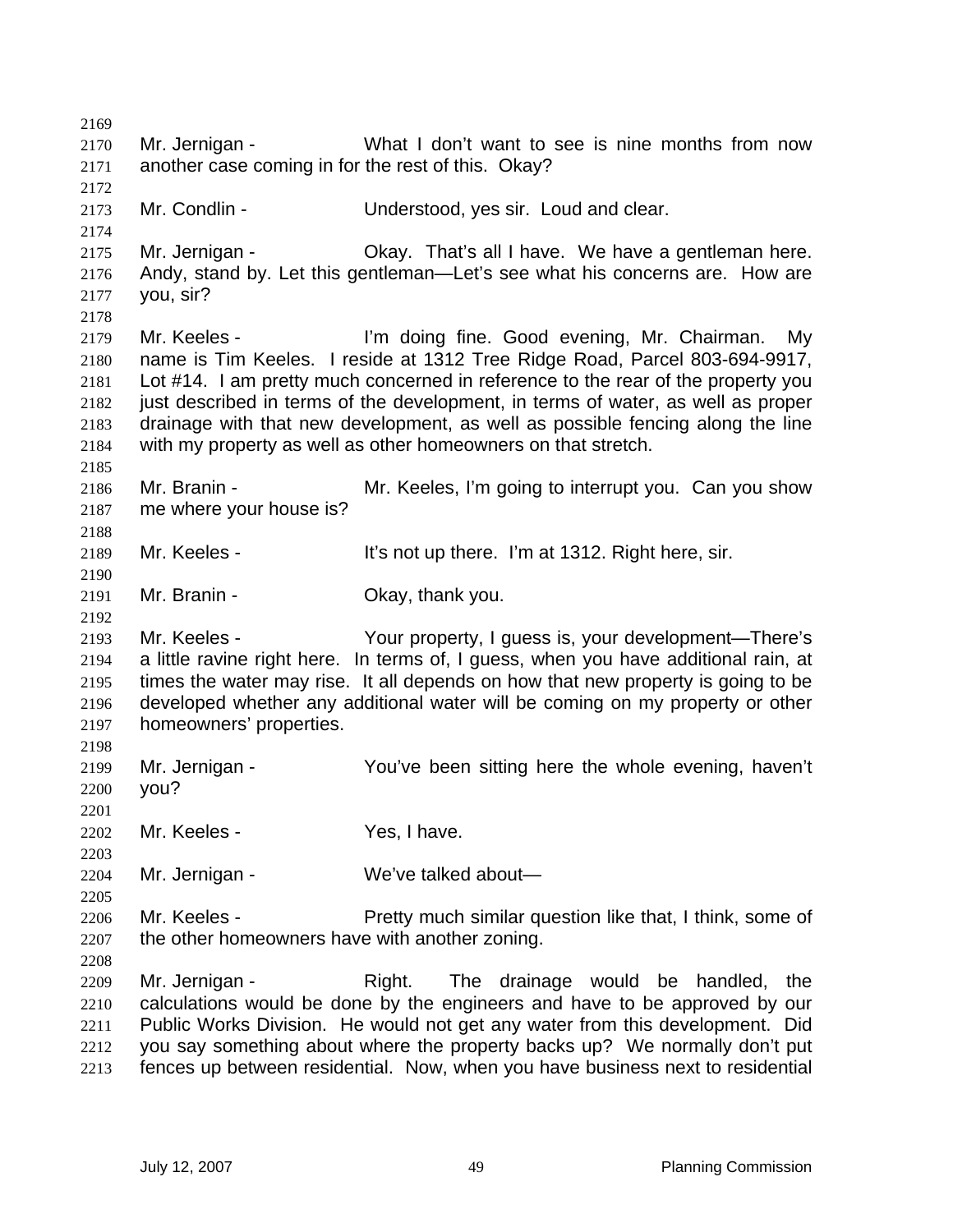or office next to residential, we normally put a fence. We don't really buffer people from people; it's neighborhoods. We don't generally put up a fence. 2217 Mr. Keeles - Ckay. Is anything going to be done in terms of that 2218 ravine on our property line between those two developments? 2220 Mr. Jernigan - I would ask the engineer. Andy, can you address that ditch? Mr. Condlin - I'm going to ask Cameron Palmore to come up and address that issue. Mr. Palmore - Good evening, Mr. Chairman, Commissioners. I believe with the topography of this land, everything is actually falling to the south, away from this gentleman's house. There is a storm sewer system that runs in the rear of his lot and the lots there in Olde Colony Estates. We have put a series of drop inlets every third or fourth lot. I don't see that any water from this development would be going in that direction, because it is falling towards the creek that has been noted on the conceptual plan. That's towards the front of the property. Mr. Branin - Can you do me one favor? Mr. Palmore - Sure. Mr. Branin - State your name for the record. Mr. Palmore - Cameron Palmore from Balzer and Associates. Mr. Branin - Thank you, Cameron. Mr. Jernigan - He's saying it's a ravine. You're saying it's a pipe with DI's? Mr. Palmore - I don't know exactly. I know there is a series of DI's and storm sewer back there. My guess is that there is a swale graded on the rear of those lots to direct the water to those drop inlets. Mr. Jernigan - Okay. Mr. Palmore - It comes from Olde Colony Estates to keep that water from going onto Mr. Harris' property, is my guess, without knowing the history of Olde Colony Estates. Mrs. Jones - Mr. Keeles, how deep is this ravine?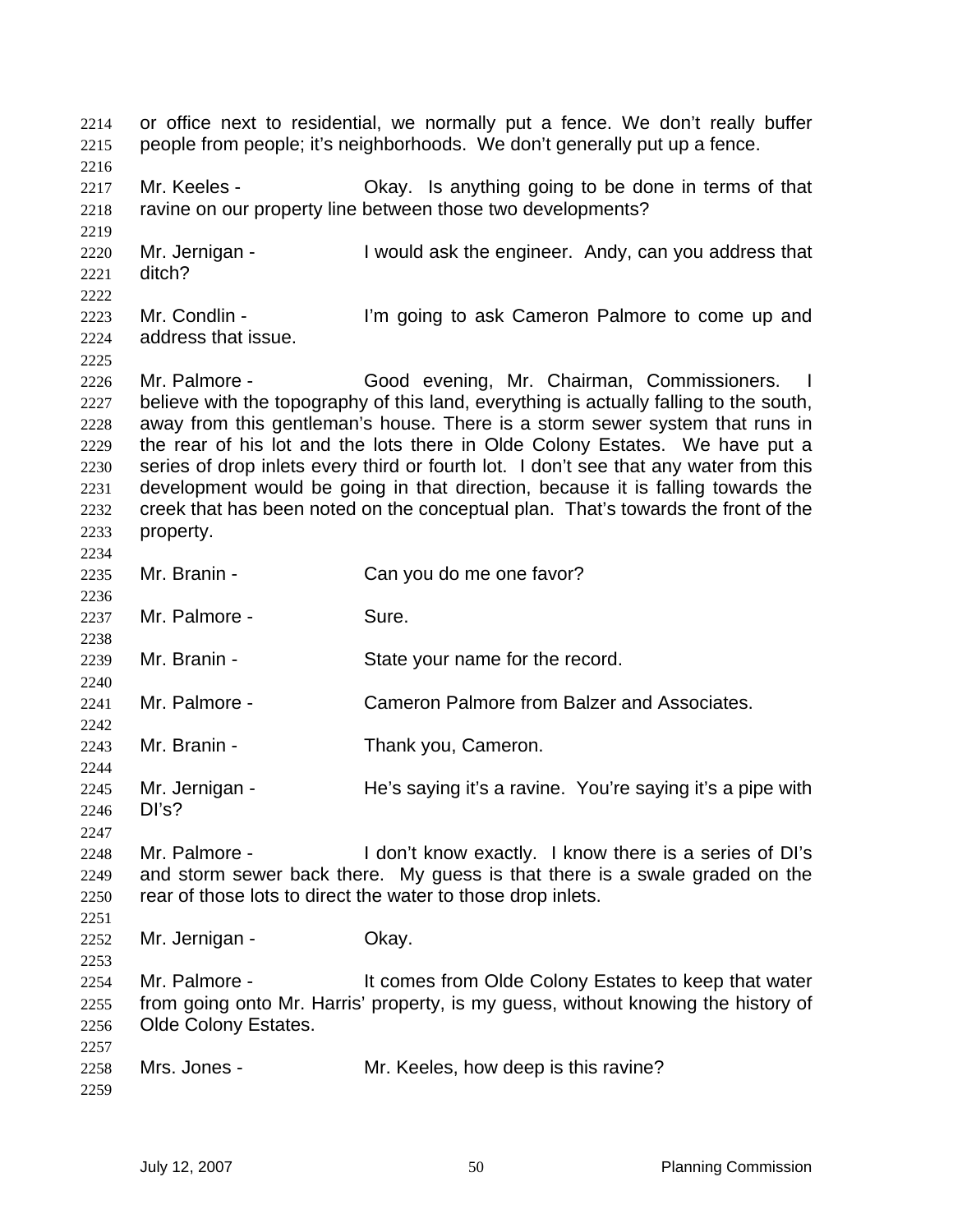2260 Mr. Keeles - [Off mic.] It varies. Mrs. Jones - Two feet? 2264 Mr. Keeles - [Off mic] It could be two to four feet. Anywhere from two to four feet deep. I guess along the property line [unintelligible] with the leaves and everything, it may have cover [unintelligible]. Mr. Palmore - There is at least a 20-foot easement along the rear of those lots. In some areas, it's 30 as the combined sewer and drainage easement along the rear of those lots in Olde Colony Estates. Mr. Jernigan - What it sounds like, sir, is that there is already a storm water management system that was put in place when Olde Colony was built. A dropped inlet is where they have the grate there that the water is running into a pipe. 2277 Mr. Keeles - [Off mic] It's not working. 2279 Mr. Jernigan - It's not working? 2281 Mr. Keeles - [Off mic] No, it's not working. Mr. Jernigan - Okay. 2285 Mr. Keeles - [Off mic] Because I have water [unintelligible] upon my property sometimes when we have excessive rain. Mr. Jernigan - Mr. Foster with Public Works is making a notation of that right now. Mr. Foster, would you get his name and phone number, please, and address his issues? Okay. Did you have anything else, sir? Mr. Keeles - [Off mic] No sir. Thank you very much. Mr. Jernigan - All right. Thank you so much for coming. 2296 Mr. Branin - Any other questions? Mr. Jernigan - I think with the proffer changes that were made within the last day or two brings us up to a little more quality of what we were looking for and puts it equal to the Village at Osbourne, which is one of the premier spots right down the street. We want to make sure everything in the County stays on the top. First off, we would have to waive the time limits on this case, so I move to waive the time limits on case C-41C-07, Ryan Boggs for Smart Development. Mr. Vanarsdall - Second.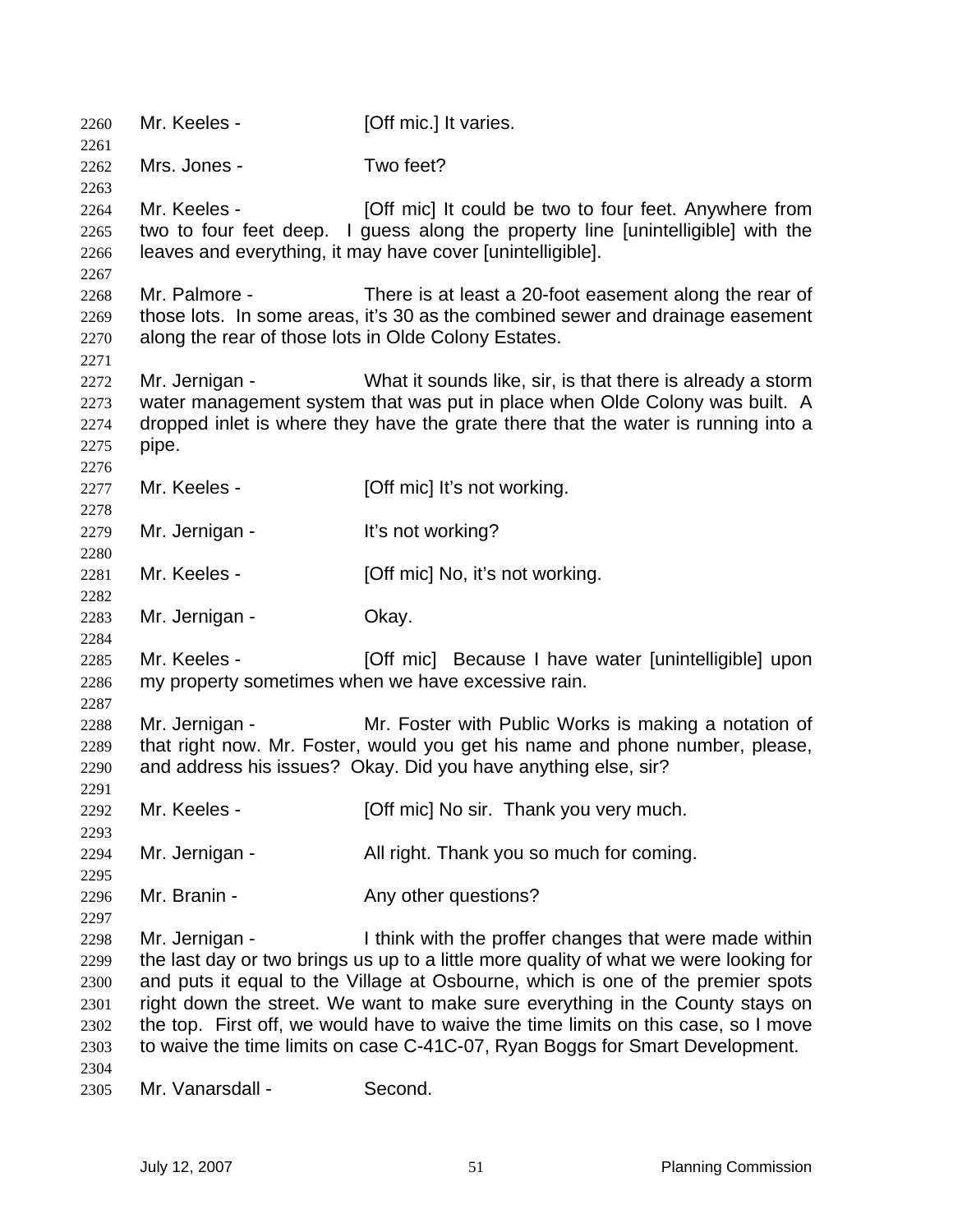Mr. Branin - Motion made by Mr. Jernigan, seconded by Mr. Vanarsdall. All in favor say aye. All opposed say no. The ayes have it, the motion carries. 2311 Mr. Jernigan - With that, I will move for approval of C-41C-07, Ryan Boggs for Smart Development, to send to the Board of Supervisors for their approval. 2315 Mr. Vanarsdall - Second. Mr. Branin - Motion made by Mr. Jernigan, seconded again by Mr. Vanarsdall. All in favor say aye. All opposed say no. The ayes have it, the motion carries. **REASON:** Acting on a motion by Mr. Jernigan, seconded by Mr. Vanarsdall, the Planning Commission voted 5-0 (one abstention) to recommend the Board of Supervisors **grant** the request because it reflects the type of residential growth in the area and the proffered conditions provide for a higher quality of development than otherwise possible. 2327 Mr. Emerson - Mr. Chairman, the next item on your agenda is on page 4. It is C-30C-07, Bay Design Group for Lifestyle Builders & Developers. *Deferred from the June 14, 2007 Meeting.*  **C-30C-07 Bay Design Group for Lifestyle Builders & Developers**: Request to conditionally rezone from A-1 Agricultural District to R-5C General Residence District (Conditional), Parcel 781-756-5920 and part of Parcel 781-756-5960, containing 3.93 acres, located on the north line of Darracott Road approximately 965 feet west of its intersection with Villa Park Drive. The applicant proposes residential condominiums for sale. The use will be controlled by zoning ordinance regulations and proffered conditions. The Land Use Plan recommends Urban Residential, 3.4 to 6.8 units net density per acre. Mr. Branin - Is anyone in opposition to C-30C-07, Bay Design Group for Lifestyle Builders & Developers? One, two, three, four, five. Okay. And you all remember the rules of time, correct? Ten minutes. Okay. Mr. Sehl? Mr. Sehl - Thank you again, Mr. Chairman. The applicant is proposing to rezone approximately 3.93 acres to permit the development of 45 townhouse style condominiums. The property, which is located between two existing sections of the Stonewall Manor condominium development, is currently vacant and is zoned A-1.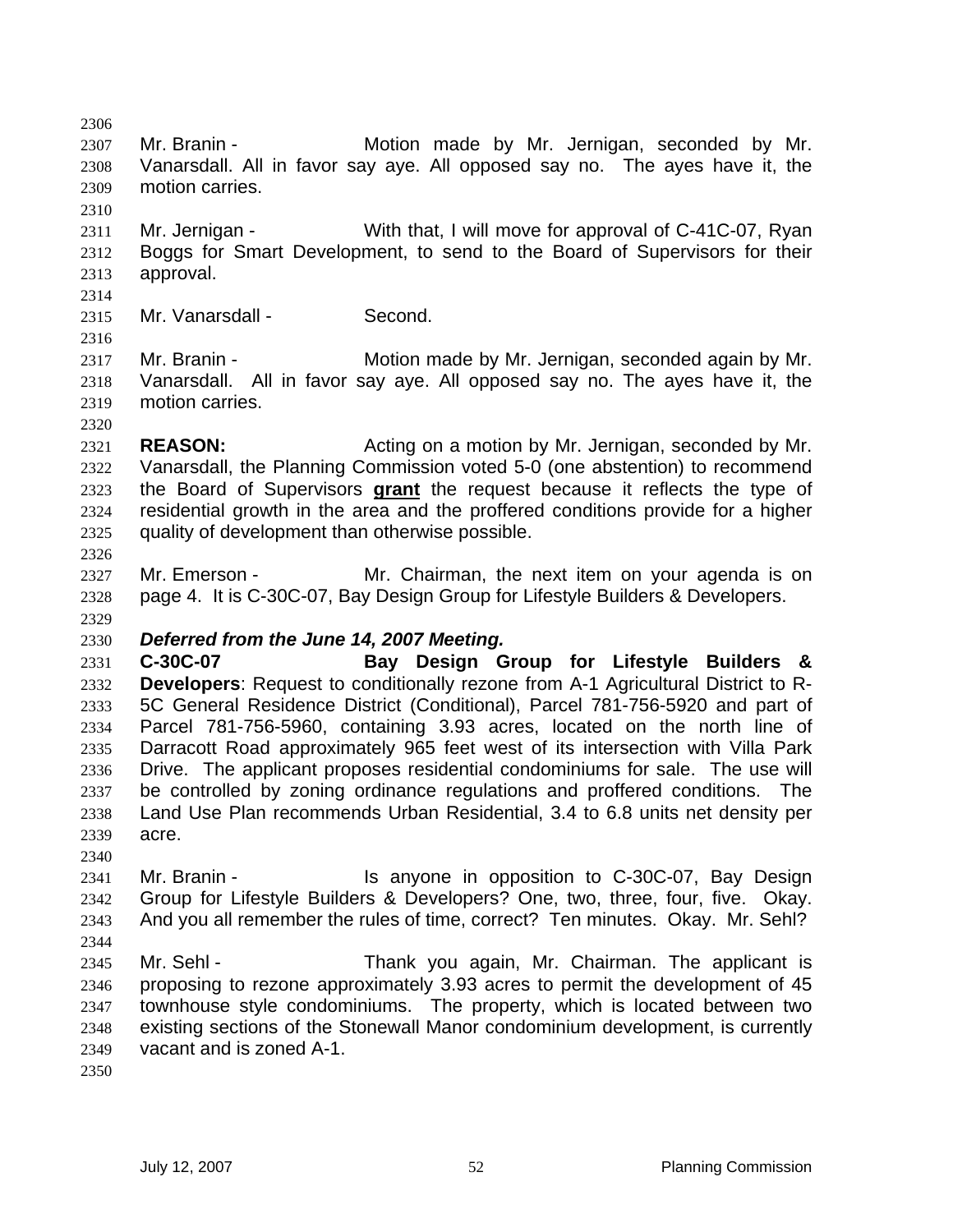The 2010 Land Use Plan designation for the subject property is Urban Residential. While the density proposed by this request exceeds that recommended in the Land Use Plan, the 11.45 units per acre proposed by the applicant would be consistent with the adjacent Stonewall Manor development. The applicant has proffered this conceptual layout, which shows a new entrance to be located off Sanctuary Drive. No access would be permitted to Darracott Road except during construction. Staff notes that a previously proffered conceptual plan did show a connection to Honor Drive. That connection was removed after the Stonewall Manor Condominium Association indicated that connection was not desired. 2363 Revised proffers dated July  $12<sup>th</sup>$  have been submitted by the applicant. These proffers provide for a buffer along Darracott Road and the adjacent A-1 properties located to the west. Other proffers submitted by the applicant relate to minimum square footage, exterior materials and appearance, sound suppression, sod and irrigation, lighting fixtures, sidewalks, and building height. These revised proffers have addressed the concerns outlined in the staff report. Time limits would need to be waived to accept those proffers this evening. Staff believes that this request is a logical extension of the existing development pattern exhibited in the Stonewall Manor Development and supports this request. I would be happy to try and answer any questions you might have at this point. The applicant's representative is also available for your questions. Mr. Branin - Does anybody have any questions for Mr. Sehl? Mr. Archer? Mr. Archer - No. We've discussed this prior to tonight and I'm aware of the fact we have to waive the time limits. We have opposition, so I guess we need to hear from the applicant so we can address their concerns. 2384 Mr. Branin - Is the applicant present? Mr. Caskie - Good evening. I'm Dan Caskie with Bay Design Group. Mr. Archer - Good evening, Mr. Caskie. Mr. Branin - Mr. Caskie, before you begin, would you like to reserve some time? 2394 Mr. Caskie - Sure. Five minutes or so. Mr. Branin - Five minutes?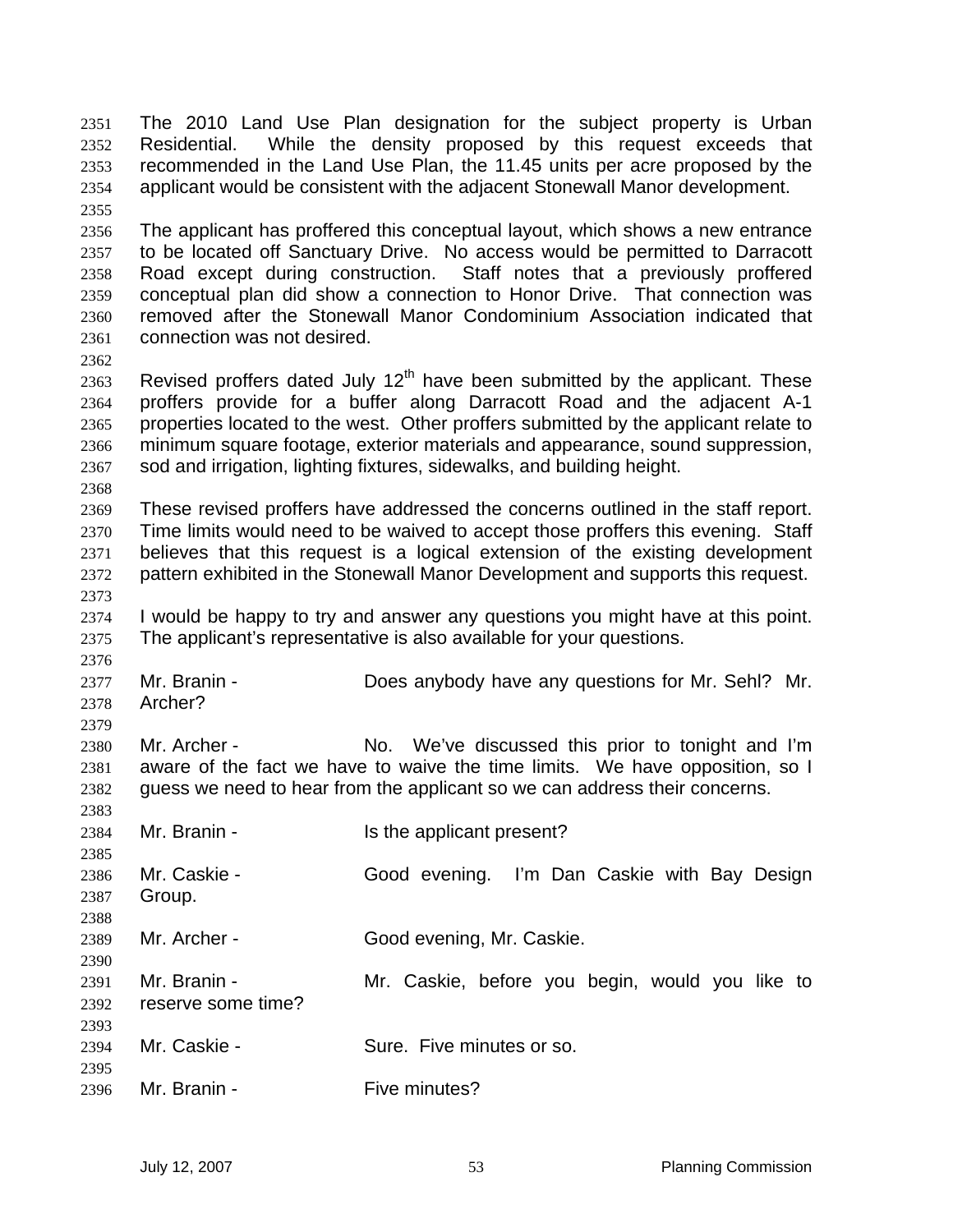Mr. Caskie - Yes sir. I'll make it pretty quick. We've been working on this with the Planning staff for a number of months and been refining the project, refining the proffers. I think we've come up with something that works well for the community as a whole. Not just for ours, but for the existing community. We are an infill project that ultimately will become a part of the Stonewall Manor Condo Association. This, of course, will reduce the existing HOA dues that everybody's seeing there now by introducing the 40 or more units that we have to the mix. The building style that we have I think is similar to what's existing, but it has a vertical separation between the units instead of a standard stack condo type situation. We've also committed to architectural treatments that we believe will upgrade the look of the exteriors. We plan to access our development through the existing Stonewall Manor system, which means we are not proposing any new access points on County roads. Our developer attended a number of HOA meetings to discuss the project and until tonight, we were not aware of any—There was no vocal, I guess, opposition that we knew of. Part of our development does include a tot lot that is currently owned by the Stonewall Manor HOA. They are planning on relocating that tot lot to a better and safer, maybe more central location with the help of our developer. Of course, our goal is to create a harmonious development that blends into the existing community and I think the plan that we've presented accomplishes this goal. If you have any questions, I would be more than happy to answer them. Mr. Thornton - What do you think would be the ballpark price of one of these condominiums? Mr. Caskie - The builder is here as well. Lloyd, what do you think the ballpark [unintelligible]. 2436 Mr. Poe - **[Off mic.]** We anticipate those starting in the high 190's. They're townhouse style condominiums. Mr. Branin - Do you have any other questions for the applicant?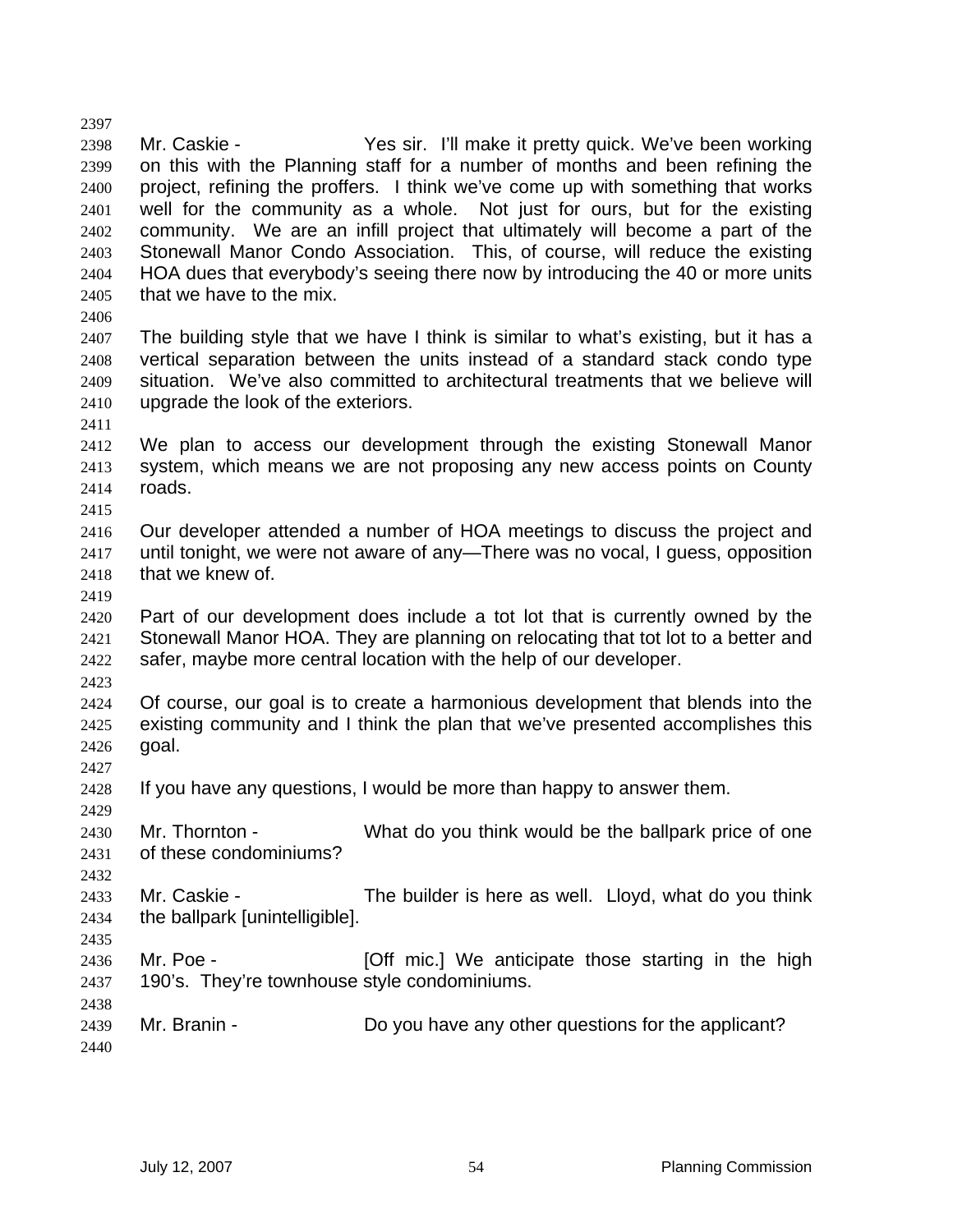Mr. Archer - I don't have any. I'm like he is. I wasn't aware of any opposition until tonight, so I guess he needs to hear what the opposition is so he can respond to it. Mr. Jernigan - Chris, I'm going to say it if you don't. I'm going to warn them. Do not put the tot lot under the power line. 2448 Mr. Archer - Ithink he knows. Mr. Jernigan - Haven't heard that in a while. 2452 Mr. Branin - If you all would like to come down. A reminder-10 minutes. Mr. Johnson - Good evening. I'm Bruce Johnson. I live at the end of Darracott Road. I live right— Mr. Archer - Mr. Johnson? Excuse me, Mr. Johnson. Mr. Johnson - Yes sir. 2462 Mr. Archer - I hate to interrupt you, but was there somebody here who wanted to speak in favor? Mr. Johnson - Oh, I though you asked for those opposed. My apologies. Mr. Archer - No, that's okay. It's my fault, actually. I didn't realize that many people were here. Should we hear that portion of it before we hear the opposition or? Mr. Branin - I always like positive before negative. 2474 Mr. Archer - Okay. Mr. Archer - We'll get right to you, sir. I knew there was one person. If there's a representative, sir, you can come up if you would. Mr. Wilson - Hi, my name is Glenn Wilson. I'm president of Stonewall Manor Condo Owners Association. A letter will be passed out to you that we have. We have had a vote to determine whether or not we should form a maintenance agreement with the people that are going to be in the new place and we have enough votes to do so. We have enough votes to allow us to sell the playground. Our only concern is that there is no road other than the entrance onto Sanctuary Drive. We do not want to road on Honor Drive and we would like to have a dry BMP. We are concerned about mosquitoes, maintenance, etcetera, and fell that a dry BMP would be much more satisfactory to our community.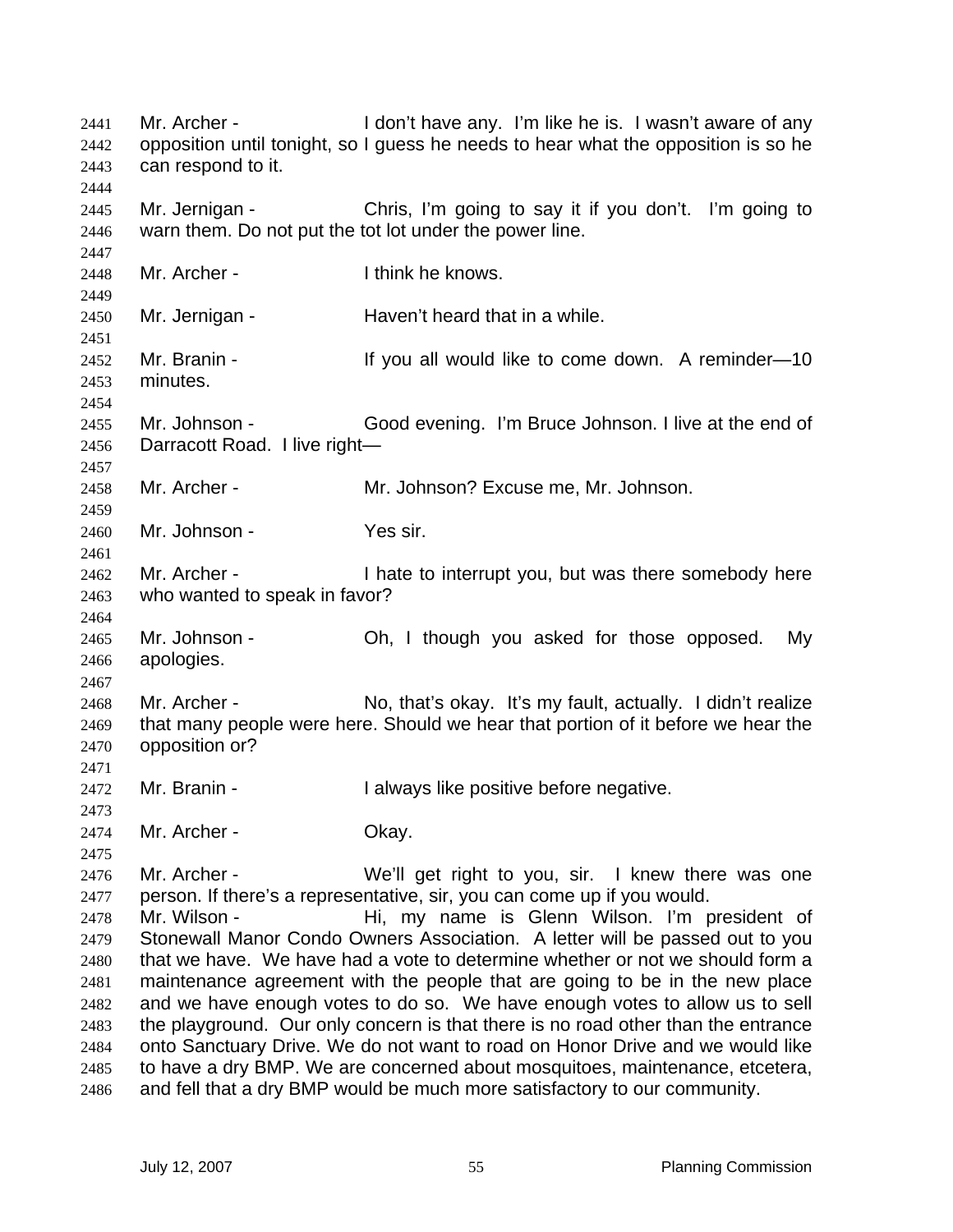We have a monthly newsletter that goes out, bimonthly, rather. The next issue will go out in August and we asking for volunteers of people with children to help form a task force to determine where to put the new playground. Mr. Poe has been to several of our meetings. He's submitted a new plan without the Honor Drive road when they found out there was opposition to it. The letter pretty much explains our position. If you have any questions, I'll do my best to answer them. Mr. Branin - Does anybody have any questions for Mr. Wilson? Mr. Archer - So Mr. Wilson, you're saying that the roadway proposal that staff made tonight is one that you're in favor of. Mr. Wilson - Yes sir. Mr. Archer - Okay. Mr. Wilson - The single entrance onto Sanctuary Drive. Mr. Archer - That solved that problem. Mr. Wilson - Yes sir. 2512 Mr. Archer - All right. Now, what about the BMP? Have you discussed that with the applicant and have you gotten a response? Mr. Wilson - Yes sir. He's willing to put a dry BMP in as long as the County will approve it. Mr. Archer - All right. So, those are the two issues that you have and with that, then, the majority of the Association supports the plan. Is that what I'm to understand? Or the voting members? Mr. Wilson - The voting members. We have 407 members of the Association, but we've never got 407 votes on anything. We also have 68 absentee owners. Mr. Archer - Okay. Mr. Wilson - That accounts for a lot of it. Mr. Archer - You reside there, sir? Mr. Wilson - Yes sir. I live at 1557 Presidential Drive.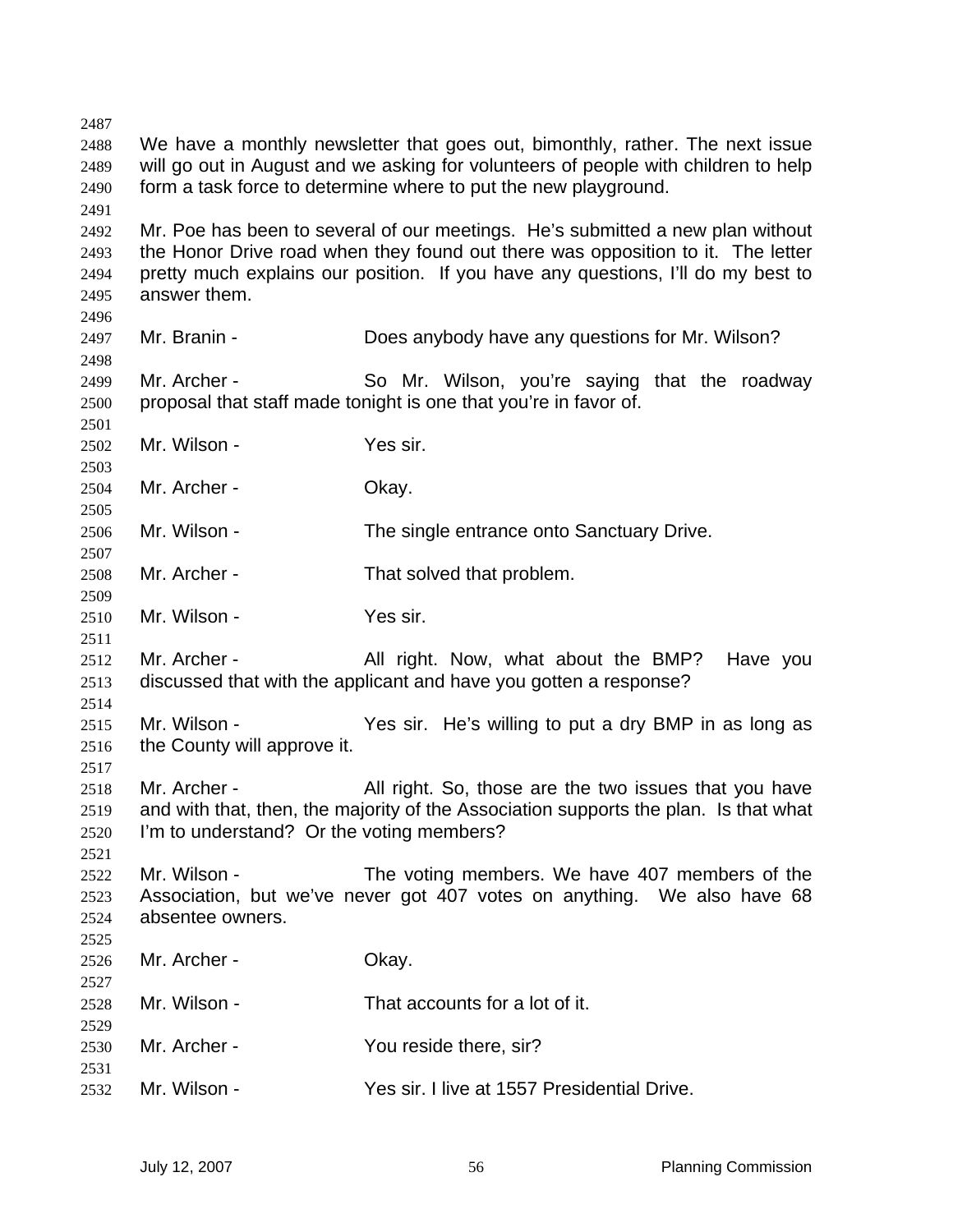Mr. Archer - Oh, I see, you're the president of the Association. Mr. Wilson - Yes sir. I've been there for 22 years. Mr. Archer - All right. That's all the questions I have, Mr. Chairman, unless somebody else has some. 2541 Mr. Branin - **Anyone?** Thank you, Mr. Wilson. Mr. Wilson - Thank you, sir. Mr. Branin - Is anyone also in favor and would like to speak? Mr. Timberlake - Mr. Chairman, members of the Commission, thank you. My name is William Timberlake. I like in Stonewall Manor. We moved there about two years ago. I have been here before when I lived in elsewhere in the County, speaking to this type of issue. I also agree with our president that we would like to see only one entranceway and I'd like to see the dry BMP. I think if you remember the view that you showed earlier where the CVS pharmacy had a dry BMP, how nice it looked. Sometimes when you have a small one like this, you have stagnant water and with the dry one, you don't have it. We would be in favor of that. I had dealt with several subdivision builders in my life. This gentleman came to us ahead of time, worked with us. The Association as a whole, several meetings [unintelligible]. The man came to us ahead of time to get what we wanted. We ask you to approve his plan. Thank you. Mr. Branin - Thank you, Mr. Timberlake. I thought you looked familiar. Anyone else in favor? None? Okay. Opposition. Mr. Johnson, it's your turn. 2564 Mr. Archer - Mr. Johnson, I apologize for having you sit down, but I was not aware that there was many people here to speak in favor. Mr. Johnson - Didn't mean to be quick off the chocks. Mr. Archer - No, it was our fault; we asked you to come up. Mr. Johnson - I own six acres back there in this region. I live right here. The property under consideration is here. Darracott Road comes in off Villa Park Drive. Darracott Road is our only means of egress and ingress. Stonewall is in here. Members of Stonewall come through and use the road and it's not uncommon that we have to pick up wine bottles, beer bottles, condoms, and other objects. It becomes littered easily and quickly. It's not uncommon to have a shopping cart or two dropped off from the local Wal-Mart, sometimes turned upside down in the middle of the road, meaning one has to get out of their car. If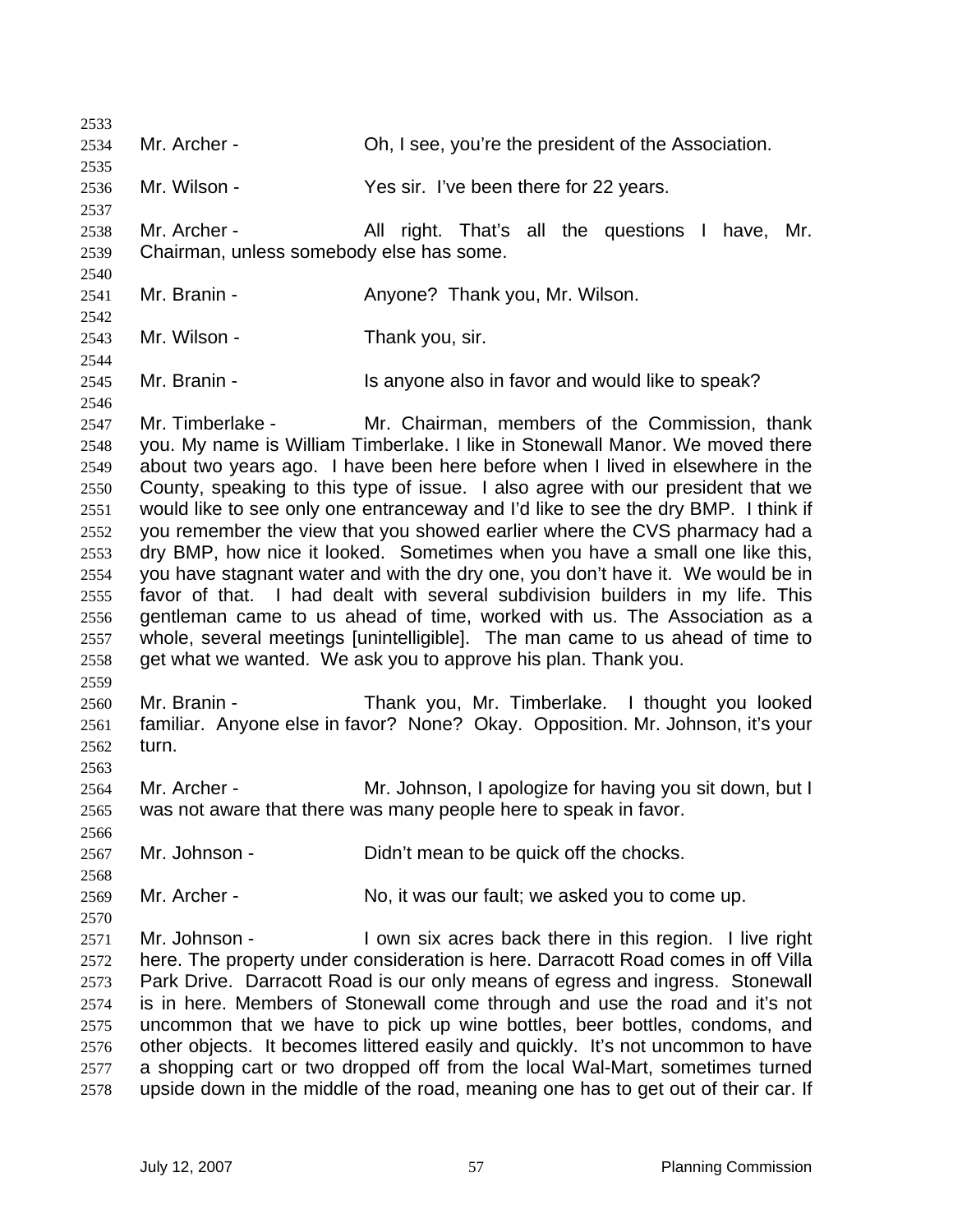- it's in the middle of the night, you don't know what's in the woods. These are problems that would have to be addressed if we're going to build even more at a higher density than even the zoning, the 2010 Plan, calls for.
- I would ask you to consider if you build it—And I would ask that it's not approved. But if it's approved, I ask that consideration be given to the subject that there are probably hydric soils in there. This is an occupied dwelling, by the way. Mrs. Kelly still lives there. There are hydric soils in this region. There are flora and fauna suggestive of it, including herons, snapping turtles, striped newts, and many different kinds of animals that inhabit this area.
- 

I would ask that the proffers be looked at and that no work be allowed on Sundays at all, that during the construction phase, Darracott Road, since they have stated they're going to use for construction, they have to improve it and they have to leave it improved. I would ask that the road can never be blocked. That is the only way in and out, and should there be emergencies, we're hosed. I would ask that the road be fenced in this area here. Correction. How do I get it back? How do I make it a bit smaller? Well, this is fine. This is fine. Alongside from here over. All right. We need some sort of personnel fence along here—six foot high—to stop the frequenting and the evening parties that go on back here. 

- We need some sort of solution to trash. Maybe somebody can be responsible for a dumpster that will be dumped periodically over in here that when we walk the roads ourselves and pick this stuff up—I have to carry all of my trash to the dump. I would like to just return it to its rightful owners and put it some place.
- I would ask that you consider a sound and visual barrier for my neighbor up here. He can speak to that issue himself, since he will be living right next door to this.
- Finally, that the needs of the children in this community be met. I hear about a tot lot. There are a number of teenagers and middle school kids that could use assistance in terms of basketball courts and things like that as well. Thank you.
- 
- 2612 Mr. Jernigan Mr. Johnson? Before you leave, you want to have a fence on Darracott?
- 
- Mr. Johnson Yes sir. A personnel fence. This is Mr. Robin's land, which is right next to the area under consideration. From the corner of his driveway along here and along the back side, down as far as the area under consideration, if they could at least fence all of that off to cut down on the temptation to party in the woods.
- 
- Mr. Jernigan We usually don't want to have fences along roads like that because it makes it look like a tunnel. That was discussed with this commission some time ago to try to cut down with fencing on roadways and have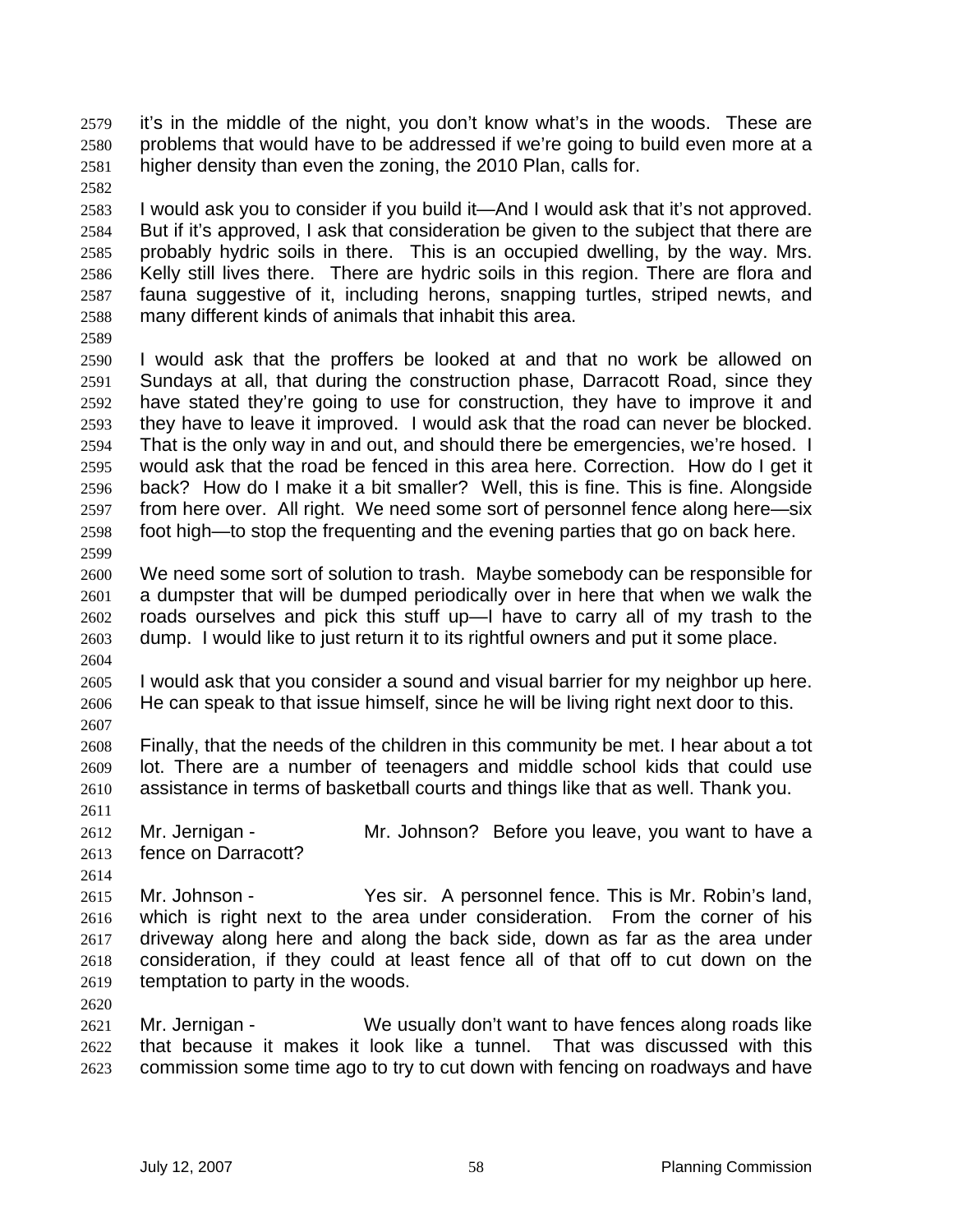more landscaping rather than fencing. We'll let Mr. Archer discuss that with you, but we generally don't put fences down the road. 2627 Mr. Branin - Anything else Mr. Johnson? Any questions for Mr. Johnson? Mr. Archer? Mr. Archer - No, I don't believe so. Thank you, Mr. Johnson. 2632 Mr. Branin - The next person in op- Mr. Johnson - Just in passing, if I could point out the police department recommends fencing. Could consideration be given? On page 5, I believe it is. Division of Police. Perimeter fencing should be considered along Darracott Road to control pedestrian access through the site. Mr. Archer - Thank you, Mr. Johnson. We'll address that— Mr. Jernigan - Thank you for pointing that out. Mr. Archer - Mr. Johnson. Have you all ever considered, or have you ever called Community Maintenance about the trash problem? Mr. Johnson - Sir, we walk the road for its beauty and we just pick it up. This is a half-mile long road. I live a half-mile back. I grade the road periodically. It's a beautiful place with deer, turkey, hawks. If people would enjoy and would contribute to, that would be one thing, but to destroy, it leaves one to ask please don't approve. Mr. Archer - Thank you, sir. Mr. Branin - Ma'am? Ms. Diallo - Good evening, my name is Mary Diallo. I live at 1505 Stony Force Drive, Stonewall Manor. Mr. Jernigan - Ma'am, how is your last name? Ms. Diallo - Diallo. D-i-a-l-l-o. Mr. Jernigan - Okay. Ms. Diallo - My concern is having a dry DMP pool versus having a wet one. My other concern is initially when the developer came to our association, they asked for a set number of homes and that number seems to have doubled. That will increase the traffic flow through that area. Some of these issues probably wouldn't be taken up with the Association. I walk quite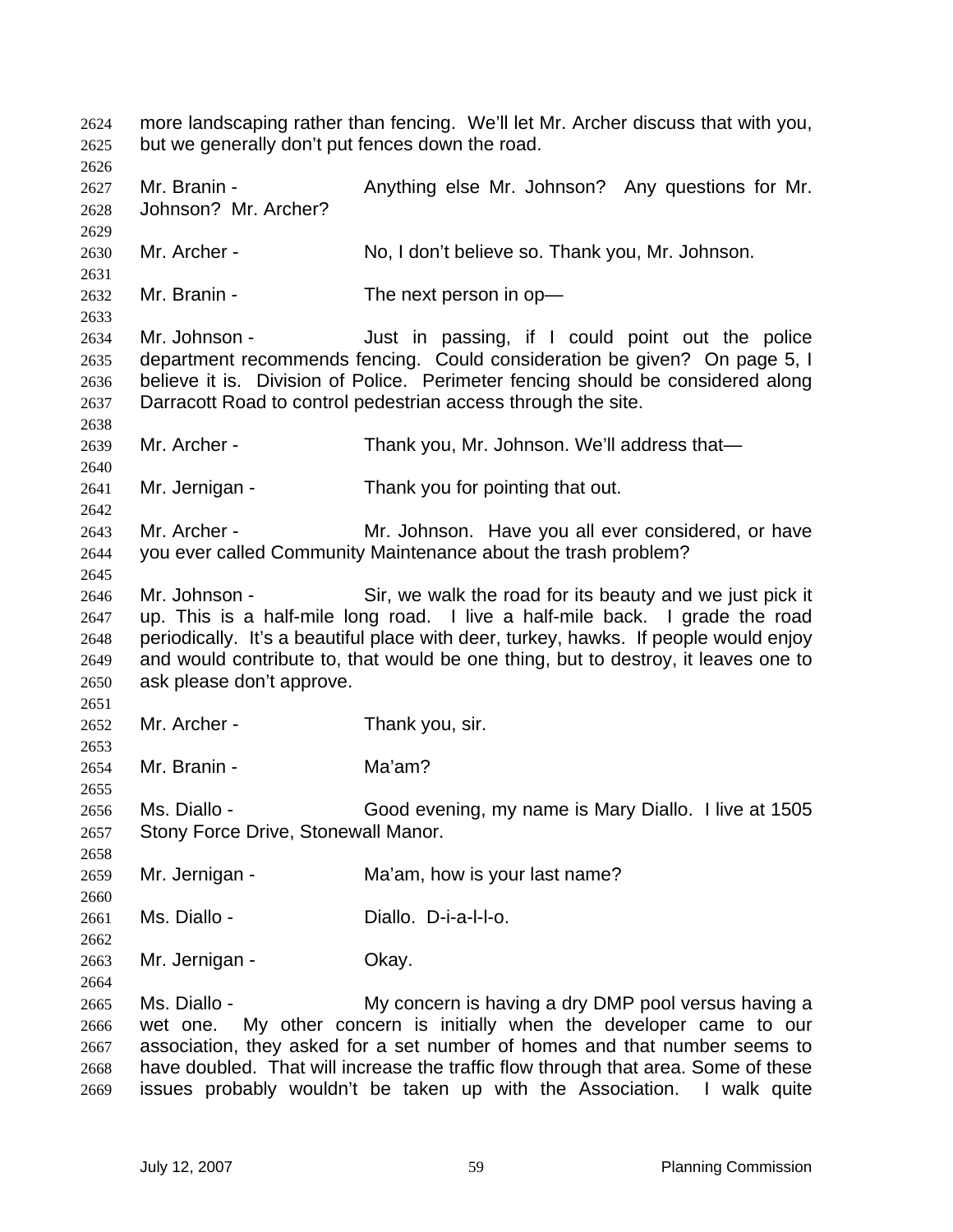frequently on the streets. The traffic, the speed there is in excess of what should be in a residential area. With more traffic and Sanctuary being the only entrance and exit, that problem has the potential to increase. That's my concern.

 2674 Mr. Archer - Ms. Diallo, excuse me, what is the speed limit there now? Ms. Diallo - It should be no more than 10 to 15. 

2679 Mr. Archer - But what is it? 

Ms. Diallo - I have no idea.

[Off mic] - Fifteen miles an hour.

Ms. Diallo - Yes, but the traffic that goes through there I'm sure is going faster than that, especially on Sanctuary.

Mr. Archer - Thank you, ma'am.

Ms. Rakestraw - Hello, I'm Vanessa Rakestraw. I live in one of the condos at 1565 Front Royal Drive. I've been there for 13 years. I've enjoyed my wooded access to the back, so admittedly, I think you can understand from a personal standpoint I'm not real thrilled about losing that area. However, I will say I'm not really in opposition. A lot of what I've heard tonight has met my concerns if that entrance to Honor is no longer on the table, as I understand is the case. I'd be much happier because if that entrance to Honor Drive was going to be extended, I would essentially be in a traffic median with a street to the front and a street to the back of my unit. I currently don't want to be surrounded by streets on three sides.

I am concerned about the traffic congestion. We do have a lot of children in the area and they do play in the street. I know that this is exceeding the proposed density for the plan. I think that is something that does need to be considered. Logically, more people coming in, they're going bring in children, they're going to bring in teens, and that's going to increase the street area as a recreational area. 

Thank you.

Mr. Jernigan - Thank you, ma'am.

Mr. Robbins - Good evening. Mr. Robbins. I own this property here at 1510. You have to live there to know the beauty of this place. I have a major concern of noise and privacy. What I would like to see is I would like to see one of those vinyl fences that you have previously discussed here, for noise abatement and physical security. And on the backside of my property, I would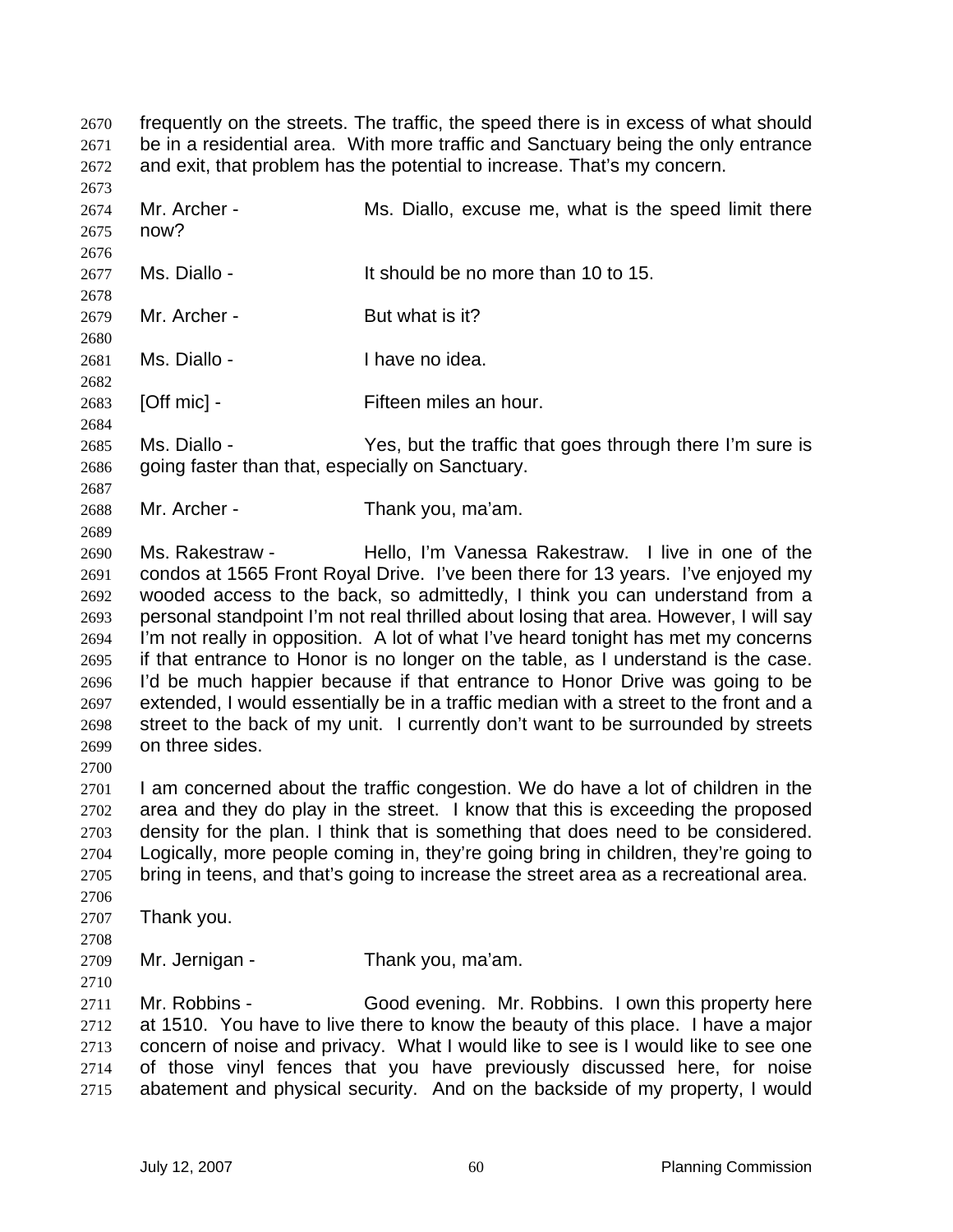like to see Lombardy poplars placed five feet apart so I can have a natural evergreen fence that will naturally mature in about 15 years. I've lived on this property for 15 years and I've seen a lot of changes. This property itself was here before Stonewall Manor was here. So, I've seen the building of Villa Park and the supposed eight-foot noise abatement and security wall that was supposed to be built here that never got built when the LabCorp building was put in. There was supposed to be an eight-foot noise abatement, solid concrete wall to support my house and the Kelly's house. This was never built. So, I would like to make sure that if there are any fences that are approved or, hopefully in my favor, that they get put in prior to any construction, mainly so that we don't have the same situation that occurred when the LabCorp building went in and they just said they ran out of funds. So, it never got put in.

There is another concern regarding a place for children to play. This property over here is currently owned by Stonewall Manor and this used to be a playground, up until about 12 years ago when I raised cain with Stonewall Manor residents coming from the backside of Stonewall Manor, across my property, or taking a shortcut here running down my property and driveway, and up and down Darracott Road. Now, Darracott Road is a privately-owned road. We have a road maintenance agreement with a private LLC. Mr. Johnson's request for a wall here, I would say it's almost mandatory. You're going to have to physically control the people from using Darracott Road because it's a privately-owned road.

Now, with the potential of having this turned into a playground, I think it most proper that the developer put a wall completely around my property for noise abatement and physical security. If there is a wall that is put just down here, what are we talking, like 400 additional people will now be living in this area where there's currently 1. You can see the dramatic change to my environment. 2745 I can't stop the future, but I would like to at least maintain a little bit of my current existence, if possible, through noise abatement and security.

That's basically my only opposition to this, is the physical security and for noise abatement.

Thank you. Any questions?

 Mrs. Jones - Thank you.

Mr. Archer - Mr. Robbins? You would like a wall constructed entirely around your property. 

Mr. Robbins - Yes.

Mr. Archer - Okay.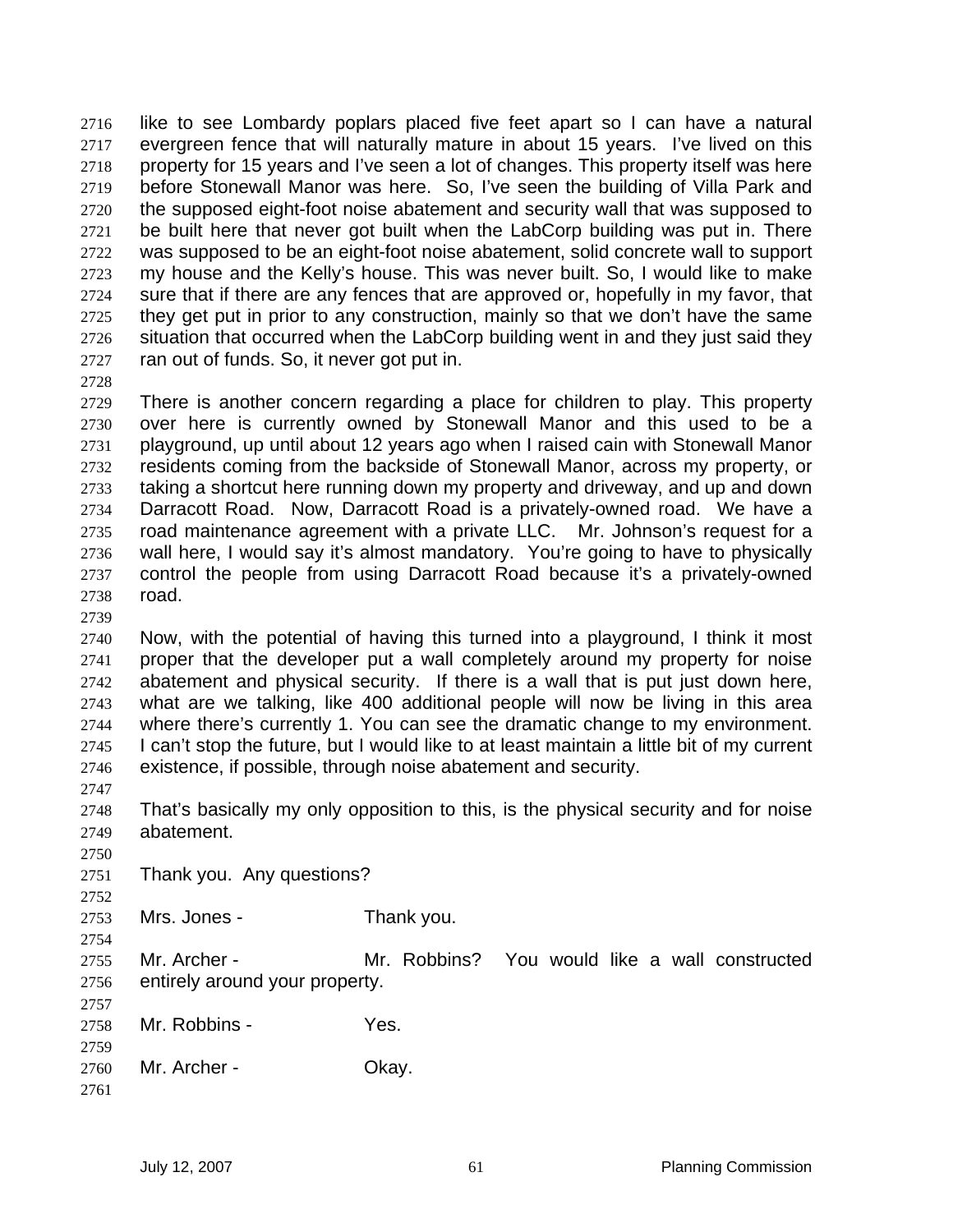Mr. Jernigan - Mr. Robbins, let me ask you. Backing up a little bit, you said when LabCorp came in that they were supposed to build a masonry wall there?

Mr. Robbins - That is correct.

Mr. Jernigan - Was that in the proffers of the case?

Mr. Robbins - I do not believe. I believe that after the amount of noise that was being made, my neighbor who lived here, Mr. Kelly, who is now deceased, and the prior owner of the property at 1510, Bonnie—I can't remember her last name—had major concerns with the amount of noise that was going on in construction. It is my understanding that a wall had been approved to go in. I don't know if it was an official proffer. But the developer said they would 2776 put it in. They started about two feet of it and then they evidently ran out of funds and the wall was never completed. I don't believe it's any fault on your predecessors.

Mr. Jernigan - Okay. Thank you.

Mr. Archer - It was prior to me.

Ms. Adams - Yes. I'm Marian Adams. I live at 1500 Honor Drive. When this all very much began, they were building condos between Honor Drive and Skirmish Run, and that was the set plan. Now, all of a sudden, they've decided, oh, now we're going to go up where the playground area is and we're going to build there. The amount of trees and animals, the trees that are going to be torn down between Skirmish and Honor Drive, we've accepted that. I mean, there goes the view, but they're talking about buffers. But how long does it take for a tree to grow. Now they're going to do up in the playground area. And why? Can't trees just be left alone? Why does everything have to be torn down? They had already said this one area. Now, all of a sudden, for greed purposes, now we've got to build more homes, we've got to have more people, more congestion, more noise. It's just ruining the lives of people that live in this one area. Everybody's just going to be looking at everybody else. As they say, the noise is 2797 just terrible.

As far as the playground—Since I live right on the edge there, I have not heard noise any more at night. We used to have an element there of people, of children, of teenagers and so forth that would go up there. But right now, we have a lot of little children in the area and their mothers are starting to bring them up to the playground. It's a nice little area, it really is. Why do they have to build townhouses in this one area? Just leave it alone. Let the trees grow; let the animals live there.

- 
- That is my one complaint. Thank you.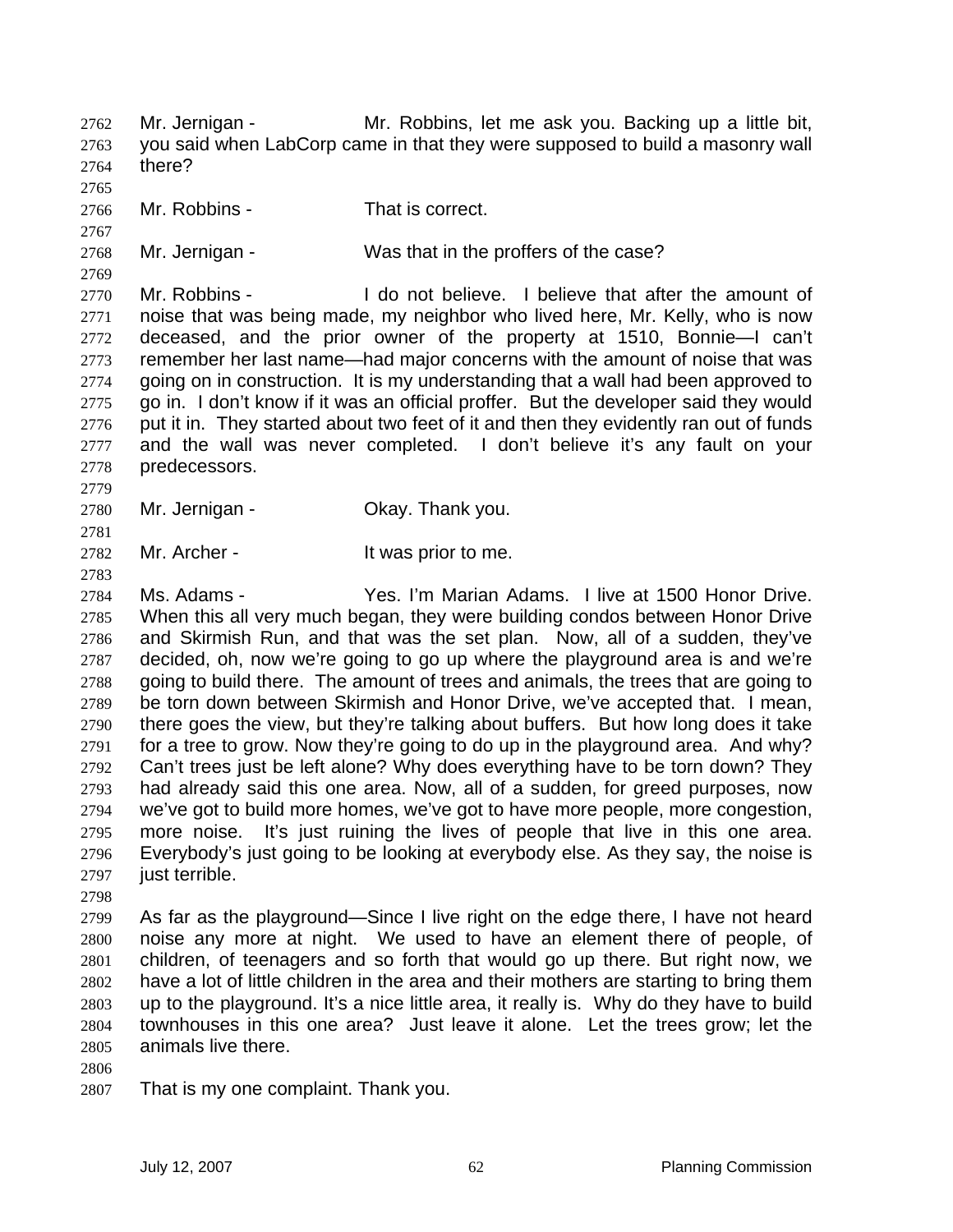Ms. Jackson - Good evening. My name is Danita Jackson and I own property at 1551 Front Royal Drive. I do not oppose building the property out there, but in the beginning, they were going to build 21 and then I hear it was 45, and later 52. Stonewall Manor is a totally different community from a lot of the upper townhouses around the neighborhood. Also, any change that comes to a community causes—When you have an older community and a newer community, it causes a little bit of devalue. I believe 21 wouldn't have hurt, but 44 may because of the traffic. Because there are so many more newer ones than the older ones, it changes the area. They have animals there, they have little children there, and people are moving fast anyway on a daily basis. It may not be as attractive as some of the other people think it's going to be. 

2821 I think there needs to be a little bit more revision instead of just going forward the way it is. Thank you.

| 2824<br>2825 | Mr. Archer -<br>name again?        | Thank you, ma'am. I'm sorry, ma'am, what was your                               |
|--------------|------------------------------------|---------------------------------------------------------------------------------|
| 2826<br>2827 | Mr. Branin -                       | Ms. Jackson.                                                                    |
| 2828         |                                    |                                                                                 |
| 2829         | Mr. Archer -                       | Jackson. Thank you.                                                             |
| 2830         |                                    |                                                                                 |
| 2831         | Ms. Jackson -                      | Danita Jackson.                                                                 |
| 2832         |                                    |                                                                                 |
| 2833         | Mr. Branin -                       | Is that it?                                                                     |
| 2834         |                                    |                                                                                 |
| 2835         | Mr. Archer -                       | I think we've passed the time limit, Mr. Chairman.                              |
| 2836         |                                    |                                                                                 |
| 2837         | Mr. Branin -                       | Mr. Secretary, how many minutes?                                                |
| 2838         |                                    |                                                                                 |
| 2839         | Mr. Emerson -                      | Fifteen.                                                                        |
| 2840         | Mr. Branin -                       | Then we have exceeded. Mr. Caskie, would you like                               |
| 2841<br>2842 | to come up and make your rebuttal? |                                                                                 |
| 2843         |                                    |                                                                                 |
| 2844         | Mr. Caskie -                       | There's quite a laundry list here for you guys. Okay.                           |
| 2845         |                                    | First of all, I think one of the questions that came up was regarding Darracott |
| 2846         |                                    | Road. To my understanding, that is a County maintained, a County road.          |
| 2847         |                                    |                                                                                 |
| 2848         | $[Off$ mic $]$ -                   | No.                                                                             |
| 2849         |                                    |                                                                                 |
| 2850         | Ms. Caskie -                       | A County-owned road.                                                            |
| 2851         |                                    |                                                                                 |
| 2852         | Mr. Branin -                       | Mr. Foster?                                                                     |
| 2853         |                                    |                                                                                 |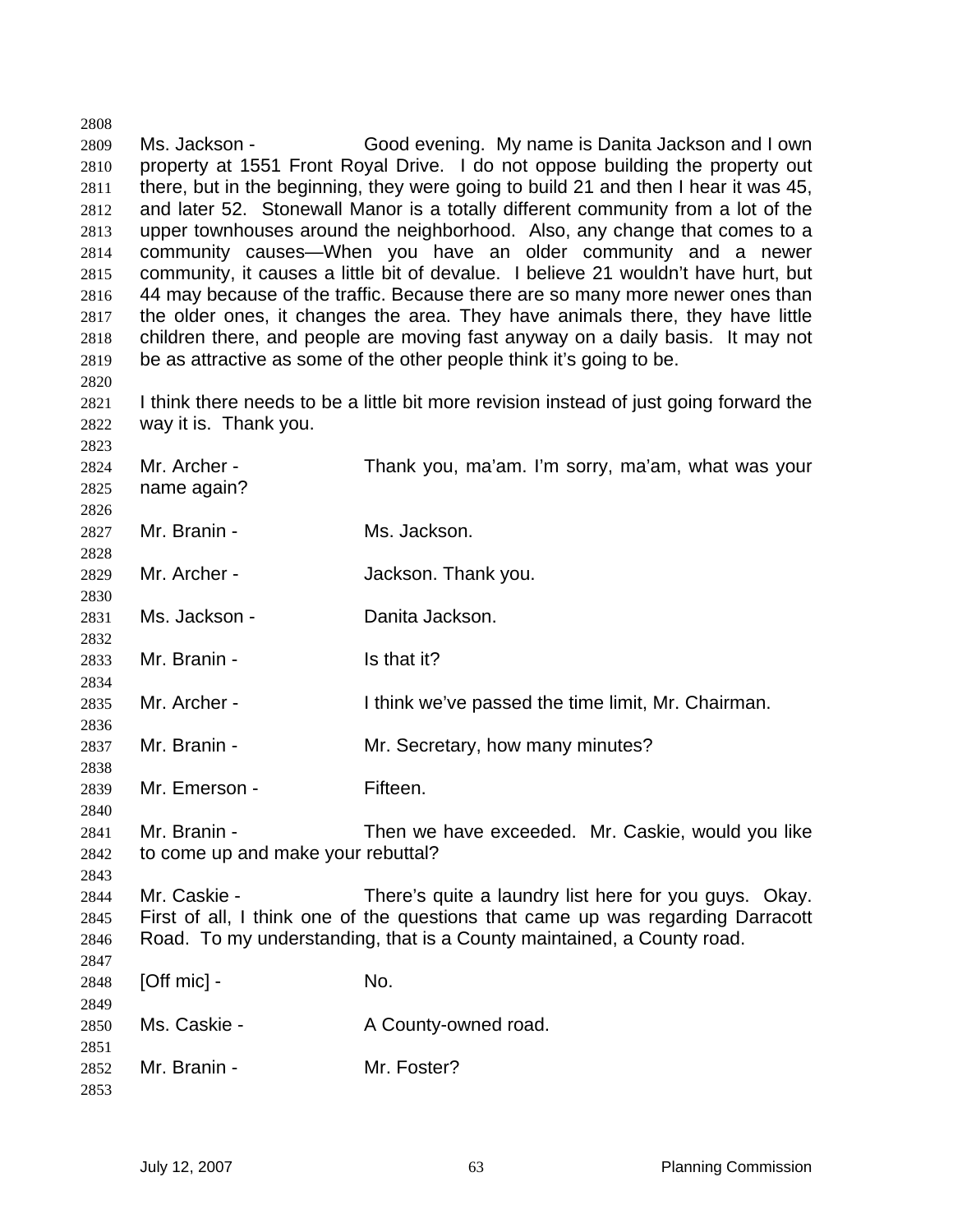Mr. Archer - Mr. Foster can answer that, I think.

2856 Mr. Foster - Again, my name is Tim Foster. There is some right-of-way at the top of it. Regardless, I do not know, because I did not research whether it was a County road. What I do know is we do not maintain it. It is maintained by private entities.

2861 [Off mic] Riverstone Properties, LLC.

 Mr. Caskie - Apparently, there is a piece of it, I guess, up at the front that's not. Let me go through a few of the others. Hydric soils. We have walked this property and we have not seen anything that resembles wetlands on it; however, we have requested a corps determination just to confirm that. The trash issue? The community that we would be proposing would typically have individual trash pickup and that should be pretty standard. I don't know if the rest of Stonewall Manor does that, but I expect that we will do that. The number of units increasing. First of all, we've capped the units at no more than 45. I'm not sure where the "52" number came from, but the proffers say that no more than 45 will be developed. The reason that the number of units increased, we originally had the first rectangular piece as our initial—I guess when we initially talked to the County, that was what we had originally we were going to do. We saw the adjacent piece that we knew was owned by Stonewall Manor. We approached them. They indicated that they did not feel like—And this was my understanding; I was not at the HOA meetings. But my understanding was that they felt like the tot lot was not used to the manner that it could be used, I guess in that location. So, we requested if they would be interested in selling that to us and they indicated they would be. That's how the increased in units came about. Originally, it was a smaller project.

The plantings along the property line, we do have a landscape buffer proposed there. I don't have the proffers in front of me, but I don't know if we specified a certain landscape transitional buffer. Either way, there will be evergreens planted along the adjacent property line and Darracott Road, because there is a 15-foot buffer on both sides. So, if we can save trees, we'll do that, but if we can't, we will certainly enhance that buffer. Typically, five feet on center is pretty close for any kind of tree.

"Four hundred people" was thrown out. We have 40 units proposed at a couple people a unit, maybe three a unit. That's 100 to 120 people, so I think 400 is probably pretty high.

The safety issue and the fence along Darracott, let me address that real quick. I think Kim Vann can—Police would acknowledge this. Typically, when you have wooded areas around multifamily projects like this, people tend to congregate in those wooded areas. They consider it a park-like area and they do whatever they do in there. So, when those areas are developed, typically, that congregation of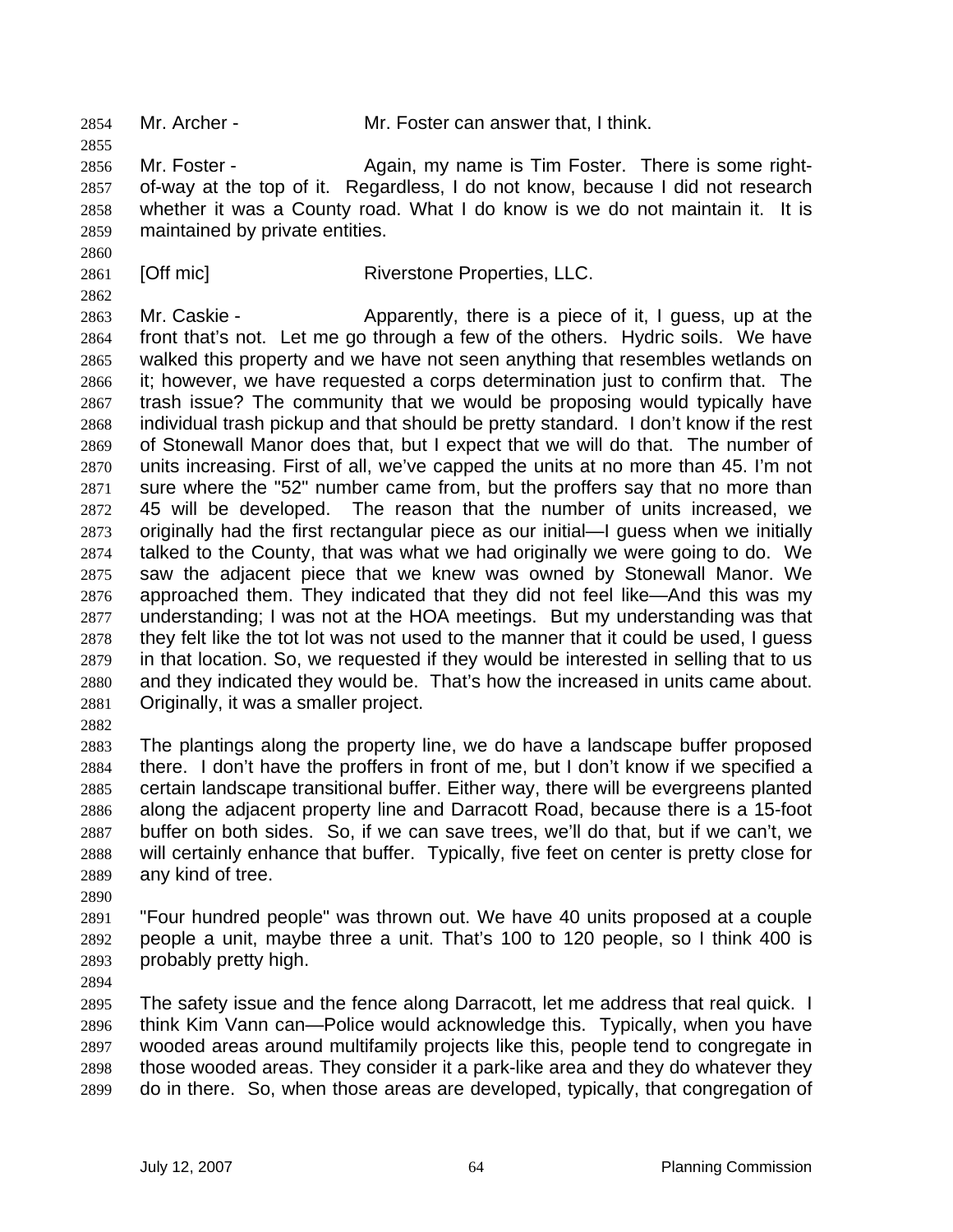people leaves, it doesn't occur there anymore. I would expect there's going to be a safer area once we develop it because of the lighting and the neighbors around there. That's my list. Mr. Branin - Thirty seconds to spare. 2908 Mr. Caskie - Any questions? Mr. Archer - I have some questions, Mr. Caskie. Mr. Caskie - Okay. Mr. Archer - One of the things that I do think you have control over, and we generally will ask for this when we have POD or subdivision, is no Sunday work. One of the speakers spoke to that and I think that's a valid point. I'd also like to see no work beginning before 7:00 in the morning, because people do sleep a little later, I know I do. Those two issues, I think, you need to put in place. I'm concerned about the police department's request about Darracott Road having a fence. It's unusual to see the police department request a fence. Mr. Jernigan - Very unusual. Mr. Branin - I don't believe I've ever seen it. Mr. Archer - The other thing that makes that issue stand out a little bit is the fact that it's owned by a private owner and it doesn't belong to—It won't belong to you, will it? 2932 Mr. Caskie - No sir. Not if it's a private owner. Not the road. Mr. Archer - I'm thinking, Mr. Secretary, the owner would have to be contacted to put that fence up, if he chose to, and I don't think he has to, does he? Mr. Emerson - Yes sir, I believe that would be correct. We'd have to coordinate with whoever owns the property. Mr. Archer - Okay. I'm just trying to go down through the list of things that people talked about. About the dry BMP. Is that a possibility?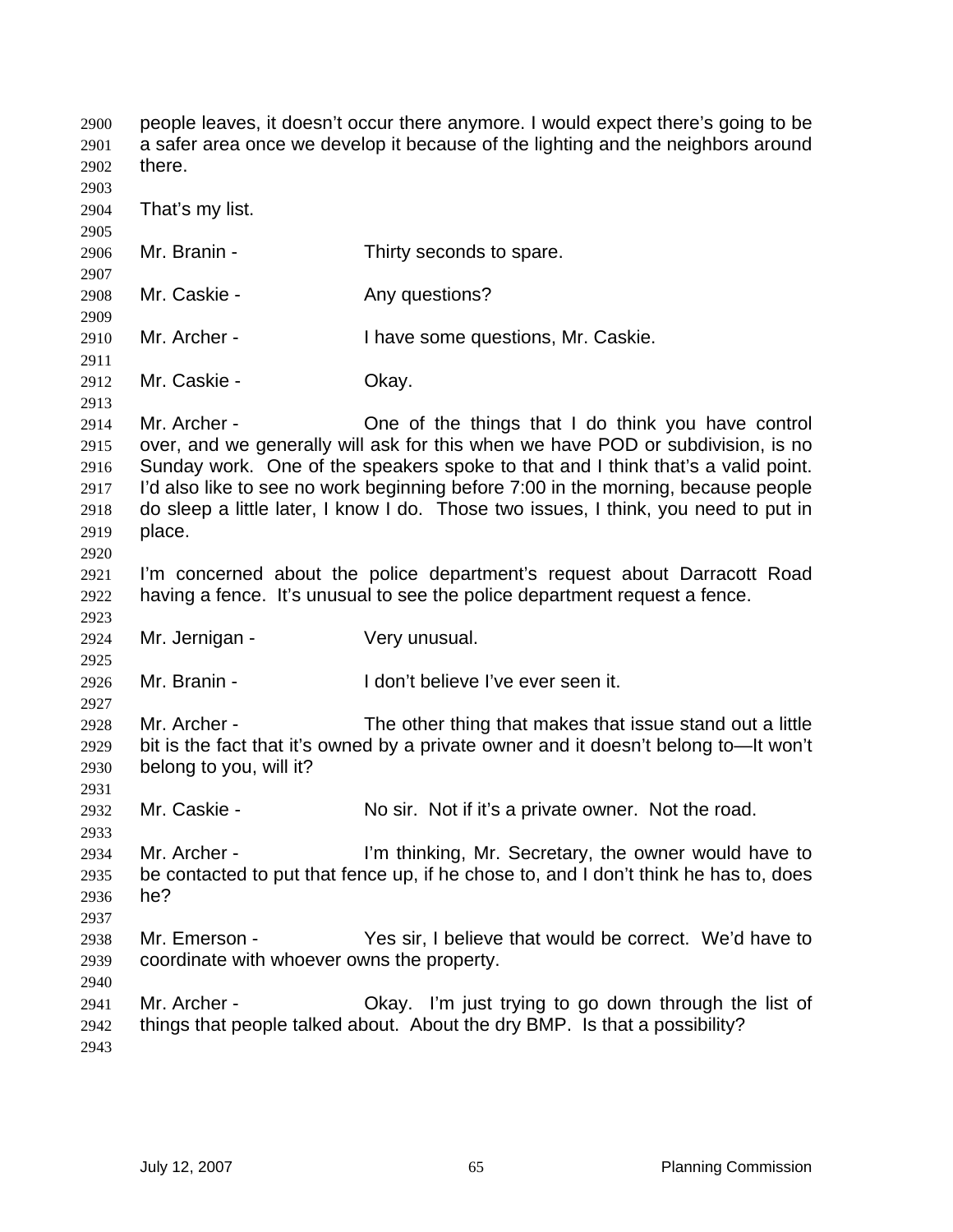Mr. Caskie - Yes sir, that is a possibility. In fact, to allow a wet BMP, we would have to have 10 acres of drainage coming to it, which we don't have. 

Mr. Archer - Okay. And you did, you did work that out with the Association and the president, didn't you? Is that correct?

2951 Mr. Caskie - It's my understanding that that has been addressed.

Mr. Archer - Okay. I have a lot of notes here. Somebody spoke about the speed limit. That's an enforcement issue. I think the speed limit is already at 15 and I don't know that we would go much lower than 15 miles per hour in a subdivision. Even so, it's hard to enforce 15, I'm sure most people wouldn't want to drive less than 15 miles per hour.

There are a lot of issues here that we hear quite often and I'm not addressing all these to you. To those people who are in our position, we can't, in most instances—I understand where there's wildlife and where there are trees that exist on another person's property. We can't take their property from them. Sometimes I wish we could, but in an instance like this, we can't. Development always precludes trees being lost and animals having to relocate. We have black bears in Western Henrico now.

I don't know that there are a lot of things here that we can address. Seems like Mr. Caskie has tried to address all those things that the Board of Directors has asked them to do and they're in agreement with doing that. Some of these things I know are aesthetic things that everybody would like to maintain and see continued, but there's just no legal way that we can do that. I appreciate you indicating that you'll try to save as many trees as possible and where you can't, you will replant them with evergreens. Is that correct?

Mr. Caskie - Yes sir.

 Mr. Archer - Okay. I'm just trying to get all of this on the record. As far as saving the land and maintaining it in its present state, we cannot take a person's land. I think I've said that before. We can't make a landowner not develop his property. I don't know, Mr. Robbins, how we could address building a fence around your, a wall around your property. I don't know how we could do that or ask anybody to do that. The issue with, who was it, LabCorp? Mr. Secretary, I'd like to have somebody investigate that and find out if that was a proffered condition. And if they started that wall and discontinued because they ran out of money, they'll have to find some money and build it, I would suppose. If that's a proffered condition, that wall will have to be continued until it's finished. 

Mr. Emerson - We'll look into it.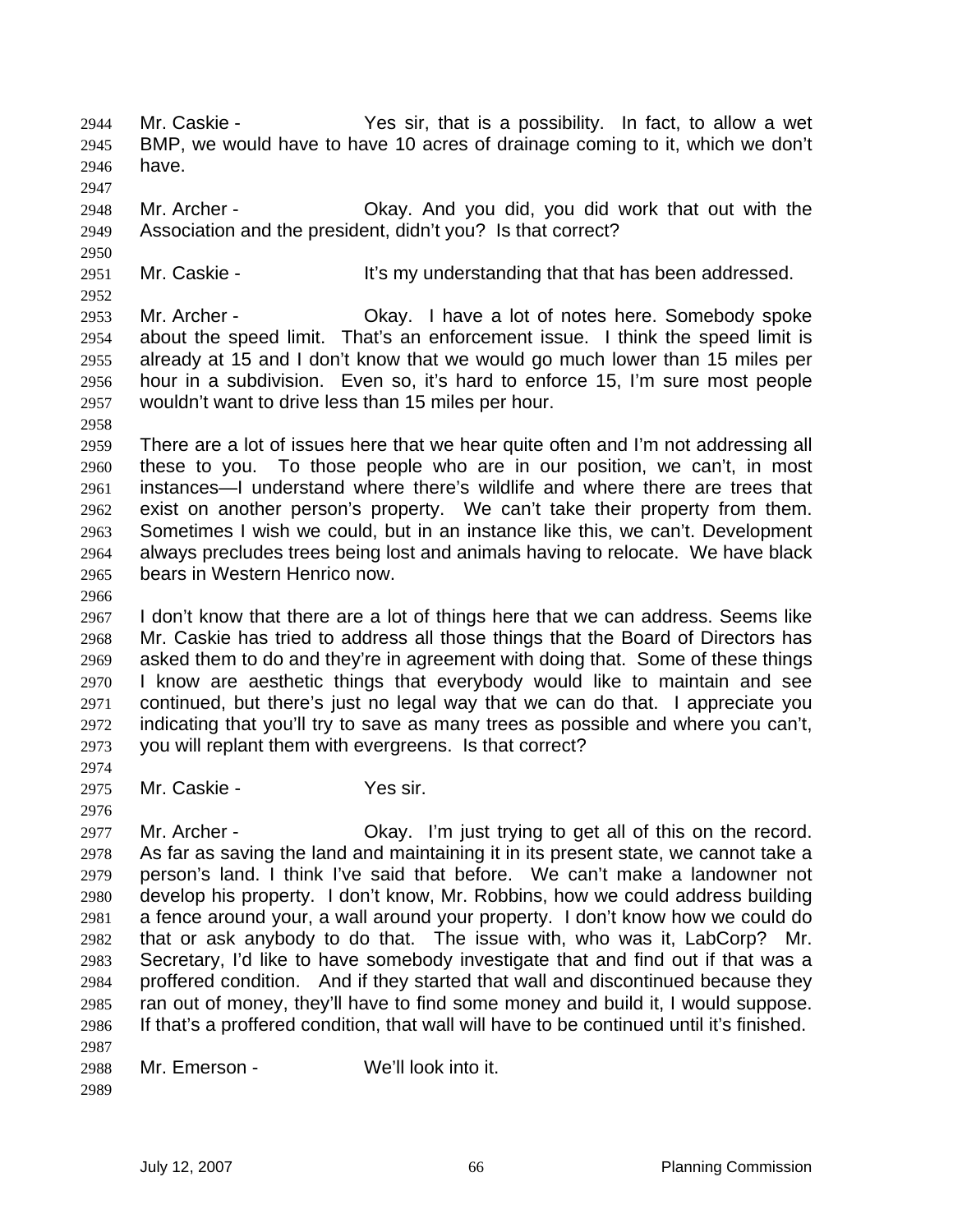Mr. Archer - Because LabCorp makes a lot of money. Mr. Jernigan - They have 11 locations in this area. Mr. Archer - I know. I pay them sometime every month. I paid for that wall. I don't have any more questions of Mr. Caskie, unless somebody else from the Commission does. Anybody? Mr. Caskie - I can tell you, we'd be happy to meet with Mr. Robbins and the other Darracott owner to help give them some comfort level on what we're doing. Mr. Archer - If you could, would you make an effort to contact the owner that they indicated of Darracott Road? I'm a little bit concerned that the police department talks about putting a fence there because I've just never seen that recommendation before. They must have a reason why they did it. Have you spoke to Ms. Vann about that? Mr. Caskie - I have not. Mr. Archer - Okay. You have talked to her, but not that issue. Mr. Caskie - That's correct. Mr. Archer - Okay. Let me see. I'm sorry, did someone have a question? Mr. Robbins? It is Robbins, right? Mr. Robbins - Yes sir. Mr. Archer - Okay. Mr. Robbins - If the police are requesting that a fence be put down Darracott and you put a fence down here and you've now got, if I'm correct, 110 people living in this little plot of land where there used to be one, if that fence ends here, all of those people are going to be migrating right across my property. Now, with all due respect to—Sir, your name? 3027 Mr. Archer - Archer. Mr. Robbins - Sorry. Mr. Archer. How can you not feel that I need a fence around my property? Mr. Archer - Oh, I didn't say that I didn't feel— Mr. Robbins - Oh, I'm sorry; I misinterpreted you.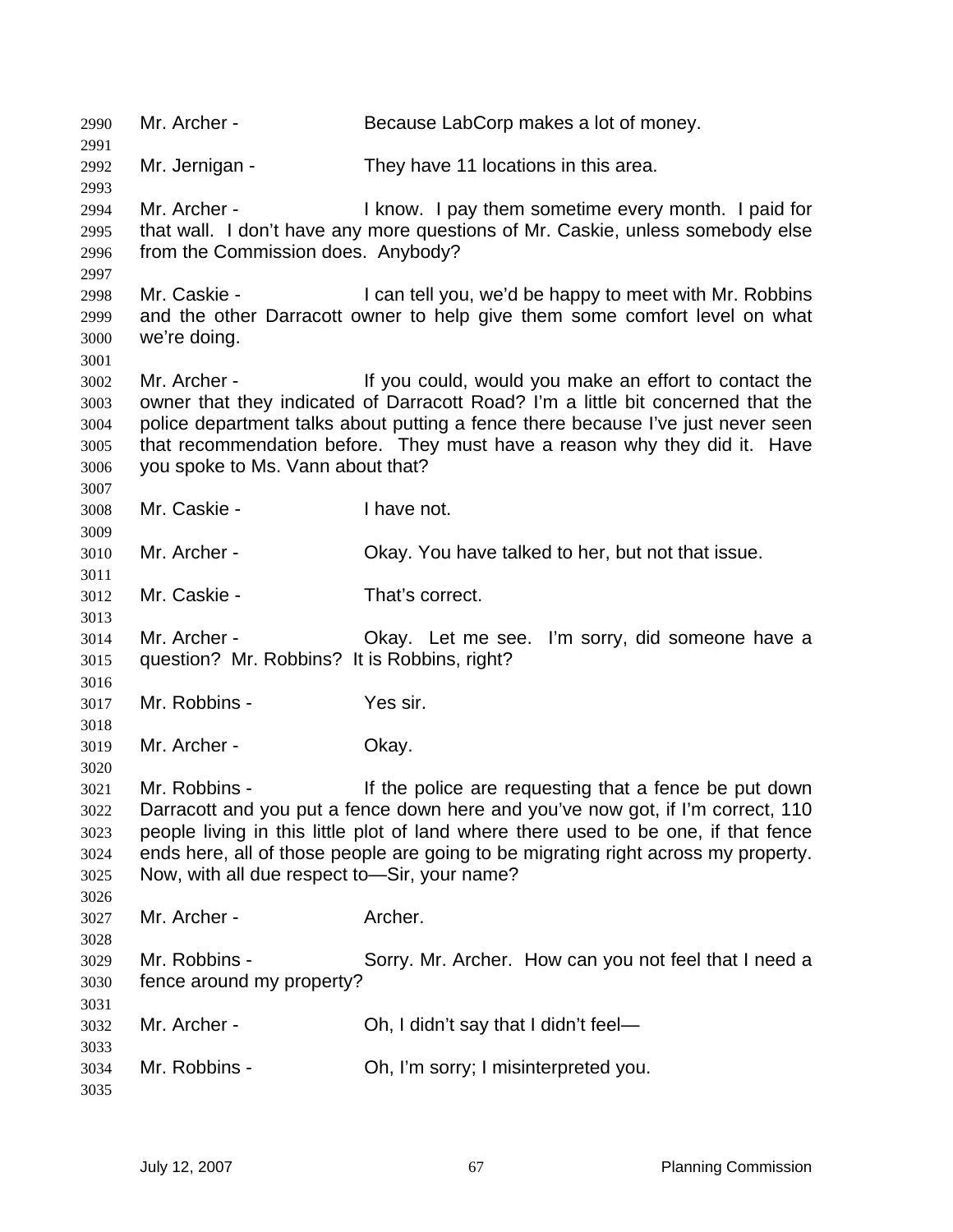Mr. Archer - I'm trying to understand how we can make them build a wall around your property. I've just never seen that done. You may be able to negotiate that with him, but I don't think that we can demand that. Mr. Robbins - Oh, well, I—That's another subject, so we won't go there. Okay. Thank you very much. Mr. Archer - You're welcome, sir. Anybody else with a question? Anything for Mr. Caskie? Mr. Branin - No, we're good. Mr. Archer - Okay. Mr. Branin - It's up to you, Mr. Archer. Mr. Archer - Mr. Caskie, since we first began to talk on this, I think you've come a long way in the things that you've been able to provide. We always seem to reach a situation when we develop an area that's somewhat rural, that people who are friends of the environment—and I'm one of those, to be honest with you—fall in disfavor with, the problem is we just can't do very much about it. I think the fact that this is being developed with the same size constraints as the adjoining property does take care of that issue. And that you've capped it at 45 units also does the same thing. Also, the fact that the Board has voted to recommend this, I think is all in your favor. I'm sorry for those things that we're not able to address. I would like to ask the gentleman to please contact Community Maintenance and don't take it upon yourself to have to maintain that property. It's a job for Community Maintenance to do that and I think they'd be willing to do it, but you have to notify them first. [Off mic] [Unintelligible] Mr. Archer - Oh, I thought you were talking about the main drive that goes into your place. [Off mic] [Unintelligible] a private road. Darracott Road. Mr. Branin - So, Community Maintenance— Mr. Archer - If it's private, then in that case, you would need to contact the owner. [Off mic] [Unintelligible] Mr. Archer - Right. Mr. Foster said the County does not maintain. You're right. Well, in that case, you can contact the owner. I've seen Mr.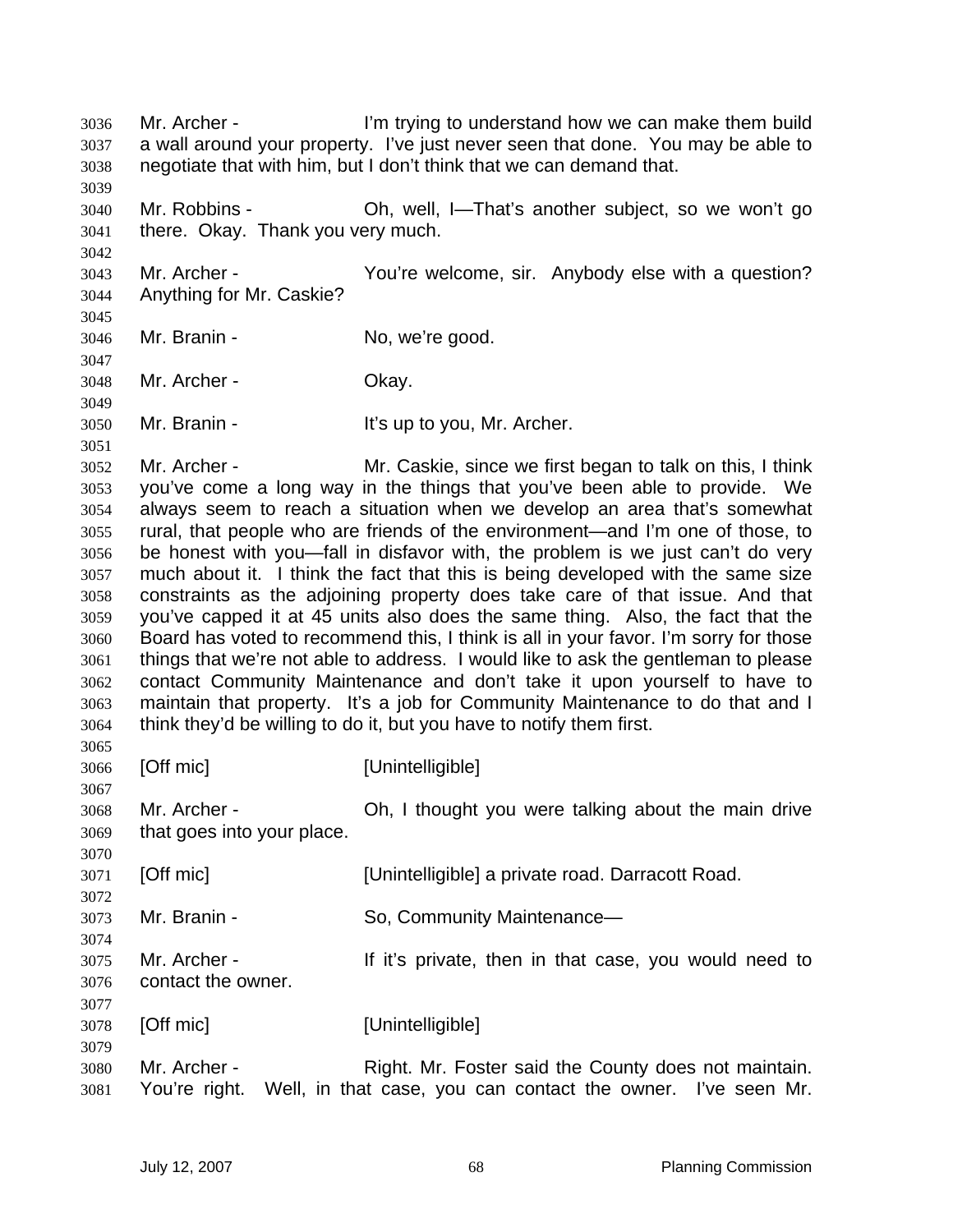Thornton enforce this before. If you ask him to clean that property and they don't do it, I believe it's the obligation of the County then to clean the property and bill the owner of it for the cleaning. [Off mic] - [Unintelligible] and I wouldn't call him to come out and pick up. Mr. Archer - Well, he could have it done. [Off mic] - [Unintelligible] Mr. Archer I understand. And it's a problem that's already existing, is that correct? Okay. All right. Well, with that— Mr. Branin - Mr. Archer, can I make one comment? Mr. Archer - Yeah, sure. Mr. Branin - Just a quick reminder of waiving the time limits. Mr. Archer - Yeah, I'm up with that. I can't think of anything else that we can address at this level. Be aware that whatever decision we make, this will go before the Board of Supervisors at their next regular meeting, which is 30 days from—We have 30 days in there. So, with that, I move to waive the time limits on the late proffers for C-30C-07, Bay Design Group for Lifestyle Builders & Developers. Mr. Vanarsdall - Second. Mr. Branin - Motion made by Mr. Archer, seconded by Mr. Vanarsdall. All in favor say aye. All opposed say no. The ayes have it, the motion carries. Mr. Archer - I'll also move to send C-30C-07, Bay Design Group for Lifestyle Builders & Developers, to the Board of Supervisors with a recommendation of approval. Mr. Vanarsdall - Second. Mr. Branin - Motion made by Mr. Archer, seconded by Mr. Vanarsdall. All in favor say aye, all opposed say no. The ayes have it, the motion carries. **REASON:** Acting on a motion by Mr. Archer, seconded by Mr. Vanarsdall, the Planning Commission voted 5-0 (one abstention) to recommend the Board of Supervisors **grant** the request because the use is consistent with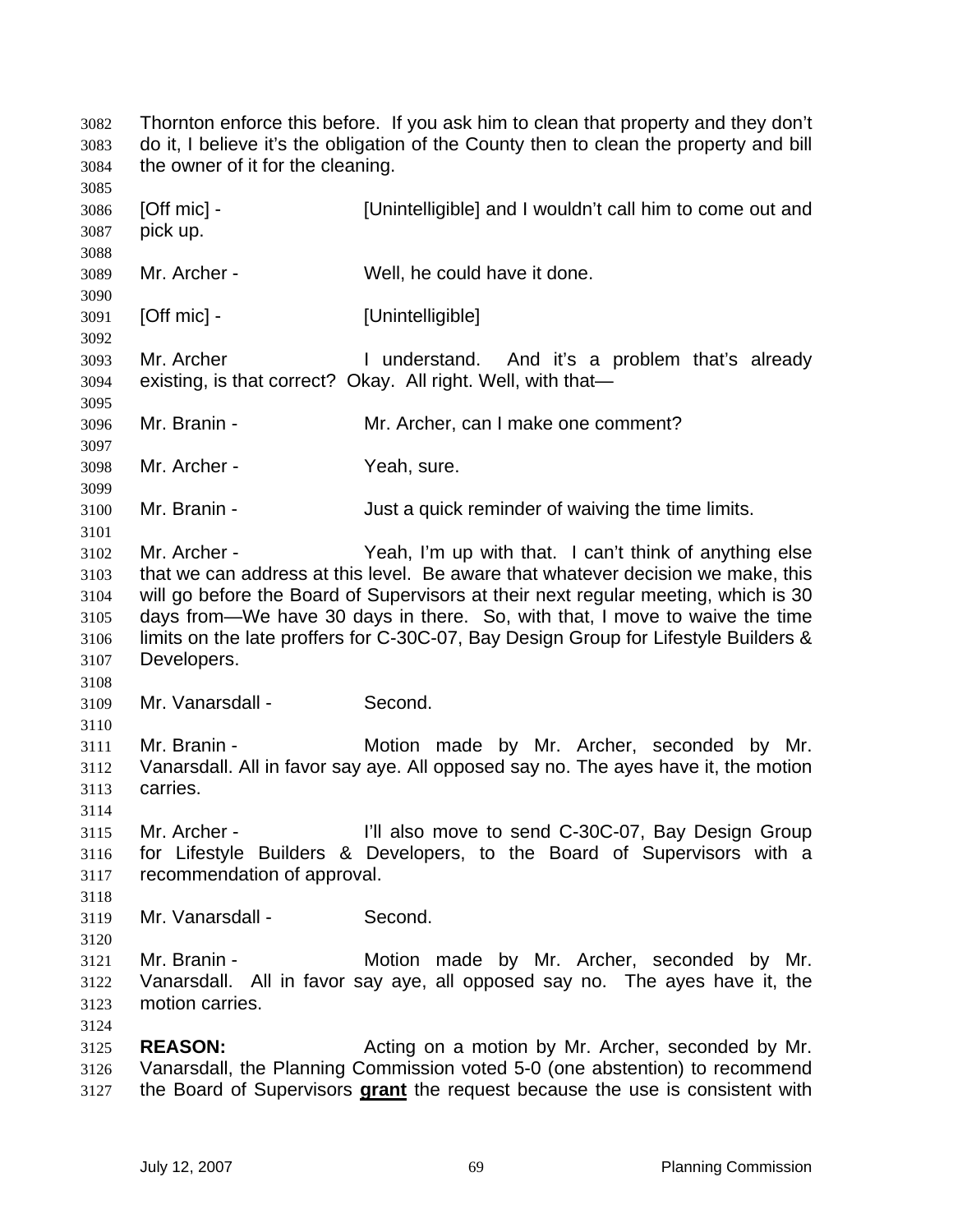adjacent properties and the proffered conditions provide for a higher quality of development than otherwise possible. 

Mr. Emerson - Mr. Chairman, the next item on your agenda is also on page 4. It is C-37C-07, Everette Felts for Joseph Allen Sattlemaier.

**C-37C-07 Everette Felts for Joseph Allen Sattlemaier**: Request to conditionally rezone from R-2A One-Family Residence District to R-3C One-Family Residence District (Conditional), Parcel 815-724-1107, containing 0.26 acre, located at the northwest intersection of Yates Lane and Yates Court. The applicant proposes one single-family residential unit. The R-3 District allows a minimum lot size of 11,000 square feet and a maximum gross density of 3.96 units per acre. The use will be controlled by zoning ordinance regulations and proffered conditions. The Land Use Plan recommends Suburban Residential 2, 2.4 to 3.4 units net density per acre. The site is in the Airport Safety Overlay District.

Mr. Branin - Is anyone in opposition to C-37C-07, Everette Felts for Joseph Allen Sattlemaier? None.

 Mr. Archer - Amazing.

Mr. Branin - Amazing. First one tonight. Mr. Tyson.

Mr. Tyson - Thank you, Mr. Chairman

The subject site is located at the northwest corner of Yates Lane and Yates Court, immediately adjacent to the Wynfield subdivision.

The applicant is proposing to rezone a .26-acre parcel to permit development of a single-family residence.

The 2010 Land Use Plan calls for Suburban Residential 2 land uses at a density of 2.4 to 3.4 units per acre and the proposed use and zoning are consistent with that plan.

The applicant owned a .61-acre parcel that contained the single-family dwelling located at 3989 Oakley's Lane, to the west of the subject property. In 2006, the applicant divided the parcel into two lots, one lot containing 15,246 square feet and the existing single-family dwelling, and the subject property containing 11,325 square feet. Because the parcel was not part of a recorded subdivision, and the division only created one new parcel, the lot split did not require formal subdivision review. According to the applicant, he was told by County staff that the lot was zoned R-3, and only required 11,000 square feet of lot area. The property is actually currently zoned R-2A, 13,500 square feet of lot area. The applicant applied to the Board of Zoning Appeals for a variance for 2,175 square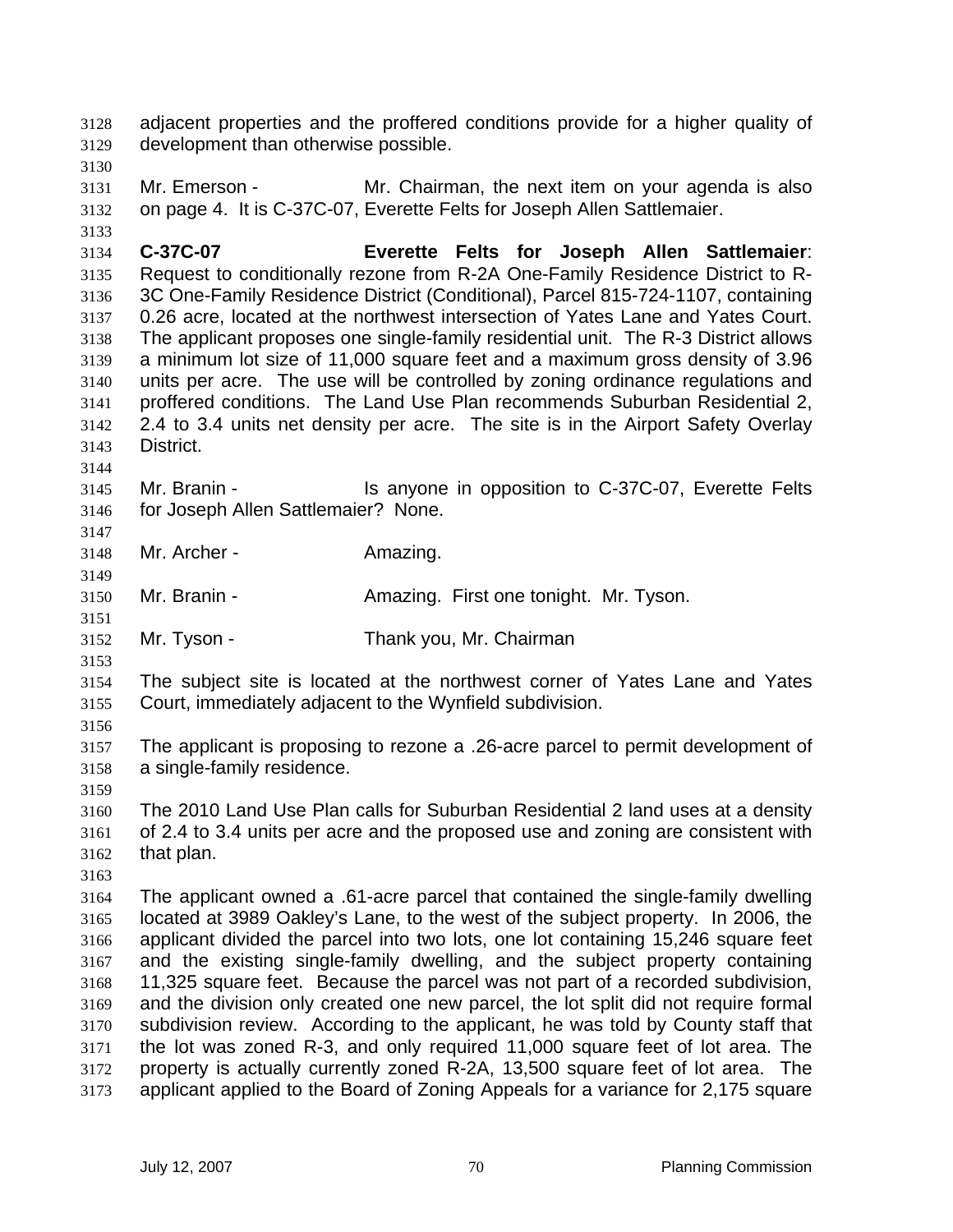feet of lot area (case A-9-2007), but the application was denied. The applicant is now proposing to rezone the property to permit construction of the dwelling The applicant has proffered the following quality assurances: a finished floor area of at least 1,400 square feet; brick foundation, stoops and steps; crawl space foundation; and a setback from Yates Court of at least 45 feet, which is in keeping with the adjacent single-family dwelling. This request is compatible with adjacent land uses, continues the existing development trends in the area, and contains quality assurances that are consistent with the adjacent properties. Staff would recommend that the Planning Commission forward this request to the Board of Supervisors with a recommendation for approval. I'll be happy to answer any questions, and Mr. Edward Felts, who is the applicant's representative, is here as well. Mr. Branin - Does anyone have any questions for Mr. Tyson? None. Mr. Archer - Okay, I don't have any, Mr. Tyson. You and I discussed this about a week ago and the proffers that are here seem to have addressed everything that you had a concern with. Mr. Tyson - Yes sir. Mr. Archer - And there was no opposition, is that correct? Mr. Branin - Yes sir. Mr. Archer - Do these proffers need to be waived also? Mr. Emerson - Yes, I believe they would. Mr. Archer - Dated July 11<sup>th</sup>. Okay. All right. Anybody else have anything? Mr. Branin - Find it necessary to hear from the applicant? Mr. Archer - I don't believe so. Mr. Branin - Okay. Then it falls in your court, sir. Mr. Archer - With that, I will move to waive the time limits on the proffers for C-37C-07, Everette Felts for Joseph Allen Sattlemaier.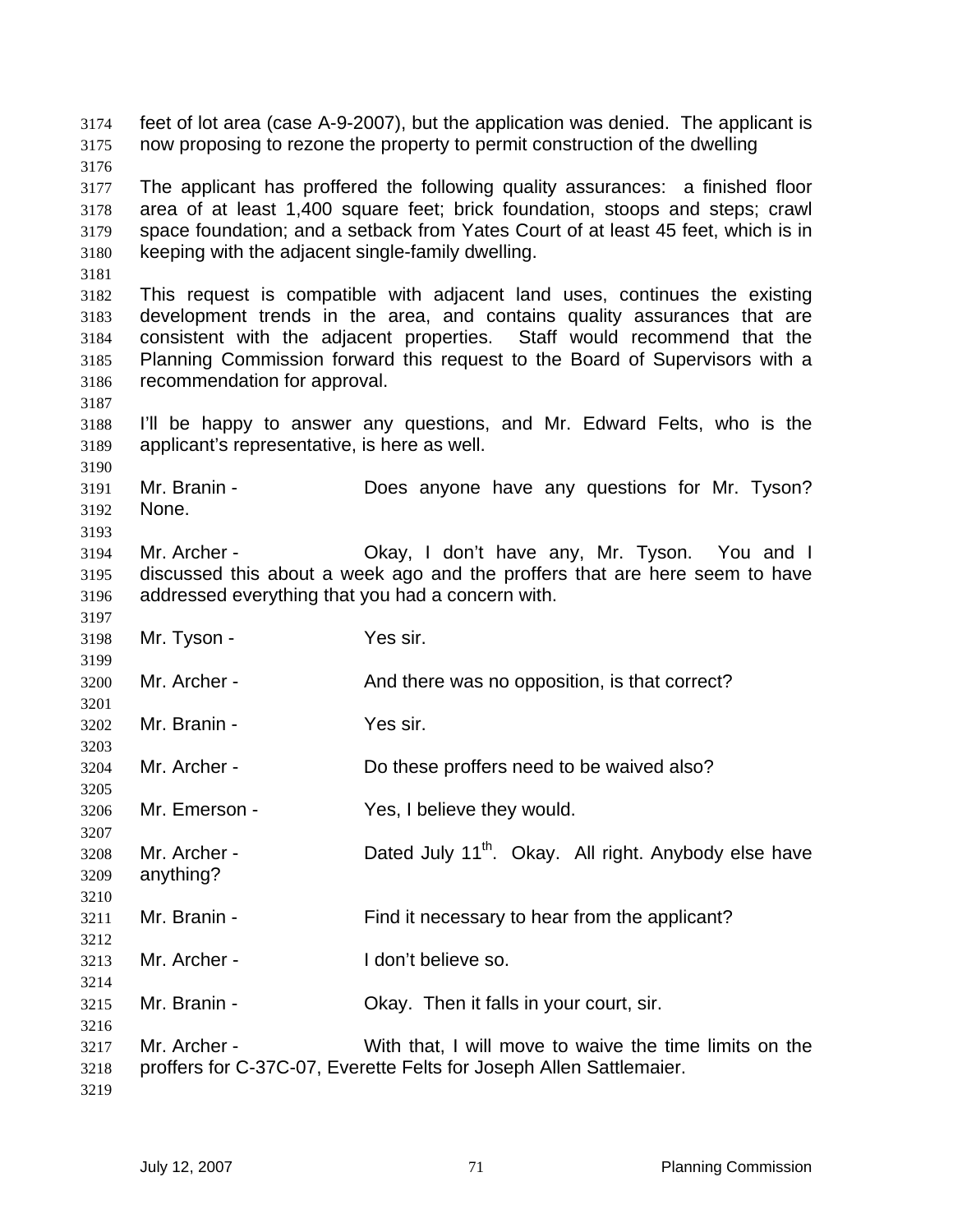| 3220<br>3221                                         | Mr. Jernigan -                                                                                                                                                                                                                                                                                                                                                                                                                      | Second.                                                                                                                        |  |
|------------------------------------------------------|-------------------------------------------------------------------------------------------------------------------------------------------------------------------------------------------------------------------------------------------------------------------------------------------------------------------------------------------------------------------------------------------------------------------------------------|--------------------------------------------------------------------------------------------------------------------------------|--|
| 3222<br>3223<br>3224<br>3225                         | Mr. Branin -<br>carries.                                                                                                                                                                                                                                                                                                                                                                                                            | Motion made by Mr. Archer, seconded by Mr.<br>Jernigan. All in favor say aye. All opposed say no. The ayes have it, the motion |  |
| 3226<br>3227<br>3228                                 | Mr. Archer -                                                                                                                                                                                                                                                                                                                                                                                                                        | Move to recommend C-37C-07, Everette Felts for<br>Joseph Allen Sattlemaier, to the Board of Supervisors for approval.          |  |
| 3229<br>3230                                         | Mr. Jernigan -                                                                                                                                                                                                                                                                                                                                                                                                                      | Second.                                                                                                                        |  |
| 3231<br>3232<br>3233<br>3234                         | Mr. Branin -<br>carries.                                                                                                                                                                                                                                                                                                                                                                                                            | Motion made by Mr. Archer, seconded by Mr.<br>Jernigan. All in favor say aye. All opposed say no. The ayes have it, the motion |  |
| 3235<br>3236<br>3237<br>3238<br>3239<br>3240<br>3241 | <b>REASON:</b><br>Acting on a motion by Mr. Archer, seconded by Mr.<br>Jernigan, the Planning Commission voted 5-0 (one abstention) to recommend<br>the Board of Supervisors grant the request because it conforms to the<br>recommendations of the Land Use Plan, is not expected to adversely affect<br>adjacent properties, and the proffered conditions provide for a higher quality of<br>development than otherwise possible. |                                                                                                                                |  |
| 3242<br>3243<br>3244                                 | Mr. Emerson -<br>agenda tonight.                                                                                                                                                                                                                                                                                                                                                                                                    | Mr. Chairman, you have two final cases on your                                                                                 |  |
| 3245<br>3246                                         | Mr. Branin -                                                                                                                                                                                                                                                                                                                                                                                                                        | Companion cases, correct?                                                                                                      |  |
| 3247<br>3248                                         | Mr. Emerson -<br>together. We have C-38C-07 and-                                                                                                                                                                                                                                                                                                                                                                                    | Yes, they are companion cases, so we will call them                                                                            |  |
| 3249<br>3250<br>3251                                 | $[Off$ mic $]$ -                                                                                                                                                                                                                                                                                                                                                                                                                    | [Unintelligible.]                                                                                                              |  |
| 3252<br>3253                                         | Mr. Branin -                                                                                                                                                                                                                                                                                                                                                                                                                        | Pardon?                                                                                                                        |  |
| 3254<br>3255                                         | [Off mic] -                                                                                                                                                                                                                                                                                                                                                                                                                         | Is it possible to do them separate? [Unintelligible.]                                                                          |  |
| 3256<br>3257                                         | Mr. Branin -                                                                                                                                                                                                                                                                                                                                                                                                                        | I'll extend your time, then, sir.                                                                                              |  |
| 3258<br>3259                                         | $[Off$ mic $]$ -                                                                                                                                                                                                                                                                                                                                                                                                                    | All right, do that.                                                                                                            |  |
| 3260<br>3261                                         | Mr. Branin -                                                                                                                                                                                                                                                                                                                                                                                                                        | Okay. With the consideration.                                                                                                  |  |
| 3262<br>3263<br>3264                                 | Mr. Emerson -                                                                                                                                                                                                                                                                                                                                                                                                                       | Again, Mr. Chairman, the cases are C-38C-07 and P-<br>11-07. It's Andrew Condlin for LGA Associates, LLP.                      |  |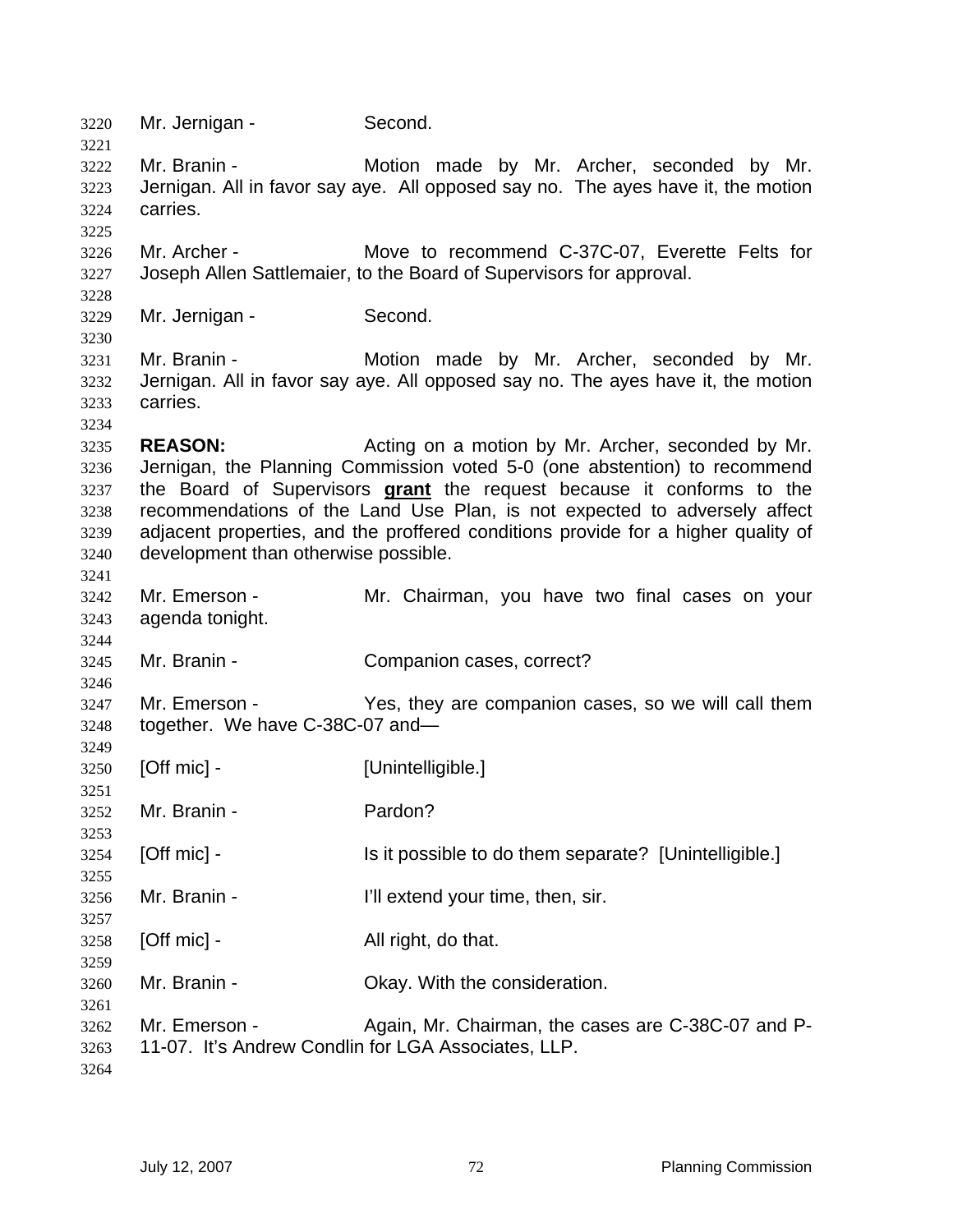**C-38C-07 Andrew Condlin for LGA Associates, LLP**: Request to conditionally rezone from A-1 Agricultural District and C-1 Conservation District to O-2C Office District (Conditional), part of Parcel 795-748-5865, containing 64.6 acres, located on the east line of Wilkinson Road, 1003 feet north of Azalea Avenue. The applicant proposes additional parking areas for the Richmond International Raceway complex. The use will be controlled by zoning ordinance regulations and proffered conditions. The Land Use Plan recommends Office and Environmental Protection Area.

**P-11-07 Andrew Condlin for LGA Associates, LLP**: Request for a Provisional Use Permit under Sections 24-62.2(k), 24-120, and 24-122.1 of Chapter 24 of the County Code to update the master plan for Richmond International Raceway (RIR) and permit an expansion for additional parking. The site consists of Parcels 796-747-9944, 799-745-7579, 795-743-1283, 796-745- 8505, 796-740-2482, 798-740-1078, and part of Parcel 795-748-5865. The existing zoning is A-1 Agricultural District, R-6 General Residence District, O-2C Office District (Conditional), B-1, B-2, and B-3 Business Districts, M-1 Light Industrial District, M-1C Light Industrial District (Conditional), M-2 General Industrial District, and C-1 Conservation District. This application is a companion to rezoning case C-38C-07. The Land Use Plan recommends Office, Office/Service, Commercial Concentration, Light Industry, Planned Industry, and Environmental Protection Area.

Mr. Branin - Thank you. Does anyone feel it necessary to take a break at all? No?

Mr. Archer - I don't if they don't.

 Mr. Branin - Normally, we would, but obviously, you guys don't. For you, I'll proceed on. Is anyone in opposition to this case? Okay, so we have a whole bunch. You all know the rules, correct? The ten-minute rule. Okay. Ms. Deemer.

Ms. Deemer - Okay. The subject site is zoned A-1 Agriculture and C-1 Conservation District and is located on the east line of Wilkinson Road, approximately 1,000 feet north of Azalea Avenue. Directly to the west is the Treehouse apartment complex. The subject site is part of a larger 227-acre parcel, but only 64.6 acres is being rezoned per this request.

The 2010 Land Use Plan recommends Office and Environmental Protection Area for the site. The portion of the tax parcel subject to this rezoning would be rezoned to O-2C while the remaining 162.4 acres would remain C-1.

The applicant has submitted proffers dated July 19th that include a 45-foot landscaped or natural buffer maintained along the boundary of the property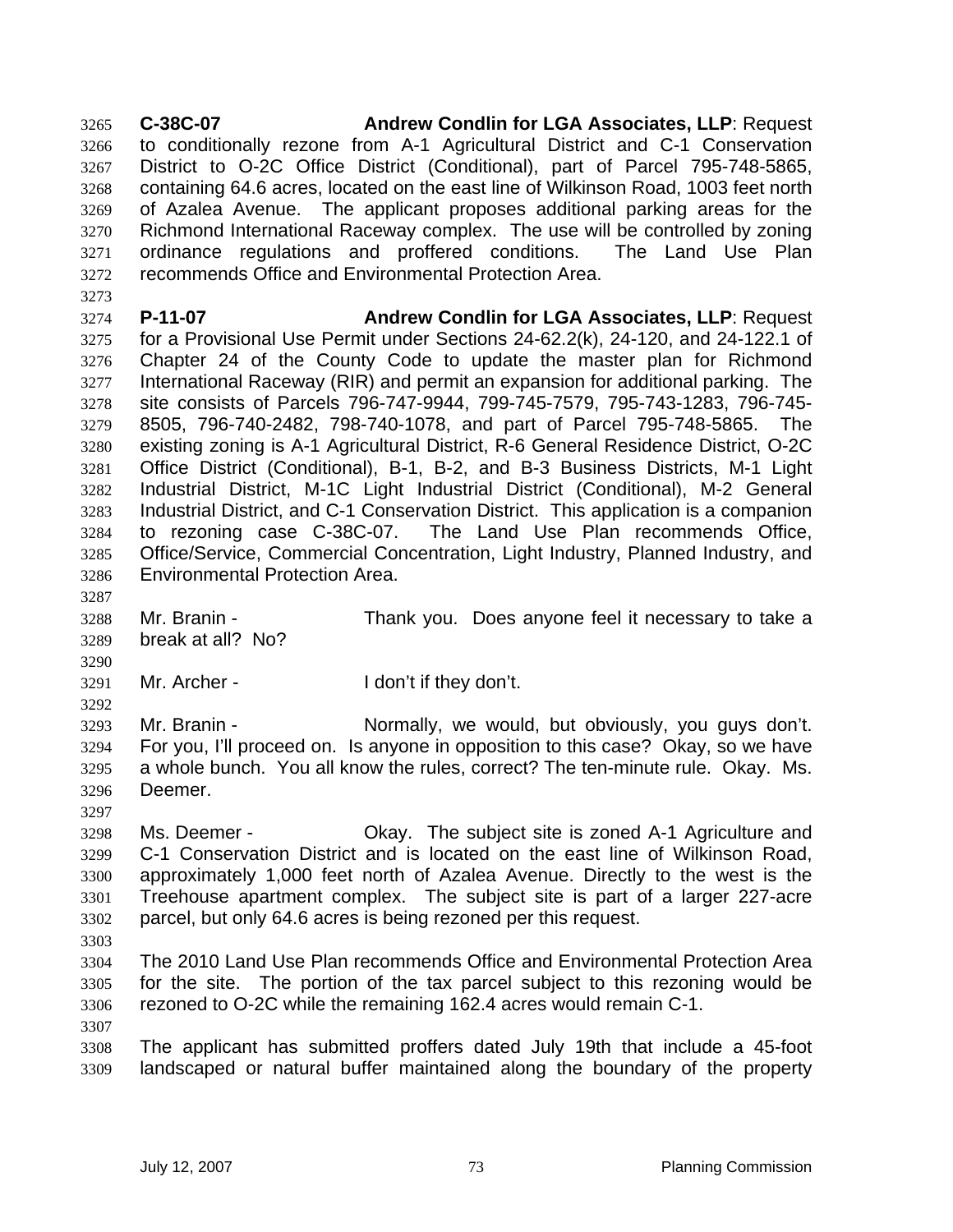fronting on Wilkinson Road. This is similar language to proffers offered in other rezonings at RIR.

The permitted use permit request will allow the 64.6 acres of the site to be used as additional parking area for the raceway and the entire parcel shown in orange will be added to RIR's overall master plan. Staff has provided eight conditions to regulate activities on land owned and operated the raceway. They include dedication of right-of-way for Concept Road 85-1, which runs through the property, buffering along Wilkinson Road and Richmond-Henrico Turnpike, and a pedestrian plan illustrating measures to safely and efficiently move pedestrians to and from the raceway complex.

Overall, the rezoning and PUP requests would be a logical expansion of RIR and would enhance the services and parking plan for the facility. That concludes my presentation, I'd be happy to answer any questions you may have.

Mr. Branin - Does anybody have any questions for Ms. Deemer? None? I'm talking about us. All right.

Mr. Archer - Ms. Deemer, I may have something. Later, but not right now. 

Mr. Branin - Would you like to hear from the applicant?

Mr. Archer - I'm wondering, since we were not aware of any opposition until today, Mr. Condlin, would you rather hear the opposition first or is there a presentation you think you'd like to make prior?

Mr. Condlin - [Unintelligible]

Mr. Archer - Okay. Is there a person who has been designated as a spokesperson? All right. Are there others who want to speak? You sir, okay. Bear in mind your 10-minute rule because you have to share it with him.

Mr. Branin - I didn't say how much I was going to give you, I just told you I was going to extend you. Might only be 18.

3347 Mr. Archer - All right. Your name, sir, for the record?

Mr. Woody - I'm James Woody. I'm the president of Sterling Forest Homeowners' Association. I also used to live in Wilkinson Estates, so I'm going to kind of represent them also. We had a couple of questions before, I guess, any really opposition. Good evening, first.

|      | 3354 Mr. Branin - | Good evening. How are you, Mr. Woody? |
|------|-------------------|---------------------------------------|
| 3355 |                   |                                       |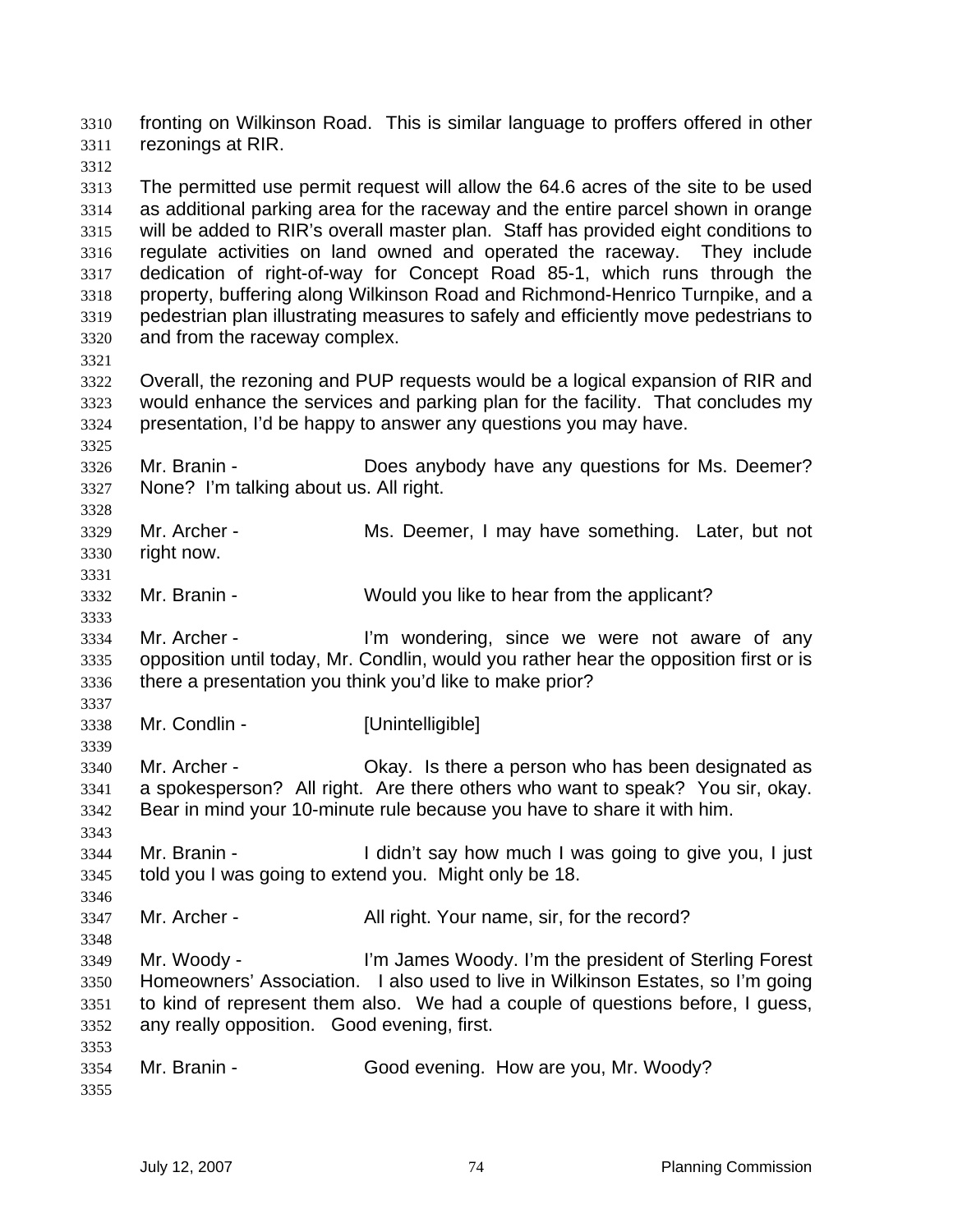Mr. Woody - I'm doing well. First, I want an explanation of the intented parking lot. Will it be an extended stay or will it be similar to the ones we already have on Pole Green and Azalea. Like whether it's grass, gravel kind of parking lot, or will it be extended stay like the ones that are actually behind the Burning Bush where, that's a flea market and people stay for the week when the races come to town. Also, if consideration has been given to enhance the surrounding communities other than a concrete form of landscaping for the parking lot. Again, as we heard earlier, there's wildlife and that kind of thing back there. Will it be just a parking lot, concrete, or just, again, will it be more of a natural look to it.

The third question we have is regarding emergency responses. The existing [unintelligible] and Wilkinson Road, will it be able to accommodate more traffic through that area with the addition of these parking lots.

Another question we have is did RIR exhaust all avenues of parking, for example, building a high rise parking deck on the existing lot that they already have whether it's actually on the Fairgrounds or [unintelligible] on Pole Green and Azalea.

Also, how does the proposed parking lot affect the traffic flow on Wilkinson Road, again leaving the subdivision and Wilkinson Estates mainly. Even when I lived there for seven years, it was heck of a time getting out to try to get home during race weekend. Usually, we left during those weekends on purpose.

Also, is there any consideration extending more parking lots? Again, I guess kind of like the high rise in the Fairground area that they already have. They have added additional seating in there. Can they also do something on that parking lot on the Fairground area?

Mr. Branin - That's the same as #4.

Mr. Woody - Yes, same as #4.

 Mr. Branin - Mr. Woody, questions. What type of parking lot? Is it natural or paved? Have they looked at the affect on traffic or explored other means of parking other than this, meaning high rise or such, and consideration for Wilkinson Estates. 

Mr. Woody - As far as the traffic and [unintelligible].

Mr. Branin - Those were the five, right? Okay, just double-checking. **[Off mic] -** [Unintelligible.]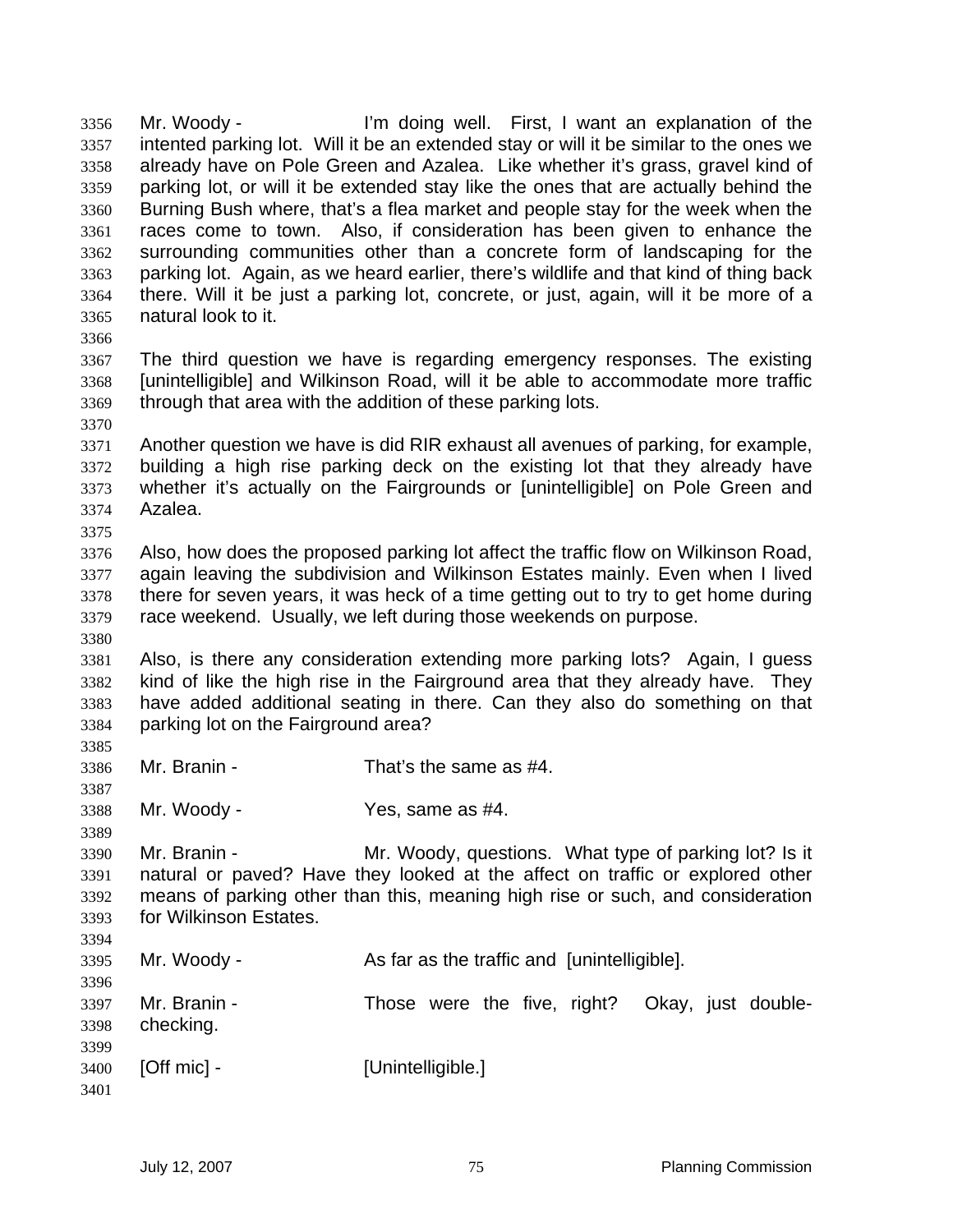Mr. Branin - Absolutely. As long as you give us your name. Ms. Green - My name is Stephanie Barbara Green. I'm the secretary of the homeowners' association for Sterling Forest. Can everybody hear me? Mr. Branin - You said Stephanie Green? Ms. Green - Stephanie Barbara Green. Mr. Branin - Stephanie Barbara Green. Thank you, ma'am. Ms. Green - I know that Jimmy went through these rather quickly. I'm grateful for this opportunity because we've learned a lot just by sitting here through all of these proposals, but there are a lot of things that we had not stated that I think we still need to address. But getting back to the first one, in regards to the parking lot. It's more than just being concerned with—Well, let me be clear as to the extended stay. Our concern is that we don't want this parking lot to be used for RV's and open for people to just pretty much come in and park and enjoy the area for the week. Just like the gentleman earlier, we have concerns that the kids over in Treetop will pretty much use—What's the name of the apartment complex? Treehouse? They'll use that area for recreational use. We have some concerns with exactly how that lot is going to be used. I want to be clear about that. We're concerned about the crime associated with that parking lot potentially being used for extended use.

Second of all, as far as the community. Right now, to be honest with you, Sterling Forest is a middle-class community and right now, we are kind of relishing on the existing middle-class community, which is Chickahominy Bluff. When you come from Azalea, the property from Azalea is less than a fourth of the value of our property. So, right now, we are concerned, or we would like to see someone come in and pretty much develop this area to help with the appreciation of the property. I know that right now we are running on the so-called risk of the property being developed for apartments and so forth. So we do run the risk of do you take a parking lot or do you run the potential of somebody putting up apartment complexes that will even lesser or devalue the property? We want to make sure that we understand what consideration has been given to enhancing this property. We do not want a concrete parking lot with some easement that is not doing anything for the value of that general area. Right now, you have the shopping complexes that are occupied on Azalea. You have a flea market and so forth. There should be some consideration on what you're bringing to our community, not just extending the parking lot for RIR. I want to be clear that we would like to hear someone address that concern.

Third, as far as emergency response. Right now, our concern is a pretty narrow highway. We have sidewalks that only come a certain portion and there's no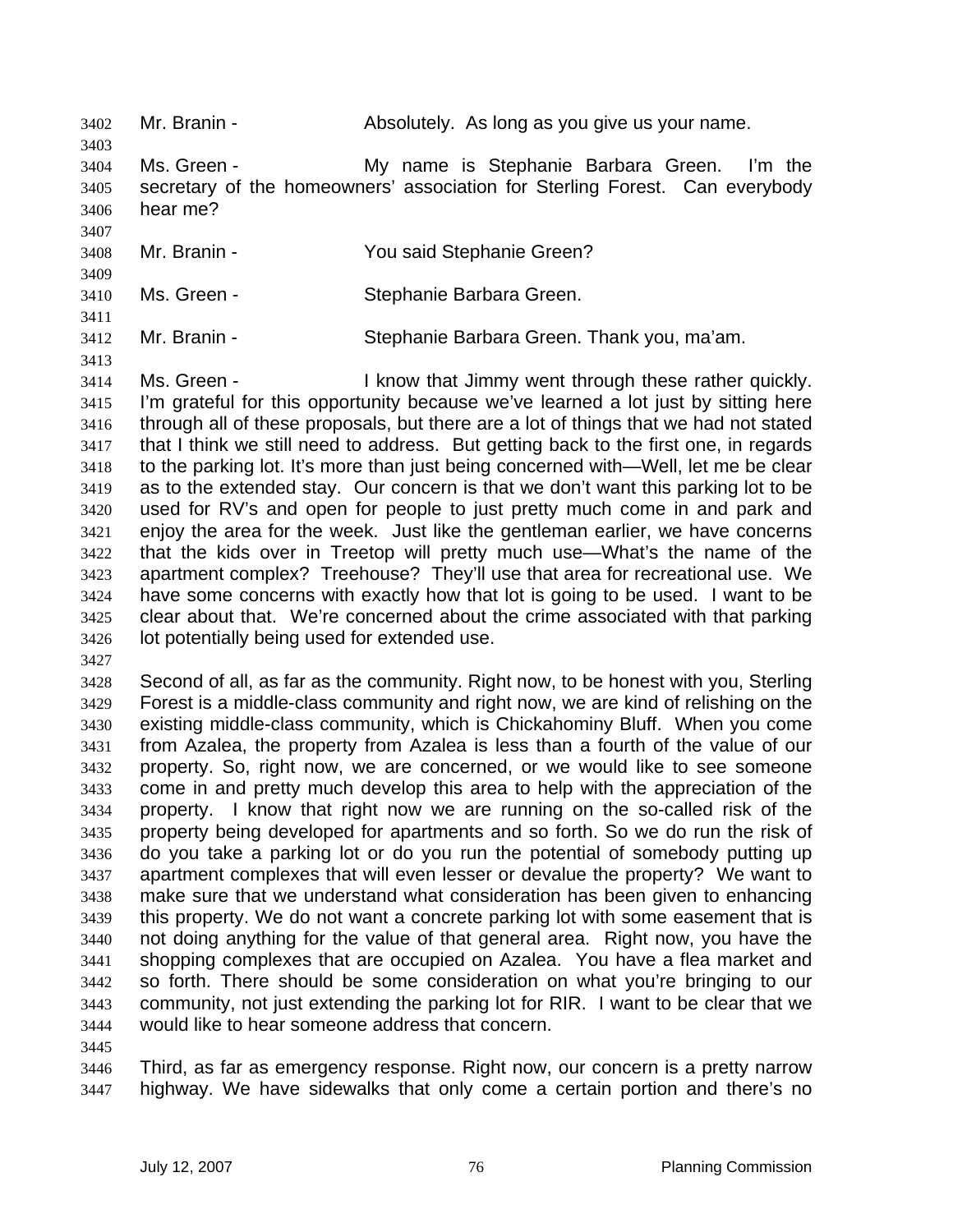buffer. So, if there is ever an emergency during these time periods, we're concerned. What are the chances of you being able to accommodate the accident victims and so forth? I would like to hear someone talk about the likelihood of widening Wilkinson Road. I don't want to hear just widening it in the future. We want to know what are the plans of widening Wilkinson Road, if there is any, along with the new parking lot.

Third, as far as the entrances coming out of our development right now. Right now, I know that we've heard that, for the most part, this parking lot may be used for overflow. So even though you may have I don't know how many races a year, four or five races a year, but there's only going to be two times a year when you may have a massive number of attendees. I think that those dates are May and possibly September. But one of the things that I want to stress is that those dates are also along with school being in session. So, right now, we're already competing with ongoing traffic for school buses, people picking up their kids off of Wilkinson coming into—What's the name of the school? I'm sorry? Douglas Wilder. The school sits perpendicular to Old Settlers and Douglas Wilder. I'm sorry. Douglas Wilder Middle School sits perpendicular to Old Settler and Wilkinson, so during the school season, we're already competing with school buses and people picking up kids. Now, we're going to be competing with the race traffic. We want to understand. This gets back to the widening of the roads and what are you going to do to accommodate this community?

Getting back to this whole issue of we being, the fact that you have an appreciation for people being land lovers, but what can you do about it. I think that there needs to be some consideration with the wildlife and where is that wildlife going. You say that now you have bears walking around in the West End. Well, we don't want bears walking around on the North Side, either. We want to have some consideration for what we're doing about the wildlife. And if you decide to go ahead and approve this, I do want to talk about when will the work schedule begin? Are you going to be working before 7:00? Are you going to be working on Sunday? Those are some things that we didn't think about until we came here and we want to take those things into consideration.

I think that, for the most part, I've covered—I'm sorry? Oh, and the fencing. And this is key and I'll end with this. With that presentation, I don't think that I understand how many entrances are going to be coming in off of Wilkinson. I see the easements and so forth, but are we talking four entrances, two entrances? I don't want to make a mountain out of a molehill, but I don't think that we have enough information to really understand, again, the significance of the impact to that street. Could someone explain to me?

I did take a little drive on Henrico County-Richmond, the turnpike. So, I do know that you have four gates back there already. I don't know how those existing gates, that existing property is going to meet up with the property off of Wilkinson. If that's the case, why can't you use the existing entrances that you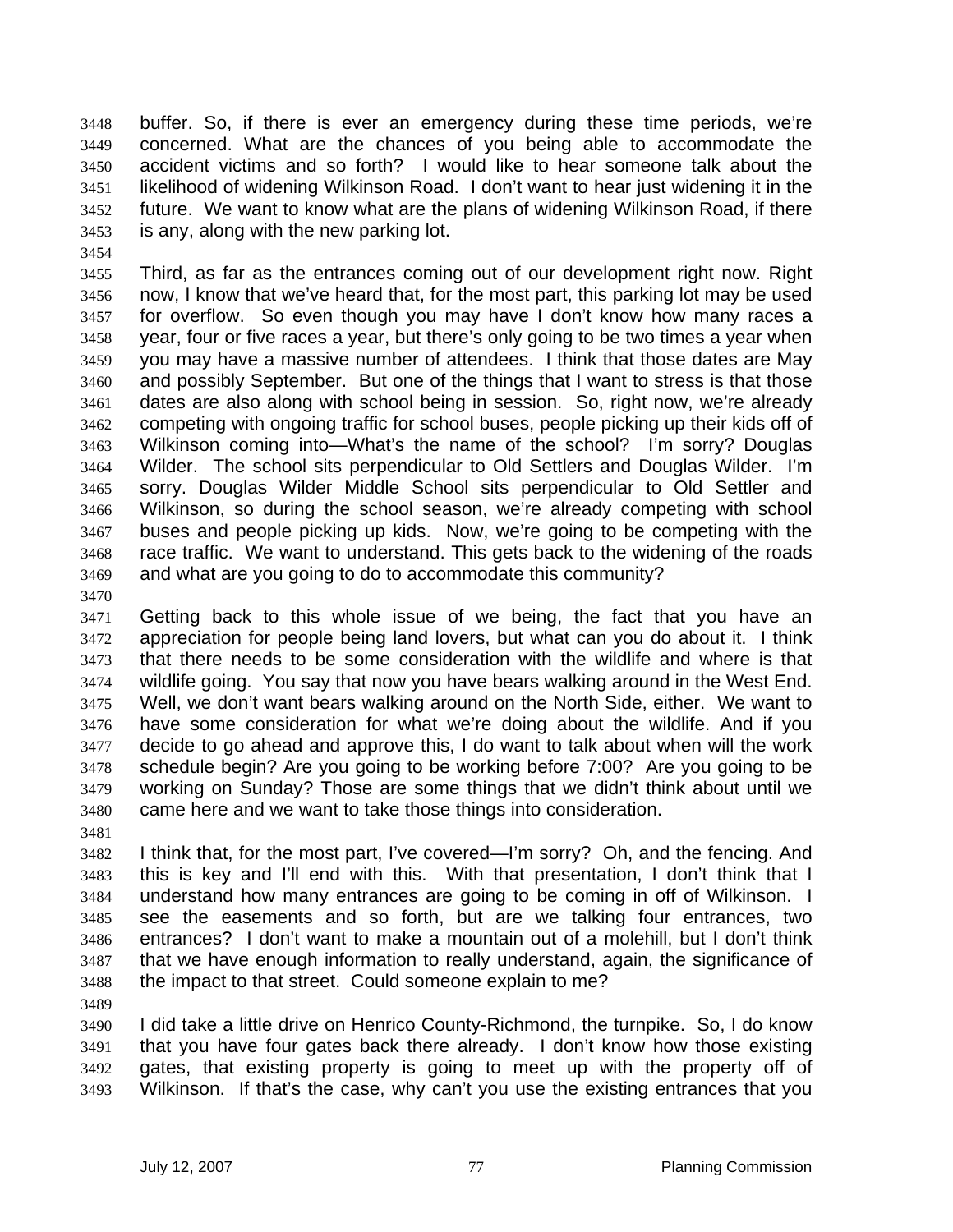have off of the turnpike and not have the entrances coming off of Wilkinson? If those properties are going to back up to each other, then what consideration have you taken to pretty much use the existing entrances? Unlike the turnpike, or whatever it's called, versus our street, the turnpike, it's not a residential area. And it's ugly. All you have are the gates that lead you up to Hanover. But on Wilkinson, parts of Wilkinson are ugly, coming from Azalea up to Wilkinson Estates. I think that's the perception of a lot of people in the area. But we need to take into consideration that we don't want Wilkinson to look like whatever, the turnpike. I don't know how much consideration has been done with that. Right now, it's just concrete with some little unsightly gates that are bordering the property. So, we would like to know how Wilkinson is going to be looking at. 

So again, it would be a shame to Sterling Forest—which is a fairly new community, less than six years old, and again, middle-class homes—to be devalued. I don't think that I'm really ready to say that I'll accept the parking lot at the risk of taking some unsightly apartments. That's not really good enough.

Mr. Branin - Thank you, Ms. Green. While the next person is coming down, which I'm sure is going to be you, - no RV's, Treehouse apartments using it, community concerns for this area, emergency response, wildlife, working hours, and fencing and entrances.

Mr. Golding - Well, here we go again. In 2002—

- Mr. Branin Your name?
- Mr. Golding John W. Golding.
- Mr. Branin Thank you, Mr. Golding.
- 

Mr. Golding - I live in a subdivision that has no exit but on Azalea Avenue. If you're going to church at Shady Grove, it takes you 20 minutes to get out because these people got three hours to get there, they don't give you an opening and all that. So, our neighbor is talking about getting a vest and whistle and one of us get out there and stop the traffic so we can get out there. But when you get across the highway over here and get on the main, I think it's 295. You have to excuse me, I just come out the hospital. I had to make these notes up quick. We have traffic backing up on the interstate—not blocks, but two blocks going onto the racetrack there where it's one-way traffic. Now, this is dangerous. I know you guys are going to vote on this and all that, but I go a little further than this. When you talk about Wilkinson Road, if you've ever driven down Wilkinson Road, it can be made into a four-lane highway. There is plenty of space on either side to make Wilkinson Road a four-way highway. 

2002, I don't know what happened to 2002 when we went over to Henrico High School and you had all these officials from the County and the State and all that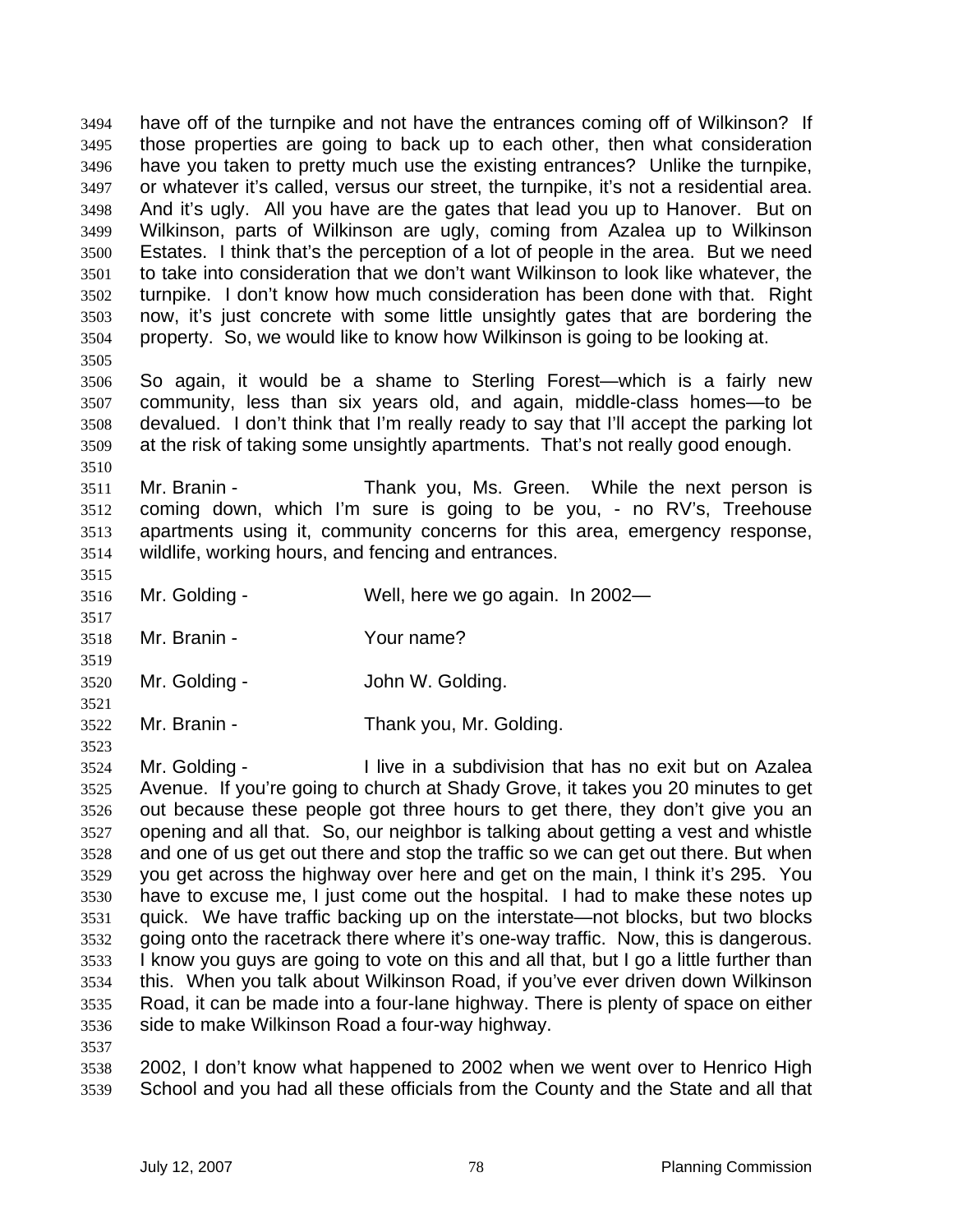talking about we're going to go over here and we're going to widen Henrico Turnpike down here and go to Atlee Road and widen it and put all this drainage in and do away with the traffic and all that. Well gentleman, I waited two years and then I decided I'm going to go talk to the State. The State started giving me all these runarounds and what it cost. They told me I think it was 5,000 for Henrico and 3,000 for Hanover, so I made a point to talk to Hanover, the head of the road system. They said their maintenance for their roads was \$3 million dollars. I might get these words mixed up, my mind is not functioning—But anyways, when I talked to the State in here, the State said every time you guys fool around another year and another year and another year, he was giving me figures on how many more millions this is going to cost. You have a problem coming down that Henrico Turnpike going into Hanover. The traffic is very heavy. It's two lanes. But what upsets me is when the race people come in there, they shut that lane down one way or the other.

My wife and I go to a Methodist church right over there when you come off the interstate there and it took us 45 minutes to get to that church that morning. You're getting traffic now backing up on the interstate. You have on Azalea Avenue, three hours before the races, these people pour down Azalea Avenue and they want to get that parking space, they want to get up in them bleachers. They don't give you an opening. They're in a hurry. And I mean they're killing you with traffic. All right, we're talking about the traffic. Now let's talk about something a little different.

I'm going to have this gentleman come up here and answer a question for me, but like they say in the Boy Scouts, I used to know the answers before I ask them. Over here on Azalea Avenue, you have the flea market. Do you know where the drainage for that flea market, that gravel goes? You know where it goes? Do you have any idea? Jim, do you have any idea where that goes? Well, I had a guy from the County supervisor go out with me three or four years ago and we went out there and looked in the grates. Right there at this here piece of property, right there on the corner right at the end of the property, there's a big culvert there. All these drains run into there. Can you figure close to a thousand—it can vary—a thousand trailers at this racetrack over there, when it's all over with, with gray water, and you tell me these people are going to take their gray water and move it down the road someplace or take it away from there? They're going to release that gray water there. Well, when it rains for the next race, that cleans that gravel out, but it goes down in there. What this parking lot did, they actually come down it with cement trucks because it dug it all out there and they dumped cement in there—I don't know how many truck loads—with trees growing up there. But they just filled it in. So, that piece of property right there is going to have a major drain line going through that piece of property on Wilkinson Road.

When they built the other parking lot, the first parking lot you had up here that they okayed in here, you had a drainage—I can't—It comes up with a different.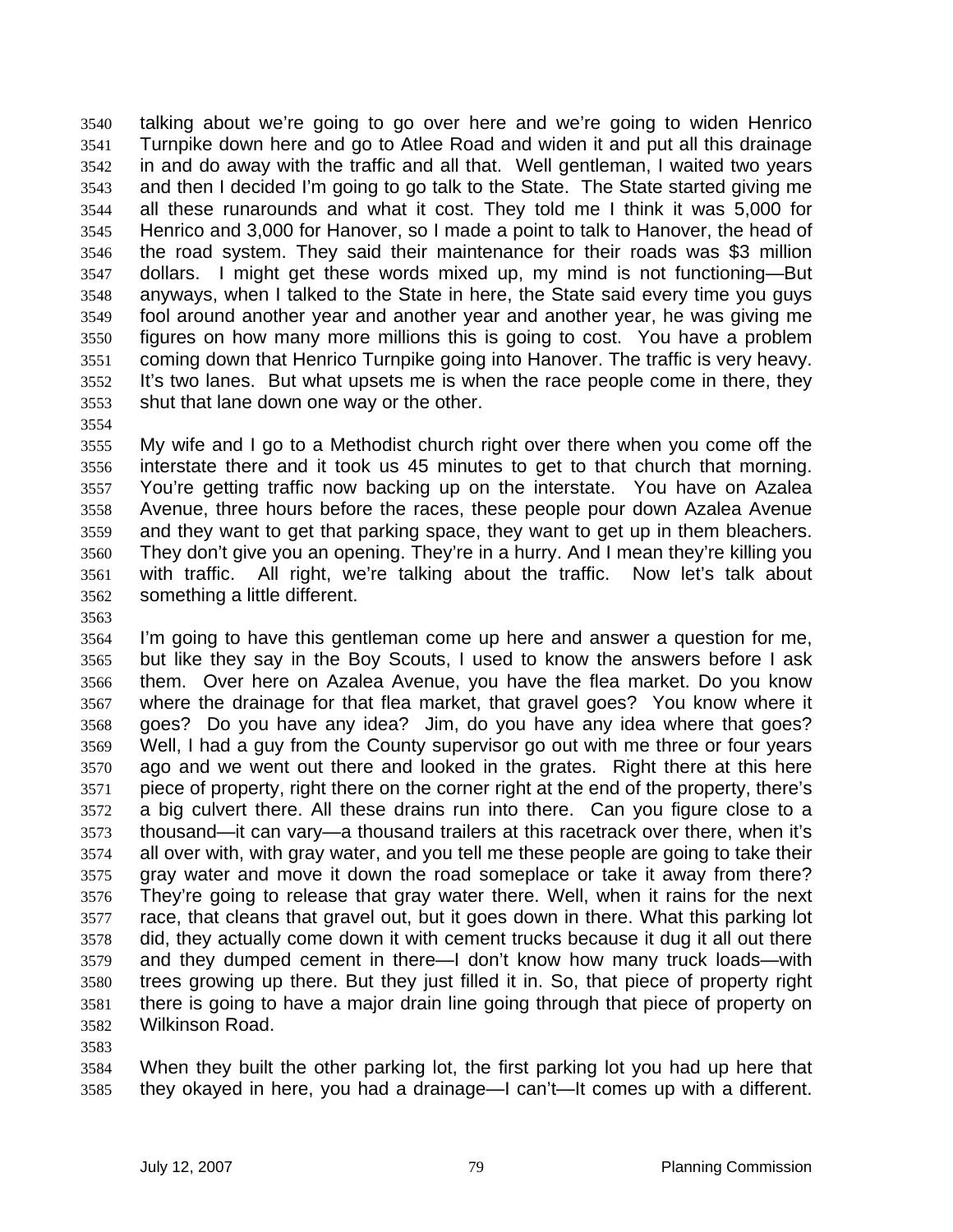[Unintelligible.] But for your overflow, you had one of these little ponds to catch that on your first thing. Then the other parking lot up there by the racetrack, it ran into the flood control waters in there. The last parking lot you put in there, you let the water—You cut out all them trees. Now, I'm going to tell you something. I was a little upset when the Board of Supervisors okayed that parking lot because Charles Peple was a friend of mine. And if you look on the other side of that road over there, there's an historical thing stating Custard was there and all that. Charles Peple at that time, when he okayed it for Recreation and Parks, that it was Indian relics there. It was the worst thing you could ever do because there were embankments and [unintelligible]. I've known that for years because I've lived in that area.

What I'm trying to say is, any time you cut the trees out of an area there—And this is going to happen over off Laburnum Avenue and all that. When you let them make a parking lot, gentlemen, you've got gullies and all that. You can't drive in them gullies. You gotta make a parking lot. You gotta clear all the trees out and all that. So, what happens? When it rains, it pours down raining, I see Recreation and Parks come up here and they don't see no problem. But the last rain we had over there that flooded out Brook Road and took out the car dealers and Virginia Power. Well, you're probably happy because it took out a couple of trailer parks that you never wanted in there, but they're gone now and they can't come back in there again. But you're happy about that. It went in and flooded that whole area. I'm saying that in a flash flood, you have nothing to hold this water back when it runs on down in there.

If you look at the railroad track right in there, if you look on your drawings—you won't find them on your drawings too closely—that acts as a dam right in there. These little bridges that the railroad goes under, and even on Henrico Turnpike are 60, 70, 80 years old. They're not designed to take that flow of water. When we get a bad storm like that, you gotta dam right there. Well, this water on both of these parking lots, and in fact the new one they're coming up with, if they don't put something to stop the quick flow of water—What bothers me is I went over— We're talking about Laburnum Avenue on the other side, because I live in that subdivision there. In fact, some of the people in Richmond, I'm going to have to go back and tell them to take flood insurance out, because there's no doubt in there. If you go down there in Meadowood and just off of Henrico Turnpike, you're going to see signs up there telling you how many feet of water are there. I don't understand how they're going to put a parking lot in that area right there. You have Laburnum Elementary School right there and it backs up to steep hill right there where we're talking about the creek going in there. But you've got Laburnum Elementary.

Did you know you have a cemetery next to this piece of property? I talked to them and they said race days, they have to close the cemetery down because they can't have any funerals. I think this is in the City of Richmond. But I notice your map, they give you this map here, but the racetrack people do not give you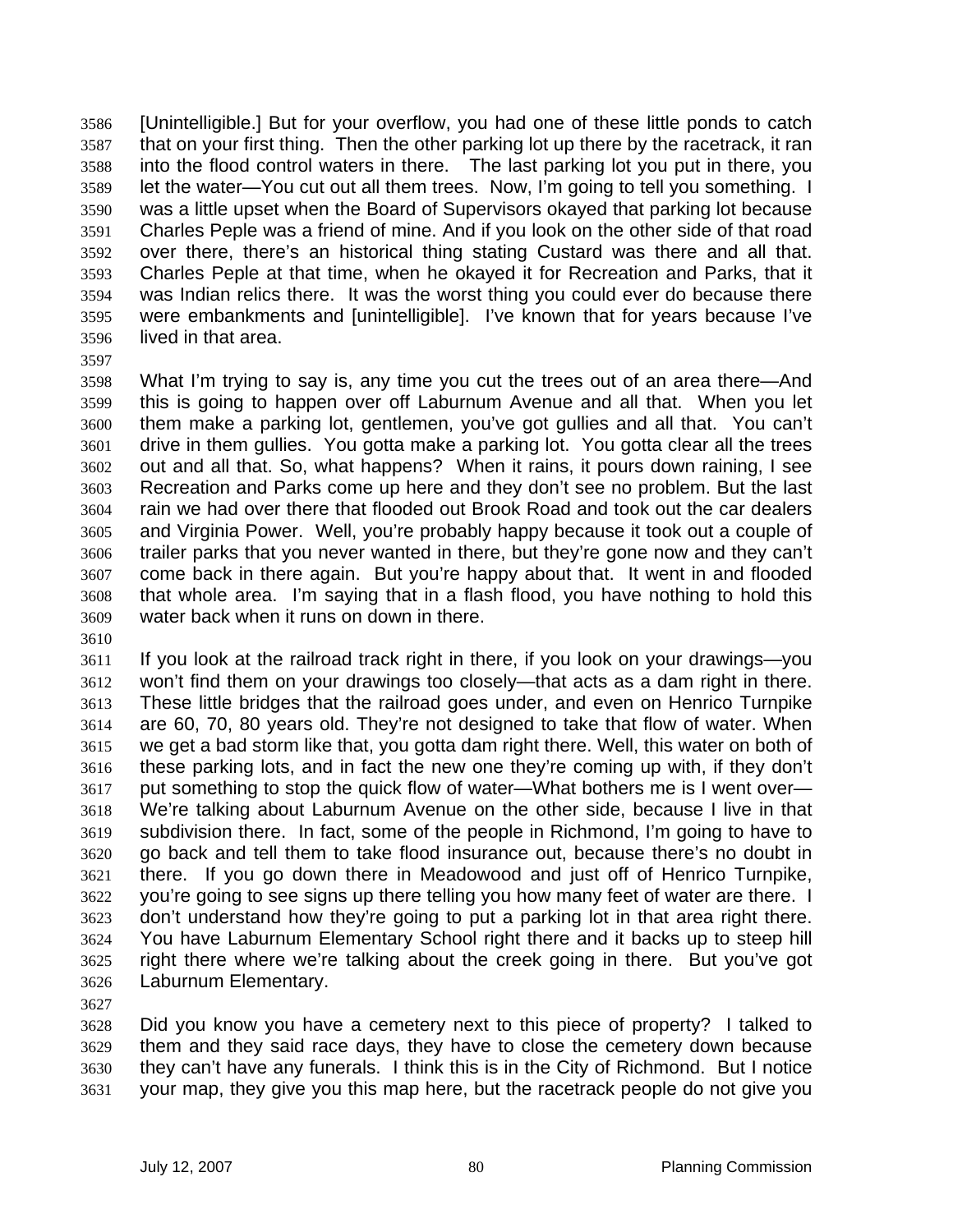the map of Laburnum Avenue. I drove through there and I got a feeling there's 50-foot easement rights to go back in that land in here, which the County requires a lot of time to go into farm land so you can get to it. That's throwing people right into the residential area. I don't know how the parking lot is going to be able to be put on—I'm talking about Laburnum. When they clear that land and fill it in—It's got steep gullies. But they gotta make a parking lot out of it. You're going to have a major problem with flooding in there.

I'll be honest with you, I get them mixed up, the Bay Foundation, the Chesapeake Bay, the State. They are ready for this. In fact, they've warned me the last time when I talked to them. I went down and talked to them. They tell me now that this situation that you're doing right now on Wilkinson Road up in there, I'm pretty sure they're going to be very interested in it because when you start building around the railroad track there, you got a dam right there and that water is just backing up and flash floods. The parking lots do not help it because they run it all there. There's no settling basis or nothing in that, the last parking lot.

Mr. Branin - Mr. Golding? 

Mr. Golding - Okay.

 Mr. Branin - You've spoken 11 minutes. I'll give you one more.

Mr. Golding - All right. Well, I think my—I'm real proud to see my supervisor here today.

Mr. Branin - To recap, we're looking at Wilkinson Road, when is it going to be expanded; Henrico County Turnpike, is it a State or a County road; flooding concerns; and gray water concerns.

Mr. Golding - Right. 

3664 Mr. Branin - And traffic.

Mr. Golding - What they call wetlands on your drawings—In other words, your drawings show all of this back in there. I don't see how they can make parking lots out of this. It looks good on paper, but. I see from the State, there are a lot of wetlands. 

| 3671 | Mr. Branin -        | Wetlands. Got it.                      |
|------|---------------------|----------------------------------------|
| 3672 | 3673 Mr. Jernigan - | They're not back there.                |
| 3674 | 3675 Mr. Golding -  | Huh?                                   |
| 3676 | 3677 Mr. Jernigan - | They're not back there. It's 64 acres. |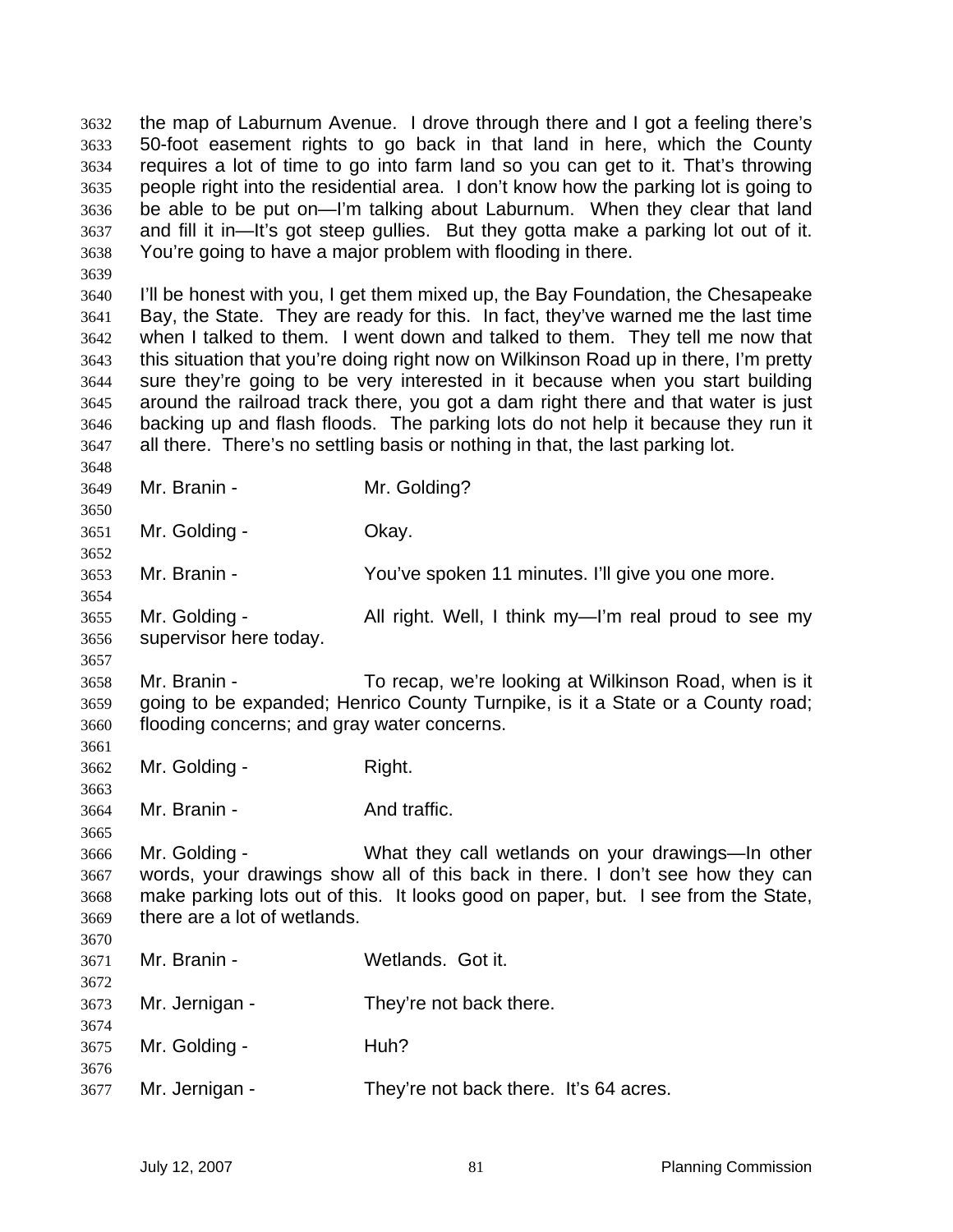Mr. Branin - Okay. We have— Mr. Golding - Oh, by the way, Recreation and Parks puts down it's no problem. This last flood, they had eight feet of water running through their building in there, just to have some kind of record to show you what can happen. Mr. Branin - Thank you, Mr. Golding. Sir, I know you want to speak and I'm going to let this gentleman speak even though [unintelligible] time. Mr. Archer - Let Mr. Stokes speak because he called me earlier today. Mr. Branin - He's been making a motion to speak, so I was definitely going to let him speak. Mr. Archer - Okay. Mr. Branin - Sir, just state your name, please. Mr. Stokes - Mr. Chairman, Commission members, my name is Charles Stokes. Once I got this letter— Mr. Vanarsdall - Mr. Stokes, you can raise that mike, if you want to. There you go. Mr. Stokes - My name is Charles Stokes, Sr. I live at 511 Fayette Avenue, which is one of the properties that was notified in regards to the hearing tonight. I'm here not representing an organization, but as an individual. I came for two reasons. Number one, I had sort of a mixed emotion when I got the notice because, number one, I think that the race is a good thing for Henrico County. I think it's a good thing for the state of Virginia. My hunch is that this will continue to grow until it's in complete competition with Charlotte, North Carolina, with 150,000 fans. My concern are two things—one, and then I have a question. If I had to come down on one side, I would be opposed. I would be opposed because I know for a fact there are at least four or five families, well, veterans like myself. I served in the military. Because of this service, I was able to get the GI bill, which I was able to purchase my home on the corner of Fayette and Richmond-Henrico Turnpike. Across the street from me lives a Purple Heart veteran. There are at least three or four other families that are military persons, who have military background. It looks to me like they're not being given any consideration at all. This is where we raised our families. I've lived at this spot for 27 years. It looks like more consideration is being given to the race fans than is given to people who have been residents here. We're going to have over 200,000 military people coming back from Iraq and a lot of them will be like me,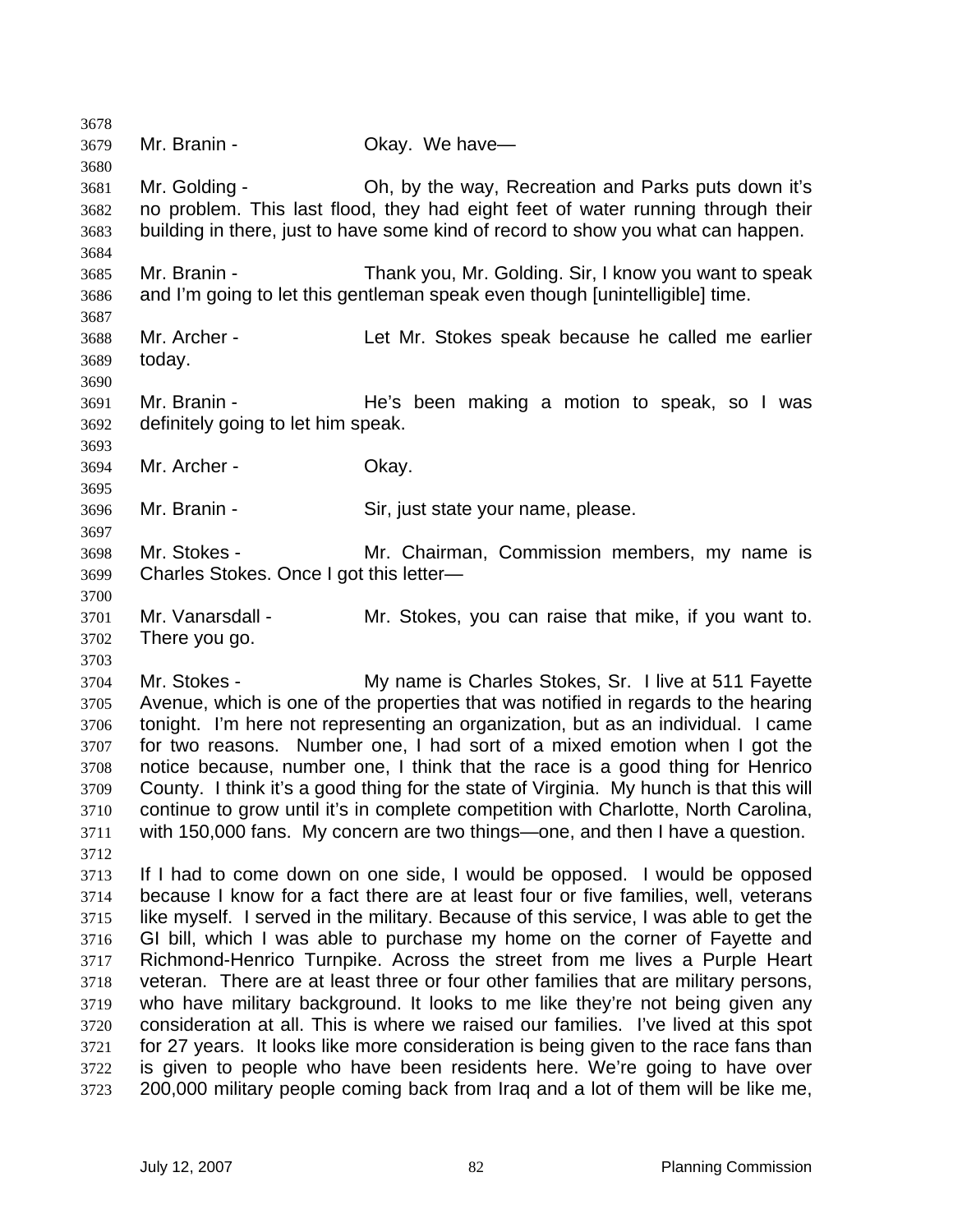looking for a home, a place to settle, a place to raise their family, and to enjoy the American dream. I think that we should always be mindful of that and understand the sacrifices that they made and their right to be considered, as well as the race fans.

The next thing is, when I spoke with Public Works last year, I was told that they had two ideas to bring a five-lane road—one off Carolina and one off Richmond-Henrico—and these were going to connect with the 295 to give faster entrance and exits by changing the middle lane, which would be a transit lane. Inbound, it would be one way and then at the end of the race, it would be outbound, and that would facilitate moving the race fans out to the interstate highway. I think, in principle, it's a great thing. My question is, is this still on the drawing board or has this plan been scraped? If it's coming up Richmond-Henrico, where will it stop? How far into the southbound lane would it continue? Last year, they told me it would stop at the base of the hill, if they did use it, the five-lane highway. I was certainly concerned, being on the corner there, that I'll be able to speak to the fans when they pass by my window, coming inbound and leaving. I'm concerned about that roadway and I'm concerned the impact it would have on the residents who are already impacted by the fans over there and the traffic. Certainly, we want to accommodate our visitors, but please keep in mind that we have families there that have been committed to living and enjoying the American life right in Henrico County.

That's my comment. I thank you for listening.

Mr. Branin - Thank you, Mr. Stokes.

Mr. Emerson - Two more in the back, Mr. Chairman.

Mr. Branin - I see it. Mr. Archer, do you want to—

Mr. Archer - Is there somebody else who wanted to speak? How much time have we, can they—

Mr. Branin - We have spent 28 minutes, sir.

 Mr. Archer - Ma'am, you all can have a minute apiece. We have gone way beyond.

Ms. Lindsay - Mr. Chairman, Commissioners, thank you. My name is Dolly Lindsay. I live at 8012 Moss Gate Court. Those are my neighbors. I just want to reiterate some of the things they've said. I won't go over everything because this was lengthy. I do want to address the children. I'm a principal and I think about the children all the time. In that area, Sterling Forest Parkway, we have the baseball field, we have Douglas Wilder Middle School. The access at the last racetrack, you could not get out of Sterling Forest Parkway onto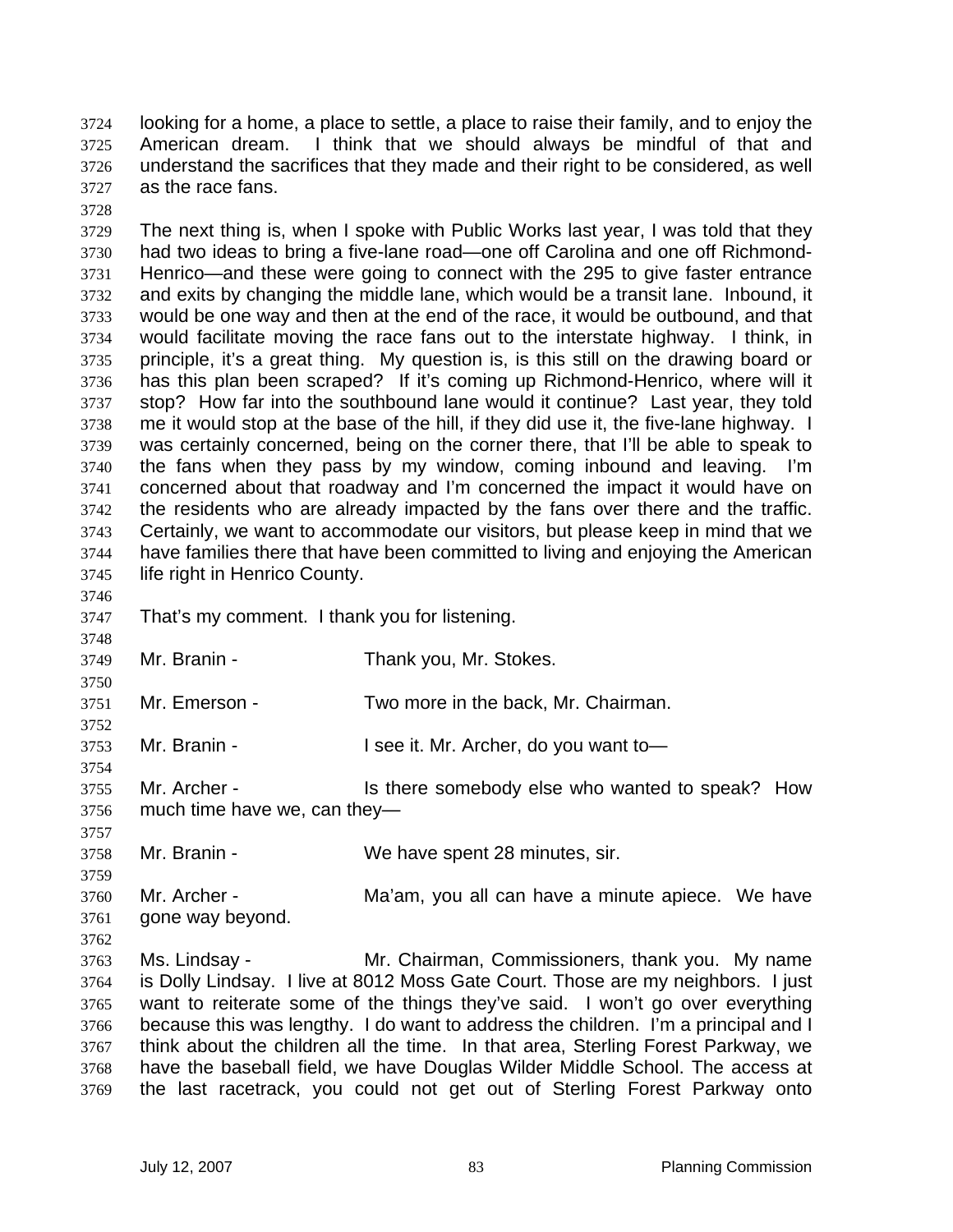Wilkinson. People cut through and went through Diane Lane, so Diane Lane was backed up, along with the baseball people that were playing with their children. Children were in the streets. You couldn't get out of your subdivision for 25, 30 minutes. We had backed up Wilkinson; we had backed up Diane Lane. People couldn't get in or out, and we had children all around. I have some major concerns. Please address the traffic and address the children, along with the other things that our president said today. Thank you.

- Mr. Branin Thank you.
- 

Mr. Archer - Thank you.

Mr. Lindsay - Good evening. My name is James Lindsay. That was my wife speaking. I'll be real brief. I just want to make one key point. We're homeowners that really want to make sure our appreciation doesn't depreciate over the upcoming years. What's really important, what one of the members said, when you talk about an apartment complex and the parking area, the only element that you cannot anticipate is the fact that alcohol is going to be part of that parking area. It's going to be part of the area. I'm a race fan myself, but I'm going to tell you what. When the guys start drinking, I get out of their way. If you try to mix alcohol, race fans, that have no ownership and no care responsibility for nothing but having a good time, combine that with a residential area of apartments, it's a time bomb just waiting to happen. At night, whether they're sitting there barbecuing or whatever the case may be, their paths are going to cross and there are going to be some issues. We hope there isn't, but when alcohol comes into the picture, all bets are off on what happens with that. The only thing I would say is that if there is a possibility of considering property on the Meadowbrook or Meadow Bridge, I know there are some parking areas over there, some satellite parking where they bring the satellite trucks up in that way. I just think that that area is critical in terms of combining that residential area along with race fans. Race fans are good people, but when you have drinks and a late night and a lot of travel, along with people that are frustrated by the parking and driving and accessing their homes, that's a time bomb waiting.

The other issue I thought was really critical is during the non-race issues when that parking lot is empty or not being used, it's a feeding ground for young teenagers. You can't secure that area enough unless you put a wall around it. Sure enough, there is going to be an area where they're going to conglomerate and something's going to happen where it's going to be a festering area for crime. You can't protect that area anywhere near you think you're going to do that.

The other part I want to know is just what was presented financially that made that area so attractive. What type of windfall or financial windfall does a city gain by putting it there versus any other place on Meadowbrook, or Meadow Bridge? There has to be consideration, the human factor, rather than the dollar.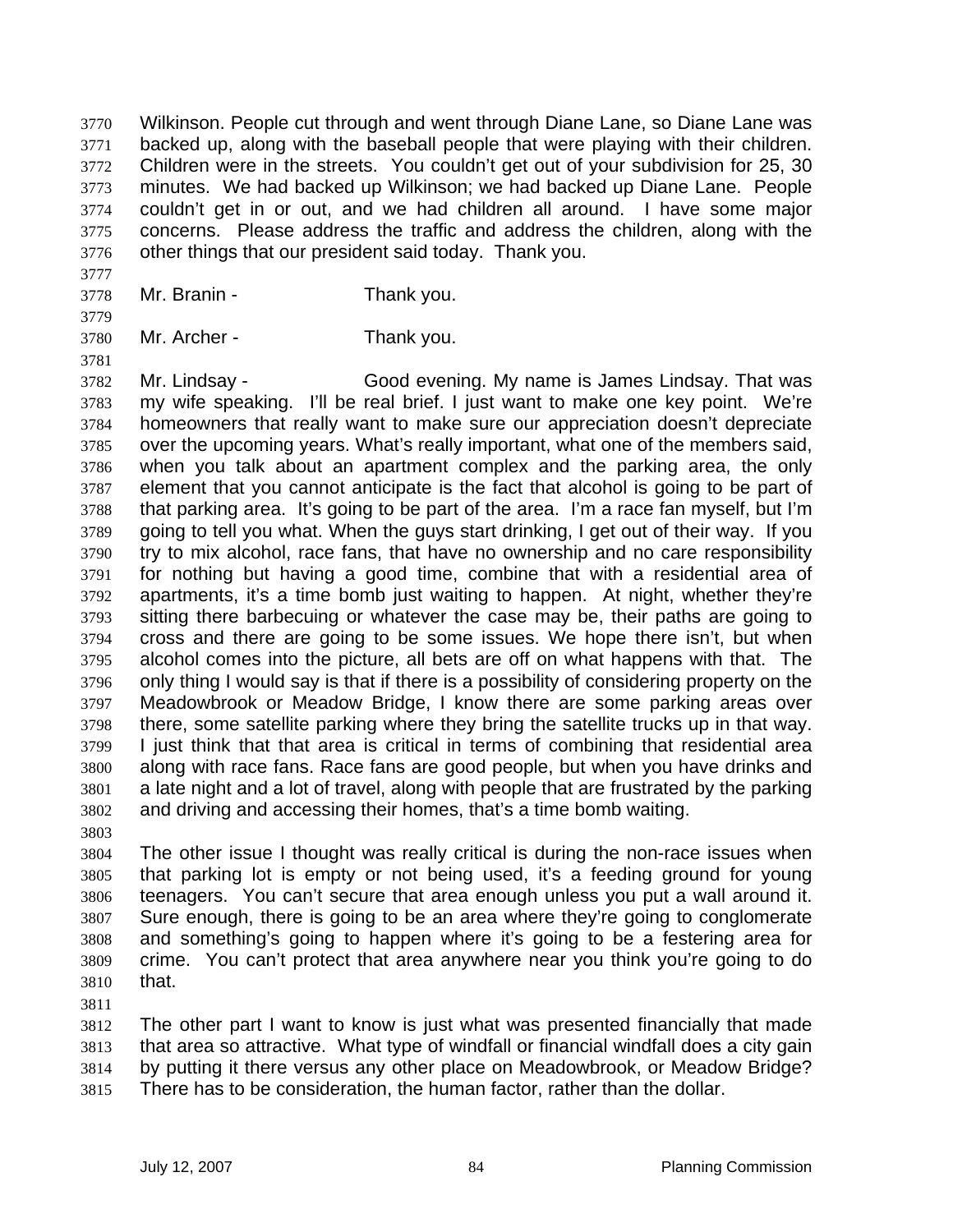I'll leave it at that. Mr. Branin - All right. Mr. Lindsay, thank you for speaking. Some of the things that you brought up have already been addressed. The one thing that's different is alcohol and the space between residents and race fans and the human factor. The applicant? Are you ready for the applicant? Mr. Archer - Yes sir, Mr. Condlin, and you have to address all those issues, sir. Mr. Branin - Mr. Condlin, do I have to review them, or have you been taking notes like you should? Mr. Condlin- I didn't take notes. After I heard you were making a list, I didn't. Mr. Branin - I figured. Mr. Condlin - You do a much better job than I do. I am not going to be able to address all of them because I know we have Mr. Foster here to answer the road improvement plans for the future. Mr. Vanarsdall - You're going to run out of time if you try. Mr. Jernigan - Can I ask one thing before Mr. Condlin gets started? How many days out of the year does this affect you? [Off mic] - Right now, we don't know because the understanding that we have for the most part is that it will be used as an overflow, supposedly, because I'm not really sure [unintelligible]. There are supposedly only two races that would require that parking lot area will be impacted. So, as a result, you're going to have two weekends, but you're going to have two weeks at least leading up to that weekend. So, you're looking at a minimum of 14 days. Mr. Jernigan - I'd say six at the max. [Off mic] - Well, [unintelligible]. People usually come in for the big races the week before. We've already experienced that with the satellite parking that you have near Burning Bush at Azalea. At any rate, for those two races, we are impacted the entire [unintelligible] that three-day weekend. So, it's not six days. So, I don't know if you life over in my area, but it's not six days. **[Off mic] - [Unintelligible.]**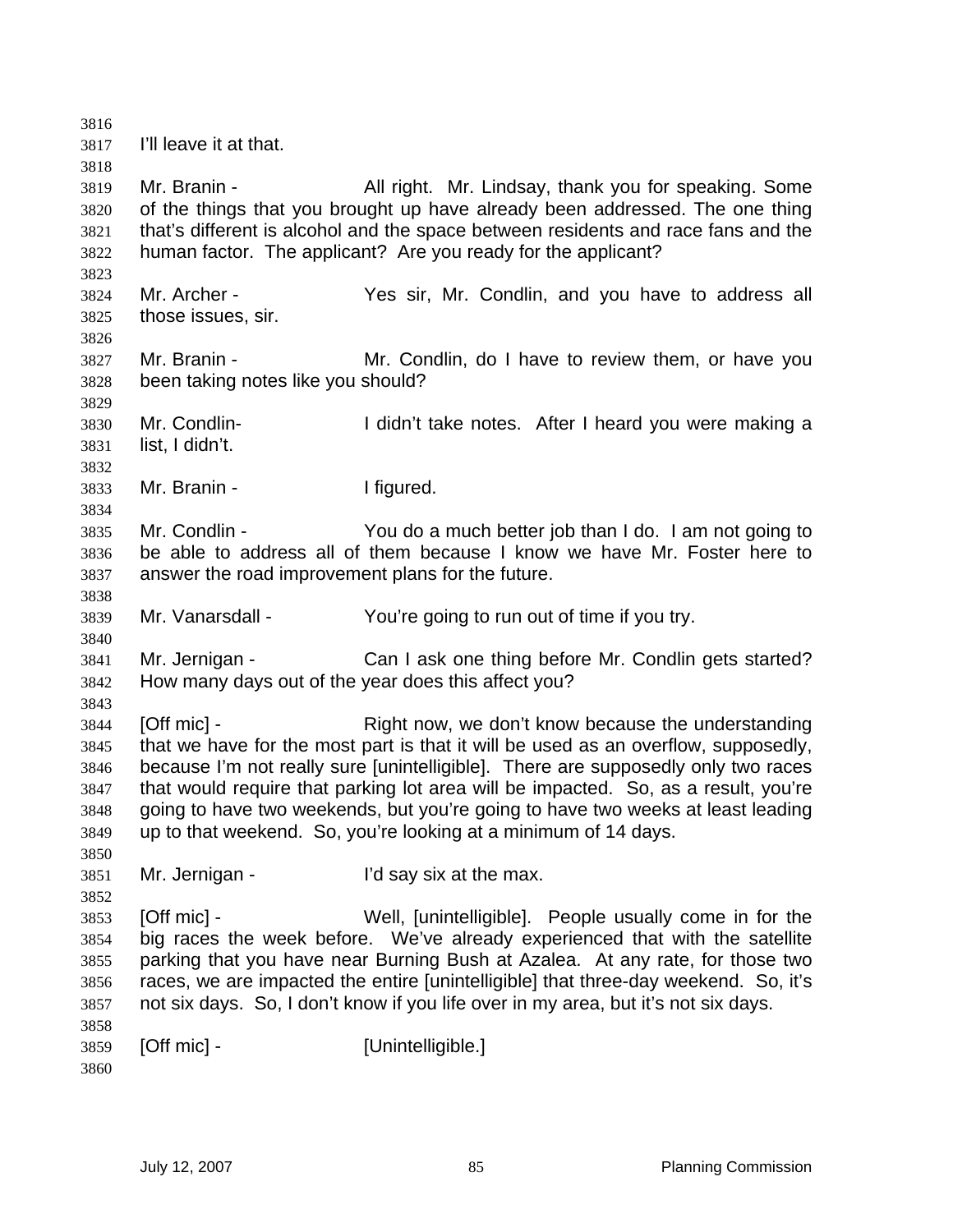Mr. Branin - Ma'am? Ma'am? The reason I'm saying this isn't to give you a hard time or anything, but we have to have all of this for public record. When you speak from the crowd, we don't get it on tape and we have to have it recorded. If you do want to speak, I applaud you. Come up. But you have to speak at the microphone. Okay?

Mr. Jernigan - She said 14 days is what she feels. That's what I was looking for, a number. That's all right. You're okay.

Mr. Branin - Yes ma'am. And if he does ask a question, feel free to come up. But I need to get it on the tape, that's why. No, I got it now. I wrote notes. Mr. Condlin.

Mr. Condlin - Before we answer the questions, I did want to clarify a couple of points that I think will go at least a little way towards some of the themes, the concerns of the residents as they go through.

As you know, Richmond International Raceway holds the NASCAR events. There are two events, in the spring and the fall. This parking lot would be used for—in addition to the parking lot that currently exists, that is used for and on behalf of RIR—for the overflow events for the Saturday evening race for NASCAR. That's where the expectation is to go with this, for the ability for that weekend. It is true for that weekend. But the expectation is to go, of course, with—Friday night there is a race and it's usually at half capacity. Saturday night is at full capacity and that's usually where the trams start, on Saturday night for that event and for the overflow parking. The intent is for this to be a gravel and grassed area, just like the other parking lot that's adjacent to it. Of course, there'll be concrete or asphalt aprons, depending upon requirements of the County and VDOT to get off the public roads onto the land. 

Mr. Branin - Mr. Condlin, so you're saying this is a grassed parking lot?

Mr. Condlin - With gravel aisles.

Mr. Branin - With gravel aisles.

Mr. Condlin - Yes. Yes sir. Richmond International Raceway has been in existence since 1949, has worked with the neighbors in the past. International Speedway Corporation, since buying it, has worked very hard to work with the neighbors and with the County to accommodate traffic and continue to work. As part of their accommodation and working with and trying to make this a better area for everybody, including experience for the race fans, but also for the residents, they've continued to have monthly meetings with the residents, with representatives, with calls that have been made, and continuing that, an invitation open to the public. They've also met monthly with Henrico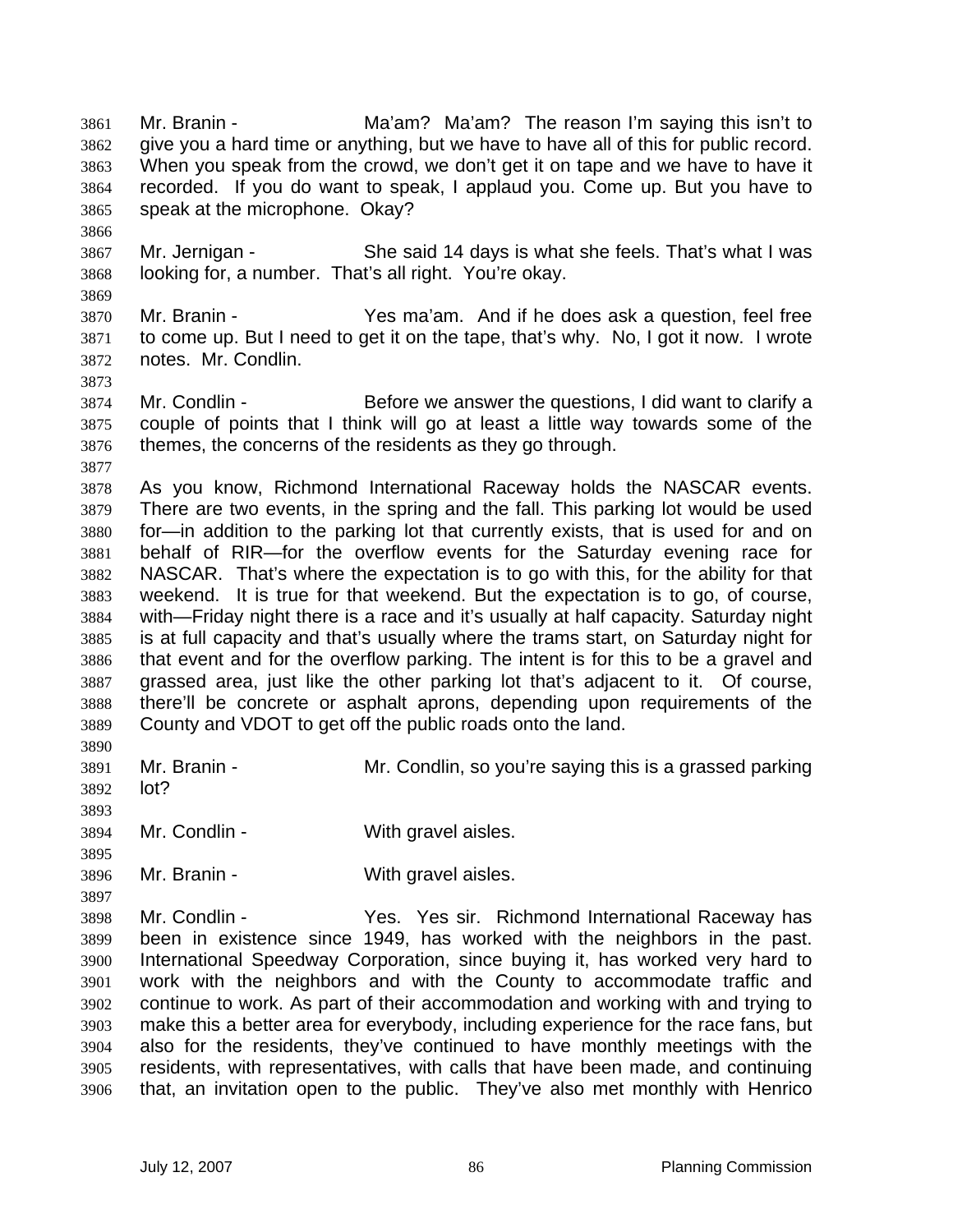County, with Public Works, and with the police to talk about the procedures and the mechanics of how we can make this a better experience during the race events, because we know it's a great impact. We know that this entire area is impacted because of the amount of traffic that comes and goes. As a matter of fact, in the last race, it was brought up, in fact, about Sterling Forest and extending the police officers up to be able to allow for the residents to get in and out of Wilkinson Road better because that was a complaint that was heard that had not been heard previously. So, that was something that they're looking at addressing through the police officers and placing them there.

All in all, I guess the message I'm trying to get across is that International Speedway Corporation, which owns Richmond International Raceway, does really very much want to work with the residents and continue to meet with them on a monthly basis. Those that have been immediately surrounding the raceway had, in the past, in the far past, a bad experience both through the raceway races, but also with the traffic. Through that, I think we've put in a lot of improvements in our procedures based on the comments of the residents through these monthly meetings and continually updating our procedures.

- I have with me Jay Lafler who is a representative of the owner who owns the apartments across the way, to the extent that we need to speak to that. I also wanted to introduce Roger Rodriguez from Timmons who will handle any engineering and storm water questions to the extent that we get into there. I also have with us Jeff Hedrick from Richmond International Raceway. As most of you know, Doug Fritz, who is president of Richmond International Raceway, would have been here, but with the tragic airplane accident with the spouse of one of the NASCAR officials, he had to fly down for that funeral. That would occur tomorrow. So he would have been here otherwise. But Jeff can certainly handle any questions that we have.
- 
- The last point I would like to make is that of the 227 acres that we're asking for. We're rezoning and the reason we're rezoning 60 acres is because that's where the wetlands line goes. That's all we're talking about using. And of that 60 acres, we're talking about approximately 36 acres of useable land. The reason for that is that the County, as is consistent with what was in the other case, is requiring a 45-foot buffer. The landowner, as represented by Mr. Lafler, actually retains a 200-foot buffer. All parking will be 200 feet off Wilkinson Road, based on the zoning application. You can see we've got these odd notches that go through here. The reason for that is because the owner is actually retaining ownership of the 200 feet. It's not just a buffer that we're creating and assuring. It's not part of the rezoning application. It's saying A-1 and we're not allowed to use it for parking purposes at all because we won't own it and it's not part of this application. That's further assurance.
- 
- With that, I'll be happy, if you want to start running through the questions.
-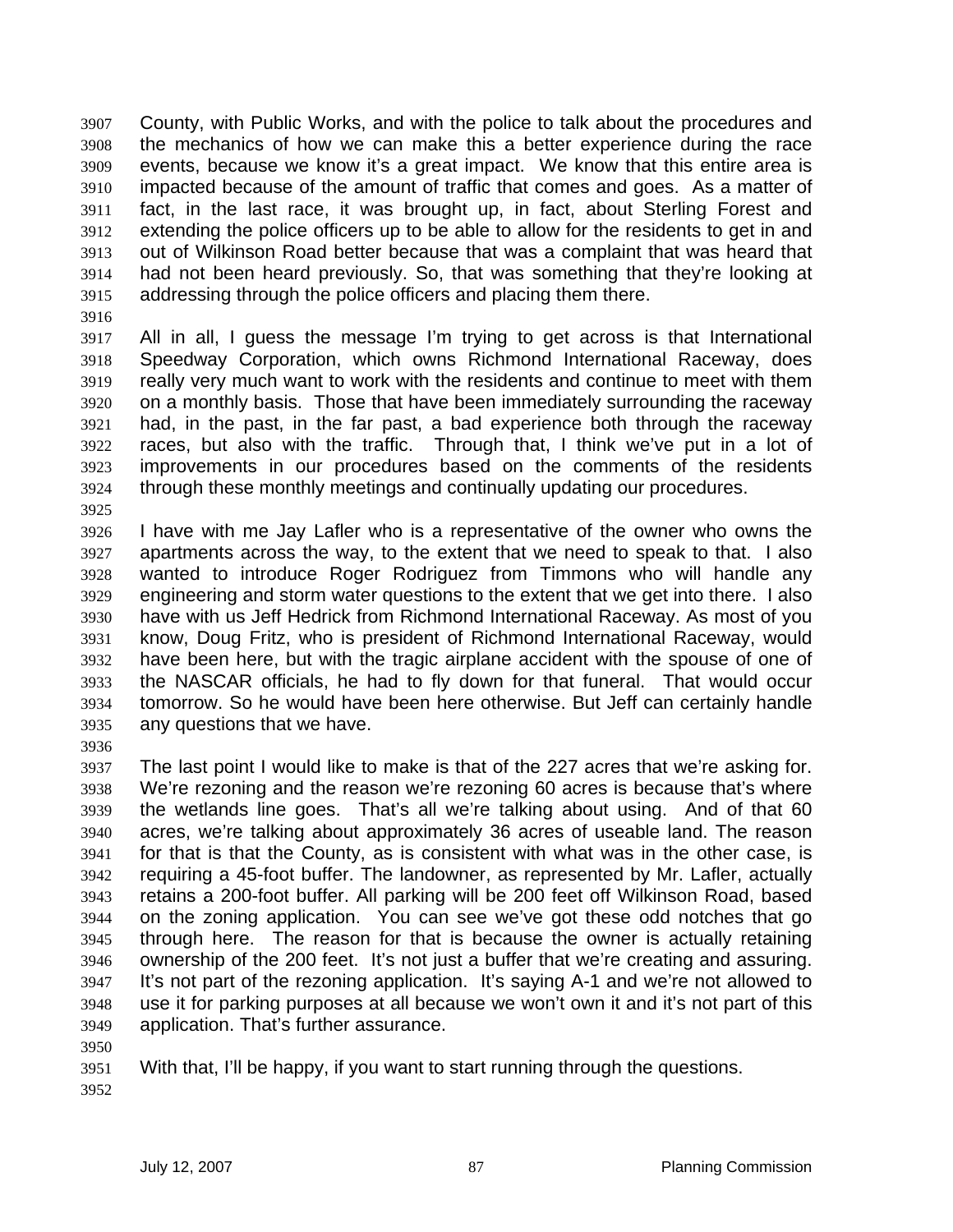Mr. Branin - Absolutely. Mr. Archer, do you have any questions before I start?

Mr. Archer - Yeah, I do have a few. Mr. Condlin, there was mention made of the number of accesses onto Wilkinson Road. Do you want to address that, please?

Mr. Condlin - Yeah, absolutely. You can see that we've got, for a lack of better terms, four areas that we've got showing here. Eight-five one through the, I think this is the main access that goes directly across from the apartments. Since meeting with the Department of Public Works—again, Mr. Foster and Mr. Rodriguez are here if they want to correct me or amplify this. That's going to be the one main access that we're certain of. We have reserved from the owner four access points. We will only have two open at any one time during the race. The idea was that Public Works may ask us, depending on operations and the flow of traffic—As we go and look at how a race event occurs, currently, we're planning on this middle access and the northern access. These would be the two access points. If, based on the experience of Public Works, the police and RIR, that maybe we should close this top one and open one of the others, that's why we reserved and asked for the application to be able to have those in the future, to have some flexibility in that. At any one time, we'll only have two access points during the events onto this property.

Mr. Archer - Can you also explain how the shuttle trains would transport traffic from that parking lot to the existing parking lot and then to the racetrack.

Mr. Condlin - One of the requirements in the conditions that have been provided in the PUP request is that we would provide a pedestrian access plan. We have done that in the past with every application, and actually with every race. We, again, get together with Public Works and talk about the access. We have a tram. There's a tram stop here, another here, and another one here. Currently, that's primarily pedestrian. They operate to get folks to the tram stop. What we've proposed is we're providing pedestrian access from—again, this is the parking area that would be existing that we're proposing—pedestrian access ways that would be roped off and secured to be able to get through to protect the pedestrians to the tram stop. There are a number of variations. Again, they don't want to have a lot of tram stops. We go over this with the County and we come up with a plan for each and every race. For example, this one goes directly to RIR, but there's another tram that goes from here to here to drop people off and pick people up as they go to the wrong location. That's primarily how we're dealing with pedestrians so folks aren't walking along Wilkinson Road. We actually had a meeting with Mr. Lafler's group and the police officers' concerns about how we were going to operate along Wilkinson Road. There are police officers that are going to be stationed at those main entrances, making sure pedestrians are going the right way. Richmond International Raceway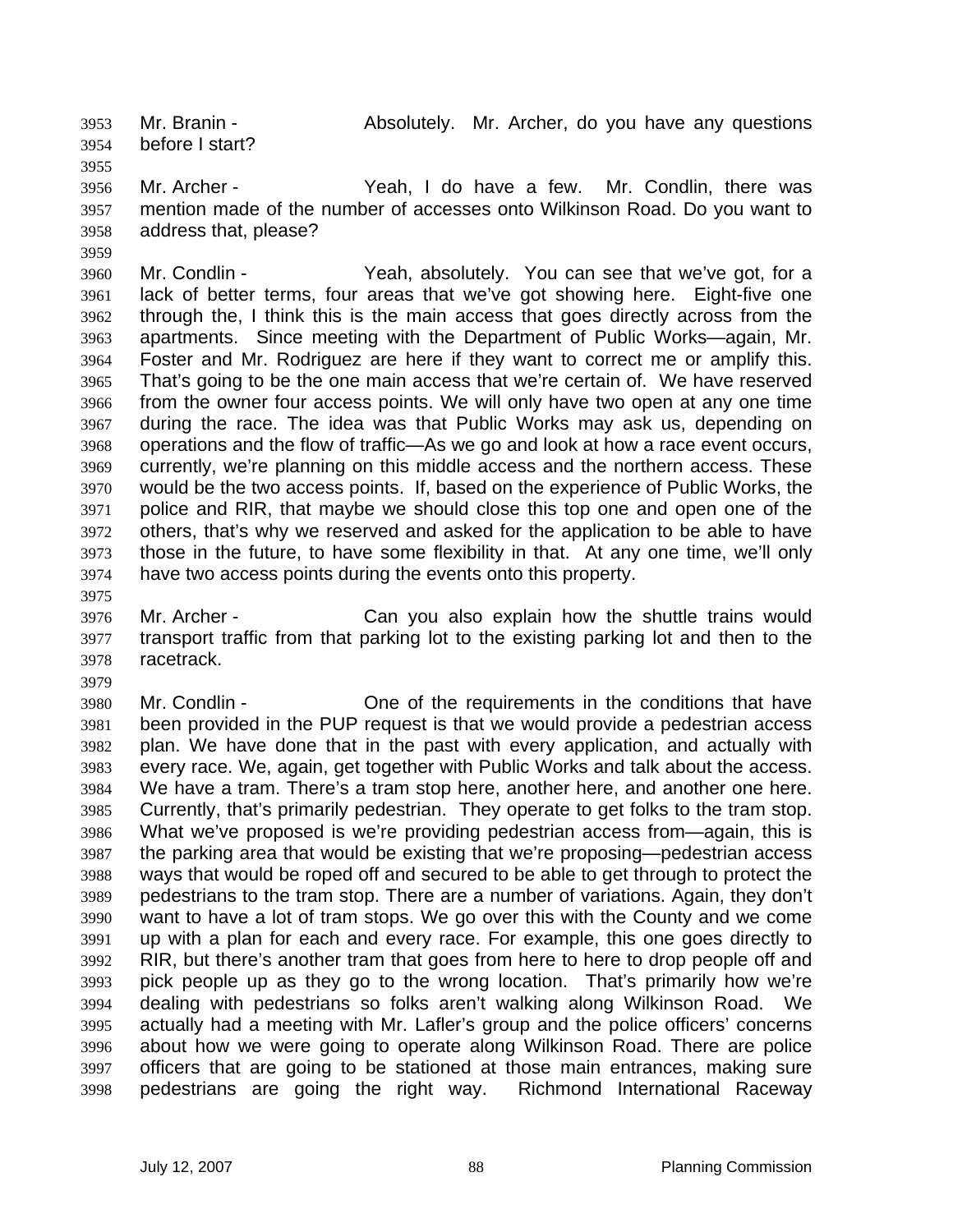employees will also be at those locations, pushing people towards the tram stops so they're not going on Wilkinson Road.

Mr. Archer - Okay. When we met in pre-meeting, I think it was mentioned that the effect of this zoning, if it should pass, should in some ways serve to alleviate traffic on Wilkinson Road that would be passing through?

Mr. Condlin - Otherwise, there's no access. These folks would get on here, would be able to travel to get immediately onto here and park here, as opposed to continuing to drive in the various other areas. It's providing for additional parking opportunities for folks that are driving around looking for opportunities. We're not asking for any increase in seats; it's really just increasing the parking area.

Mr. Archer - Okay. What about RV traffic and what about the extended stay in the parking lot?

Mr. Condlin - When it's not being used for the NASCAR events, it will be secured. I know one gentleman asked about the teenagers getting onto that site. I was a teenager once and if there's an open spot, whether it's wooded or otherwise, they tend to go on it. This will be secured. RIR does check on all their parking areas. Their offices are right there as well.

Mr. Branin - Mr. Condlin, how will it be secured?

Mr. Condlin - There are gates that go across so that vehicles can't go on there. Certainly, someone can walk on there, but the gates will be across the apron, the entranceway.

Mr. Archer - Someone also mentioned the fact of construction of the parking lot. One of the concerns was that they did want the construction, if it occurs, to being before 7:00 and none on Sundays. Is that a problem to accommodate?

Mr. Condlin - No, it's not a problem and, quite frankly, we're very secure in that. It's such limited construction, quite frankly. We're talking about the aprons and the gravel, the gravel aisles. Also, we're a quarter of a mile. When you add in the 227 acres and we're asking—It's 180 acres back here. It's almost a quarter of a mile, four-tenths of a mile, excuse me, from this location to the homes that are north of here. That shouldn't be a problem at all. 

| 4040         | Mr. Branin -<br>$4041$ you said— | Did you answer what type of parking it was? I know    |  |
|--------------|----------------------------------|-------------------------------------------------------|--|
| 4042<br>4044 | 4043 Mr. Condlin -<br>paved—     | It would not be extended stay. It's not going to be a |  |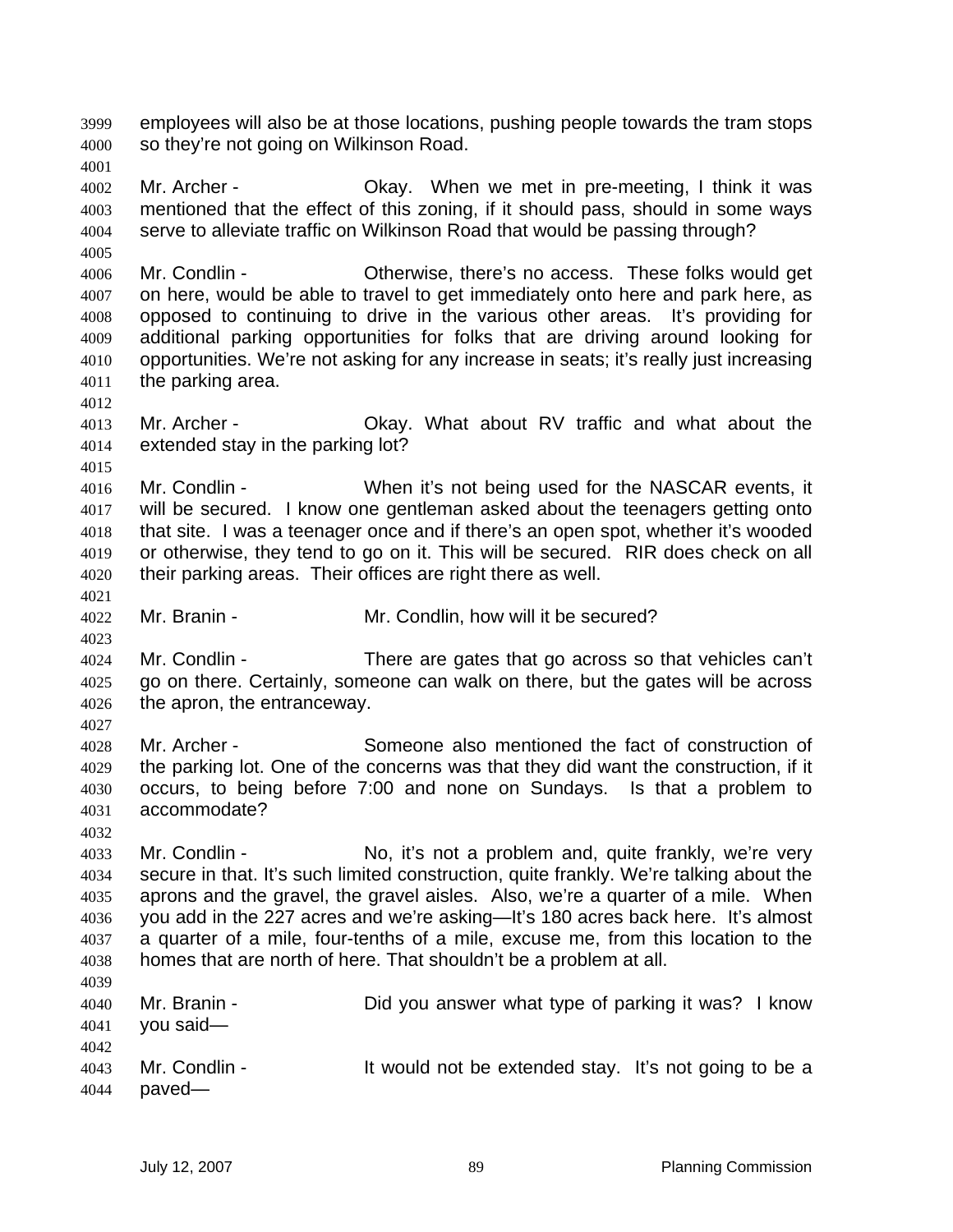Mr. Branin - It's not extended stay. It is not RV.

Mr. Condlin - It's not paved. Now, the question is, is it RV parking or will we be providing RV's. At this point, we'll park on there just like a car would. It would be daily parking.

4052 Mr. Branin - It's not an overnight parking.

Mr. Condlin - It would be open for the most part two days maximum, or two nights from that standpoint. I didn't say it wasn't overnight. It's primarily intended—They do have specified RV areas from the flexibility that they're looking for is to be able to provide both RV parking. I know there was a concern about—

Mr. Branin - Mr. Condlin, first you said that there will be no RV's because it's not paved.

Mr. Condlin - If I did, I misspoke. I didn't say that there wasn't any—I didn't mean to say that there wasn't any RV's. There will be RV parking there. The intent is not to keep—If someone drives up on the day of the race and wants to park their RV, they would be able to park there. They would have the ability to park there, is the [unintelligible] intent. There's also the ability to be able limit it, the overnight parking, to the days of the events that they're allowed pursuant to the Provisional Use Permit. So, there would not be—I was trying to address the extended stay issue, that there would not be week-long parking, there would not be parking outside the day of the events for RV's. There have been problems in the past with—There was a gentleman that asked about the flea market and some of the other parking that occurs during the week. We can't control parking on property we don't own. The flea market is separately owned, it's not owned by Richmond International Raceway. That's the same with a lot of the other facilities. We know that a lot of that occurs otherwise, but currently with the RV parking, we would limit it to the date of the event, that otherwise they're allowed the days and evenings of the event.

Mrs. Jones - Can I ask a clarification? 

Mr. Branin - Absolutely. 

Mrs. Jones - Okay. I'm not a race fan, so I'm sorry to ask real basics here. You have two events that are the major events and those are the ones for whom you feel the need for this new parking.

Mr. Condlin - Yes ma'am.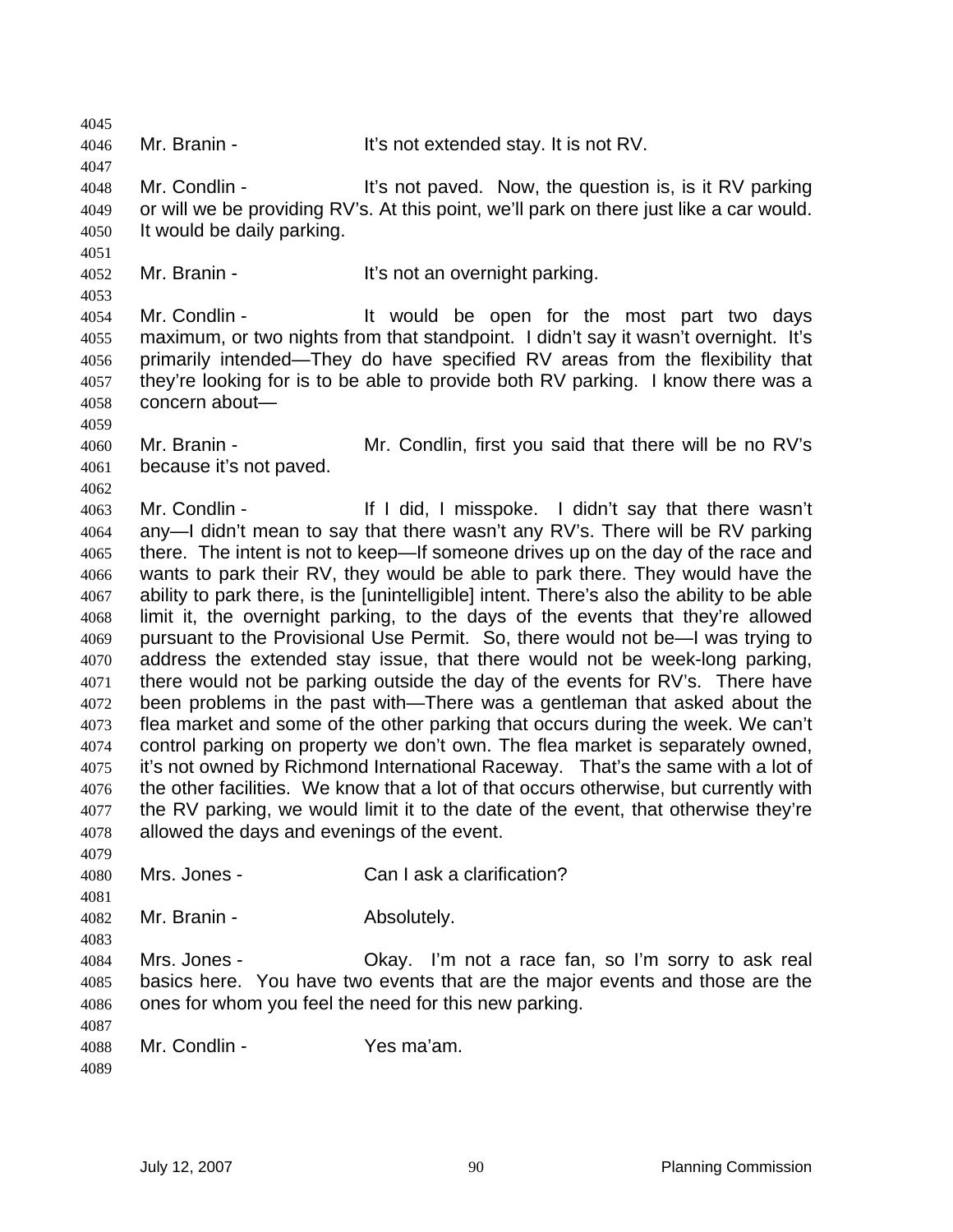Mrs. Jones - However, it will be an open and used parking lot for all events at the racetrack. Is that correct? Mr. Condlin - The racetrack, pursuant to our Provisional Use Permit, is limited to eight events for this parking area. Mrs. Jones - Right. And all eight will have access to this lot. Mr. Condlin - From an operations standpoint, it would only be during the two events. There's no intent—This is farther away. We don't have the 4100 trams going on. It's only during the two NASCAR events that they're allowed, that we would plan on having this open. Mrs. Jones - So, it will be closed off and inaccessible except for the two NASCAR events. Mr. Condlin - Right. Which are three-day events each. Mrs. Jones - Okay. That's the first thing. Secondly, is there any kind of separation between the RIR property and adjacent residences in other areas that you would then mirror in this parking area? Mr. Condlin - We have a 45-foot buffer along Wilkinson Road, which actually, that's required. But there is actually a 200-foot buffer in this area. Typically— Mrs. Jones - I'm talking more about fencing or anything that— Mr. Branin - Current parking lots being used. Mr. Condlin - About the surface parking lots, I know there is certainly fencing along some of the surface parking lots. In these grass areas, they typically don't because of the distance that we have against the residential from this area. This parking lot that we have here, there's no fencing that we've provided otherwise. Mrs. Jones - Just trying to address the access to these areas. Mr. Condlin - You can see the distance here. Mrs. Jones - Sure. Mr. Condlin - I don't think with these wetlands— It's a very wet area and there's no way a vehicle's going in there with the topography and the wet area.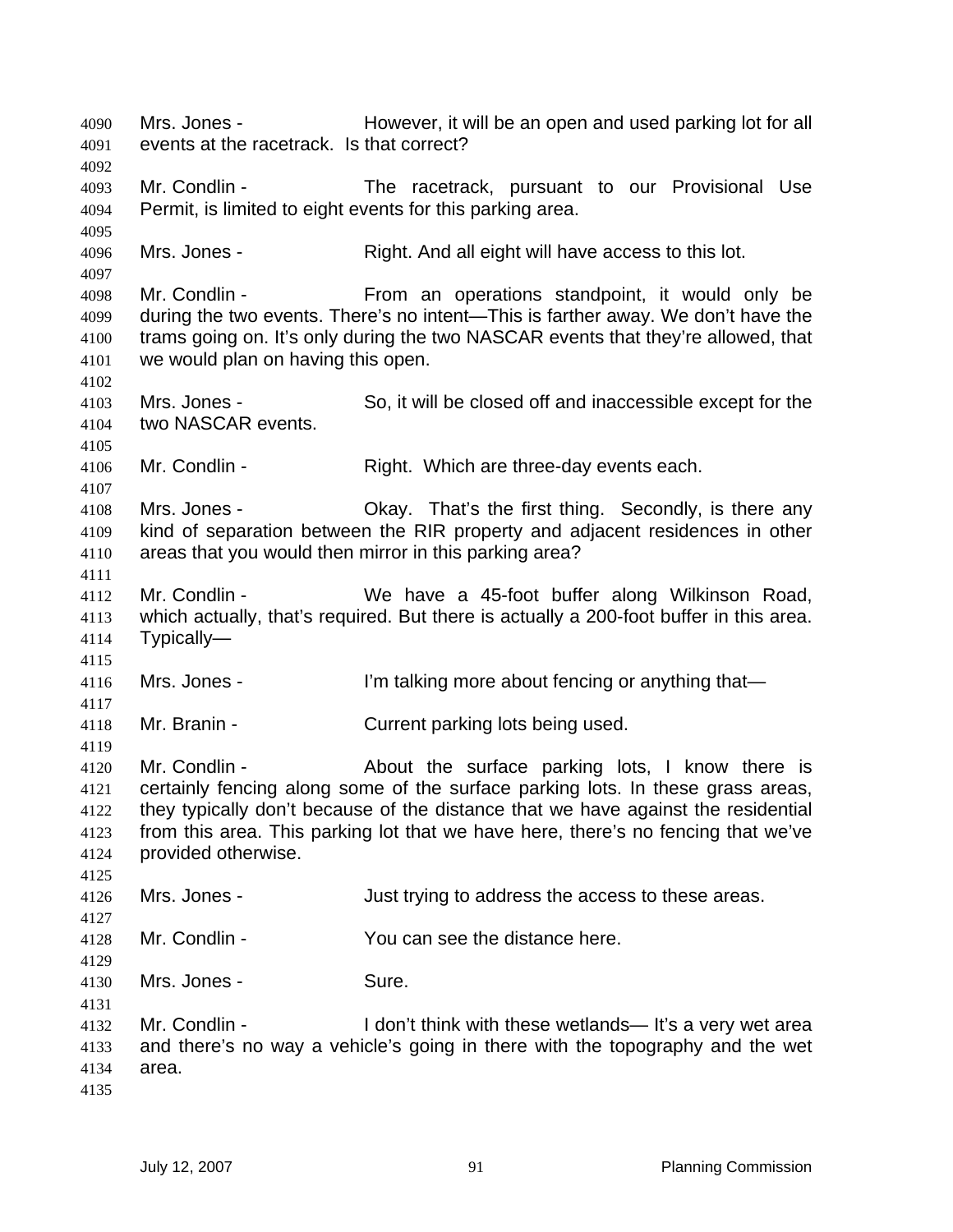Mrs. Jones - Okay. We've got two events, then, three days each event as the primary use of this lot.

Mr. Condlin - That is correct. And primarily during those events, the anticipation is that while some folks might park up here during the Friday event, most of that's happening Friday and Saturday night. And the Saturday night event is the major event where the stadium fills up. So, the anticipation is that that's when this would primarily be used, is during Saturday, which is a large event.

Mrs. Jones - How about the high rise option that was referenced earlier?

Mr. Condlin - From a cost standpoint, for just a little over two days a year. The second issue is the exiting time to get out of a high rise parking deck. It takes a significant amount of time. We've taken a look at, through the parking studies, that this works from a standpoint of getting folks in and out in, quite frankly, a very short amount of time. Based on the number of cars that are coming in, this is the best option that we've got.

 Mrs. Jones - Okay.

Mr. Vanarsdall - I have a question. The way I understand it, this is an overflow park.

- Mr. Condlin Yes sir.
- Mr. Vanarsdall So, the Indy races that we just had, they don't draw that large a crowd.
- Mr. Condlin It's just during the two NASCAR.
- Mr. Vanarsdall - The two NASCAR's.
- Mr. Condlin During the Saturday event.
- Mr. Branin Mr. Condlin, working time. If this is approved and this is made into a parking lot with drainage and so forth, time allowed for construction?
- 4176 Mr. Condlin How much time would we need to get in?
- Mr. Branin No, time. The people are concerned about the hours of work. Mr. Archer - I think I just addressed that with him.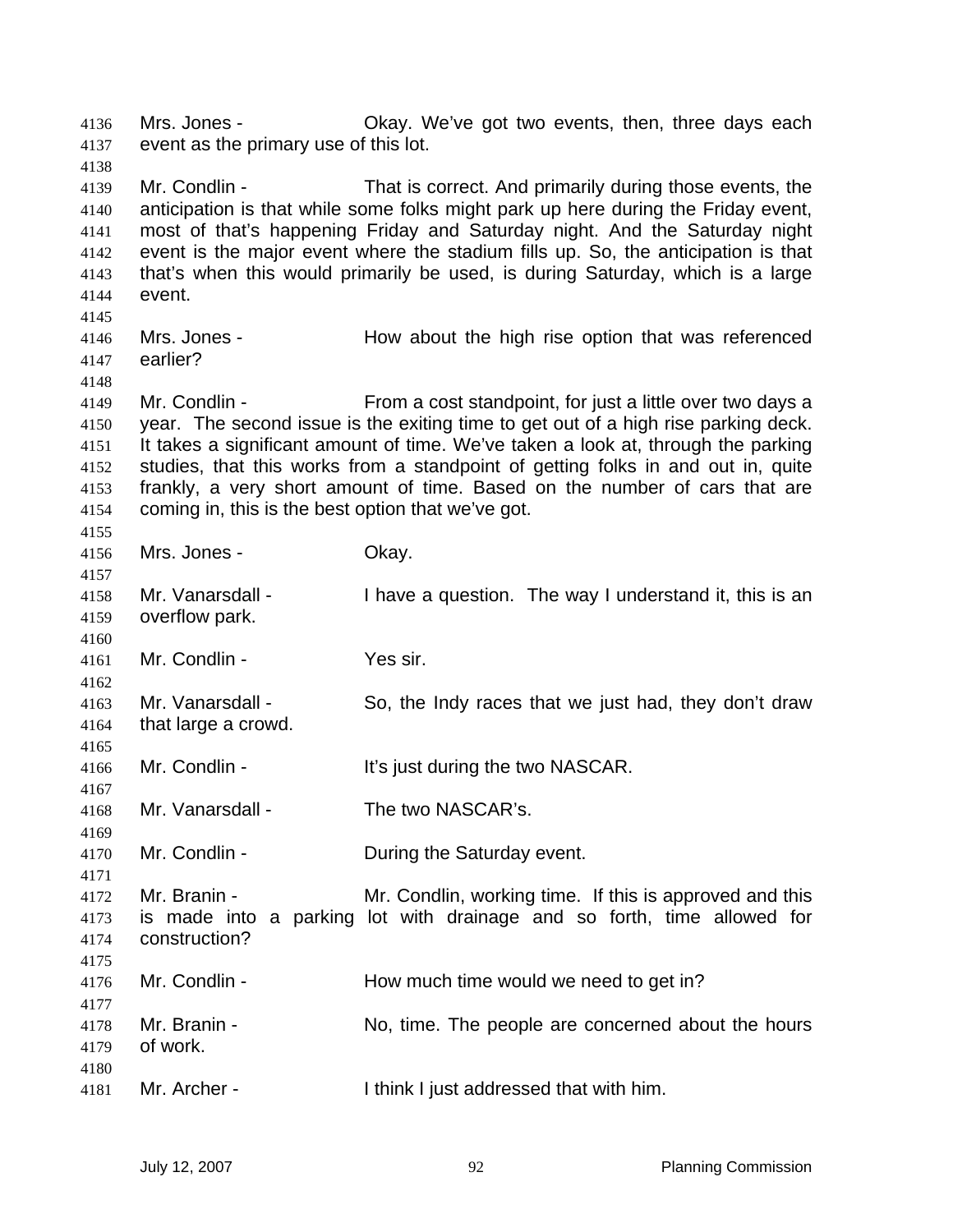| 4182         |                                                                                                                                                         |                                                                                             |  |
|--------------|---------------------------------------------------------------------------------------------------------------------------------------------------------|---------------------------------------------------------------------------------------------|--|
| 4183         | Mr. Branin -                                                                                                                                            | Did you?                                                                                    |  |
| 4184         |                                                                                                                                                         |                                                                                             |  |
| 4185         | Mr. Archer -                                                                                                                                            | Nothing before 7 and nothing on Sunday.                                                     |  |
| 4186         |                                                                                                                                                         |                                                                                             |  |
| 4187         | $[Off$ mic $]$ -                                                                                                                                        | [Unintelligible]<br>hours<br>wouldn't<br>be<br>problem.<br>a                                |  |
| 4188         | [Unintelligible] the amount of time it would take-                                                                                                      |                                                                                             |  |
| 4189         |                                                                                                                                                         |                                                                                             |  |
| 4190         | Mr. Branin -                                                                                                                                            | If you're going to speak, we need you to come down.                                         |  |
| 4191         |                                                                                                                                                         |                                                                                             |  |
| 4192         | Mr. Archer -                                                                                                                                            | Introduce yourself.                                                                         |  |
| 4193         | Mr. Hedrick -                                                                                                                                           | Director                                                                                    |  |
| 4194<br>4195 |                                                                                                                                                         | Good evening, I'm Jeff Hedrick,<br>0f                                                       |  |
| 4196         | Operations at Richmond International Raceway. The question being what hours<br>would be able to work on that site. Working before 7 a.m. would not be a |                                                                                             |  |
| 4197         |                                                                                                                                                         | problem. The majority of our projects, practically all of them that we do work on           |  |
| 4198         |                                                                                                                                                         | the grounds do not, we do not start until after 7 to begin with. We could work              |  |
| 4199         | with the Sunday provision as well. So, I don't see where that would be an issue                                                                         |                                                                                             |  |
| 4200         | whatsoever.                                                                                                                                             |                                                                                             |  |
| 4201         |                                                                                                                                                         |                                                                                             |  |
| 4202         |                                                                                                                                                         | In reference to some comments that Andy made, primarily, all of our internal lots           |  |
| 4203         |                                                                                                                                                         | or existing lots can handle the capacity that we have, our seating capacity                 |  |
| 4204         |                                                                                                                                                         | currently. This lot will give us a little bit of a buffer, if you will. If it's used to max |  |
| 4205         | capacity, it would only be for, literally, two days out of the year and that would be                                                                   |                                                                                             |  |
| 4206         |                                                                                                                                                         | the Saturday night of Cup racing when we are sold out, typically.                           |  |
| 4207         |                                                                                                                                                         |                                                                                             |  |
| 4208         | Mr. Branin -                                                                                                                                            | Okay, I'm sorry, I didn't write your name down.                                             |  |
| 4209         |                                                                                                                                                         |                                                                                             |  |
| 4210         | Mr. Hedrick -                                                                                                                                           | Jeff, Jeff Hedrick.                                                                         |  |
| 4211         |                                                                                                                                                         |                                                                                             |  |
| 4212         | Mr. Branin -                                                                                                                                            | Okay, Mr. Hedrick. The way you phrased it said,                                             |  |
| 4213         |                                                                                                                                                         | "Working before 7:00 won't be a problem." You meant to say that there will be no            |  |
| 4214         | work taking place-                                                                                                                                      |                                                                                             |  |
| 4215<br>4216 | Mr. Hedrick -                                                                                                                                           | There will be no-Yeah. There will be no work starting                                       |  |
| 4217         | in that area before 7 a.m.                                                                                                                              |                                                                                             |  |
| 4218         |                                                                                                                                                         |                                                                                             |  |
| 4219         | Mr. Branin -                                                                                                                                            | I'm sure a contractor has no problem at starting-                                           |  |
| 4220         |                                                                                                                                                         |                                                                                             |  |
| 4221         | Mr. Hedrick -                                                                                                                                           | Exactly. We would make that perfectly clear. Believe                                        |  |
| 4222         |                                                                                                                                                         | me, we understand everybody needs their sleep and we would respect that.                    |  |
| 4223         |                                                                                                                                                         |                                                                                             |  |
| 4224         | Mr. Branin -                                                                                                                                            | Right. With this being a grassy area, we would be                                           |  |
| 4225         | able to preserve more wildlife than if it was paved?                                                                                                    |                                                                                             |  |
| 4226         |                                                                                                                                                         |                                                                                             |  |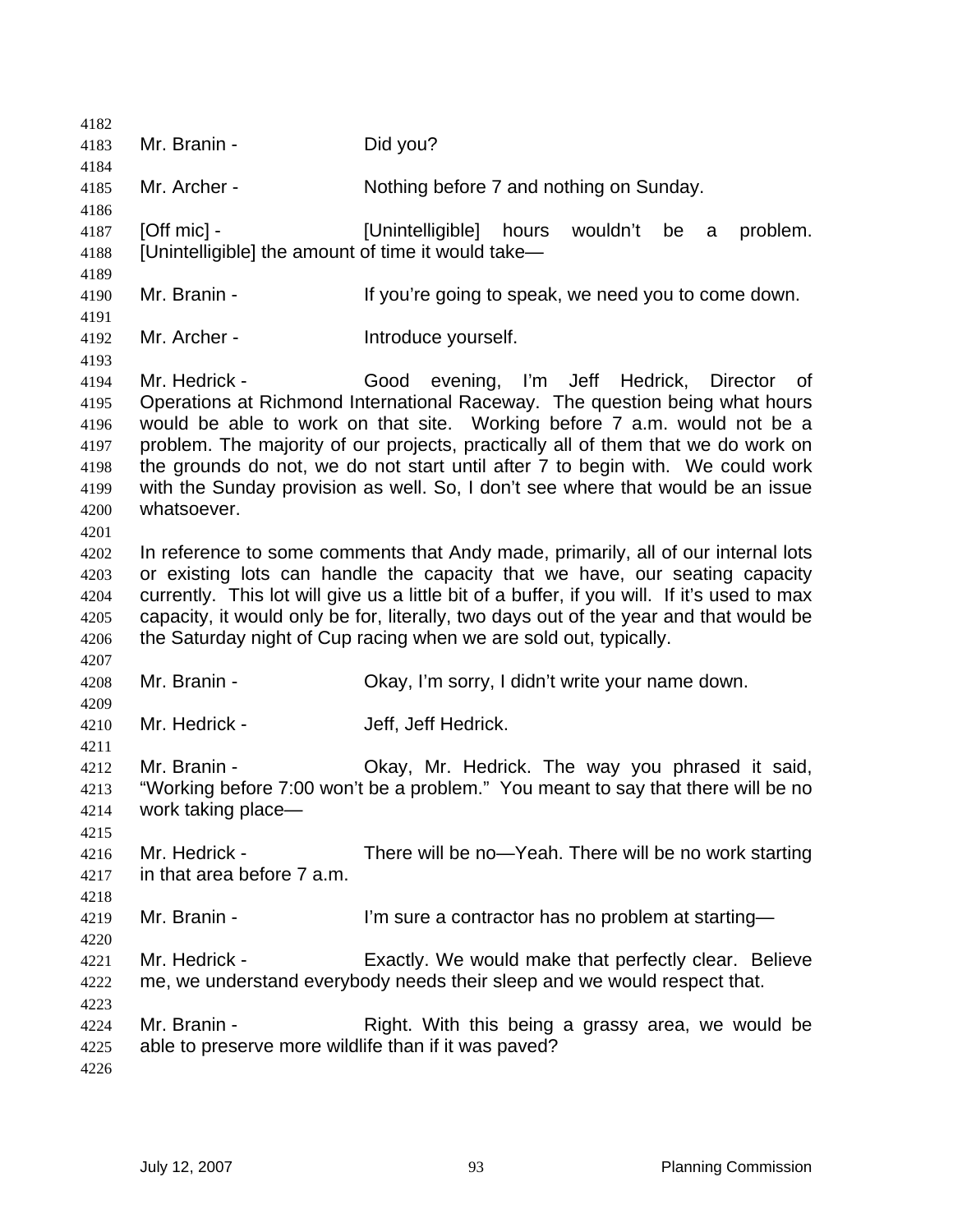Mr. Hedrick - Well, I'm not an environmentalist, but I would assume so, yes. You're talking about currently out in some of our lots I've seen turtles roam, rabbits, even deer. And it's 36 out of 227 acres, so the overwhelming majority of the acreage that will still be in place will be undisturbed.

Mr. Branin - Community concerns being the next-door neighbors, the apartments.

Mr. Hedrick - Yes, and I believe Andy may have addressed this. We did meet with Mr. Lafler and GSA organization, as well as with Henrico County Public Works and the police department, chief of police to work on any concerns 4238 that they may have for their residents. It was a very successful meeting. We are looking at putting a police presence at all of the entrances to the apartment complex, as well as roaming security within the grounds as well. Mr. Lafler can speak for that, but I believe we came to a successful conclusion.

Mr. Branin - In your conversations with Henrico County Police, did you address cut-throughs and Diane Lane and Sterling?

- Mr. Hedrick The discussion was such that we would, we acknowledged, it was acknowledged that we would need to expand our police presence down Wilkinson Road, possibly even onto 301. There was discussion with that input and we can tell you that we would work hard to make that happen. No doubt. We are very accommodating. Tim can speak, probably, more to that as well. By all means, we'll do whatever it takes to make it successful.
- Mr. Branin Emergency responses into the neighborhoods for emergencies such as with residents, such as ambulance, fire.
- Mr. Hedrick I believe if you look at where we, how we handle—I'm speaking on behalf of Henrico County Police here. The way they have the system structured now, controlling major intersections and key points will enable the fire, safety, EMS group to access any of these key intersections.
- Mr. Branin Okay. Now, I hear you and as they hear you, is this a change from past years, past races, past times?
- 4264 Mr. Hedrick A change in?

Mr. Branin - Is it the same procedure as we've been operating under for the last 5, 10 years, or is this now different this year than in past years? 

Mr. Hedrick - I see it as it's not different from any change that we've had in place in the past years. Again, I'm speaking on behalf of—not on behalf. 4271 I'm speaking having knowledge of the practice that Henrico County Police have in place.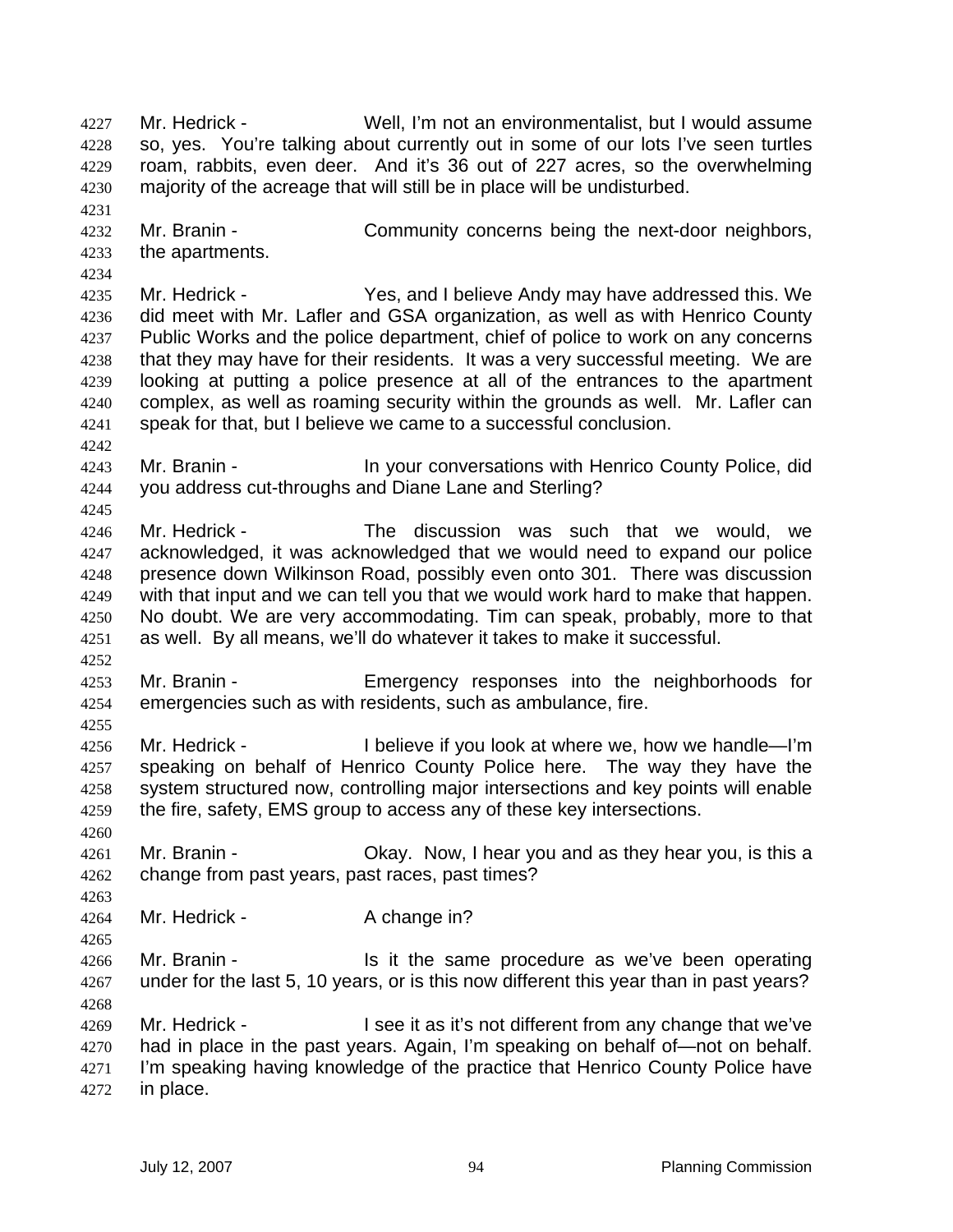4274 Mr. Thornton - Mr. Chairman, let me say this. The issue about the racetrack has been really a hot-button issue since I came into office. It's been my opinion that with the present owners of the racetrack that they have done something that the previous owners did not do, and that is to kind of get with the homeowners and those residents close by. I think what has happened now is that this is a very sensitive issue. And I take the position also that I have, in the past, complimented RIR on being a very good neighbor. But what's happening now also is that we have a new subdivision. And although the number of uses or number of frequencies may be two races a year, I think, still, that the racetrack and even Henrico County has to be sensitive toward the neighborhood and the citizens. The race is a different creature. We're talking about people who come in to our environment and eventually they leave. I have gotten calls that there are some behaviors that we disapprove of. So, I've had to work with all of this. What I'm suggesting to Mr. Hedrick and Mr. Condlin is that the residents of Sterling Forest, I don't think that—Remember, the people who are part of the commission, that group that does clean up, it didn't go that far.

So demographics of Henrico County are changing, particularly out in the Fairfield District, and this race, you know, there are a lot of fundamental issues. The one thing we have to do is maintain the sensitivity for the people who were here first. In this case, Sterling Forest residents. They were there prior to this new initiative you're talking about. We have to be as sensitive as we can to them and as 4296 they've come up this evening to express their wishes. One of the things I would have hoped was that there could have been a different entrance. Maybe Mr. Foster will come up some time because there is, there was, a plan about expanding, widening Wilkinson Road, even a reconfiguration of the whole road. A whole lot of things are coming into play here. I'd want to make sure that RIR continues its sensitivity towards the neighborhood. I think that the questions we heard tonight from them are in that area that we need to be sensitive to and about.

I don't think we should say these things so fast. Let's make sure now that we listen very carefully to them because—I'm right there and I get the calls and I get 4307 beat up with the bats and all the other things. This is an issue. As I try to see how can I ameliorate this, I can't stop the race. I can't stop it. But what we can do is make it in consonant with our neighborhoods and the wishes of the persons who live close by. I'm just hoping that this particular initiative has that in mind. I don't know now that we have perfected it as well as it can be. I really appreciate some of the insights that some of the residents have shared. We've got to also build a good case to that is this the best time for it, is this going to be a good marriage, and all of that. These are some things that I want to make sure that we have in concinnous.

 Mr. Branin - Thank you, Mr. Thornton.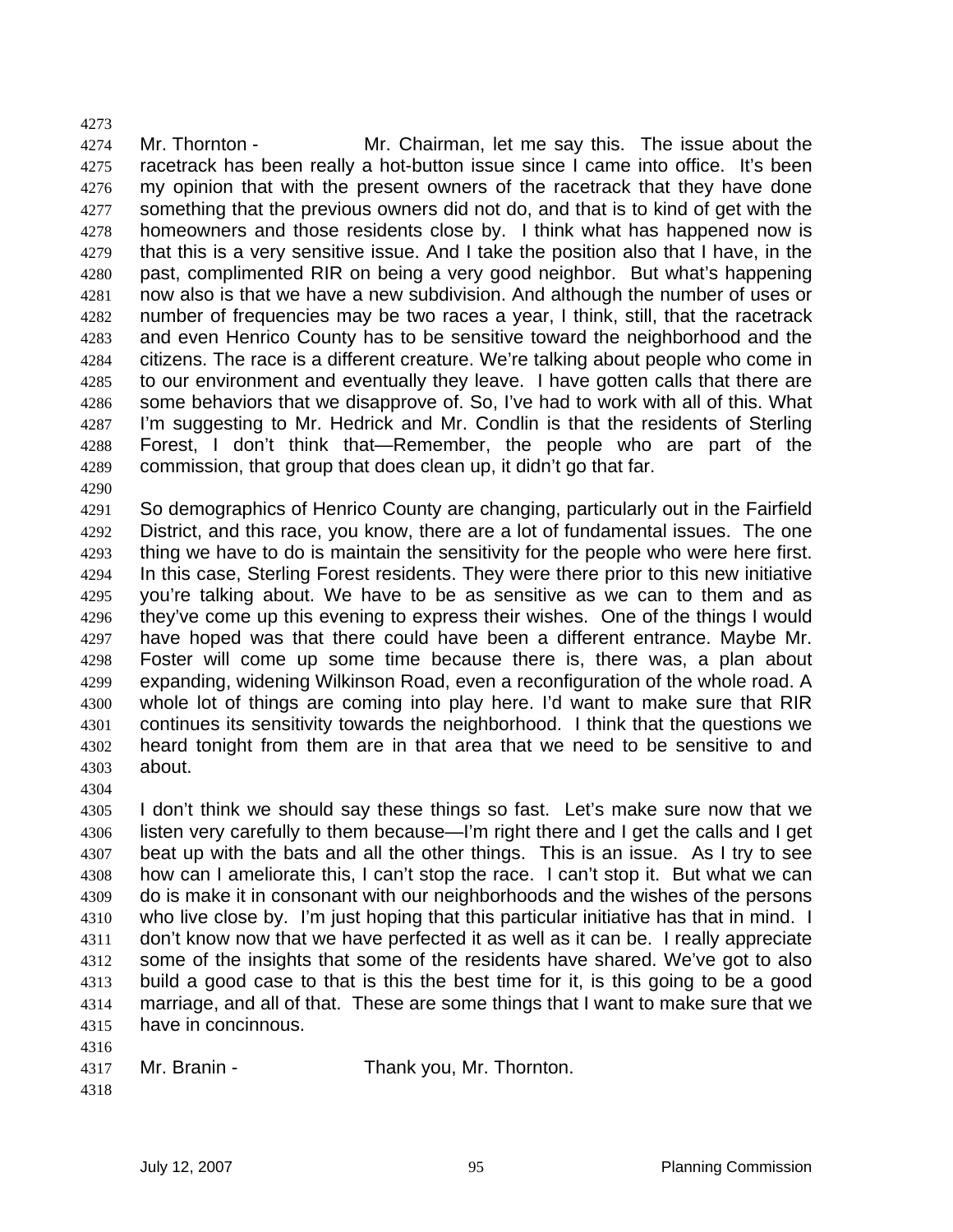Mr. Archer - Before we leave that subject, let me just add a little bit to that, what Mr. Thornton just said. I'm glad to see the people from Sterling Forest and Wilkinson Estates out here. I asked Mr. Condlin when we first met to include those people in the mailing list, and obviously, you did. You didn't? **[Off mic] - [Unintelligible.]**  Mr. Archer - Mr. Fritz did call you, though. **[Off mic] - We got the message.**  Mr. Archer - Yeah, well that's commendable that he did. We talked about that at our pre-meeting that I wanted to include—There is a neighborhood group that— Mr. Hedrick - I'll touch on that. Doug did contact both the Wilkinson Estates Homeowners' Association and also as, well, one of these members here this evening from Sterling Forest. 4338 Mr. Archer - I didn't mean to say mailing, but I meant contact. I wanted you all to be included in this discussion, Sterling Forest and Wilkinson and— **[Off mic] - [Unintelligible.]**  4344 Mr. Archer - But he called you, right? [Off mic] - We got the message this was happening and to come here. Mr. Archer - Okay. That's what I was trying to accomplish, to make sure you all were included. **[Off mic] - [Unintelligible.]**  Mr. Archer - That's what I'm saying. Mr. Hedrick - Mailer and a— Mr. Archer - Yeah. But Mr. Fritz did call you. **[Off mic] - The left a message with me.**  Mr. Archer - Okay. All right.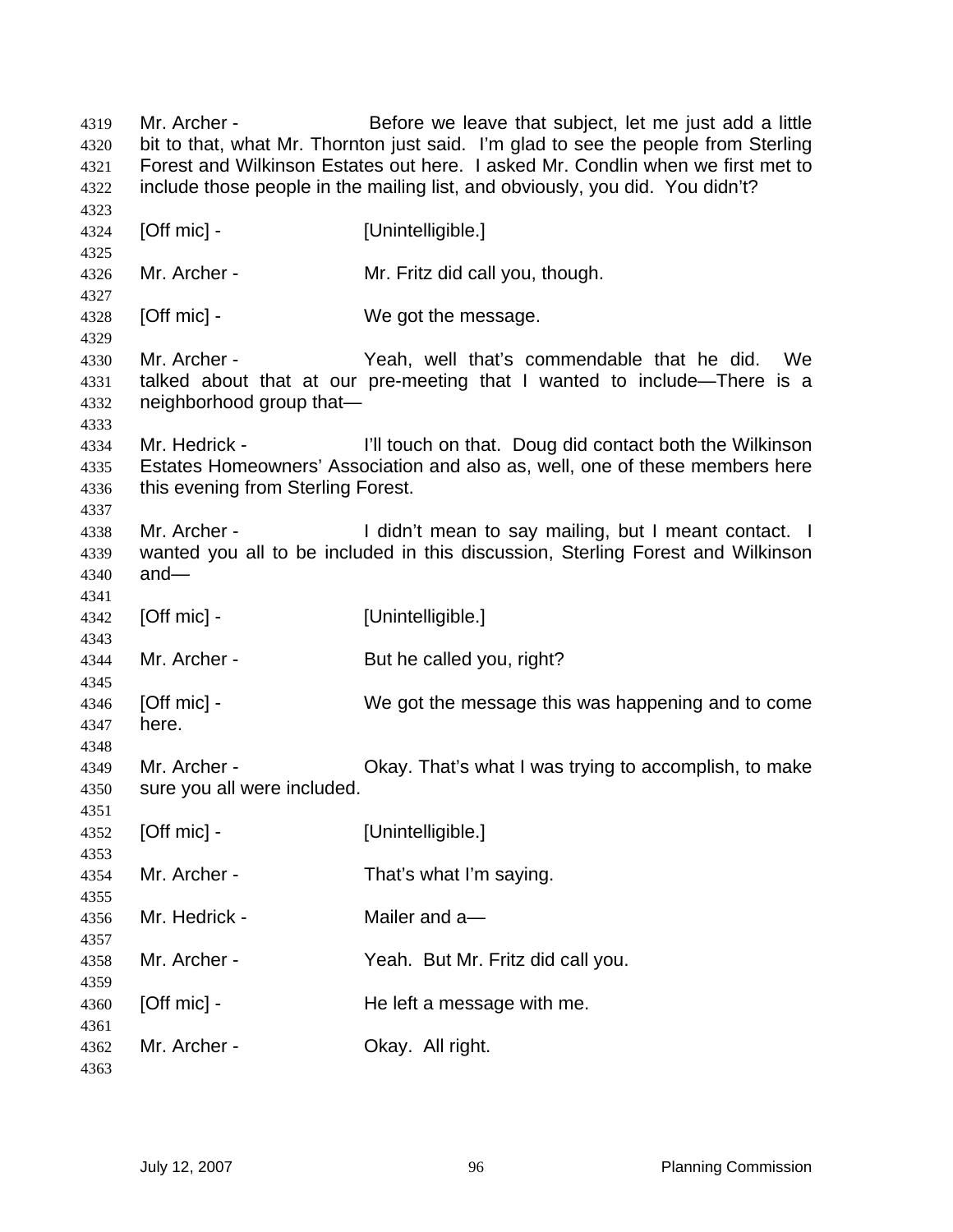Mr. Hedrick - And the same with Peggy Mills at Wilkinson Estates, who's the noted contact for the Homeowners' Association at Wilkinson Estates. Doug made a phone call, spoke with her and said if you have any questions, here's my direct number, give me a call. Mr. Archer - The reason I mention that is because, as Mr. Thornton was saying, I can remember seven, eight years ago when we first came on board, there was so much dissention between particularly the surrounding neighborhood and the racetrack. You all managed to form that group and I think it has been a tremendous improvement over the way things were. People now take the racetrack, those that are close to it, as being a good neighbor. They do a lot of things in the community, trash pickup. You all even have a day you go out painting. Mr. Hedrick - Well, painting. We also have the neighborhood picnic. Mr. Archer - Right. And this is what these people need to be a part of. 4383 Mr. Hedrick - Right. Mr. Archer - In fact, I think you have one coming up on August the 4386  $9^{th}$ . 4388 Mr. Hedrick - Actually, our next meeting is this coming Tuesday. In unison with what you and Mr. Thornton have said, we welcome these comments. We will extend our hand to you all to become part of our neighborhood committee, neighborhood association. I think you'll find it's a great group. As Mr. Thornton and Mr. Archer have testified, it's all about working together. I think you will not find a harder working, more committed group than us folks at RIR. Part of that is reaching out, as you said, to our new community. We will make that happen. Mr. Archer - Okay. One more question I wanted to ask that Mr. Thornton also hit on. I guess Mr. Foster is going to have to answer this and you probably were anyway. It's having to do with the proposed widening of Wilkinson Road. Mr. Branin - That was the next one and then we can address Mr. Golding's. Most of Golding's issues had to deal with traffic and flooding. Mr. Archer - Is that still on the drawing board? 4407 Mr. Foster - Again, my name is Tim Foster, Assistant Director of Public Works. The original meeting didn't take place in 2002; it was 1996 when we had a neighborhood meeting to widen Richmond-Henrico Turnpike. The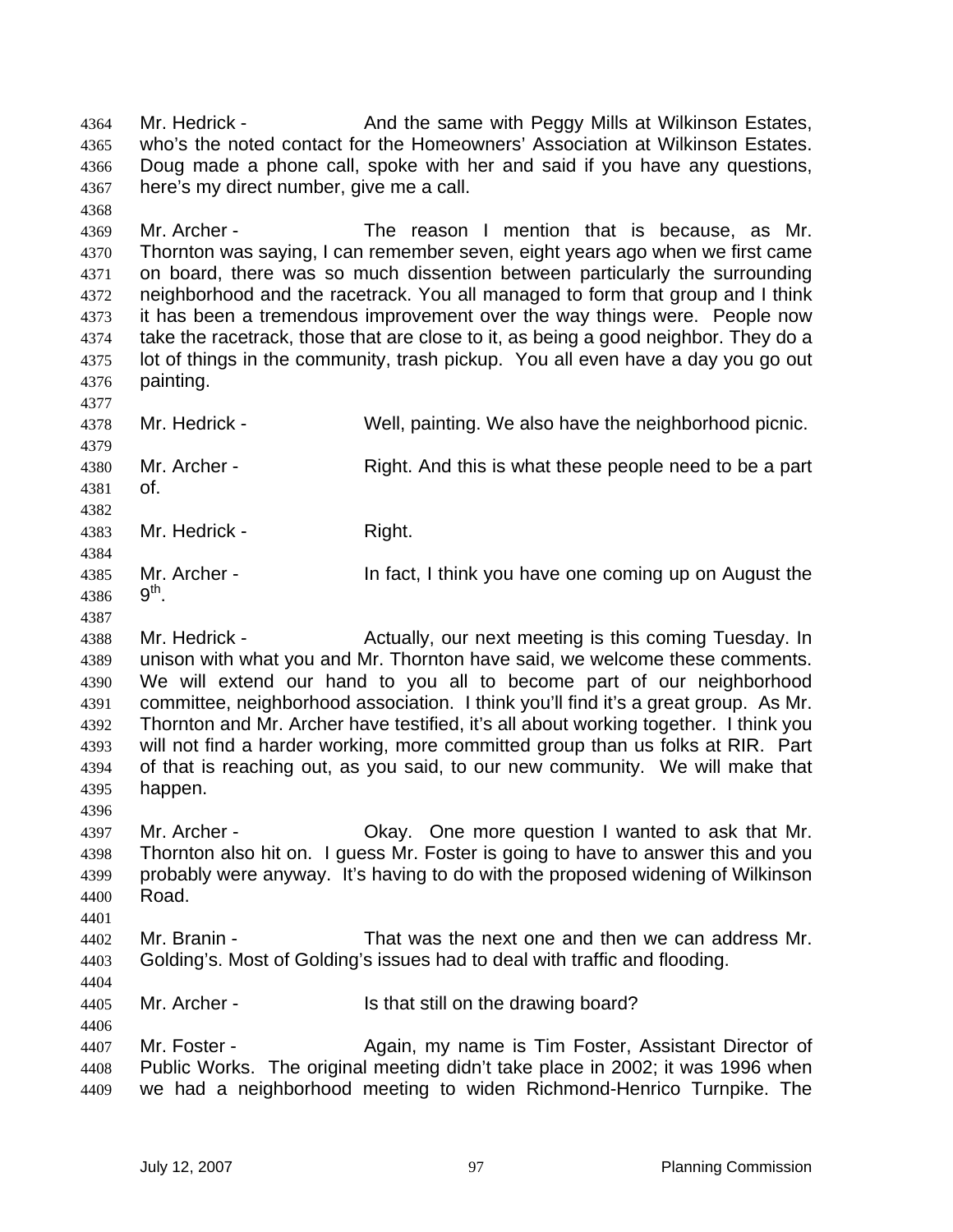widening of Wilkinson Road was actually just at the intersection. What we're going to do, is we're actually going to align Wilkinson Road with Thrush. We were going to align it with Thrush so we would have a little bit more separation and also be able to put a traffic signal there. Well, the project has been delayed because it's State funding, and as most people know, there have been some issues with State funding over the last few years. There have been several environmental issues crossing the Chickahominy River. There's about a 1400- foot bridge we have to build. Costs have gone up tremendously. And the fact that it goes into another county and we have no control over what Hanover County does. I can tell you that the County Manager will be meeting with VDOT next week about this very project to see if we can get started on it. So, our only plan for Wilkinson Road widening is to align it. I can't say that it might have been turned on today, but last year we did bids to actually put a temporary signal. "Temporary" meaning it's [unintelligible] wire. We'll replace with poles when we do our project. We were going to try to turn it on either today or tomorrow at the intersection of Azalea and Wilkinson. So, there will be a traffic signal turned on there. I'm hoping it was turned on today, but it may be tomorrow.

Mr. Branin - Mr. Foster, Wilkinson Road is a state road or county?

Mr. Foster - Wilkinson Road is a County road. Richmond-Henrico Turnpike is a county road. There are no state roads in that immediate area; they all belong to the county. However, the funding for the widening of Richmond-Henrico Turnpike is from VDOT and the Federal Highway Administration.

Mr. Branin - Okay.

Mr. Foster -` Because VDOT allocated funding. That project, along with many other County projects unfortunately has been delayed due to the VDOT shortfalls in funding.

- Mr. Archer Mr. Foster, I just have one more question and then I guess we need to wrap this up because everybody has to go to work tomorrow, probably. In the last seven, eight years, I have noticed, particularly on Mechanicsville Turnpike and Laburnum Avenue, a marked decrease in the time it takes the traffic to flow. I know that must have been due to improvements that you all made. Can you describe briefly some of that and how much that traffic time has been cut down because of whatever it is you've done?
- Mr. Foster Yes sir. We don't do races on Sunday unless we have a rainout event, like happened this past May. That's why there were some church issues. We used to have a lot of church issues on Sunday morning. When we had the races on Sunday morning, we had a much compressed time. We only had about five hours to get everybody into the race. Now, we have 13 hours. We now also have Hanover County Sheriff's Department, the City of Richmond Police, and the State police involved as well up into Mechanicsville,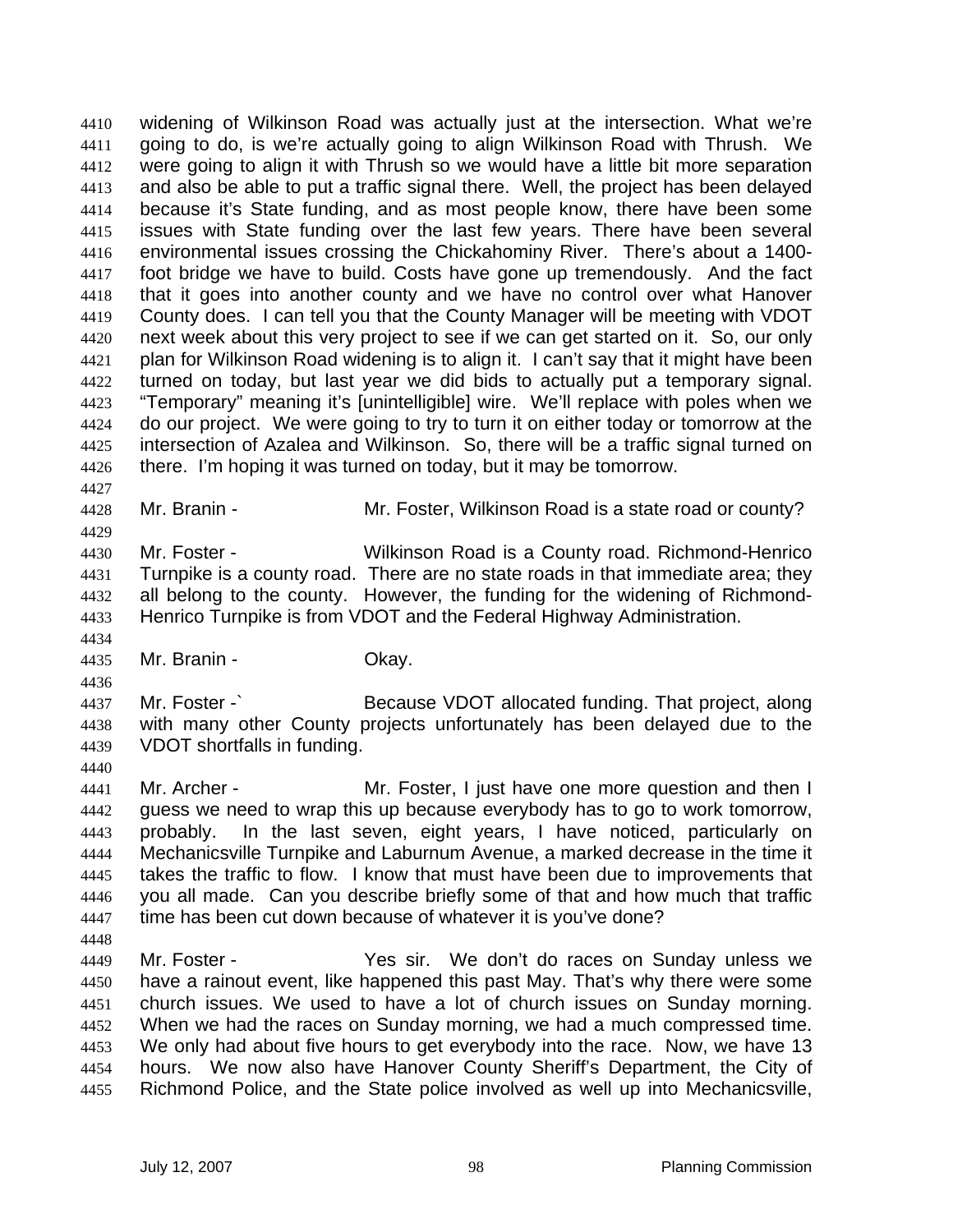onto the interstates, all the way back into the city. By doing that, mostly using the variable message boards as far north as Fredericksburg, we're able to guide people much better into the raceway. When we have traffic backed up onto Richmond-Henrico Turnpike, we can tell people by those signs to go to 360. Traffic used to back up 295 in a big way and that's always a dangerous thing. Now we have VDOT there so if traffic does back up on 295 at Richmond-Henrico Turnpike, they actually close the interchange and won't let anyone get off there to prevent that backup from happening.

We also have more police officers out there directing traffic, over 200. We have emergency vehicles, and I do want to address that real quickly. There are a lot of emergency personnel at the raceway. We've had fires, we've had medical issues and all the neighborhoods around there were actually able to respond pretty quickly for several reasons. One, because we have 200 police officers that can stop traffic immediately; a lot of the emergency personnel can respond from the raceway because when people are coming into the track, you can drive away 4472 from the track with no problem. And then there are emergency vehicles that are stationed around the perimeter to accommodate the homes and people that if we have to get someone into a neighborhood in an emergency, or if there's a fire at a house or someone has a heart attack, response time does not change. We've been very successful with that.

It is a matter of communication as far as working with the neighbors. What we've done over the past several years is we've worked very diligently with the Meadowoods subdivision. They were very happy with what we did this past year. I do think we need to expand up to Sterling Forest. The amount of traffic that we anticipate on Wilkinson Road isn't going to change that much because the way our traffic pattern has to work, we dump traffic from certain specific gates onto Wilkinson anyway. We'll have to do that. So the amount of traffic going that way, we anticipate will be similar, very similar. Some increase, but not a tremendous increase based on where we have to put traffic. 

We do block the roads off. I think we've gotten better. When we first started doing this, we wouldn't allow people to cross, we wouldn't allow people to get out of their driveways. We now have police officers at a lot of driveways. I think we will have to extend it up to help the folks at Sterling Forest.

To be more proactive with our citizens. On Azalea Avenue, we have I think something like 40 police officers. There are times when we will have traffic at 4:00 before the race starts, but there's no backup at all on Wilkinson Road, and they'll backup into the city on Laburnum Avenue. Universally, we can have backup on Azalea Avenue and Wilkinson, and there's nobody sitting on Laburnum Avenue. We try to move that traffic to where there is not.

All in all, it's just a matter of communication, what we try to tell our citizens with press releases, with mailings that we've done, with meetings, if need be, as well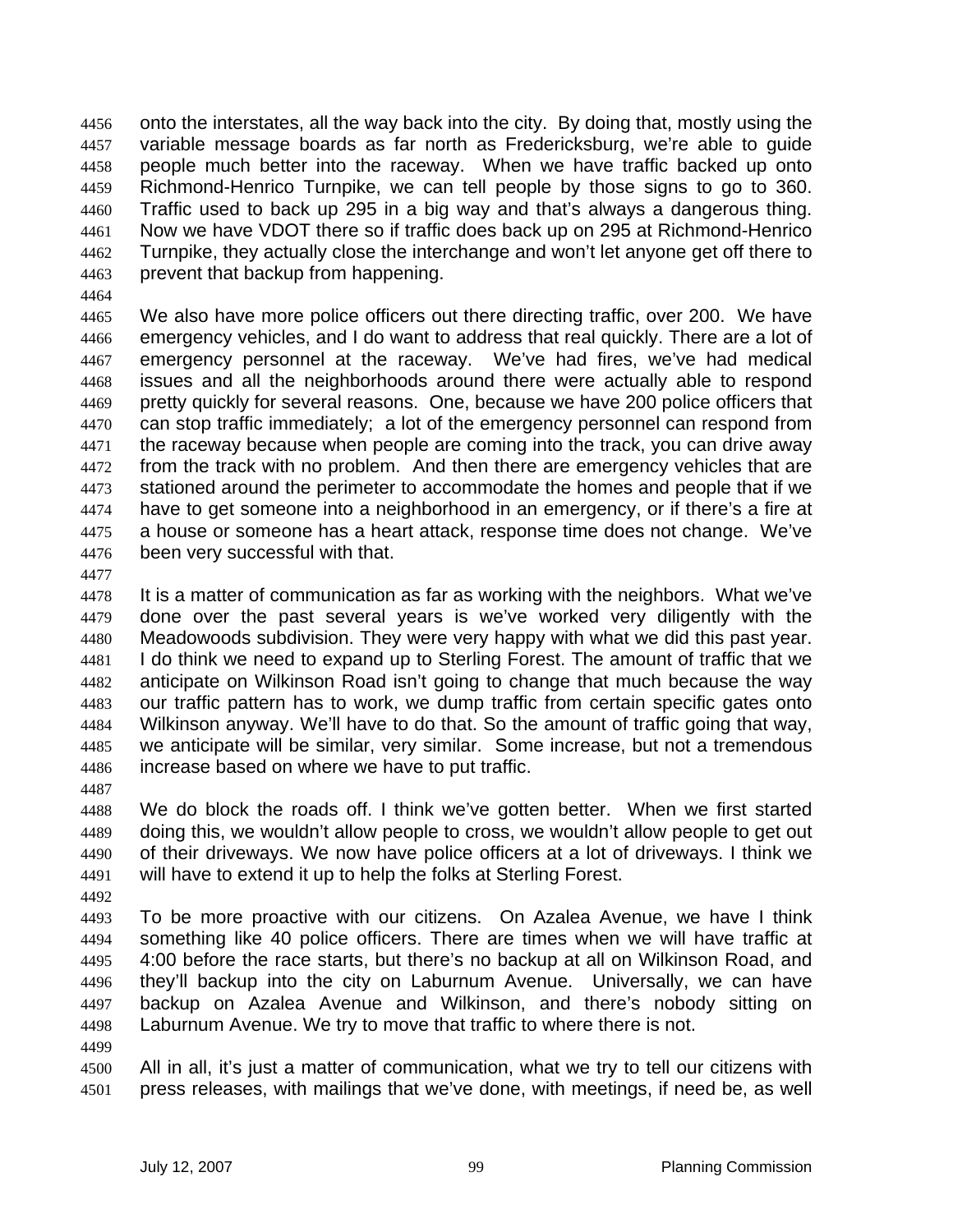as trying to educate the race fan, don't come in a neighborhood. What we used to not have in Meadowoods subdivision and the subdivisions on Fayette and those areas over there. We have a lot of police officers that all their job is, is neighborhood patrol. We used to not have neighborhood patrols and some of those issues took place. I think it's going to be very important for the raceway. Quite frankly, I'm not as involved in it anymore. It's going to be very important to include, as Jeff said, Sterling Forest and this new subdivision and further out, into these meetings because I think we've achieved a lot of good things over the last eight years with the current ownership of Richmond International Raceway.

- 
- Mr. Archer Okay. Thank you, sir.

Mr. Branin - Anyone have any other questions for Mr. Foster?

- Mr. Thornton Mr. Chairman, I do want let it be on record that—This is something I wasn't going to bring up at this Board, but it's something that the Board of Supervisors are going to have to take a look at. We can probably work on doing things better and one of my concerns has been also, and it came out a little bit tonight. I just wanted to say it while Mr. Hedrick is here. And it's not just RIR. Somehow, the County, I think, is going to have to have—and I'll repeat this at the Board meeting—a policy about how visitors who come to our neighborhoods and also how they demean themselves. I do get calls about people and certain actions that they do in the neighborhoods. Sometimes it's even difficult for the police to work with that. That's something I just want to share with you that the Board needs to take a look at. There are some things that go on by these visitors and I call it sometimes lack of respecting the neighborhood. Those are some things that maybe some policies, some changes can help.
- 

Finally, I just want to say this, too. We also have residents who allow people to park on their property. You have a whole lot of things that converge here. I don't really know whether or not that's something that really helps. As I talk with one of the civic associations over near Fayette, we broached this issue that night. That's something that I think the citizen is going to have to make a decision about because they are the ones who allow that. Again, I think that it can bring about deterioration.

- 
- 

As I say, the race thing just brings up a hot-button issue from time to time.

Mr. Branin - Ladies and gentlemen, you guys had a lot of issues. I think we addressed a bunch of them. The one thing that's the most important is that you all are being heard. And with Mr. Hedrick here in the room, with the Supervisor in the room, with your Commissioners in the room, we can start addressing these issues that are existing problems and hopefully making the whole Richmond race experience a better situation for us, our community, which is most important. Are there any other questions? All right, Mr. Archer.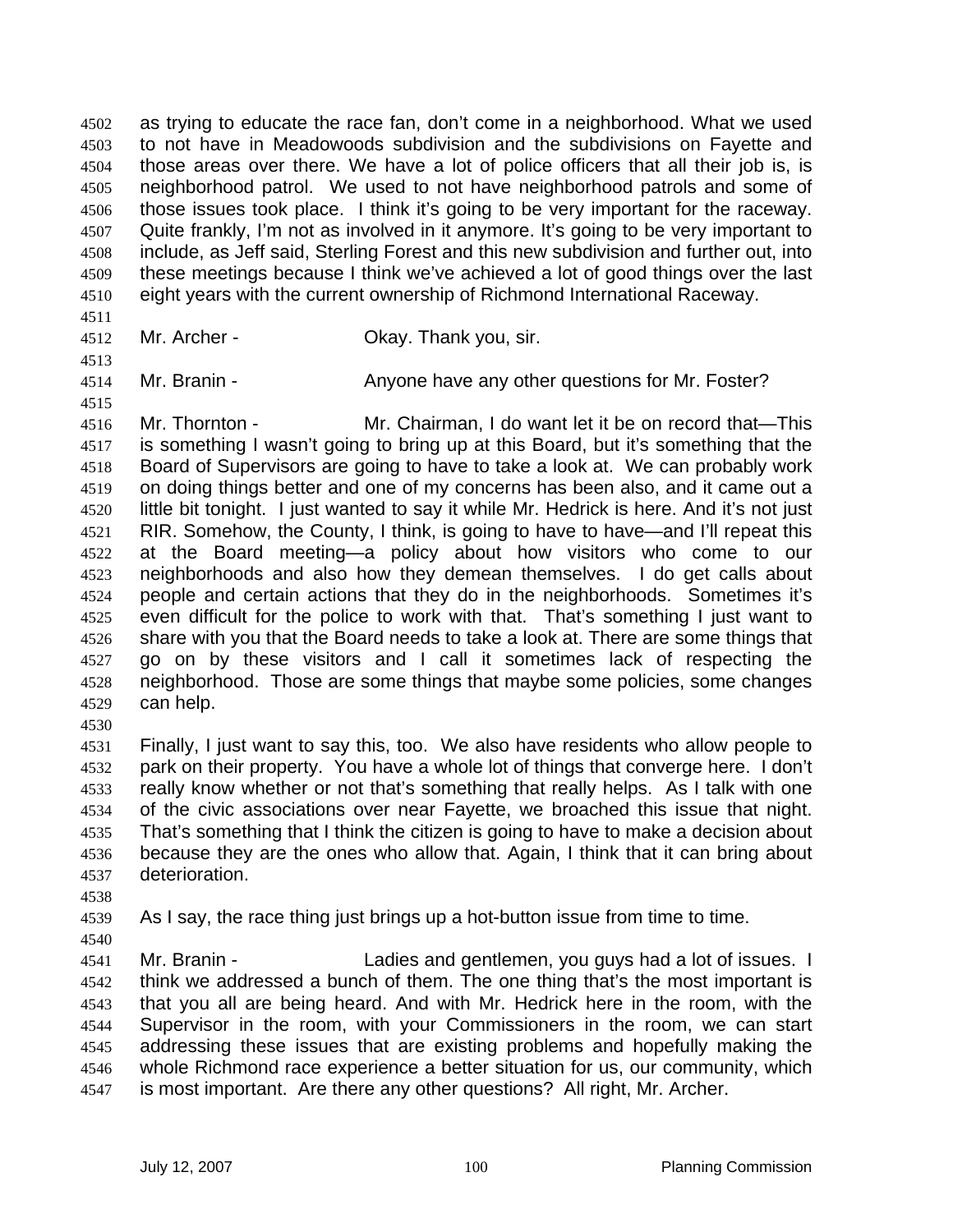4549 Mr. Archer - All right. I guess we have to take these cases one at a time, even though they were together.

Mr. Emerson - Yes sir, you do need to make separate motions. I would like to add prior to your motions, just for the record to make sure we're clear, I believe during staff presentation it was mentioned that the proffers were 4555 submitted on July  $19^{th}$ . It's actually June  $19^{th}$  of this year. We haven't quite 4556 gotten to July 19<sup>th</sup> yet.

Mr. Archer - We're getting close. 

Mr. Emerson - Yes we are.

 Mr. Archer - Okay. Well, first of all, I want to thank all these people that came out here tonight. Your input is what helps us to make a decision, but more so, it helps the people who are in charge of these projects to know the things that you are concerned about. Richmond International Raceway is a work in process. It's been going on for a long time and it will continue to get better. It is one of the major events that happens on the national calendar for the year. I've heard it described as having the Super Bowl in your city twice in the same year. The staff report indicates that the projected income from those two races for this area and what it contributes to the economy is in excess of \$221 million. And as Mr. Thornton said, it's here. We're not going to close the raceway, so the only thing that we can do is try to make it better and try to absorb all of you neighbors, particularly those who are new, into the process and become a part of it. Sir, if Mr. Fritz left you his number, his personal phone number, that means he wants to talk to you. I would encourage all of you to become a part of that group that Mr. Hedrick and his staff and Mr. Fritz have put together. They will listen to your input. I can tell you they are very decent people to deal with. It's a huge project. Any time you have 125,000 to 150,000 people together at one time, stuff happens. It's a huge project they're always in the process of trying to make better. They never do anything at all over there unless they contact us first and ask us what questions we have, who we have and who we want them to contact. I'm glad to see some faces out here tonight that I've not known before.

So, anyway, we need to get on with a decision. Let me remind you also that they'll be another public hearing on this when the Board of Supervisors hears it for final approval. We'll have to make a recommendation tonight. So, with that, I will move for approval of C-38C-07, LGA Associates, LLP, to send it to the Board with recommendation for approval.

Mr. Vanarsdall - Second.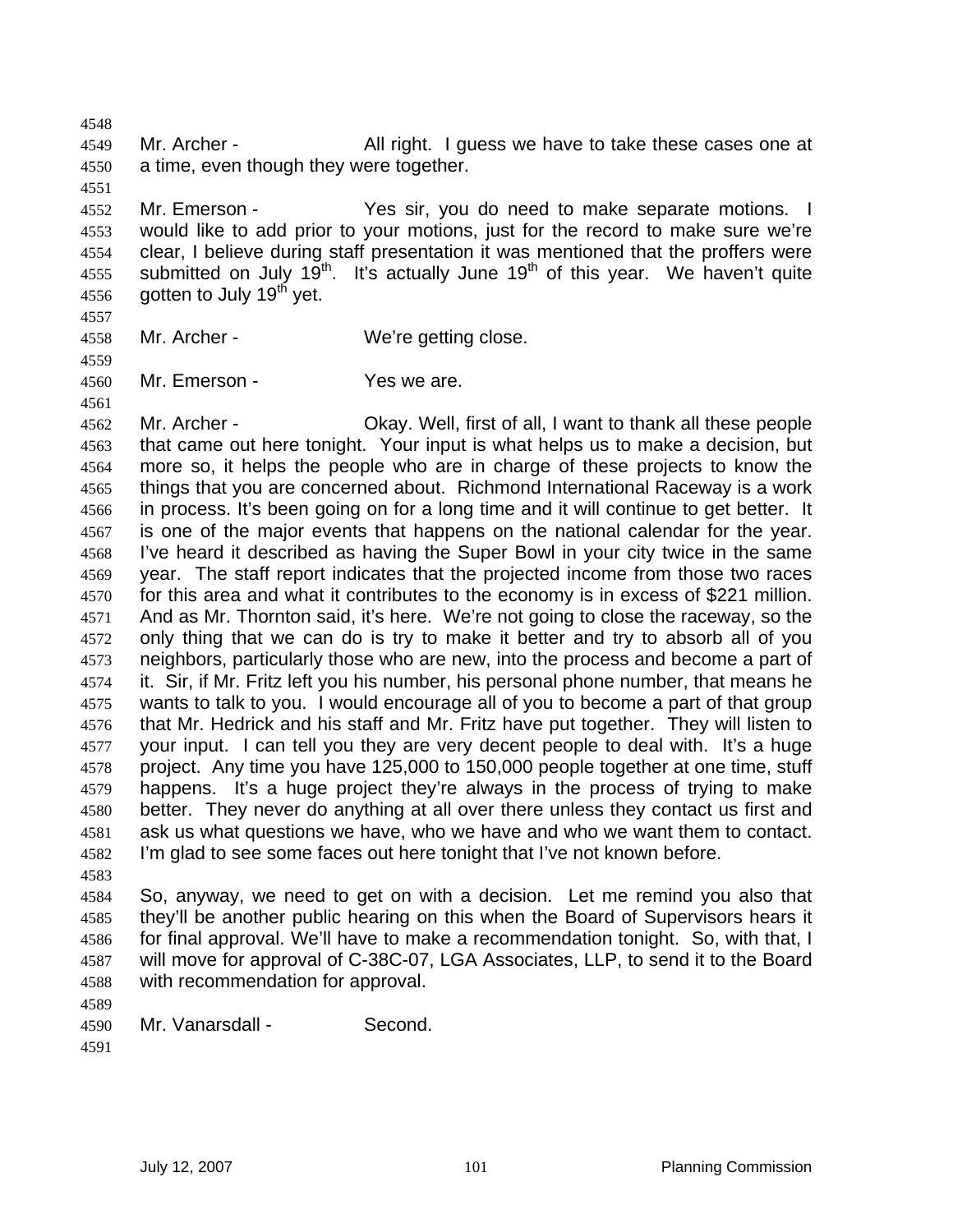Mr. Branin - Motion was made by Mr. Archer, seconded by Mr. Vanarsdall. All in favor say aye. All opposed say no. The ayes have it, the motion carries. 

**REASON:** Acting on a motion by Mr. Archer, seconded by Mr. Vanarsdall, the Planning Commission voted 5-0 (one abstention) to recommend the Board of Supervisors **grant** the request because it conforms to the recommendations of the Land Use Plan and the proffered conditions should minimize the potential impacts on surrounding land uses.

Mr. Archer - I'll also move for approval of P-11-07, LGA Associates LLP, to send it to the Board with a recommendation for approval.

Mr. Vanarsdall - Second.

Mr. Branin - Motion made by Mr. Archer, seconded by Mr. Vanarsdall. All in favor say aye. All opposed say no. The ayes have it, the motion carries.

**REASON:** Acting on a motion by Mr. Archer, seconded by Mr. Vanarsdall, the Planning Commission voted 5-0 (one abstention) to recommend the Board of Supervisors **grant** the request because it is reasonable in light of the surrounding uses and when properly developed and regulated by the recommended special conditions, it would not be detrimental to the public health, safety, welfare and values in the area.

Mr. Emerson - Mr. Chairman, that leaves two final items on your agenda, one being the approval of the minutes from the June 14, 2007 meeting, the other being the adjournment of the meeting.

Mr. Branin - Any changes to the minutes? No changes? I'll entertain a motion.

Mrs. Jones - I move for approval of the minutes as printed.

Mr. Jernigan - Second.

Mr. Branin - Motion made by Mrs. Jones, seconded by Mr. Jernigan. All in favor say aye. All opposed say no. The ayes have it, the motion carries. With that, ladies and gentlemen, have a good night, meeting's adjourned.

- 
- The meeting was adjourned at 11:09 p.m.
- 
- 
-